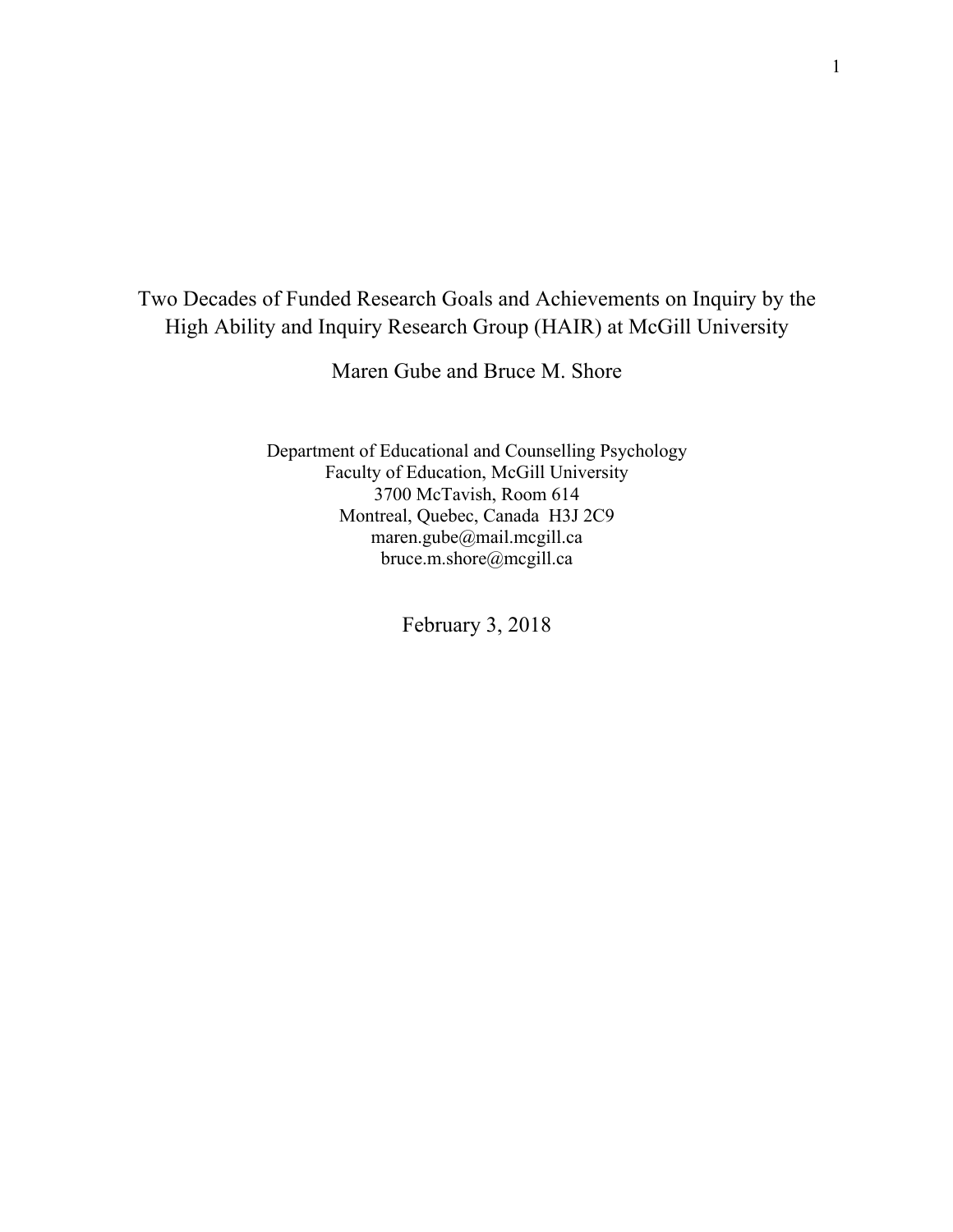### Abstract

From the 1990s until 2017 the High Ability and Inquiry Research Group (HAIR) at McGill University in Montreal, received C\$1.3M in research funds from Canadian, Quebec, and US agencies to support its research and graduate training in education and educational psychology. Their research encompassed two principal areas, Inquiry in Education and Gifted Education, from preschool to higher education. This report summarizes the goals of the funded research on Inquiry in Education, presents an overview of what was achieved relative to each of the goals

1. The Psychology of Learners' and Teachers' Understanding of and Engagement in Inquiry

2. Building and Sustaining Inquiry: Facilitating Inquiry in the Classroom

3. Creating a Toolbox for Research and Evaluation of Inquiry Learning and Instruction and lists the 229 published books, chapters, conference proceedings, journal articles, dissertations, and theses, as of December 31, 2017, each with an annotation or abstract. Over 40 publications in preparation are also listed. This report is intended as an archival record of the work of the research group.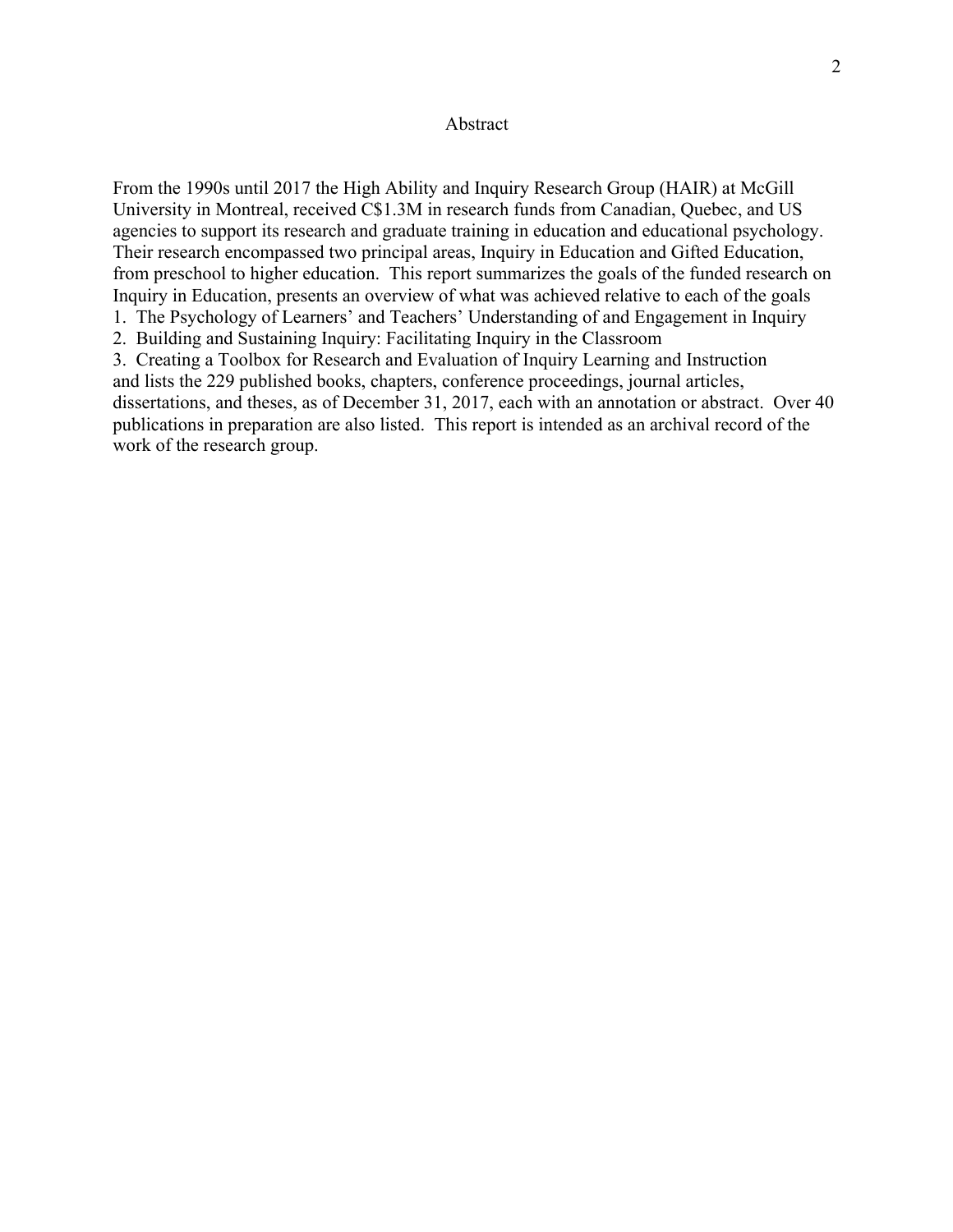## Two Decades of Funded Research Goals and Achievements on Inquiry by the High Ability and Inquiry Research Group (HAIR) at McGill University

This report thematically summarizes the research and research products undertaken by the HAIR group since approximately the year 2000 (some especially relevant earlier items that led to the later work are included), supported by the following six major grants:

**Grant 1--**2000-2003 Social Sciences and Humanities Research Council of Canada (SSHRC) **Grant 2--**2003-2006 Social Sciences and Humanities Research Council of Canada (SSHRC) **Grant 3--**2005-2008 American Psychological Foundation Esther Katz Rosen Fund (APF) **Grant 4--**2007-2011 Fonds du Québec de Recherche en Société et Culture (FQRSC) **Grant 5--**2008-2012 Social Sciences and Humanities Research Council of Canada (SSHRC) and **Grant 6--**2011-2015 Fonds du Québec de Recherche en Société et Culture (FQRSC). The total value of these six competitive research grants was \$1,297,478 (Canadian).

The document is not a narrative summary or full synthesis. Rather it is a partially annotated bibliography of our collective work. A single synthesis of all this work is perhaps conceptually impossible. Our goal is simpler, namely, to leave at hand one document that at one point in time identifies the work we have done together, to be used as desired.

The three themes as stated below were extracted from the specific goals of this series of grants (the themes were not derived from open coding or any other analysis of the studies themselves). The studies were then listed within each section based on a judgment of best fit. The goal was to present an overall view of how we answered the main questions posed in the six grants listed above. The report highlights the major goals and findings across these main themes within inquiry research supported by these six major research grants, namely:

I. The Psychology of Learners' and Teachers' Understanding of and Engagement in Inquiry

II. Building and Sustaining Inquiry: Facilitating Inquiry in the Classroom

III. Creating a Toolbox for Research and Evaluation of Inquiry Learning and Instruction

Themes I and II are further divided into related Sections, and many of the sections include Clusters of studies. Each Cluster (or Section when there is only one Cluster) contains a narrative summary of the outcomes of our research productivity as well as specific citations that include books, chapters, articles, reports, and theses. These narrative summaries are not intended to be all-inclusive. They provide some highlights of the research program. A complete and annotated bibliography concludes this report, providing a more precise level of detail about the content of each publication.

The bibliography comprises 272 entries, including 229 completed items and 43 in varying states of preparation from raw data to submitted for review. Within the published items include 99 articles, 32 chapters and proceedings, 10 books, and seven major reports. Within the published items are details about 14 research tools, and five others await publication. There have been 40 completed doctoral dissertations (one other is submitted), 27 master's theses and major reports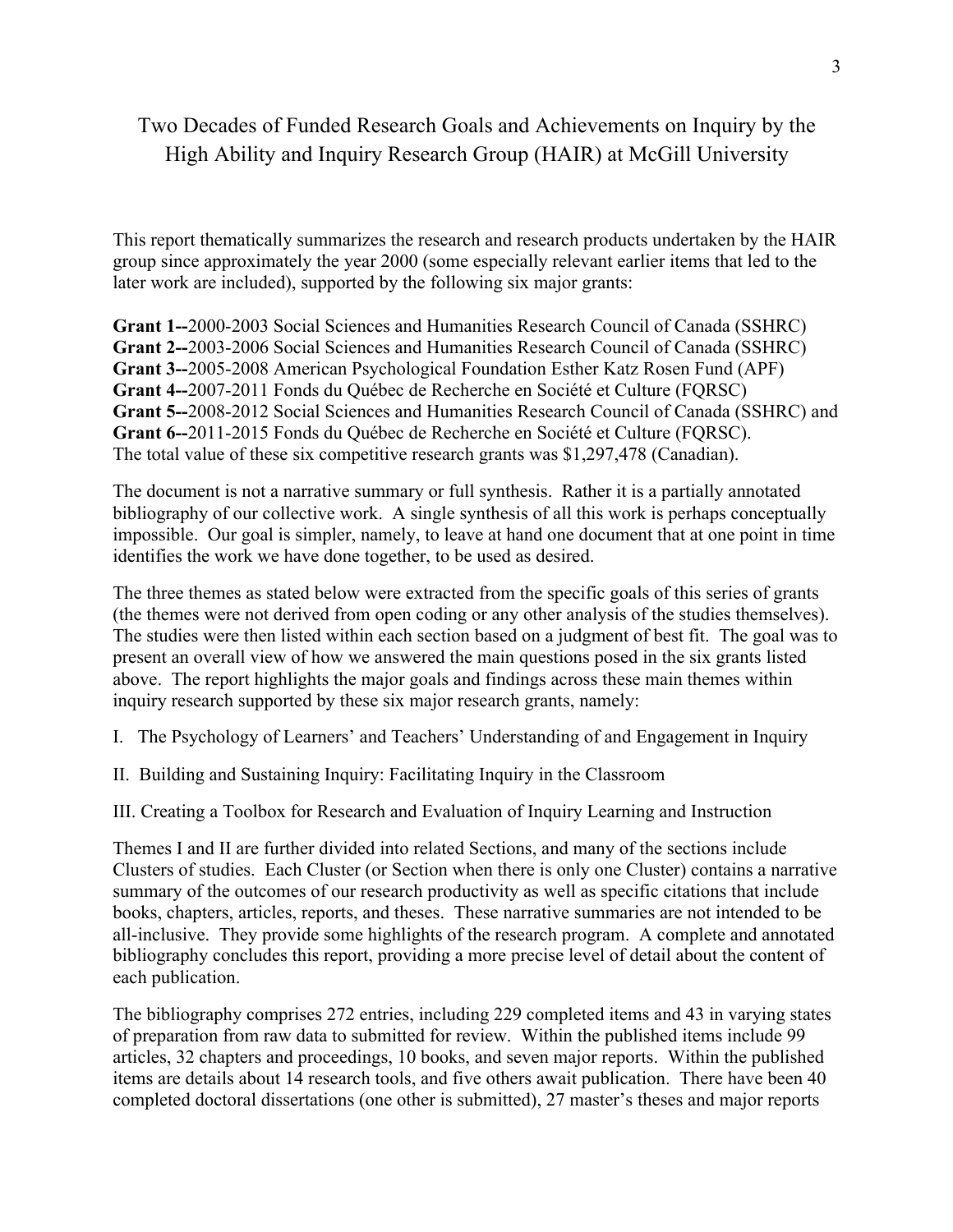(one other is nearly completed). Annotations are coded to facilitate the reader's task of determining the level of education to which they primarily pertain: Elementary School [E], Secondary School [S], and Higher Education [H], or a combination of these. In general, each item is cited only once except for the final section (preceding the bibliography itself) on research tools. Some of those items are unique to that section, but some are repetitions of entries that also addressed a theoretical or other question. Although assigned to one substantive category, it is of course possible that some items may also address a second theme. In respect of the last point, some narrative statements cite work listed in another section.

We have not included an almost equal number of conference presentations (unless they were published in proceedings) because most of these became subsequent publications or exist in the form of draft publications. In addition, we do not always have available complete texts for some kinds of presentations.

Although, due to retirements, the HAIR team is now an email list of past and continuing collaborators, many articles, theses, and books remain in preparation and will be completed in the months and years ahead, and some future items not yet formalized. We have included a tentative list of items to come, but this is of course a fluid catalog. It could be a future task, likely by someone else, to try to wrap up this list, but it stands on its own as is.

The above-noted six main grants all addressed inquiry-based teaching and learning. The team also received other research grants, for example, in gifted education. Only productivity directly related to inquiry is included in this summary; overlap with some of the research on giftedness and gifted education is expressed in some of the Clusters.

### **Principal Researchers in HAIR and Future Directions**

During the time period covered by these grants and our summary of the team's productivity, the following researchers were part of the High Ability and Inquiry Research Group (HAIR) for the full period of time:

Mark W. Aulls (mark.aulls  $(\partial \text{mcgill.ca})$ ) Marcia (Marcy) A. B. Delcourt (delcourtm@wcsu.edu) Calvin S. Kalman (calvin.kalman@concordia.ca) Bruce M. Shore (bruce.m.shore@mcgill.ca)

The following researchers were academic members of the team or research associates at different times during these years:

F. Gillian (Gill) Bramwell (formerly Rejskind) (g.reskind@mcgill.ca) Juss (Jasvinder) Kaur Magon (juss.kaur.magon@mcgill.ca) Frank LaBanca (franklabanca@gmail.com) Judith (Judy) McBride (jmcbride@rsb.qc.ca) Krista R. Muis (krista.muis@mcgill.ca) Annie Savard (annie.savard@mcgill.ca) Ronald (Ron) W. Stringer (ron.stringer@mcill.ca) Diana Tabatabai (diana.tabatabai@mcgill.ca).

Student members are listed with their reports, theses, and dissertations within the various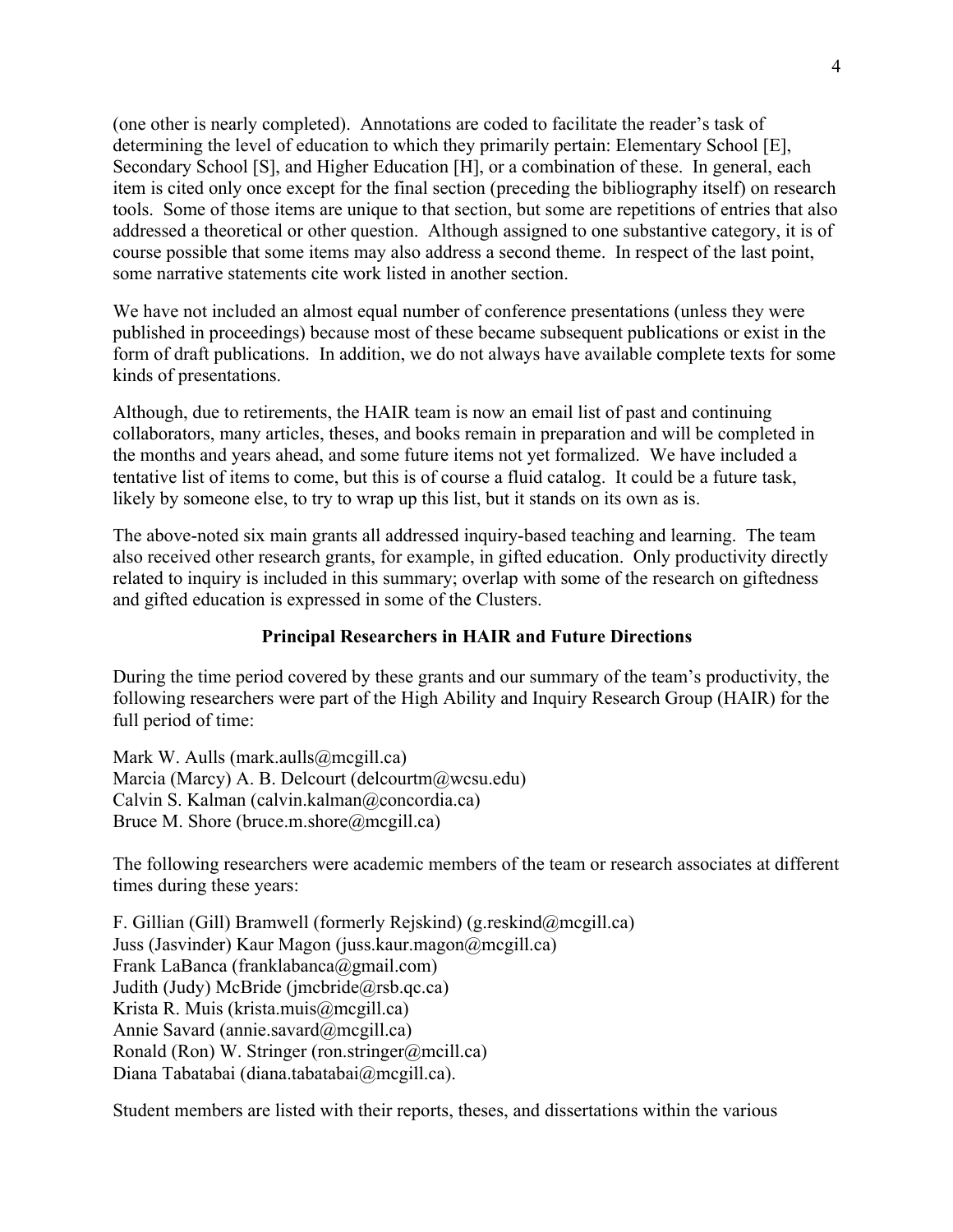sections of this report.

HAIR has undergone a "changing of the guard" as this report was compiled over 2014, 2015, and 2016, then updated to this, its final form in late 2017. Some senior members are now emeritus and phased out from active participation in new supervision and data collection. The future awaits the possibility of new leadership and direction to emerge, but the foundation for new undertakings is represented here. The "old" HAIR is now an email list of the most recent participants.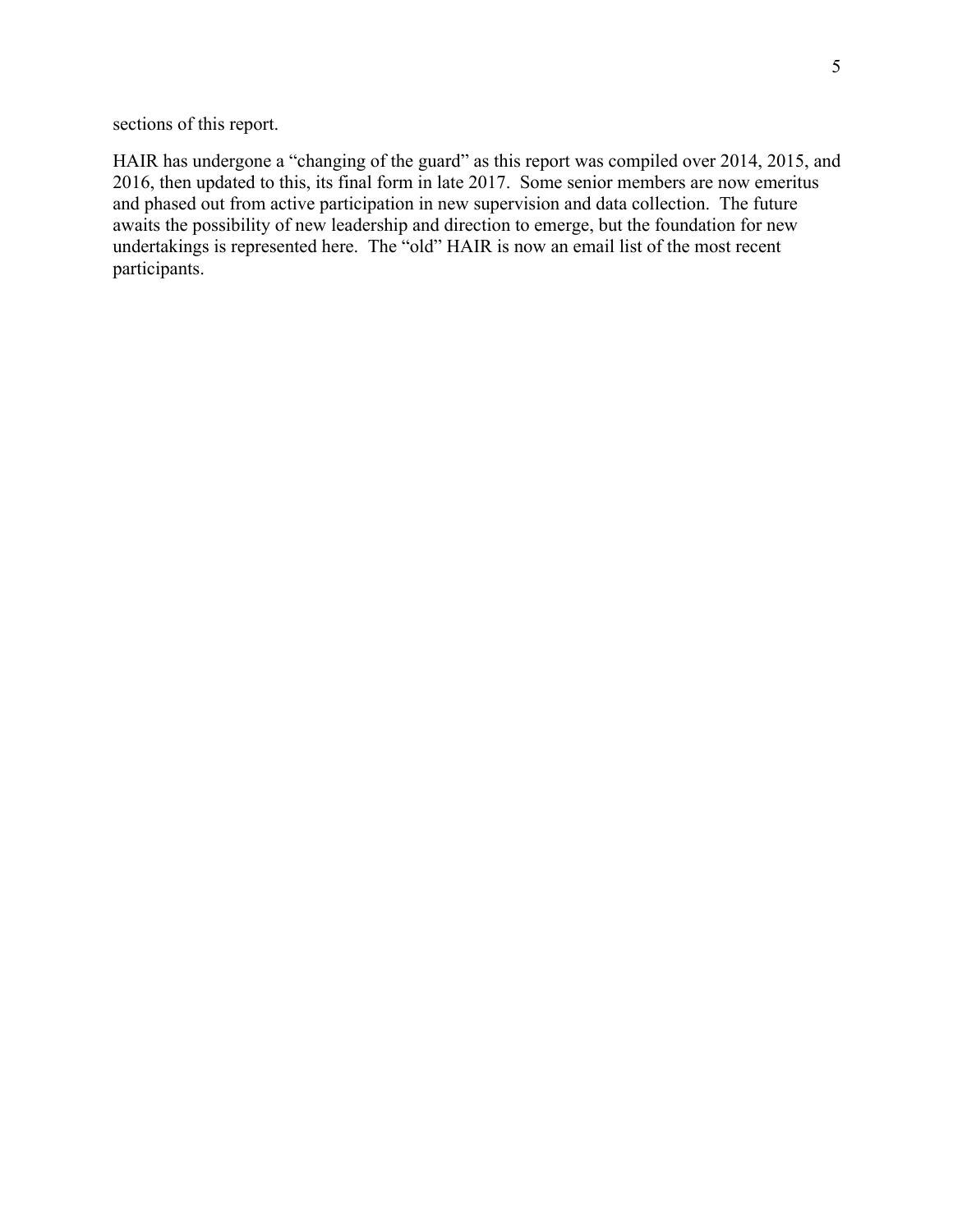## *Theme I*

# *The Psychology of Learners' and Teachers' Understanding of and Engagement in Inquiry*

For learners and teachers, inquiry has both intellectual and emotional components that are closely intertwined (we arbitrarily separate these in the clusters). Both types of components are present at all points of engagement in inquiry, from considering involvement, to adapting to it, enacting inquiry, communicating within the process, and sharing the outcomes.

Our work on this theme is summarized in two sections addressing, in turn, learners' then teachers' preparedness to engage in inquiry. Each of those sections is further divided into three clusters of research outcomes. Paragraphs within clusters highlight key findings that share some common ground conceptually; citations immediately follow each paragraph. Theme I contains many and varied contributors with overlapping findings regarding student and teacher preparedness to learn and teach with inquiry.

### **I.1. Learner Preparedness to Engage in Inquiry**

- **I.1.1. Cognitive Dimensions**
- **I.1.2. Social-Emotional and Cultural Dimensions**
- **I.1.3. Additional Insights for and from Gifted Learners**

### **I.2. Teacher Preparedness to Engage in Inquiry**

- **I.2.1. Teachers' Understanding of Inquiry**
- **I.2.2. Self-Efficacy to Teach with Inquiry**
- **I.2.3. Instructional and Content Dimensions (including Roles)**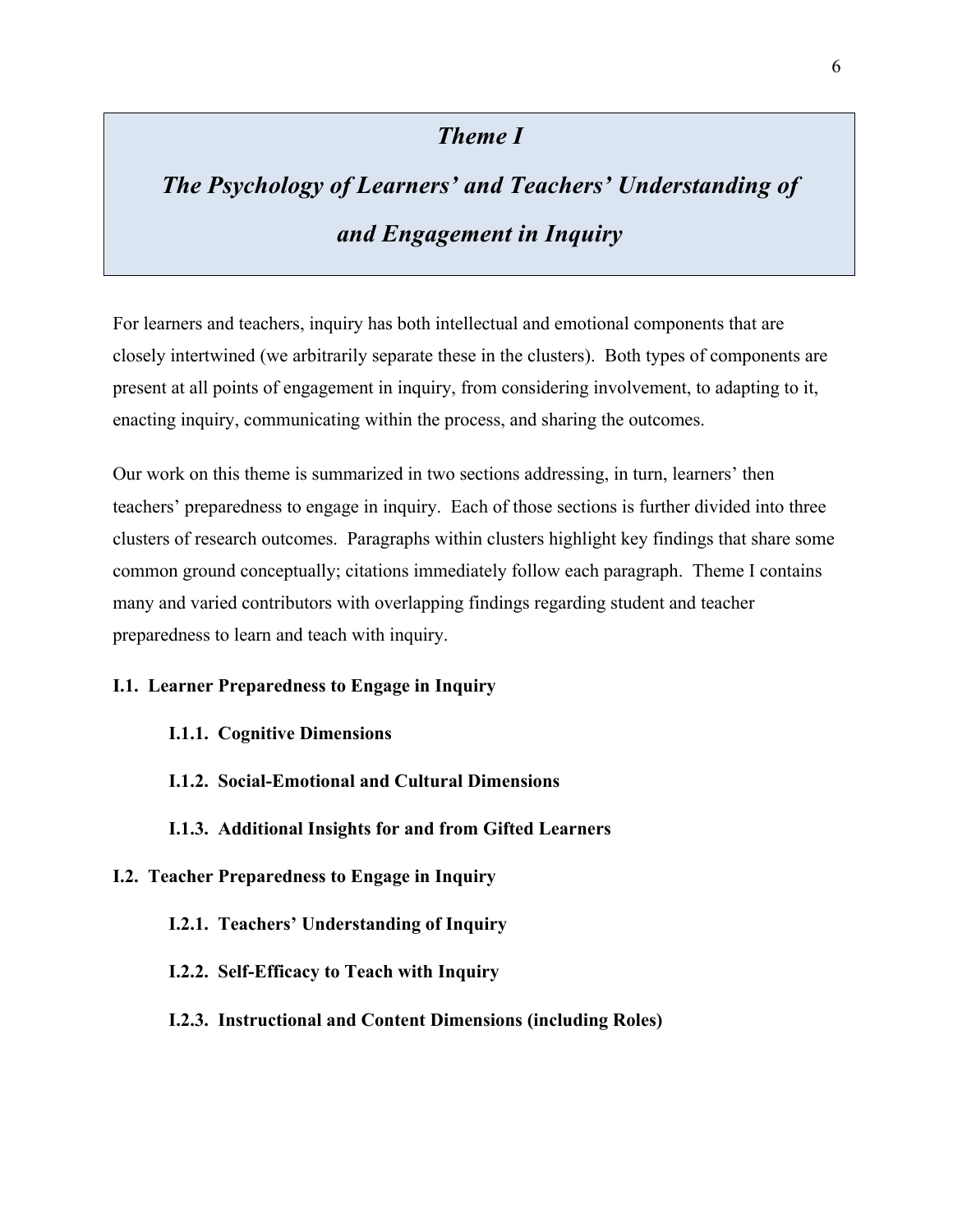## **Section I-1. Learner preparedness to learn with inquiry**

### *Cluster 1: Cognitive dimensions*

*Includes: expertise, creativity, enhanced disciplinary thinking, problem-finding, and problem-solving in inquiry (i.e., from a social-constructivist perspective as a defining characteristic of inquiry), as well as problem representation, self-regulation, metacognition, and tolerance or preference for ambiguity.*

> Inquiry is a combined social-emotional and intellectual undertaking. Self-regulated learning and metacognition are important to performance in nontraditional learning settings. Possessing expert knowledge and being able to reliably display it through routine reproductive performance is not the same as having adaptive creative expertise. Inquiry is related to understanding the underlying common qualities of related constructs (as experts do), thereby allowing more adaptive knowledge construction: inquiry helps build connections within knowledge constructs through the learning process. Flexibility and preference for complexity, also common properties of creative thinking and adaptive expertise, are intimately related to inquiry. One application is that it helps people design hypermedia, which are also based on linkages among information. Another is that mathematical experts use fewer categories than novices to group problems by finding deep structural similarities between the problems. Young mathematics learners generate more original solutions and multiple answers; however, they can experience difficulty interpreting word problems into mathematical problems and develop misconceptions along the way unless they are well scaffolded. At the same time, they engage more when the presented problems are incoherent or ambiguous. Yet another is that library and information science students have more interconnected web search strategies, and they work with a higher number of simultaneously open tabs, when compared to education students. They search the web in a wider variety of ways, and their strategies can be compared to the interconnectivity of knowledge structures in the cognitive model of expertise. [E, S, H] (Barfurth, Ritchie, Irving, & Shore, 2009; Manuel, Freiman, & Bourque, 2012; Pelletier, Birlean, & Shore, in preparation; Pelletier & Shore, 2003; Polotskaia, Savard, Freiman, 2011, 2015, 2016; Ritchie, Lajoie, & Shore, advanced draft under revision; Savard & Polotskaia, 2017; Shore, 2000; Syer, Jad-Moussa, Pelletier, & Shore, 2003; Tabatabai, 2002; Tabatabai & Shore, 2005; Walker & Shore, 2012)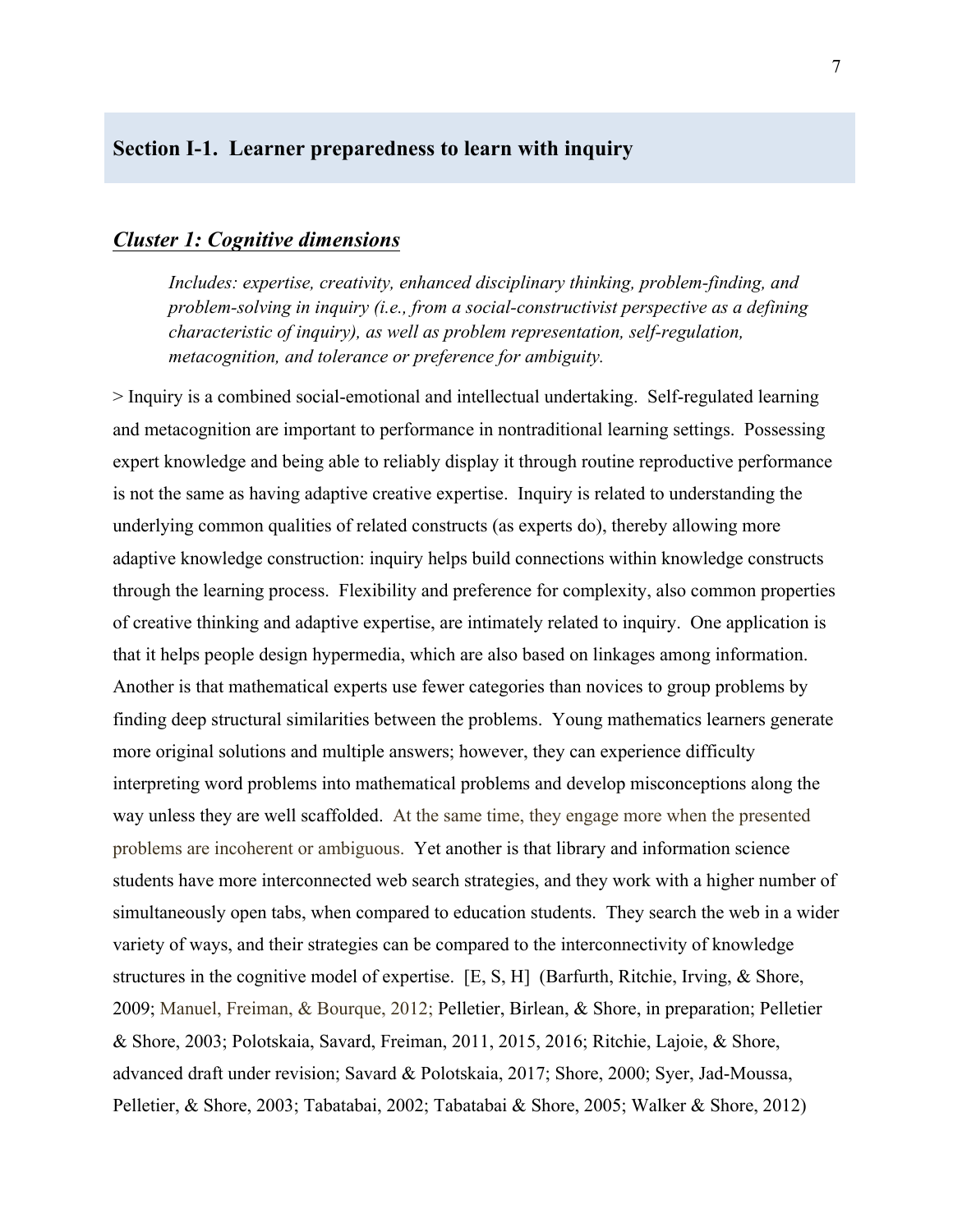> Learners who are invested in problem-finding (vs. learners taking part in more standard laboratory-based science courses) are considerably more likely to engage in productive problemsolving heuristic strategies. Effective problem-finding (which also impacts the quality of science- and engineering-fair projects) results from using resources from previous specialized experiences in an idiosyncratic, nonlinear, and flexible manner as can be demonstrated by or learned from a community of practicing scientists. Appropriately representing, stating, or modeling a problem is important to designing effective solutions and is a part of inquiry. The greater academic challenges and ambiguity in problem-finding allow learners to initiate successful self-regulatory strategies to re-engage constructively with their work. [E, S, H] (Chichekian & Shore, 2016, 2017a; LaBanca, 2008; LaBanca, Delcourt, Yulo, & Dimock, under revision; LaBanca & Ritchie, 2011; Polotskaia, 2014; Polotskaia, Savard, Freiman, 2011, 2015, 2016; Redden, 2006; Ritchie, Shore, LaBanca, Fitzpatrick, & Bracewell, in preparation)

> Inquiry skills have common elements across disciplines, and many similarities (and some differences) exist among students talented in athletics, science, and visual arts. Significant correlations exist between learning styles and problem-solving styles. The ways learners think about psychomotor activities parallels what they do intellectually (planning, reflecting, etc.); metacognition is present in the same way. [E, S] (Delcourt, Treffinger, Woodel-Johnson, & Burke, 2015; Martini & Shore, 2008; Martini, Wall, & Shore, 2004)

> Working primarily in the area of physics learning in higher education, we have identified multiple and varied instructional opportunities that allow students to actively reflect on and discuss concepts in a way that facilitates the understanding of systematic relations among ideas, rather than simply collecting unrelated laws and facts. These include, for example, reflective writing, argumentative essays, and various forms of classroom dialog. For physics students, laboratory experiences are salient. Learners thus become more expert-like in their thinking. (Chichekian & Shore, 2013; Huang, 2012; Huang & Kalman, 2012, 2013; Ibrahim, Kalman, & Milner-Bolotin, 2013; Kalman, 1998, 2001a, 2001b, 2002, 2003, 2007, 2008, 2009a, 2009b, 2010a, 2010b, 2011a, 2011b; Kalman & Aulls, 2003; Kalman, Aulls, Rohar, & Godley, 2008; Kalman & Kalman, 1996; Kalman, Milner-Bolotin, & Antimirova, 2010; Kalman, Milner-Bolotin, Aulls, Charles, Coban, Shore, Antimirova, Kaur Magon, Xiang, Ibrahim, Wang, Lee, Coelho, Tan, & Fu, 2014; Kalman, Morris, Cotton, & Gordon, 1999; Kalman & Rohar, 2010; Kalman, Rohar, & Wells, 2003, 2004; Kalman, Shore, Aulls, Antimirova, Kaur Magon, Lee,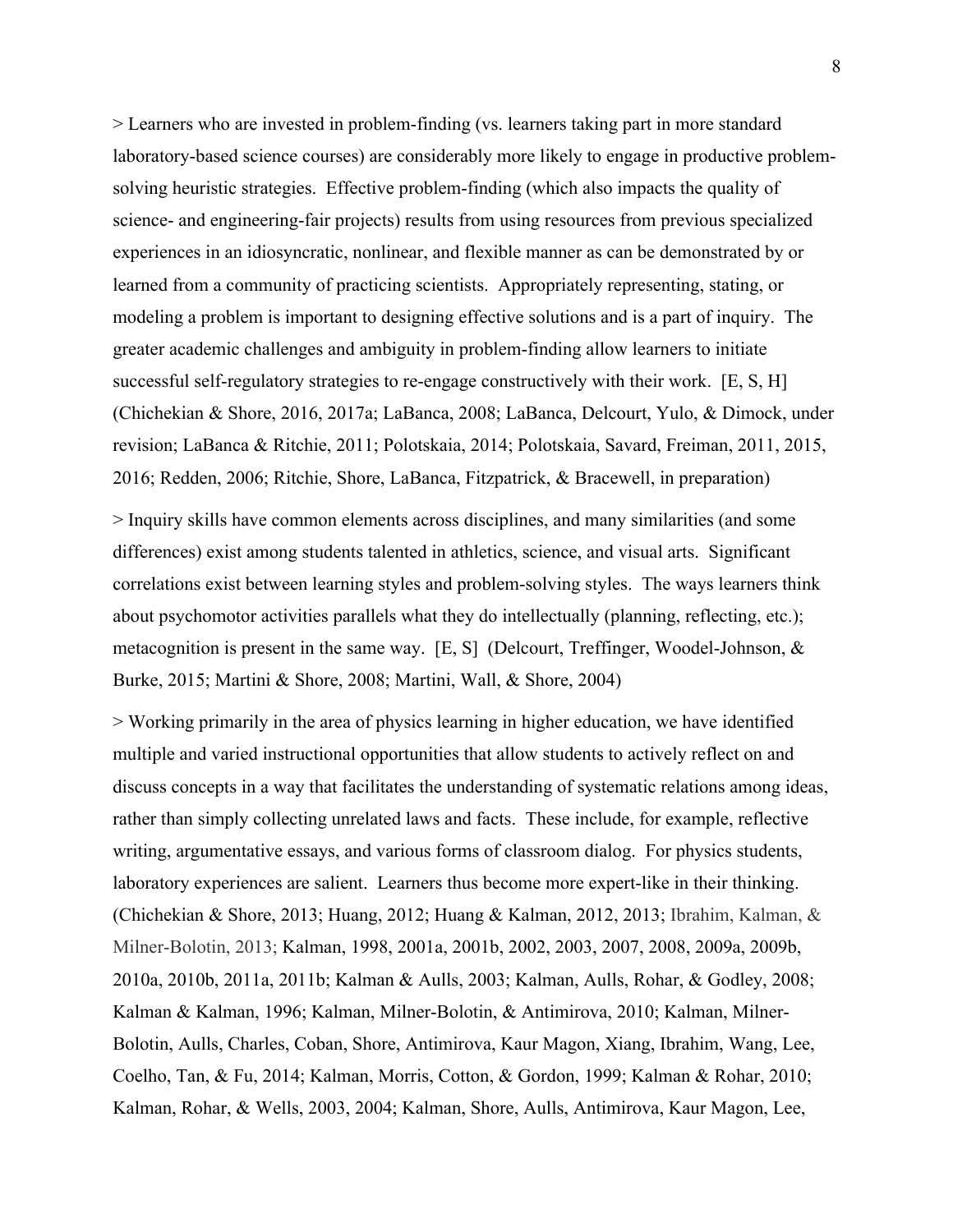Coelho, Unal Coban, Huang, Ibrahim, Wang, Minh Tan, Fu, & Khanam, 2017; Khanam, 2014; Lee, Schulz, Kalman, & Coelho, 2013; Mitchell, 2001; Wang & Kalman 2014). This has also been demonstrated in secondary-school physics (El Helou, 2016; El Helou & Kalman, in preparation) and elementary school mathematics (Freiman, Polotskaia, & Savard, 2017). [E, S,  $H$ ]

> Undergraduates have a somewhat constrained conception of inquiry, and it is entirely on the cognitive side: inquiry as a means of gaining information is the most prevalent single conception. In addition to learning to do it, attention should be given to understanding what it is. (Getahun, 2014; Getahun, Aulls, & Saroyan, 2014) [H]

### *Cluster 2: Social-Emotional and Cultural Dimensions*

*Includes: Elements of self-efficacy, relative valuing of different inquiry strategies and tactics, cultural differences.*

> Inquiry is not merely a cognitive activity, and the path to effective collaborative problem solving is not necessarily smooth. The resolution of cognitive conflicts is frequently preceded by social moves to broaden the inclusion of individuals and ideas, and socio-emotional aspects also play a role in the divergent thinking processes that are a key component of creativity and inquiry approaches to teaching and learning. [E, S] (Barfurth, 1994; Barfurth & Shore, 2008; Ritchie, Shore, LaBanca, & Newman, 2011).

> Social perspective-taking is necessary for inquiry success, and is a skill which can be learned The nature of classroom activities, instructional choices, problem-solving training, group dynamics, and personality differences all influence the extent to which an understanding of self and others develops in inquiry. Learners active in choosing their work partners and who were assigned a task that required consideration of the audience's understanding adopted a more emotionally-based social perspective. [E, S] (Main, 2014; Main, Delcourt, & Treffinger, 2017; Walker, 2013; Walker, Shore, & Tabatabai, 2013)

> Learners start out with enthusiasm for inquiry but some lose confidence as they discover the complexities involved. Students feel least efficacious planning inquiry and most efficacious with (perhaps more familiar) tasks and components that are not exclusive to inquiry. Having only a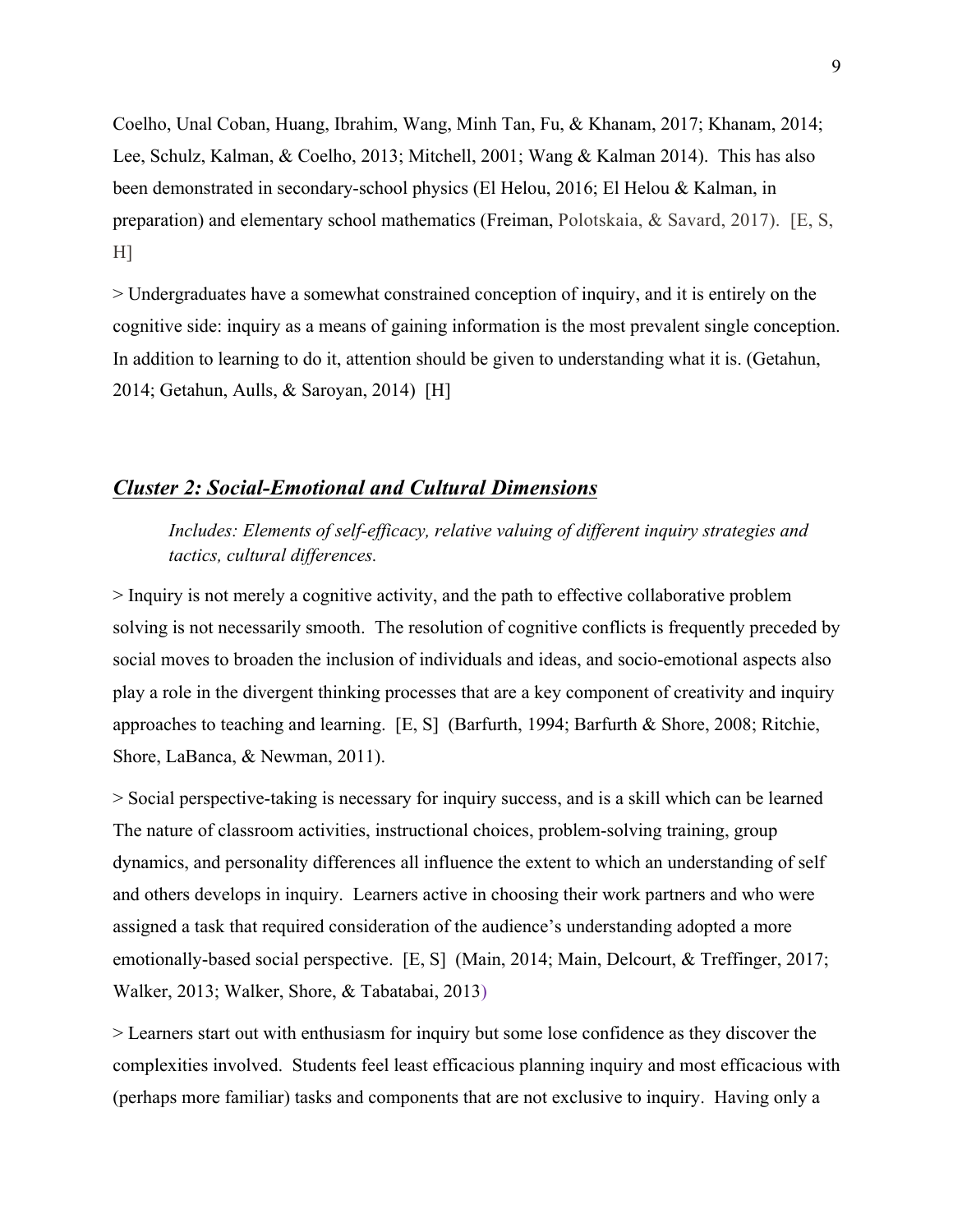little bit of inquiry experience can be a barrier because students may accurately assess the difficulty, complexity, and metacognitive or self-regulatory demands of inquiry learning, but not (yet) have had enough practice to feel efficacious. Multiple, sustained inquiry efforts are often necessary to allow students to improve their perceived self-efficacy, and teachers with more inquiry experience identify more inquiry-based student outcomes. [E, S, H] (Aulls, 2008; Chichekian, 2014; Chichekian & Shore, 2016, 2017a, in preparation; Chichekian, Shore, & Tabatabai, 2016; Gyles, 2011; Gyles & Shore, advanced draft under final editing--b; Leung, MA thesis awaiting submission; Leung, Shore, & Williams, in preparation; Longo, 2012; Savard  $\&$ Freiman, 2016, under review)

> Despite the positive cognitive contributions of being invested in the problem-finding stage, students so involved are also more likely to experience negative emotions through the process. The greater academic challenges and ambiguity have the potential to cause frustration and fatigue. By understanding and developing their own creative-productive behavior, students are better prepared to think of new ideas for scientific investigations. [E, S, H] (Aulls & Lemay, 2013; LaBanca, Delcourt, Yulo, & Dimock, under revision; LaBanca & Ritchie, 2011; Ritchie, Shore, LaBanca, Fitzpatrick, & Bracewell, in preparation; Woodel-Johnson, Delcourt, & Treffinger, 2012)

> Chinese international students experience a rich and intense emotional life highlighted by combinations of stress, joy, and anxiety. Self-regulated sources (e.g., meta-emotion) influence both the nature of emotions that students have and their readiness for epistemic change. Selfregulation and metacognition may play an important role in the change process. [H] (Hou, 2009; Wang, 2014; Wang, Saroyan, & Aulls, 2016)

> In inquiry-driven learning, there is a diversification, exchange, or interchange of roles between learners and teachers *[as discussed in more detail in Theme II, Section 3].* New roles are added. Cultural expectations relating to roles can be a source of anxiety for international students who are surprised at the amount of responsibility learners have for determining their own learning goals and strategies. In addition, the terminology used for inquiry learning varies in different languages, which has a direct impact on the nuances of what is understood by inquiry across cultures. [E, S, H] (Aulls & Ibrahim, 2012; Aulls & Shore, 2008--see chapter 1; Chichekian, Savard, & Shore, 2011, 2012; Hou, 2009; Walker, 2013; Kalman, 2010b; Lemay, 2010; Savard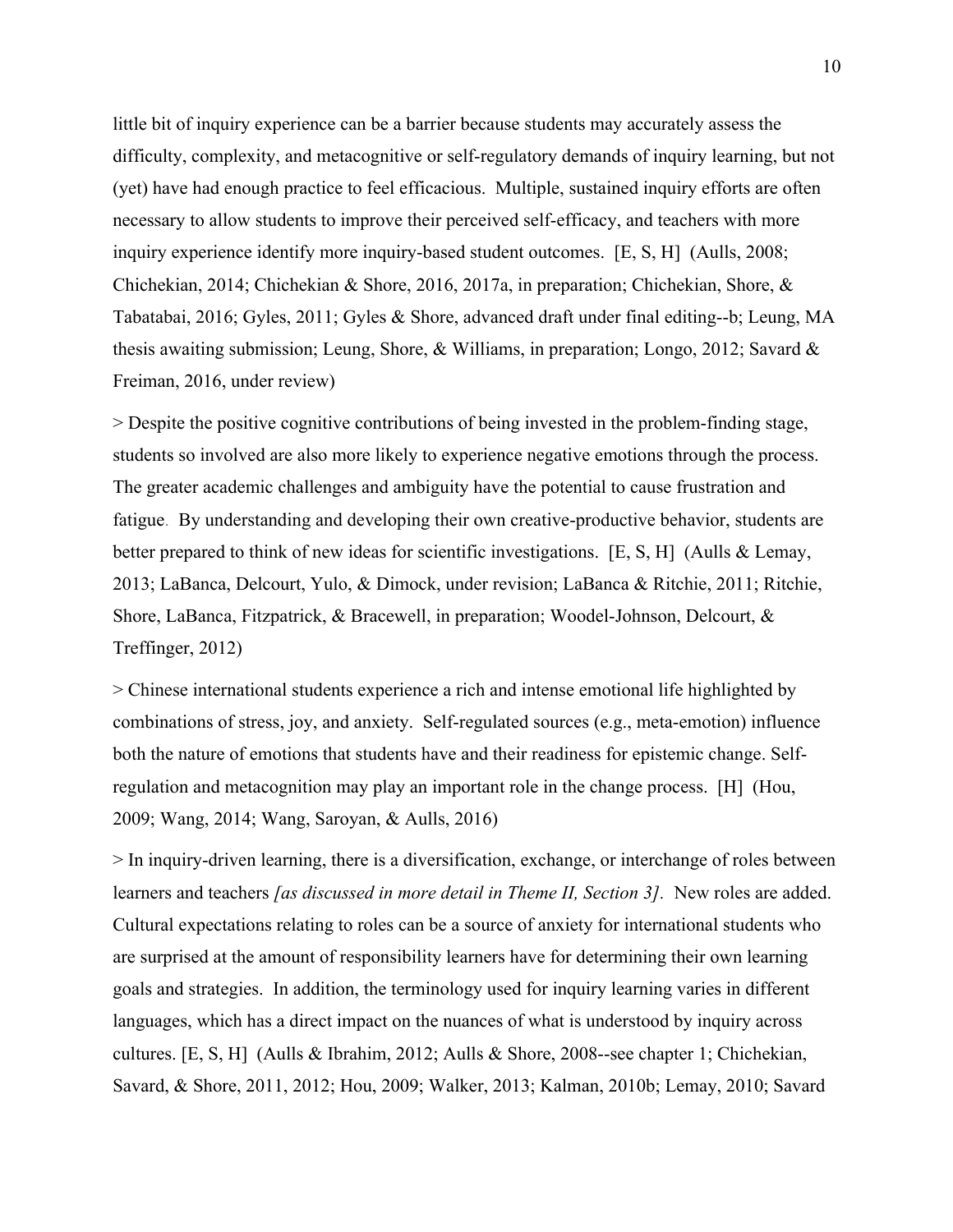& Polotskaia, 2014; Walker & Shore, 2015b; Walker, Shore, & Tabatabai, 2013; Walker, Shore, & Tabatabai, advanced draft; Wang, 2014)

> Students value face-to-face interaction more highly than asynchronous verbal interaction online (as in MyCourses, previously WebCT), despite their positive ratings of most aspects of the online learning environment. On-line dialog can support the learning of thinking skills. It can allow the group to co-construct knowledge, promote metalearning skills, and enable the group to deal with social stigma, but it cannot replicate all benefits of face-to-face interaction. [S, H] (Aulls, Ibrahim, Peláez, Wang, & Orjuela-Laverde, 2009; Kaur Magon & Shore, advanced draft under revision) *[For more discussion on dialog in inquiry, please refer to Theme II, Section 3.]*

## *Cluster 3: Additional insights for and from gifted learners*

> Inquiry-based and gifted education programming share several pedagogical priorities. Inquiry learning fits well within the larger theory of social-constructivist learning which supports the high comfort zone of bright learners with social-constructivist learning processes. Pedagogy in gifted education has had a headstart over general education in incorporating inquiry-based instruction, but not everywhere and not consistently, frequently due to poor alignment with identification (e.g., limited emphases on IQ or school grades). Gifted learners appear to have mindsets conducive to inquiry, which can honor students' many abilities in a school environment through seeking opportunities for children to thrive; providing opportunities for children's voices to be heard; and pairing students with experts who have similar interests and strengths. [E, S] (Aulls & Shore, 2008--see the chapter on giftedness and inquiry; Chichekian & Shore, 2014; Clark & Shore, 2004; Delcourt, 2001; Gyles, 2016; Gyles & Shore, advanced draft under final editing--a; Shore & Delcourt, 1996; Shore & Gube, 2018; Robinson, Shore, & Enersen, 2006- see the chapter on inquiry and giftedness)

> Gifted learners display higher levels of metacognition, strategy flexibility, tolerance for ambiguity, social-perspective coordination (perspective taking), and preference for complexity. These characteristics are hallmarks of inquiry, making this pedagogy highly suitable for bright learners. Flexible instructional settings enable gifted students to be highly creative problem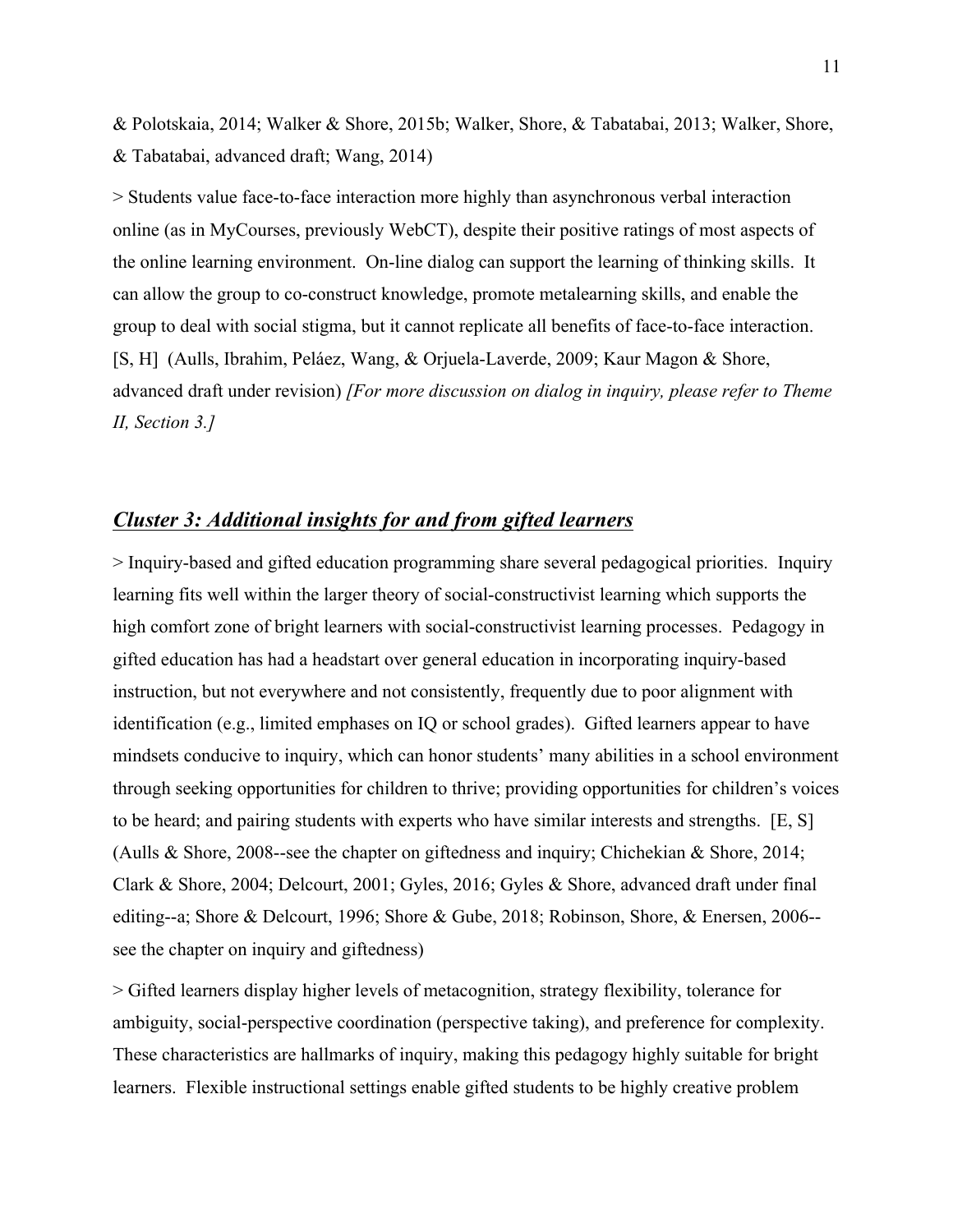solvers as they draw on their interrelated knowledge constructs, in the same fluid and flexible way an adaptive domain expert would. Rigid settings, on the other hand, thwart the use of their metacognitive abilities and strengths. Able learners, like experts, use fewer categories to group problems by finding commonalities between the problems. Gifted learners are thus also able to further reduce initial categories and group problems based on deep structural similarities. [E, S] (Aulls, 2008; Barfurth, Ritchie, Irving, & Shore, 2009; Delcourt, Treffinger, Woodel-Johnson, & Burke, 2015; Masden, 2004; Masden, Leung, Shore, Schneider, & Udvari, 2015; Pelletier, Birlean, & Shore, in preparation; Pelletier & Shore, 2003; Robinson, Shore, & Enersen, 2006; Shore, 2000)

> Giftedness resembles the development of expertise, for example, in the use of self-regulatory strategies including metacognition, pattern recognition, forward-chaining, and the understanding of the interrelatedness of individual constructs. These are inquiry processes and strategies that are used by experts to solve problems, and bright learners flourish in inquiry environments because of their metacognitive ability to metaplan and see ahead. Inquiry settings allow high ability learners to adapt their solution strategies throughout the process, rather than waiting for a wrong answer to signal a need to correct the course. [E, S] (Barfurth, Ritchie, Irving, & Shore, 2009; hannah & Shore, 2008; Irving, Oppong, & Shore, 2016; Martini & Shore, 2008; Martini, Wall, & Shore, 2004; Oppong, 2015; Oppong, Shore, & Muis, under review; Shore, 2000)

> Twice-exceptional students (who have high intellectual ability coupled with a learning challenge or developmental disability) benefit particularly from inquiry learning opportunities, and approach the inherent inconsistencies and ambiguities from a high ability rather than a disability angle. Inquiry-based instruction within an authentic community of practice can play an integral role in talent development for gifted students with ADHD. Students with learning challenges benefit from inquiry when sufficient structure is given for strategies and content to be taught at the same time. Inquiry is thus appropriate for a wide range of abilities and learning disabilities. [E, S, H] (Bellande, 2001; Chevalier, Deacon, Parilla, & Ritchie, under revision; hannah & Shore, 2008; Hua, Shore, & Makarova, 2014; Mitchell, 2001; Tabatabai, Shore, Delcourt, & Aulls, in early stage of preparation)

> A persistent myth suggests that gifted children prefer to work alone. We found that this only holds true in high-stakes situations, and only if the gifted learners have little or no input in the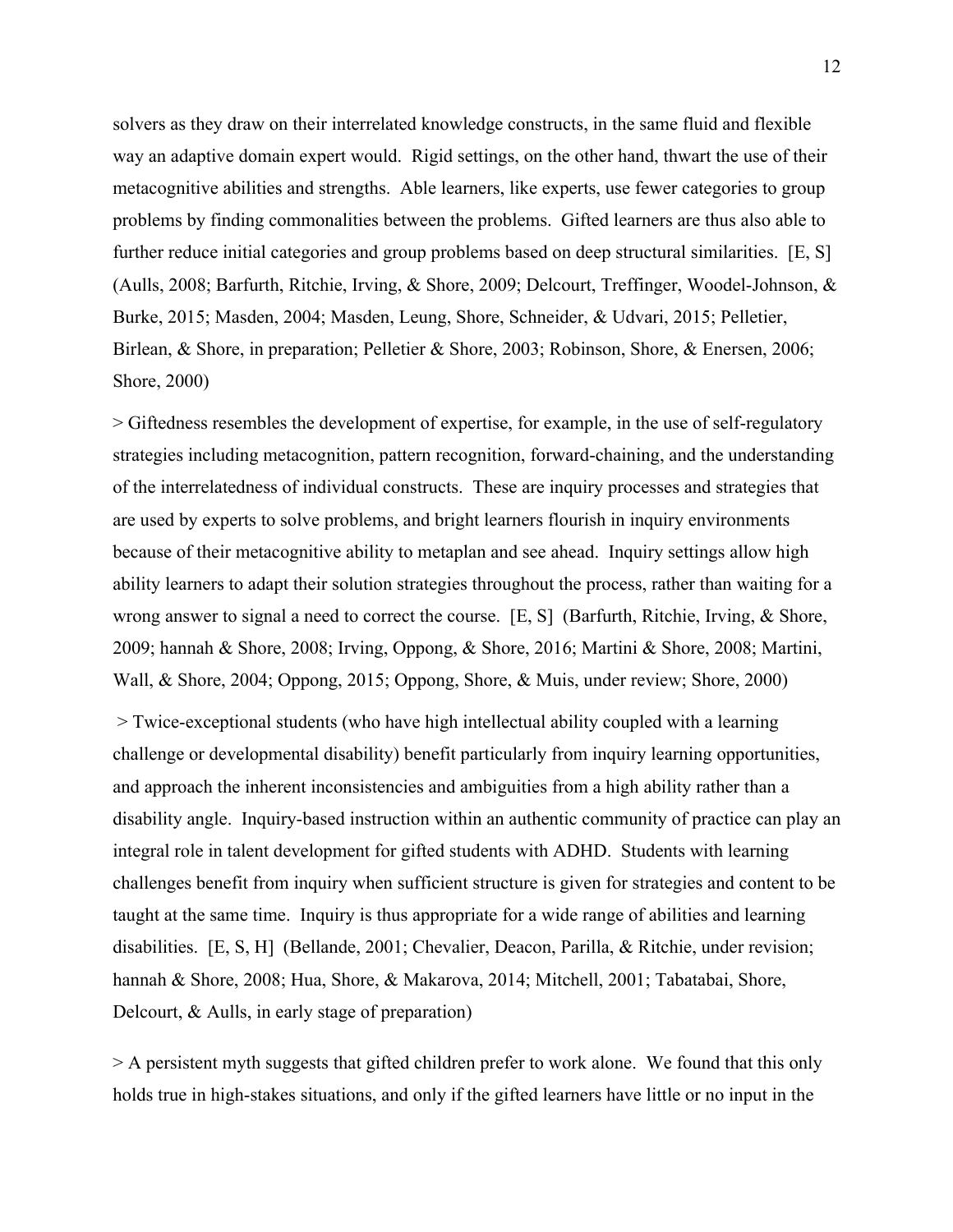selection of their partner. Parents often disagree with teachers about the importance of sharing results and working collaboratively because of concerns about the fair distribution of workload. Gifted learners thrive on smaller numbers of close friendships. Social-perspective coordination (an indicator of psychosocial maturity), perceptions (self-concept) of ability to make and keep friends, academic ability, sex, and grade predicted perceptions of the overall quality of friendships. In addition, it is not essential for successful collaborative groups--a signature of inquiry learning--to always be happy and in full agreement; respectful argument and the clash of ideas is welcomed by highly able students compared to others and this can complicate the process of creating working groups in the classroom. Gifted learners do appear wary of the "free-rider" effect. The literature is becoming clearer about their learning preferences, but there has not been research specifically addressing what they expect to happen in group work--this expectation, for example, that they will be carrying a disproportionate share of the workload, if true, could in turn influence their preferences. [E, S] (Barfuth, 1994; Barfurth & Shore, 2008; Cera Guy, Williams, & Shore, in preparation; Chichekian & Shore, 2017b; French, 2007; French & Shore, 2009; French, Walker, & Shore, 2011; Masden, 2004; Masden, Leung, Shore, Schneider, & Udvari, 2015; Saunders, 2004; Saunders-Stewart, Walker, & Shore, 2013; Walker, 2010; Shore, Chichekian, Gyles, & Walker (accepted for publication); Walker & Shore, 2015a; Walker, Shore, & French, 2011; Williams, Cera Guy, & Shore, advanced draft)

## **I-2. Teacher preparedness to teach with inquiry**

### *Cluster 1– Teachers' Understanding of Inquiry*

> Inquiry is not a script with stage directions. It is becoming an empirically-supported goal that new teachers should have had some inquiry or research experience if they are going to adopt an inquiry approach. It is possible to gain inquiry experience in different ways, whether by "doing" inquiry or "learning about" inquiry. Teachers' exposure to, and training in, inquiry impacts attitudes as well as knowledge and skills. "Doing" inquiry and "learning about" inquiry as pedagogy lead to similar valuing of the specific tasks in inquiry, but differences in the ability to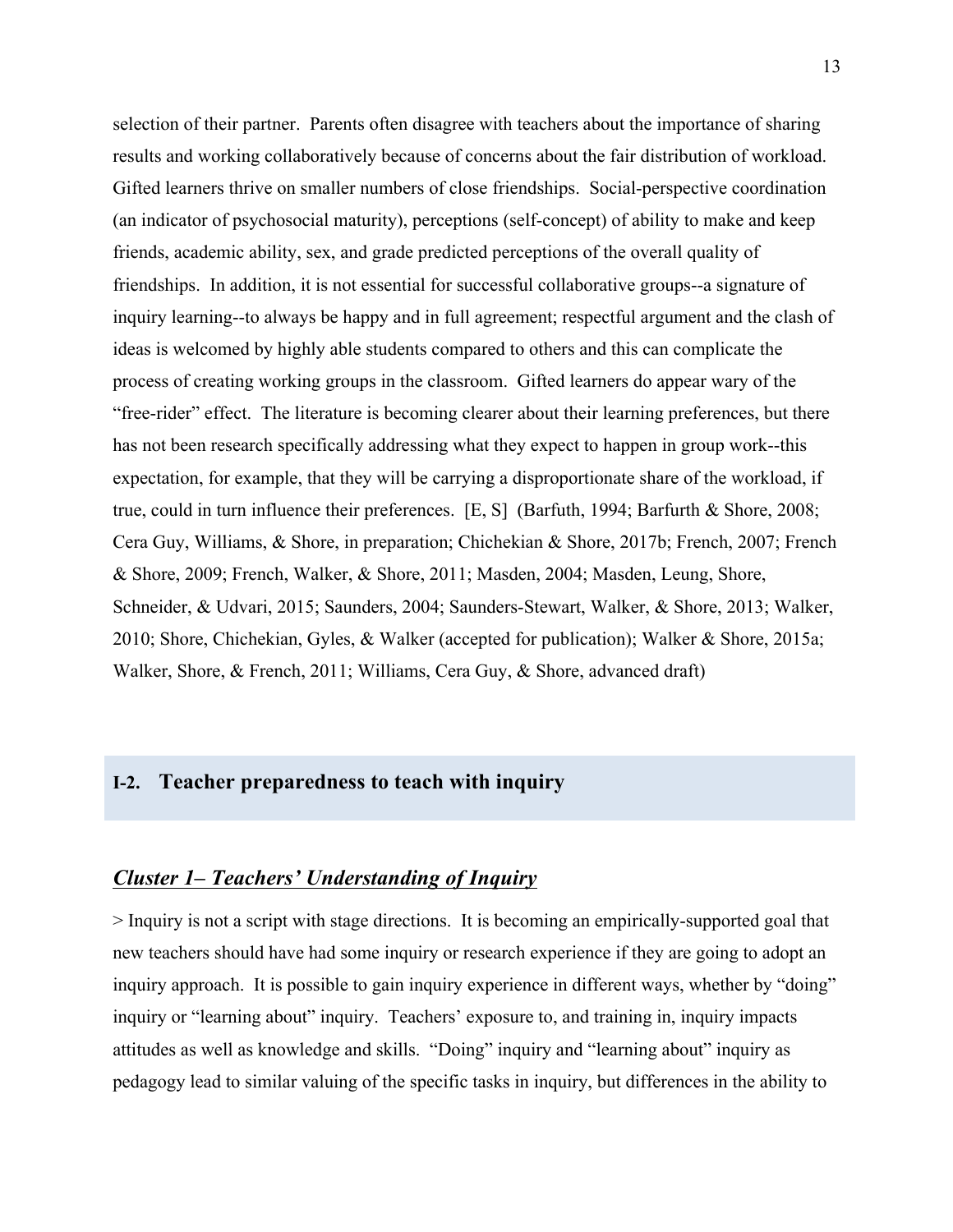teach others to use inquiry to learn (favoring the latter). Research experiences enhance abstract thinking about inquiry, but merely having "done" inquiry is insufficient to support teachers' ability to teach with inquiry, even if there is awareness of the teaching-research nexus and its importance for students. Teaching student-teachers about inquiry instruction probably benefits more from connections to familiar instructional experiences than to theoretical inquiry constructs, and student-teachers are better able to articulate inquiry outcomes when asked about inquiry experiences rather than inquiry definitions. Teachers learn to teach with inquiry not only by experiencing but specifically by extensively practicing teaching with inquiry, which increases both teachers' and students' knowledge about inquiry. There are qualities of the learner (especially the preservice teacher) that facilitate inquiry engagement but whose enhancement is also a product or outcome of inquiry participation, in a reciprocally supported, bidirectional process. Inquiry teaching accommodates personal styles and differences, and inquiry teachers are willing to grow and change in general, but so far there is little evidence that they grow or change as a specific result of their action research. Nonetheless, teachers of gifted students are more likely to be inquirers themselves. Preservice teachers' prior experience doing a thesis or research is especially related to the quality of their definitions of inquiry, and having taken a research-methods course was especially related to the quality of their descriptions of an actual inquiry event, perhaps because it was recent and provided process-relevant vocabulary. [E, S, H] (Aulls, Tabatabai, & Shore, 2016; Carkner, 1996; Delcourt & Carkner, under revision in preparation for resubmission; Hua, Yang, & Shore, data collected; McBride, 2005; Syer, 2007; Syer, Chichekian, Shore, & Aulls, 2013; Xenos-Whiston, 1989)

> Practice-based teaching allows preservice teachers to engage in innovative approaches. An authentic learning environment (such as a situated learning framework) increases the likelihood of successfully transferring learned skills to teaching. Repeated, sustained practice that is not just procedural knowledge but is also connected to understanding inquiry supports student teachers in learning to teach with inquiry. A close correspondence existed between inquirybased instructors' conceptions of inquiry instruction and the place they accorded inquiry instruction in their courses. [H] (Aulls, Kaur Magon, & Shore, 2015; Chichekian, Shore, & Tabatabai, 2016; Din, 2014; Kaur Magon, Aulls, & Shore, in early preparation--data collected).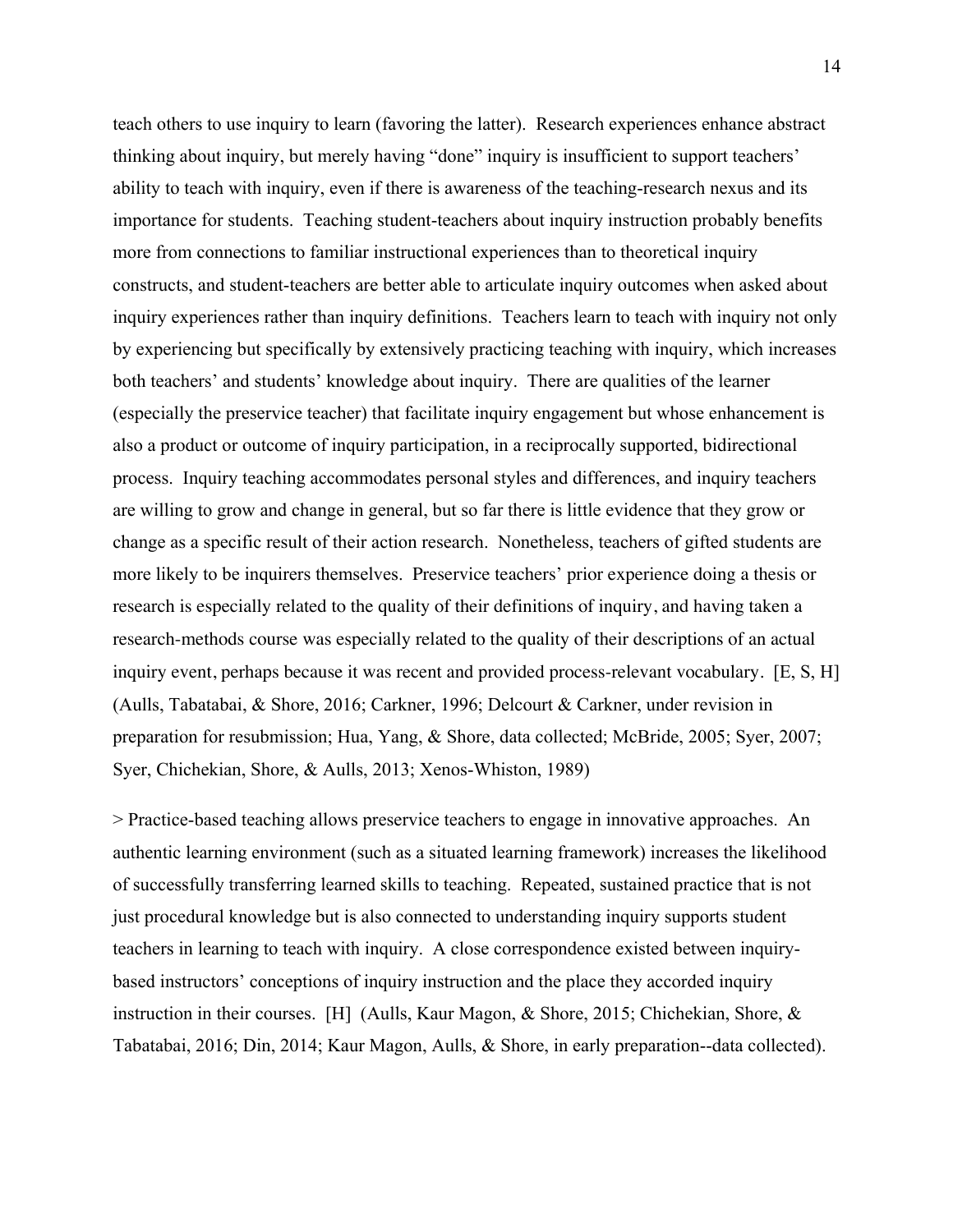> Cultural sensitivity and perspective-taking are not only important for students but also between teachers and university-based researchers who might act as consultants in professional development. For example, an implicit research contract between an Inuit teacher and "southern" investigator stumbled when mutual expectations about roles and contributions were breached, not necessarily intentionally. [S, H] (Savard, Lin, & Manuel, D., under review)

## *Cluster 2 –Self-efficacy to Teach with Inquiry*

> Teaching from an inquiry approach is difficult and challenging to implement. It requires considerable managerial skills and a high level of reflection on the part of the teacher, and even experienced teachers occasionally struggle and need scaffolding to enact inquiry. In order to succeed at teaching inquiry (or with inquiry), teachers must be able to simultaneously teach both content and strategy, and sometimes across disciplines. For example, preservice teachers (in mathematics) struggle to shed their perspective held while they were student-teachers when they often learned about inquiry as a series of classroom procedures rather than as a more general set of principles as they move from theory to practice, which ultimately affects their development of knowledge for teaching. [H] (Bellande, 2001; Lamb, 2010; Savard. 2014b; Savard, Lin, & Lamb, 2017; Savard & Manuel, 2016; McBride, 2005; Mitchell, 2002; Sagel & Shore, 2004; Shore, 2017; Slapcoff, Dobler, Tovar, Chromik, Cossette, Ellis, Fallon, Fitzgibbons, Harris, Hébert, Laver, McCourt, Radziszewski, Ragsdale, & Savard, 2011; Shore, 2017)

> In the first year, new teachers' self-efficacy declines in parallel with their conceptualizations of inquiry, but the number of inquiry events enacted in their classes nonetheless increases over the year. High self-efficacy to teach with inquiry requires sustained mastery and vicarious experiences. Being taught specific research skills alone is related to lower self-efficacy to teach with inquiry; abstract and practical aspects need to be linked--yet student teachers appear to have learned about inquiry more as a series of classroom procedures than conceptually. Self-efficacy differences between elementary and secondary preservice teachers were more evident on tasks related to engaging students in problem finding rather than tasks involving linking knowledge [H] (Chichekian, 2014; Chichekian & Shore, 2016, 2017a, in preparation; Chichekian, Shore, & Tabatabai, 2016)

> Inquiry teaching is complex but ultimately rewarding. University instructors' reflection on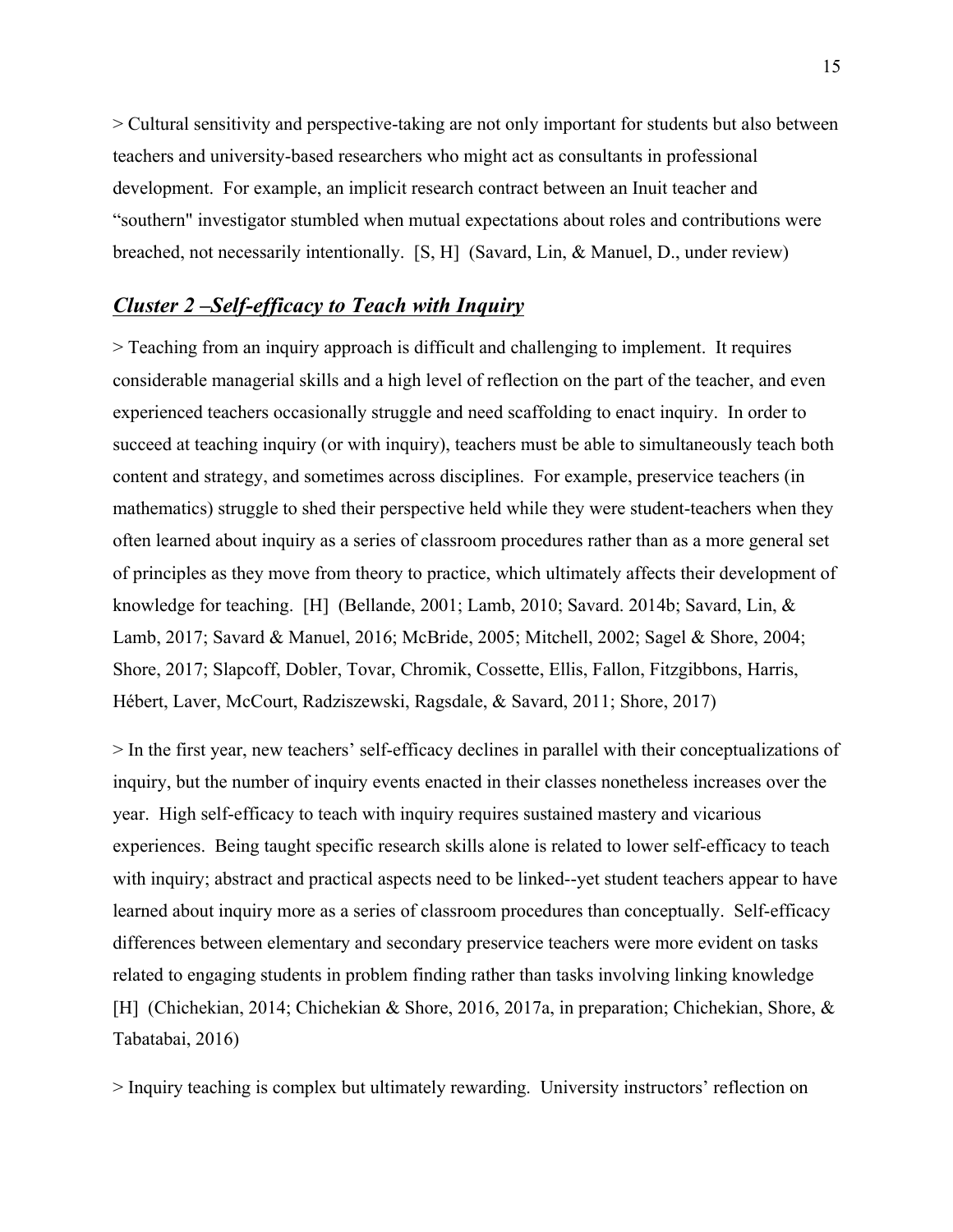their teaching can lead to charting a new teaching path that takes into account different learning types and roles. Both internal beliefs and external influences can act as catalysts and barriers to teacher use of inquiry in the classroom. Teachers with more inquiry experience identify more inquiry-based student outcomes, and inquiry-trained teachers provide more time and opportunities for students to ask advanced questions and create project-oriented science environments. Teachers use individual problem-solving styles to enhance their teaching in the classroom. Engagement in inquiry and a transformational leadership style are related. [E, S, H] (Delcourt, Aslanian, & Duncanson, 2007; Guertin, 2014; Gyles & Shore, advanced draft under final editing; Issa, 2014; Savard, 2014c; Shore, Aulls, & Delcourt, 2008)

## *Cluster 3 – Instructional and Content Dimensions (including Roles)*

#### *Much but not all of our research on this topic was done in higher education.*

> Teachers with both pedagogical and content knowledge (PCK) are better able to plan and evaluate inquiry-based learning. Inquiry teachers are more likely to plan ahead (either for the whole course or on a weekly basis in light of reflections of the previous class), rather than relying on a textbook for content. Subject-matter experts are better able to evaluate the content of science-fair projects, but teachers are better able to articulate how to elicit projects from learners. Expertise in the subject-matter is an important variable underlying teachers' openness and disposition to implementing inquiry instruction in their own classes, and personal inquiry experiences of student teachers predict the subjects they choose to teach (except in mathematics). Strong subject-matter knowledge, even if not essential to the initial development of pedagogicalcontent knowledge, increases instructional effectiveness. Instructors can employ a range of student activities to evaluate learning. [E, S, H] (Aulls, 2002; Aulls, Kaur Magon, & Shore, advanced draft); Birlean, 2003, 2011; Birlean & Shore, under revision--a, b; Birlean, LaBanca, & Shore, in preparation; Kalman, 1997; Savard, 2014a; Tabatabai, Shore, & Aulls, advanced draft)

> Effective inquiry instructors are perceived to undertake more roles than just-effective instructors, and help students be more active in a variety of different ways, for example, offering wider curricular choices. Effective inquiry teachers must overcome the fear of not covering the prescribed course of study and allow students to make evaluations and set standards, thus taking on specific roles that just-effective teachers do not demonstrate. Role diversification in inquiry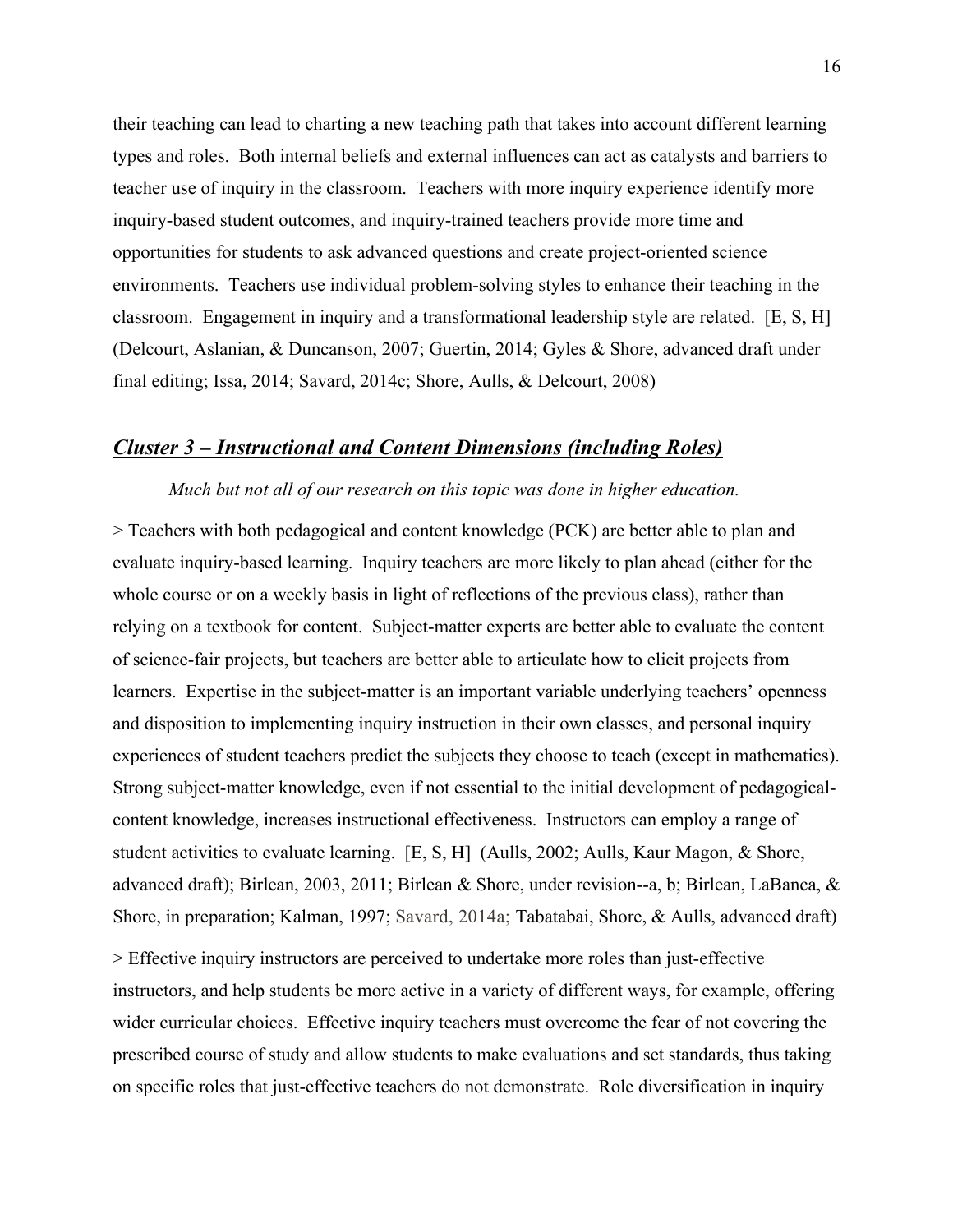is a good fit to social-constructivist theory, which can also be widely adopted and applied in undergraduate classes. Students who attributed responsibility for learning to both the professor and students themselves understood and applied course content more than those who attributed responsibility to either solely the professor or student on measures of understanding and application. Effective inquiry teachers also have a much stronger understanding of inquiry concepts than good traditional teachers, especially about the construct of process in inquiry *[please refer to Theme II, Section 4 for more discussion on the Aulls-Shore model and the four inquiry constructs of process, content, strategy, and context]*.Professors' perceptions about the role and use of computers were found to be in line with their conceptions of effective teaching. Professors whose conception of effective teaching focused on developing learning independence (as in inquiry) used computers as tools in active learning environments; those with a "transmitting knowledge" conception considered computers as a means of accessing or presenting information. Teachers who received professional development with Virtual Communities of Practice--and thus experienced an inquiry-instruction social-constructivist dialog--demonstrated the highest level of technology integration. [E, S, H] (Aulls & Ibrahim, 2012; Baratta, 2012; Gebre, Saroyan, & Aulls, 2015; Kaur Magon & Shore, advanced draft; Manconi, 2004; Peetush, 1998; Redden, 2006; Shore & Chichekian, 2011; Redden, Simon, & Aulls, 2007; Walker & Shore, 2015b; Wolfe, 2005)

> Instructors who implement multiple and varied instructional pedagogies allow students to actively reflect on and discuss physics (and likely mathematics or other subject) concepts in an expert-like, deeply conceptual way, facilitating the understanding of systematic relations among ideas, rather than unrelated laws and facts (in contrast to the chemistry professors in the paragraph below). [H] (Chichekian & Shore, 2013; Huang, 2012; Huang & Kalman, 2012, 2013; Kalman, 1998, 2001, 2001b, 2002, 2003, 2007, 2008, 2009a, 2010a, 2010b, 2011a, 2011b; Kalman & Aulls, 2003; Kalman, Aulls, Rohar, & Godley, 2008; Kalman, & Kalman, 1996; Kalman, Milner-Bolotin, & Antimirova, 2010; Kalman, Milner-Bolotin, Aulls, Charles, Coban, Shore, Antimirova, Kaur Magon, Xiang, Ibrahim, Wang, Lee, Coelho, Tan, & Fu, 2014; Kalman, Morris, Cotton, & Gordon, 1999; Kalman & Rohar, 2010; Kalman, Rohar, & Wells, 2003, 2004; Kalman, Shore, Aulls, Antimirova, Kaur Magon, Lee, Coelho, Unal Coban, Huang, Ibrahim, Wang, Minh Tan, Fu, & Khanam, 2017; Khanam, 2014; Lee, Schulz, Kalman, & Coelho, 2013; Manuel, in progress; Mitchell, 2001; Wang & Kalman 2014)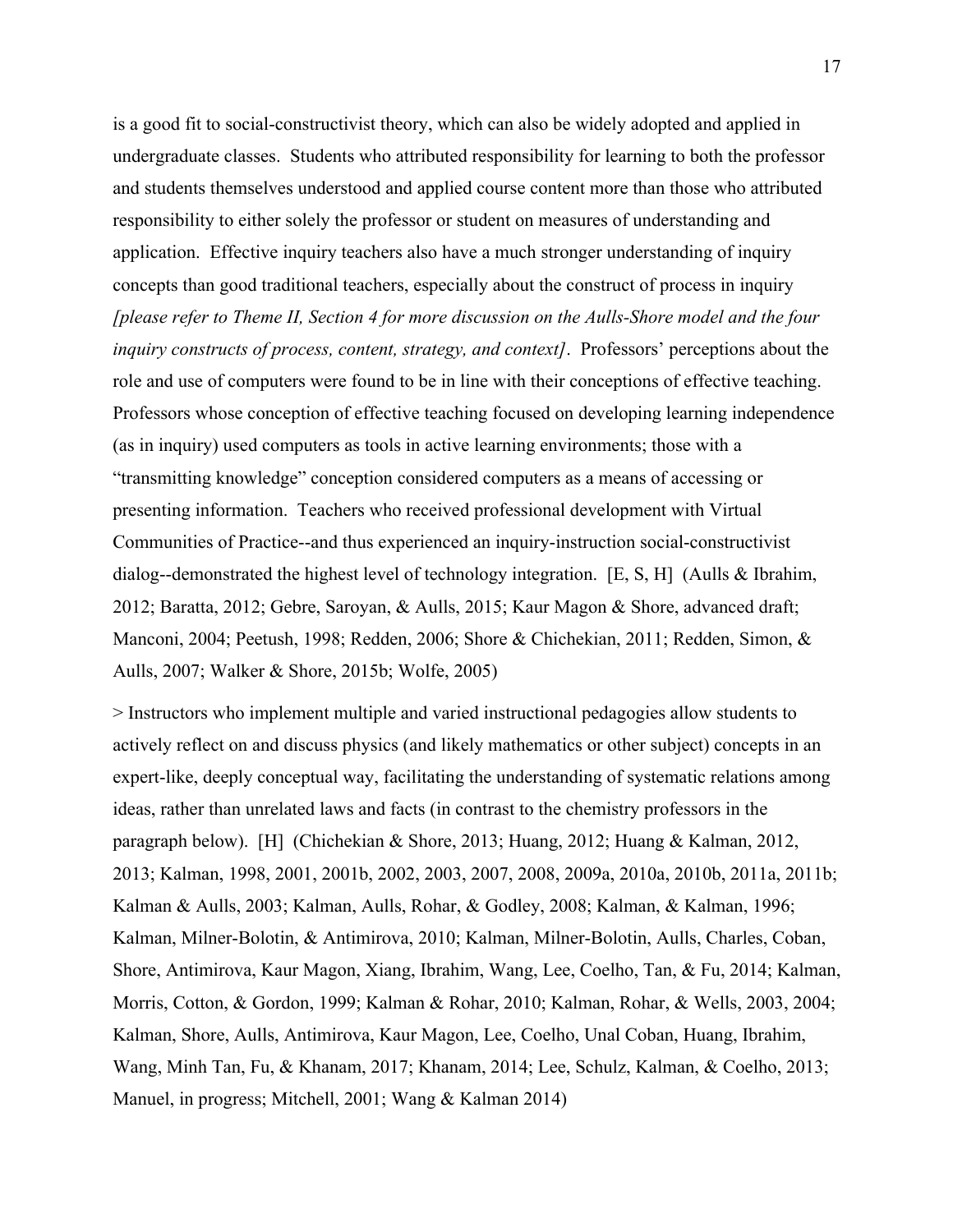> Two-thirds of interviewed chemistry professors regarded students as passive receivers of information. (A similar result was observed for seven science professors from different universities.) Acquiring the basic facts of a discipline was seen as necessary before engaging in research experiences, but the excessive emphasis on core content knowledge excludes early engagement in the process of inquiry and does not teach students to think like chemistry researchers. Professors claimed research engagement (a) enhances student interest, (b) promotes subject-matter currency, (c) generates research examples, (d) models ways of thinking in the discipline, (e) provides contextualization guidance for instruction, and (f) helps them explain difficult concepts. They appear to have increasingly reflected on this link and, when asked about what they actually do to promote it in their teaching, they do relate a range of pedagogical strategies. [H] (Aulls, Kaur Magon, & Shore, advanced draft; Chichekian, Hua, & Shore, in press; Hua, 2009; Hua & Shore, 2013; Ibrahim, 2014)

## *Theme II: Building and Sustaining Inquiry: Facilitating Inquiry in the Classroom*

Our work on this theme is summarized in four sections essentially addressing what happens as inquiry in classrooms and schools from descriptive and model-building perspectives. Section 2 is further divided into two clusters separating theory and practice.

### **II.1. Language of Inquiry**

### **II.2. Instruction and Design of Learning Strategies**

**II.2.1. Theory**

**II.2.2. Pedagogical Practices and Changes**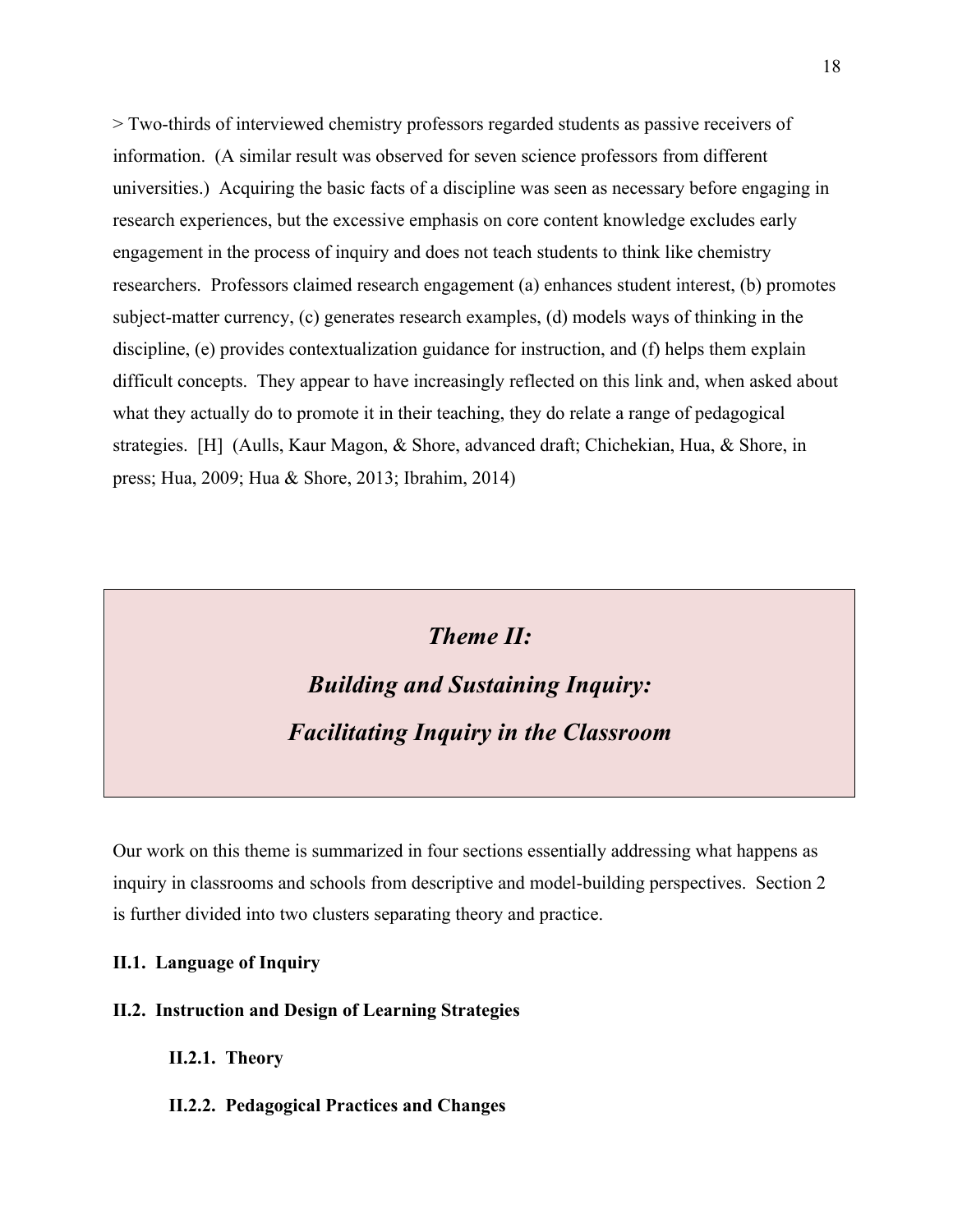### **II.4. Model/Framework**

### **II.1. Language of Inquiry**

> Inquiry is described by slightly different terminology reflecting underlying conceptual differences in different languages and even different countries using the same language. International conversations need to take these variations into account. The strong influence of science inquiry on the language and concepts is not an accident; several prominent physicists in France and the USA in particular, played a leading role in connecting scholarly and educational inquiry. Inquiry literacy in science education is growing, and diverse content domains offer different opportunities for developing inquiry literacy within learners' experiences. At the same time, science educators have moved away from the term inquiry in favor of practices of science, but these practices stop short of teaching learners to do independent research. [E, S] (Aulls, Kaur Magon, & Shore, under review; Chichekian, Savard, & Shore, 2011, 2012; Hua, 2018- submitted; Shore, Birlean, Walker, Ritchie, LaBanca, & Aulls, 2009).

## **II.2. Instruction and Design of Learning Strategies**

### *Cluster 1: Theory*

> Social constructivism can be widely adopted in an undergraduate class, with chapter questions and exercises moving in the direction of inquiry-based learning. A research base supports many of the practices to be used in undergraduate teaching, especially the need to provide repeated, sustained practice that is not just procedural knowledge but is also connected to understanding inquiry. In the example closest to our experiences, teaching educational psychology to first yearpreservice teachers, such a course could not ensure that student-teachers (especially in their first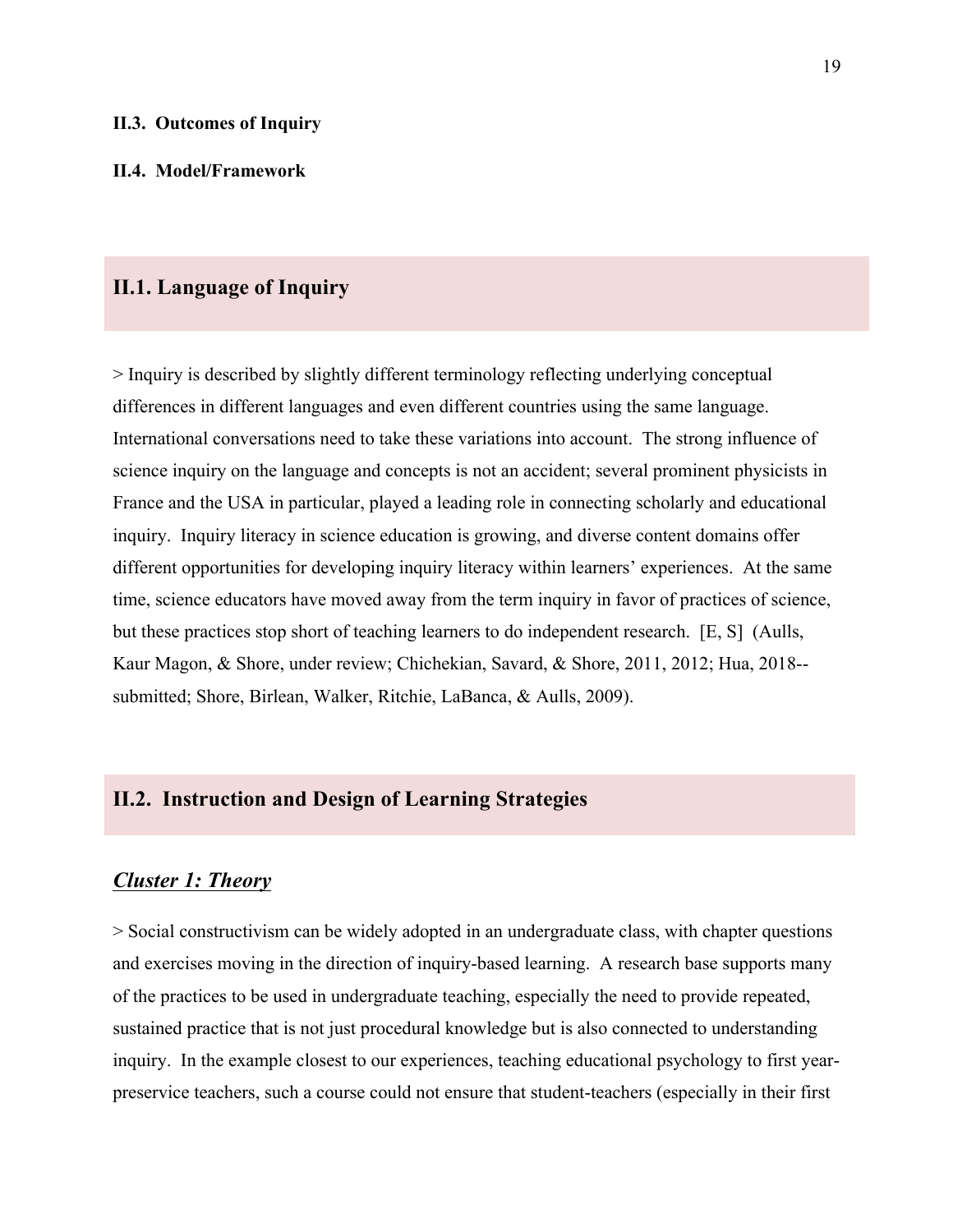year) had a high level of content knowledge (and understanding of inquiry) in the areas in which they intended to teach. [H] (Aulls, Kaur Magon, & Shore, 2015; Aulls, Kaur Magon, & Shore, under review; Kaur Magon, Aulls, & Shore, in early preparation--data collected; Chichekian & Shore, 2016, 2017a; Ormrod, Saklofske, Schwean, Andrews, & Shore, 2010)

> Community is an important aspect of social constructivism and also supports professional development. An online community can be a support and resource for dialogs in which inquiryrelated thinking skills are taught, applied, and learned. Community- and ability-based characteristics enable groups to deal with social stigma, co-construct knowledge, and promote metalearning skills, and also highlight barriers faced by both members and tutors. For gifted students with ADHD, inquiry-based instruction within an authentic community of practice can play an integral role in talent development. Among teachers, those who received professional development with Virtual Communities of Practice demonstrated the highest level of technology integration. [S, H] (Barratta, 2012; Hua, Shore, & Makarova, 2014; Kaur Magon & Shore, advanced draft; LaBanca, 2008, 2016)

> Learners with growth mindsets tend to adopt mastery goals and believe their abilities can be learned and developed, employing effortful learning and persisting in the face of challenge. Student-centered, interest-driven, collaborative, project-based learning, in which students have opportunities to pursue in-depth investigations of questions of interest with scaffolded core principles of inquiry-based teaching and learning practices, are well aligned in classroom structures that promote mastery mindsets. [E, S] (Gyles & Shore, 2016, advanced draft; Gyles, Shore, & Hoover, completed draft).

> Csikszentmihalyi's notion of Flow is a good motivational model for supporting inquiry. Flow is optimal when the task is well scaffolded and taps student interest, and when the difficulty level is perceived as challenging but not overpowering (as in Vygotsky's "Zone of Proximal Development). Inquiry theory could usefully include this to support teacher planning. [E, S] (Borovay, 2008; Borovay, Shore, Caccese, Yang, & Hua, advanced draft under revision pending resubmission).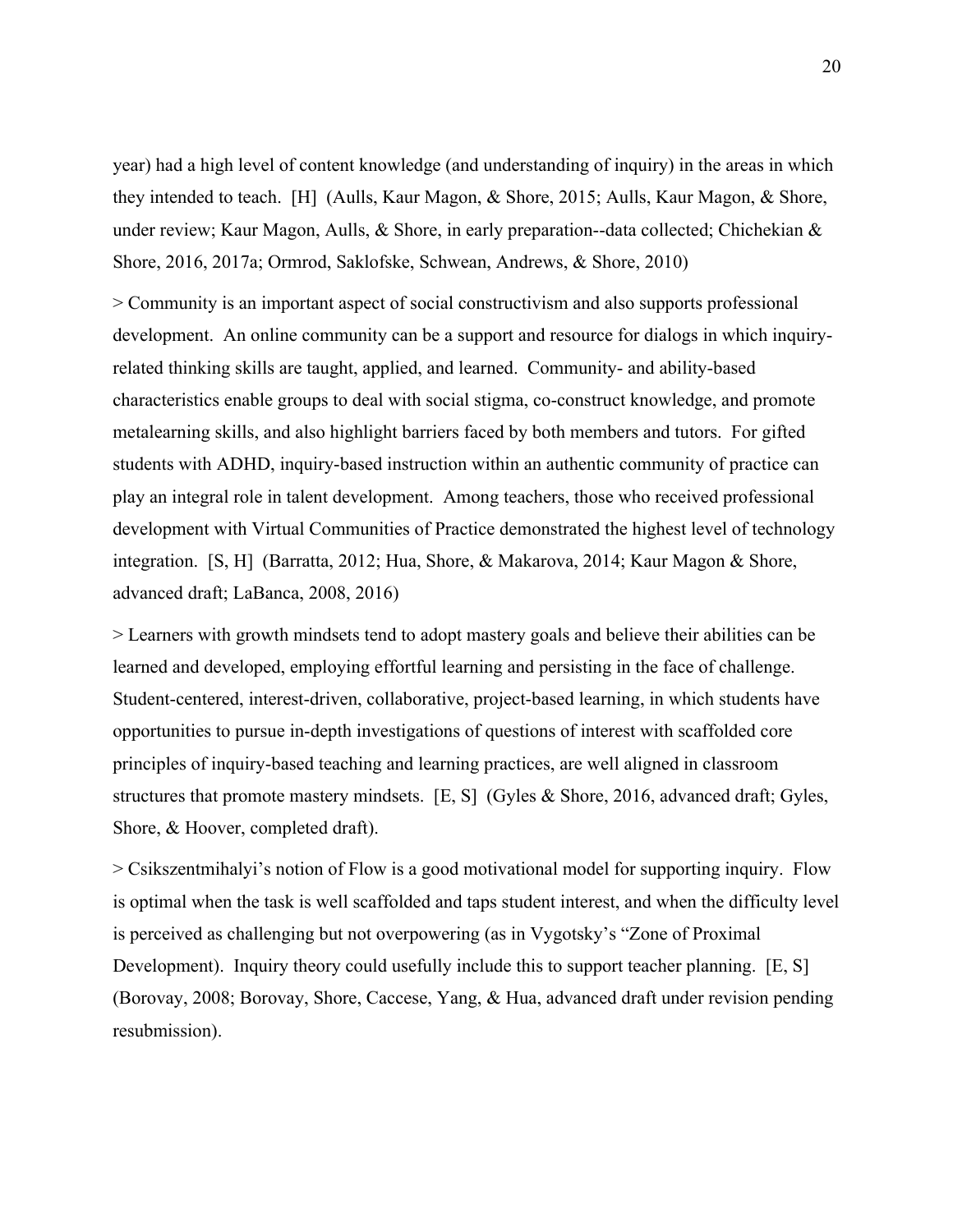## *Cluster 2: Pedagogical Practices and Changes*

> Classroom practices have started to move from direct teaching to inquiry, supported by theory. Inquiry teaching is complex and requires attention to detail, but it is worth the effort. Facilitators and barriers abound, but three characteristics that seem to be common to all conceptualizations or implementations of inquiry in education are (a) it is based on student interest and curiosity, (b) student-student dialog is central to learning, and (c) and the exchange (better described as diversification) of roles among learners and teachers is central to inquiry in the classroom. [E, S, H] (Aulls, 2008; Aulls & Shore, 2008; Freiman & Manuel, 2015; Savard & Corbin, 2012; Shore, 2009; Shore, Aulls, & Delcourt, 2008; Walker, Shore, & Tabatabai, advanced draft).

> Inquiry instruction is complex and demanding, and needs support at different levels (curriculum, pedagogy, etc.). Even a curriculum leading to superior PISA outcomes still lacks some key qualities of inquiry and suitability for gifted students. In the IB program, inquiry is strongly stated as core pedagogy, but it appears to be more rhetorical than enacted in practice due to increasing emphasis on content-based examinations across the three IB levels from primary years to matriculation. [S] (Chichekian, 2014; Chichekian & Shore, 2014; Freiman & Manuel, 2015; Oppong, 2015; Irving, Oppong, & Shore, 2016; Reid, Simmt, Savard, Suurtaam, Manuel, Lin, Quigley, & Knipping, 2015)

> Building inquiry within a school involves identifying key stakeholders, using community resources, and planning the process. School leadership is critical, as well as making time for inquiry and professional development. This also applies to national efforts to enhance instruction (Chichekian, Shore, & Tabatabai, 2016; Cyr, Savard, & Braham, 2016; Issa, 2014; LaBanca, 2016). We have data yet to be analyzed and written up on how three collaborating Montreal schools built and sustained their inquiry foci, even during stresses such as school mergers, change of leadership, and loss of nearly half the original teaching staff. The three schools also had IB programs. [E, S]

> Inquiry projects need to be scaffolded in time, resources, and help (e.g., by teaching effective oral presentation skills), as well as carefully monitored for progress jointly by teachers and students. Fundamental skills are important to inquiry success. For elementary-school teachers, there is a need to blend theory and real-life examples as they try to build inquiry experiences for their pupils. Students seek help from parents; a key concern is that help is not available to the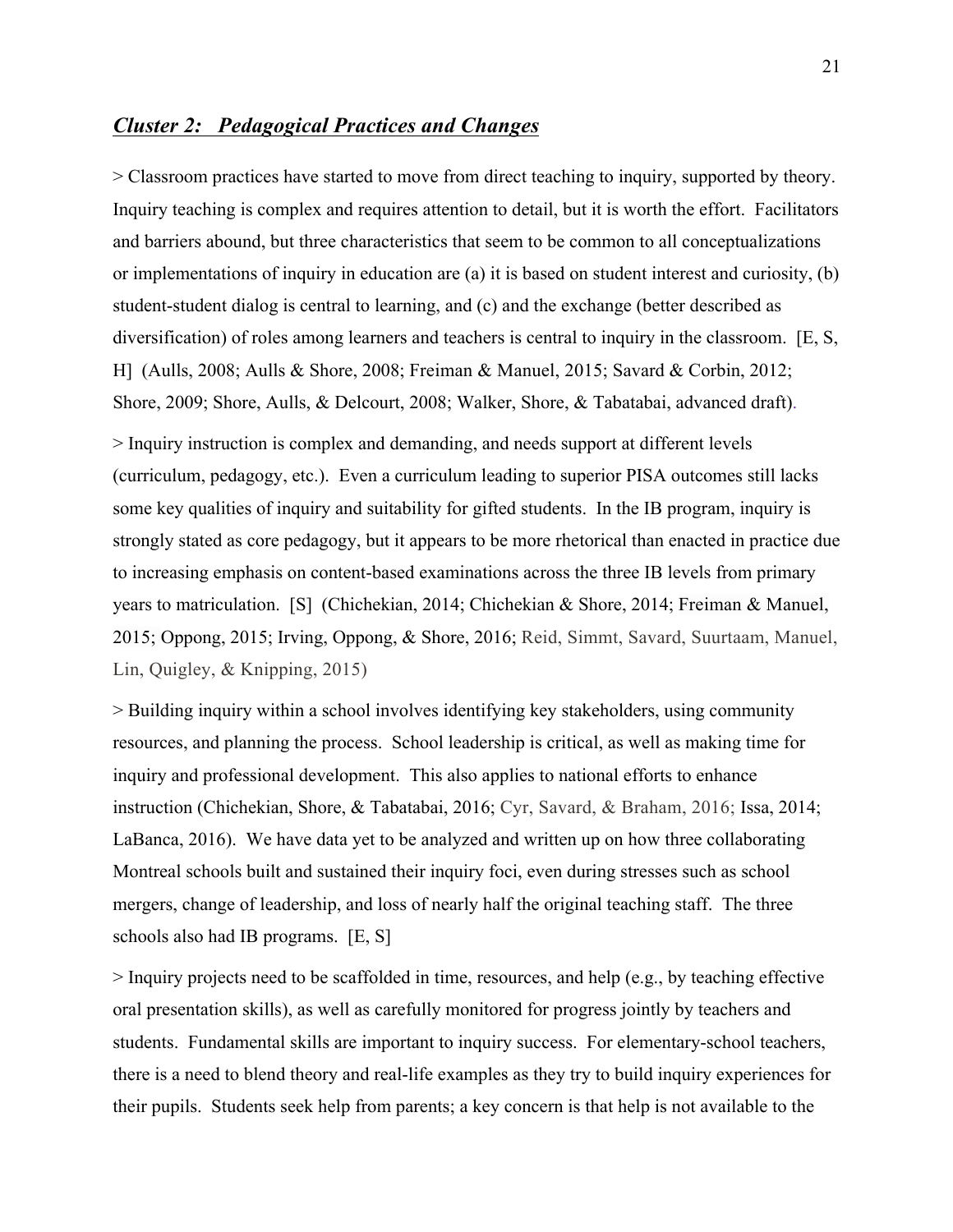extent desired in class. As many as 25% of students cheat in science fairs, and they do so for the same reasons as "real" scientists cheat: limited resources including time, and the pressure for recognition (whether grades or publications). [E, S, H] (Chevalier, Deacon, Parilla, & Ritchie, under revision; Chichekian, Hua, & Shore, 2013; Gervais, Polotskaia, & Savard, 2013; LaBanca, 2011; Schapiro, 1998; Shore, Aulls, Tabatabai, & Kaur Magon, in preparation; Shore, Delcourt, Syer, & Schapiro, 2008; Syer, 2002; Syer & Shore, 2001)

> Creative teachers engage students in inquiry-relevant activities, and there are strong links between inquiry and creativity. Inquiry is also a pedagogical link between expertise and giftedness; both can be learned and taught to some degree. For example, inquiry processes can be understood and taught in search strategies. Further, inquiry engagement enhances motivation and problem solving. Problem finding is a creative and open-ended problem-solving task, and there are strategies for teachers and for students to successfully engage in the problem-finding stage of the inquiry process. Building higher-order questioning skills in students also facilitates critical thinking, and students need opportunities to develop increasingly sophisticated methods of reasoning through practicing their critical thinking.  $[E, S, H]$  (Delcourt & McKinnon, 2011; Delcourt & Renzulli 2013; Hua, thesis submitted; Lilly, 2002; Longo, 2012; LaBanca & Ritchie, 2011; McKinnon, 2012; Savard & DeBlois, 2013; Shore & Irving, 2005; Syer, Jad-Moussa; Pelletier, & Shore, 2003; Tabatabai, 2002; Walker & Shore, 2012)

> Inquiry-based practices are possible but not yet widespread in undergraduate programs and teaching. The Boyer Report provided several ideas for implementing inquiry-based learning experiences, but they have proven challenging to implement. Disciplines vary in the extent to which core teaching practices bring learners into contact with core inquiry practices in scholarly work. Inquiry in higher education is a collaborative effort and therefore the interpersonal interactions between instructors and learners are an important part of the success of helping students become inquirers. [E, H] (Aulls, Kaur Magon, & Shore, 2015; Aulls, Kaur Magon & Shore, under review; Hua, 2009; Hua & Shore, 2014; Sagel & Shore, 2004; Shore, 2014; Shore, Pinker, & Bates, 1990).

> Integrating research into coursework is an effective means of communicating to students the value of attending a research-intensive university while improving student engagement and learning. Accordingly, identifying instructors who already integrate research into their teaching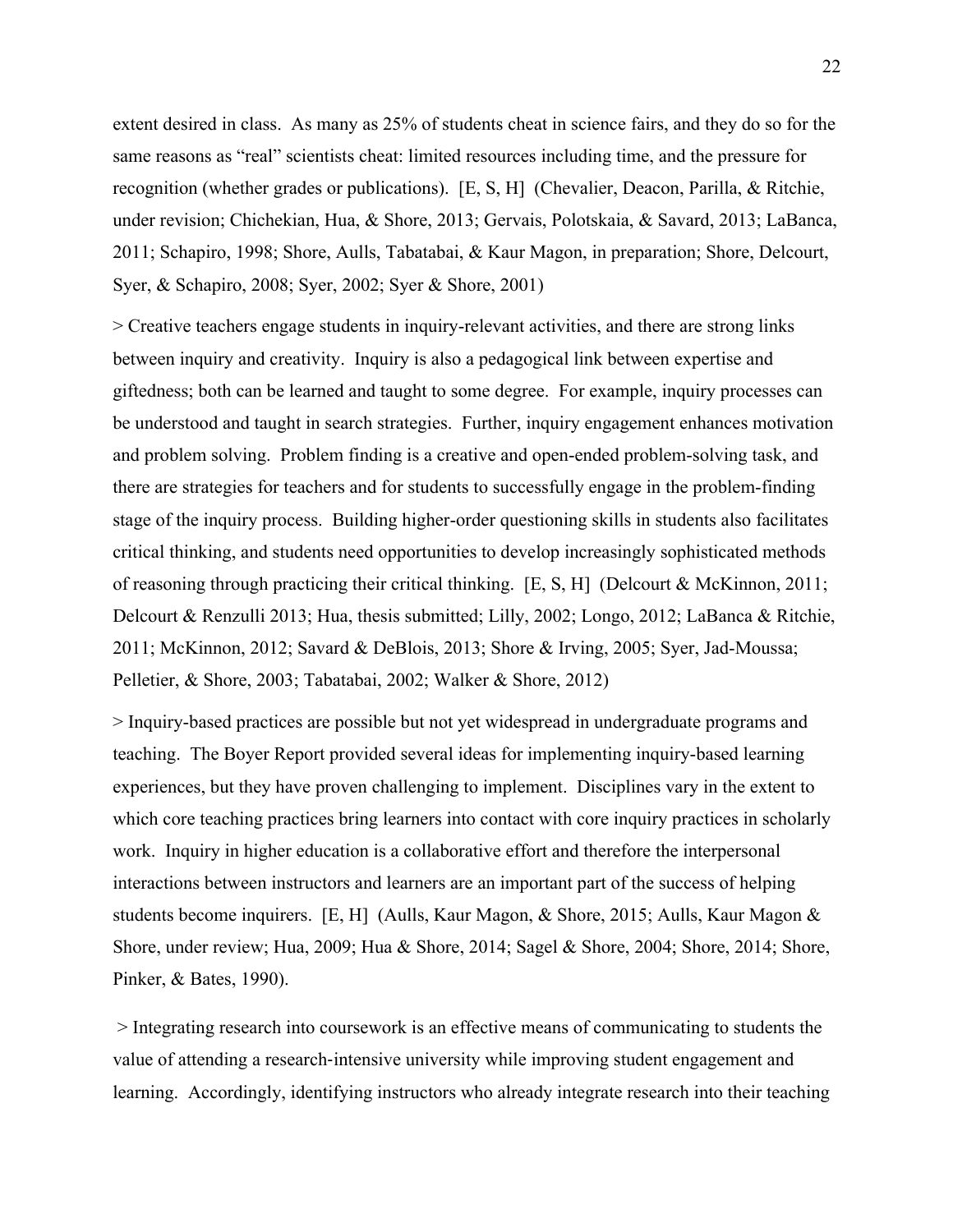and sharing their examples is an important to support institutional learning. The means by which an understanding of research can be promoted within undergraduate coursework are various and will be influenced by factors such as discipline, academic level, class size, and students' background knowledge. Determining how to integrate research into coursework is a complex process and thus requires that instructors have the time and support necessary for designing or redesigning their courses in ways that promote meaningful student learning. To be most effective, it must include opportunities for reflection and cross-disciplinary dialog and be reflected in policies and practices at the departmental, faculty or college, and institutional levels. [S] (Savard & Manuel, 2016; Shore, 2017; Slapcoff, Dobler, Tovar, Chromik, Cossette, Ellis, Fallon, Fitzgibbons, Harris, Hébert, Laver, McCourt, Radziszewski, Ragsdale, & Savard, 2011)

> Concept maps reveal areas of strong and weak connections between content and pedagogy in instruction. They are especially relevant to inquiry because inquiry is claimed to enhance the integration of new and old knowledge. Maps created by domain experts and high-performing students contain more and better-explained links among the concepts, reflecting the integration of concepts. Inquiry is both cognitive and social-emotional, and learners can be taught to work with all kinds of input. Teaching learners to simultaneously purposefully attend to different kinds of input in a learning situation, for example social, emotional, situational, and cognitive, is an example of creating multiple links among concepts--not all the links in a concept map need be directly related to the two linked constructs alone but could also reflect a common situational context, or from whom and with whose help they were connected. Just as the social intervention of a fellow learner can support a learner in making a contribution can help the latter, so can attending to different kinds of input generally help overcome social barriers to cognitive actions. [H] (Austin, 1993; Austin & Shore, 1998, 1995, 1994, 1993; Barfurth & Shore, 2008; Chichekian & Shore, 2013; Lasry, 2006).

> Promoting opportunities for dialog and reflection in undergraduate classrooms enhances expert-like thinking about concepts. Reflective writing exercises help students advance their epistemic beliefs, thereby supporting learning. [H] (Bernard, Savard, & Beaucher, 2014; El Helou, 2016; El Helou & Kalman, in preparation; Ha, Lee, & Kalman, 2013; Huang, 2012; Huang & Kalman, 2012; Kalman & Aulls, 2003; Kalman & Kalman, 1996; Kalman & Rohar, 2010; Kalman, 1998, 2001, 2001b, 2002, 2003, 2007, 2008, 2009a, 2009b, 2010a, 2010b, 2011a,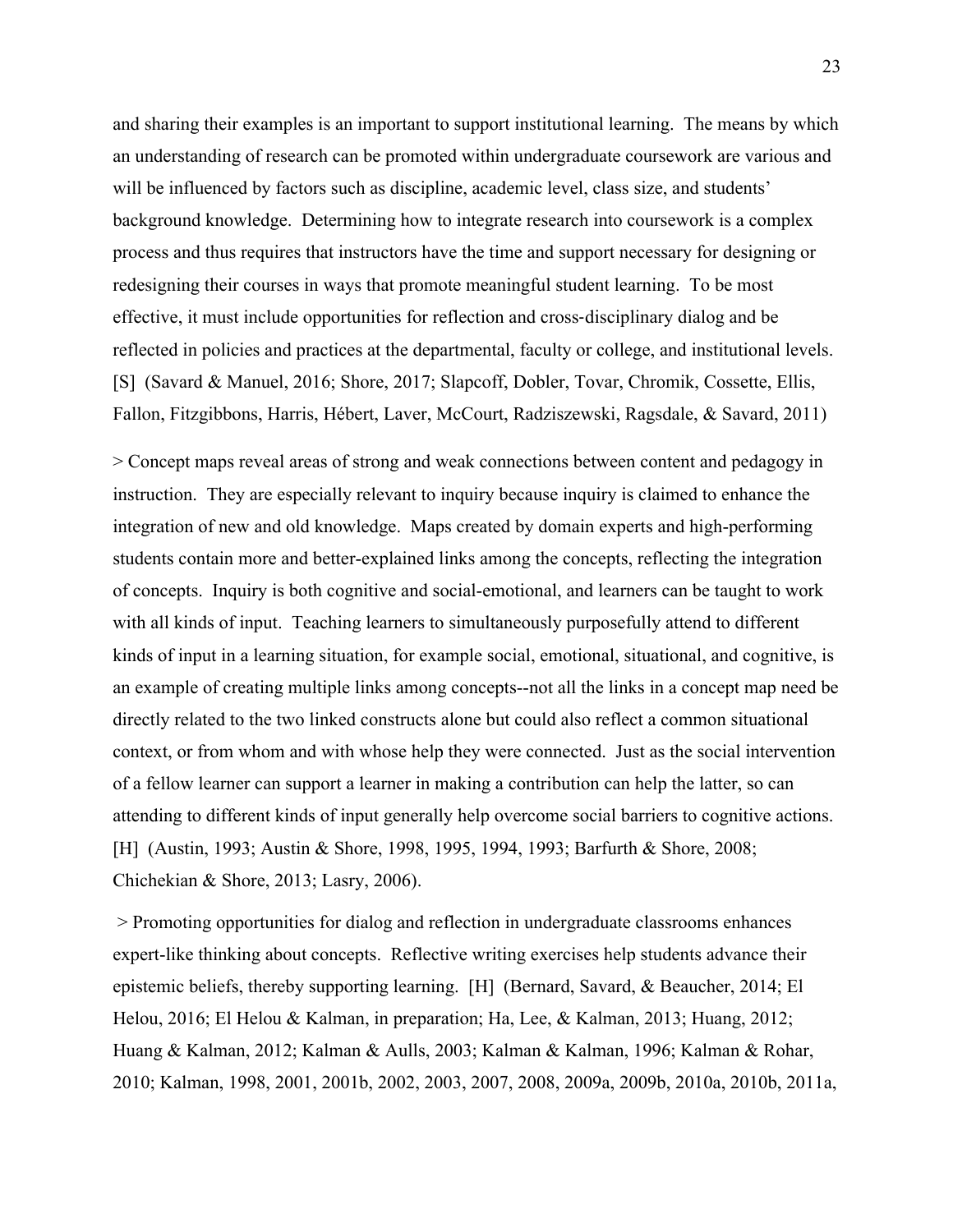2011b, 2017a, 2017b, 2017c; Kalman, Milner-Bolotin, & Antimirova, 2010; Kalman, Milner-Bolotin, Aulls, Charles, Coban, Shore, Antimirova, Kaur Magon, Xiang, Ibrahim, Wang, Lee, Coelho, Tan, & Fu, 2014; Kalman, Morris, Cottin, & Gordon, 1999; Kalman, Rohar, & Wells, 2003, 2004; Lee, Schulz, Kalman, & Coelho, 2013; Kalman, Shore, Aulls, Antimirova, Kaur Magon, Lee, Coelho, Unal Coban, Huang, Ibrahim, Wang, Minh Tan, Fu, & Khanam, 2017; Kalman, Sobhanzadeh, Thompson, Ibrahim, & Wang, 2015; Wang & Kalman, 2014; Khanam & Kalman, 2017; Wang & Kalman, 2014).

## **II.3. Outcomes of Inquiry**

This section refers mostly to student outcomes because we have so far done few studies about teacher outcomes (apart from what we have in the preparedness to teach with inquiry, mostly in terms of self-efficacy). What teachers do may usefully be regarded as part of the input and student outcomes as the output of the process. However, there is the reward from struggling through learning to teach with inquiry, being scaffolded, reflecting, and then seeing it work, plus the growth of competence, but we have not done studies on that other than those we have described above. Career outcomes (satisfaction, burn-out, etc.) were not part of our initial mandate, but later studies started to focus on professional development (see Annie Savard's research).

> Dialog is a powerful inquiry tool, and students' experiences directly impact what they learn. By directing learner attention to critical content and skills (including communication), instructors act as "guides" and orient developing discourse through the use of linguistic and other devices. Patterns of co-occurring forms of discourse and activities across sequences of lesson events provide a useful window into interactions between learning and instruction, and indicate that teachers teach both content and learning strategies. [S, H] (Aulls, 1998; Aulls, 2002; Aulls, Kaur Magon, & Shore, 2015; Ha, Lee, & Kalman, 2013; Lemay, 2017)

> Student experiences in an inquiry setting are different from those in a noninquiry classroom. Instructors agree that student motivation is the most important science-instructional quality, and learning was rarely expressed as a goal. Inquiry instructors noted student responsibility for their own learning, and provided notable opportunities for dialog and discourse. [H] (Aulls, Kaur Magon, & Shore, under review)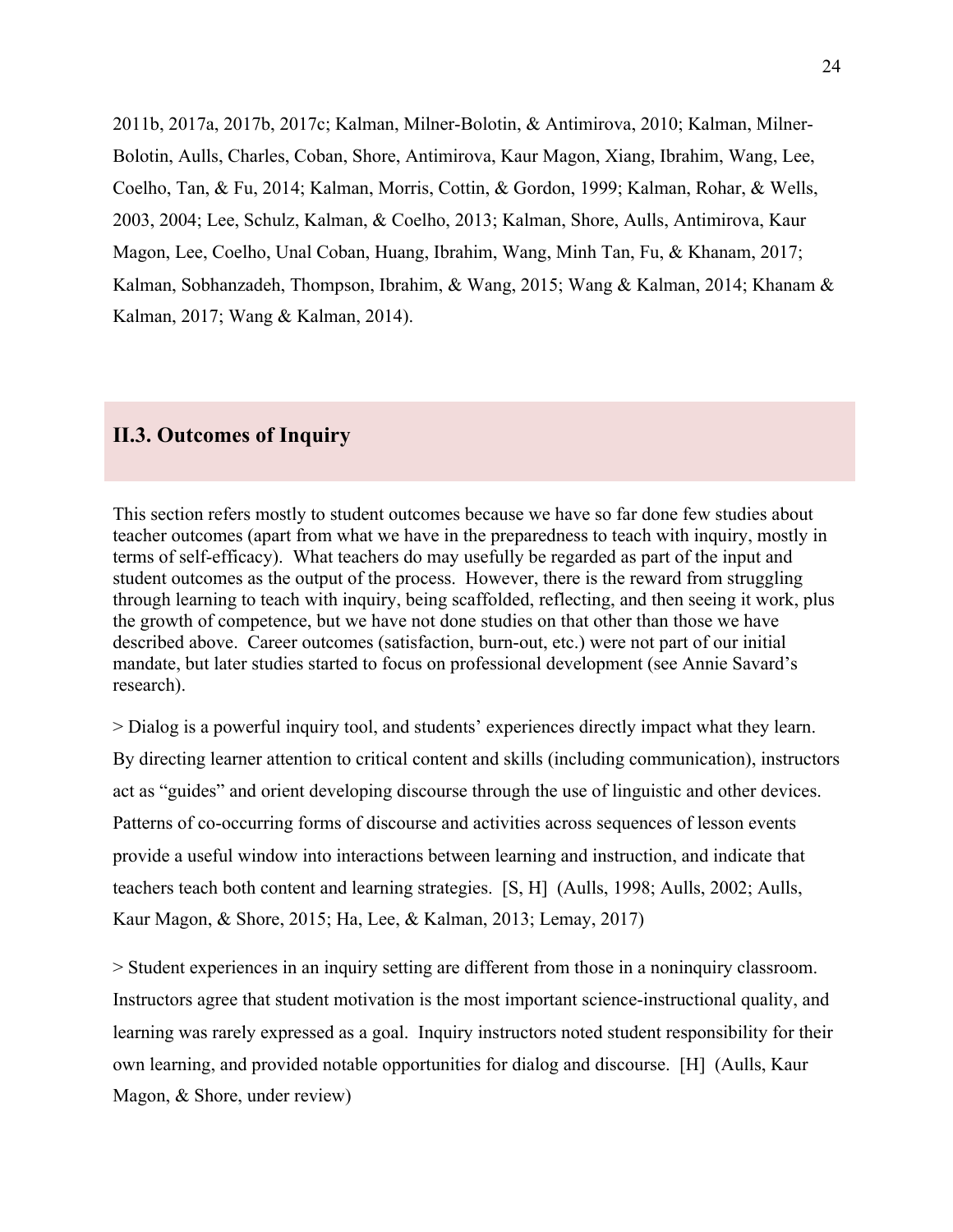> How collaborative learning groups are formed (e.g., by teachers or students) affects their successful functioning and the types and numbers of roles that members adopt. In successful inquiry, learners and teachers add multiple roles to their repertoires. Classroom context, teacher personalities and teaching styles, individual student personalities, and group-work dynamics affect the nature and numbers of roles undertaken by students and teachers when engaged in complex inquiry. Role diversification can be a nonacademic indicator of inquiry success for students. [E] (Walker, 2013; Walker, Shore, & Tabatabai, advanced draft)

> The frequency of speech turns is a better predictor of learning than the patterning of turntaking. Ensuring all learners have ample opportunity to express themselves in topically organized discourse is critical for inquiry success. In certain settings, students themselves take on the role of ensuring that other students get a chance to make their points (role diversification). [S, H] (Barfurth, 1994; Barfurth & Shore, 2008; Lemay, 2010)

> All interpersonal interactions occur in context, and the extent to which high-performing students prefer their friends and themselves to hold firm in the face of a disagreement varies in different program contexts, for example, IB, enriched French, and Sports Excellence. [S, H] (Chichekian & Shore, 2017b)

> Inquiry provides optimal conditions for students to achieve outcomes less likely to be found in a more traditional classroom, for example, learning competencies, personal motivation, and increased responsibility for their own learning, and to engage less in such outcomes as memorization out of a larger context. A newly generated list (below) of 23 criterion-referenced student inquiry outcomes (MISIO-S, -T, and -P; also the modified MISIO-Sm) included more commonly addressed outcomes such as content knowledge and process skills, and less commonly addressed outcomes such as creativity, motivation, collaborative ability, and autonomy. Teachers' self-ratings of inquiry use were significantly and positively related to the inquiry outcomes categorized as learning competencies and personal motivation. At moderate levels of inquiry use, teachers recognized that students adopted new learning roles. Teachers appeared to perceive changes in students' roles before their own, but this result could be explained by recognition of the positive value of collaboration and, unexpectedly, memorization still existing within high levels of inquiry (possibly as a part of pursuing a more complex goal). [E, S] (Aulls, Tabatabai, & Shore, 2016--modified list; Gyles, 2011; Saunders-Stewart, 2008;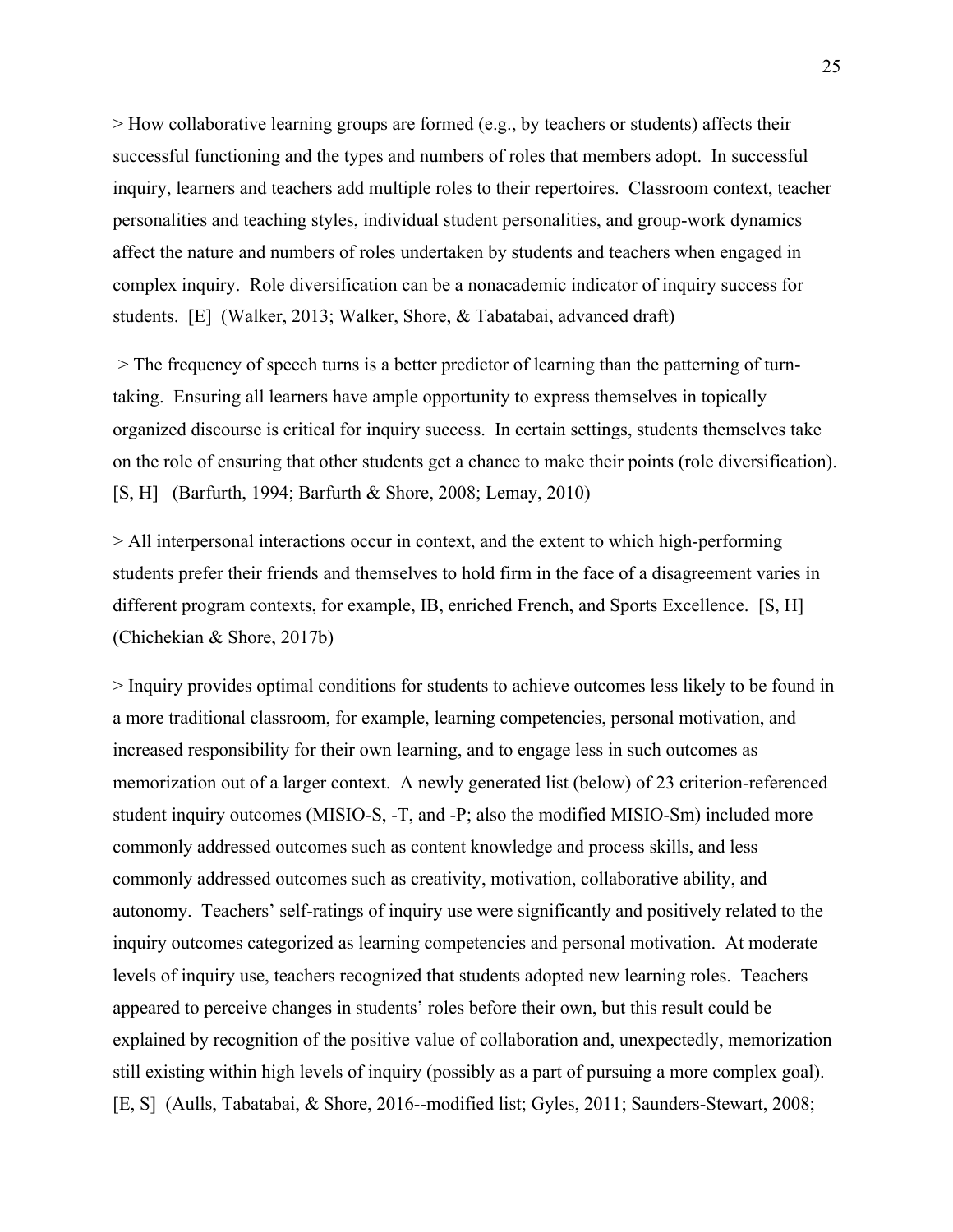Saunders-Stewart, Gyles, & Shore, 2012--the original list; Saunders-Stewart, Gyles, Shore, &

Bracewell, 2015)

*The 23 criterion-referenced, literature-derived inquiry outcomes were, in alphabetical order:* Ability to see concepts as related Acquisition of facts or knowledge Application of knowledge or Information Change in teacher and student roles, increased student ownership Construction of knowledge Development of expertise Development of intellectual or thinking skills Development of personal skills (e.g., planning and organization), habits of mind Emulate professionals, create authentic products Enhanced creativity Generation of questions, curiosity Improved achievement Learn how to learn or lifelong learning Learn process, the "how-to" Motivation to be informed citizens, increased social awareness and action Motivation, task commitment Positive attitude toward subject or learning Problem-solving skills Self-esteem, self-confidence Social nature of learning Understanding about the nature of the content area (e.g., scientific literacy) Understanding concepts (vs. memorizing facts) Understanding of the nature and value of inquiry

> IB [inquiry]-trained students have more sophisticated epistemic beliefs, moderate surface motives associated with their approach to learning, and higher ratings of aspects of inquiry learning that represent self-regulation of the inquiry process. They also have higher ratings of importance assigned to the reflective and self-regulatory dimensions of inquiry learning than non-IB students. [S, H] (Aulls & Lemay, 2013)

> Creative problem solving, scholarly rigor, and literary analysis were enhanced when (a) teachers created and administered a multiple choice exam that asked conceptual questions; (b) students participated in a Socratic test debate in which they were required to support their answers using specific textual references; and (c) students wrote a metacognitive reflection of the evolution of their thought process including an initial interpretation of the question, the points gleaned during the debate, and their final interpretation of the course concept or theme addressed in the question. These findings reinforce the roles of dialog and reflection in inquiry. [S] (Kowgios, 2008; Kowgios, Burke, Cyganovich, Delcourt, & Shore, under revision).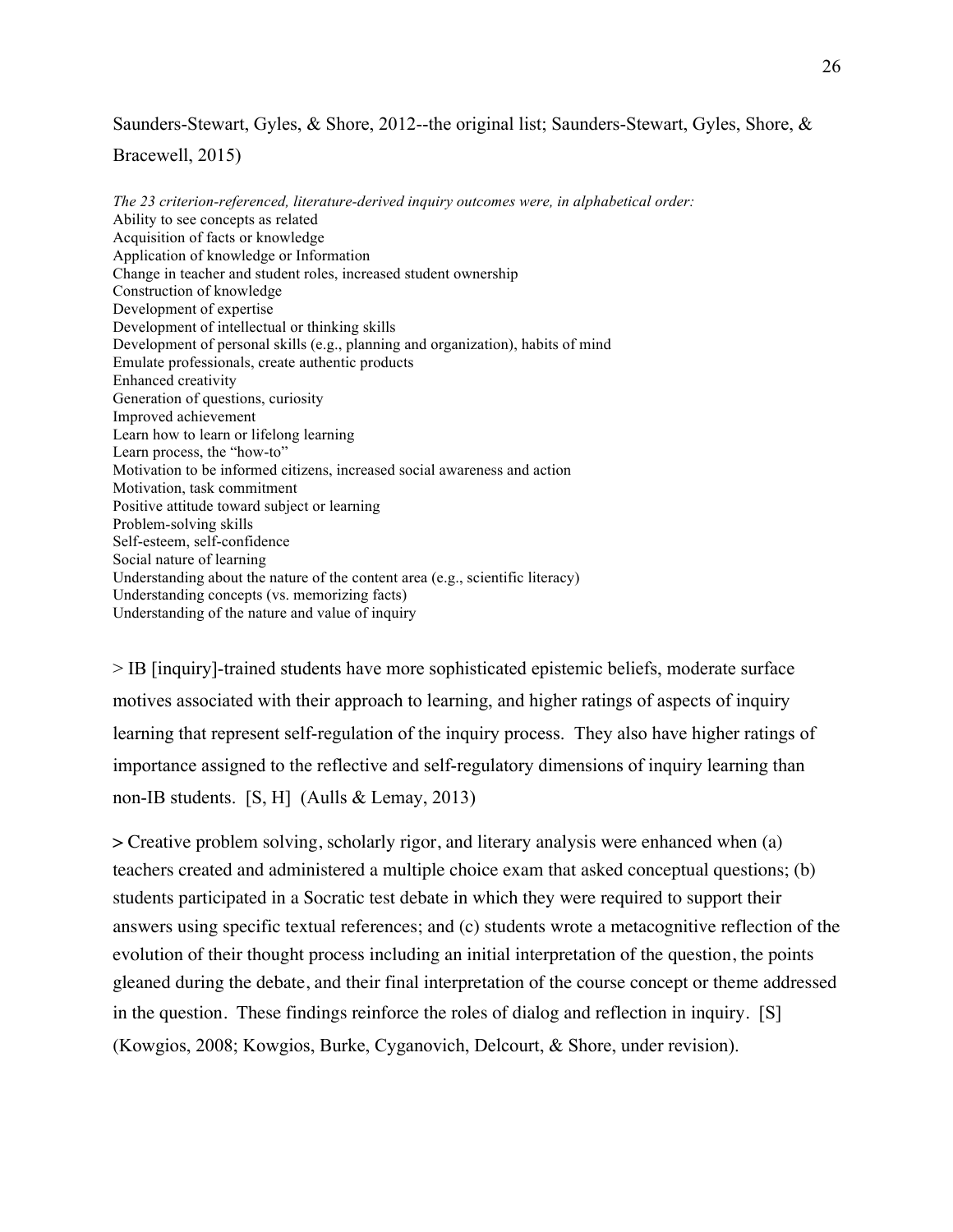> Inquiry based on student interest does not directly impact specific inquiry skills--teacher guidance does--but it does impact attitudes. Students in a teacher-directed inquiry group had significantly higher scores on mental focus and learning orientation. Students' civic responsibility was also predicted by group assignment, and by motivation to use creative problem solving and critical thinking skills. Failure to provide inquiry-based instructional context can cause able students to go to other programs, like those who left French immersion programs due to reported dissatisfaction with the highly formalized teaching and content. [E, S] (Bell, 2012; Karovitch, 1994; Karovitch, Shore, & Delcourt, 1996)

> Inquiry settings contribute to enhanced causal attributions among low-achieving students, and students in a thematic [inquiry] social-studies program had significantly more positive attitudes toward social studies compared to peers in the nonthematic-based program. Inquiry settings in science instruction also uniquely support students' development of expert-like thinking and understanding. Sometimes inquiry outcomes can be achieved in traditional classes, but not as consistently or frequently as in inquiry-committed classrooms. [E, S, H] (Cloutier, 2013; multiple publications by Kalman and with co-authors; Mitchell, 2001; Salon, 2008)

> The accomplishment of inquiry tasks and foundational reading, writing, and study and search skills are necessary to successfully accomplish common university academic tasks in most disciplines. However, first year [university] students experienced research primarily through reading it, writing about it, and occasionally discussing it but never through actually doing it as part of their coursework or even outside the classroom. [S, H] (Aulls & Peláez, 2013)

### **II.4. Model or Framework**

> Four postulated constructs of inquiry, namely process, content, strategy, and context [these are the first dimension of the Aulls-Shore model described in the next paragraph], were found in the literature and in experienced inquiry teachers' detailed conceptualizations of inquiry as shown in their definitions, interviews, and concept maps. Inquiry teachers were distinguished from noninquiry teachers by the relative difference in the frequency of their use of the four constructs.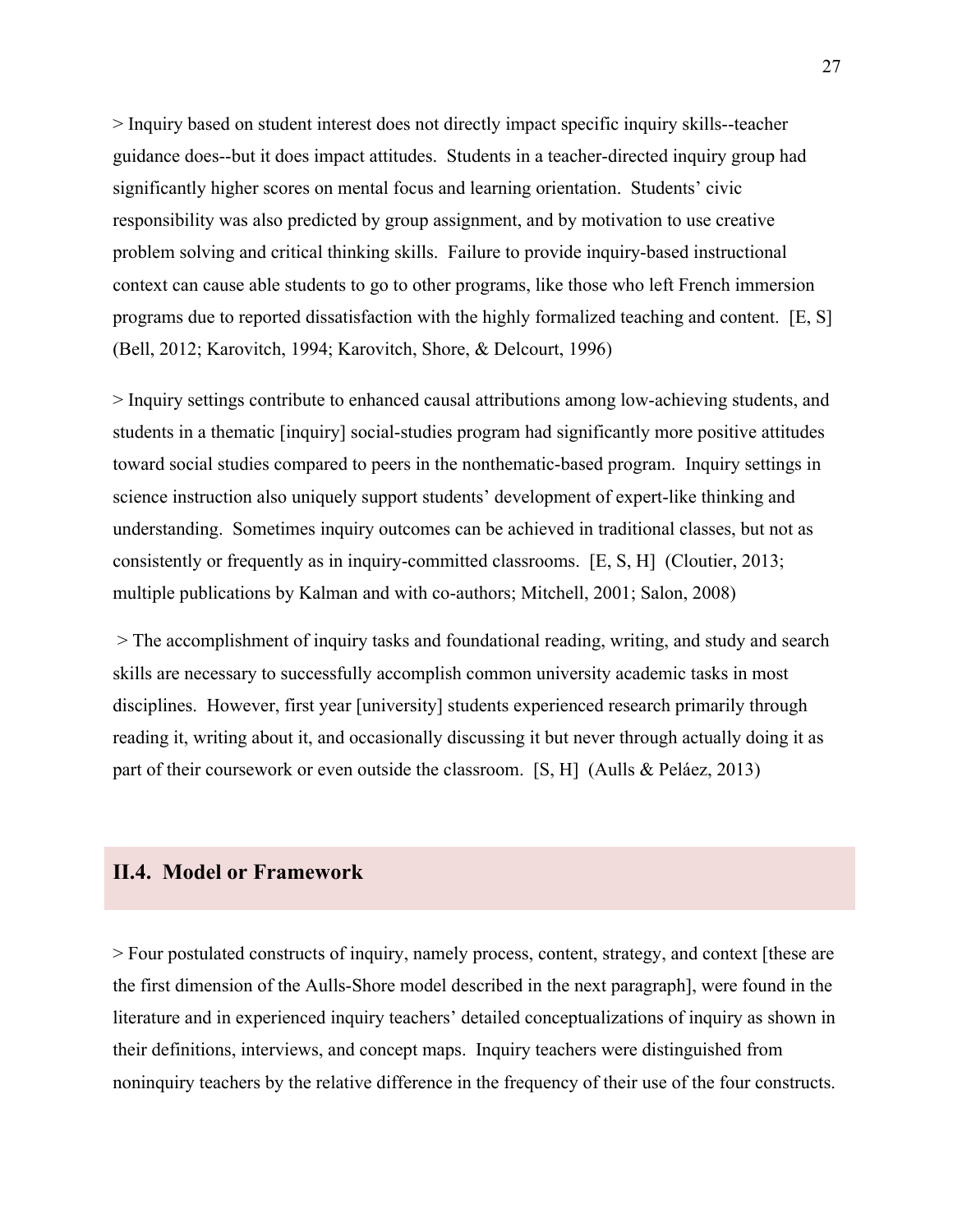The inquiry teachers each had one predominant construct that they emphasized more in their teaching, and their identity could be expressed in terms of a profile of their pedagogical use of these four constructs. The noninquiry teachers made fewer inquiry statements when compared to the literature and as proportion of all their statements. Effective inquiry teachers also have a much stronger understanding of inquiry concepts than good traditional teachers, especially about process. [E, S, H] (Manconi, 2004; Manconi, Aulls, & Shore, 2008)

> The Aulls-Shore four-element conceptual model usefully categorizes inquiry objectives and reflects teachers' self-perceptions as inquiry instructors in terms of process, content, strategy, and context. Preliminary analyses of school visits and teacher interviews revealed that (a) the four elements each have two sides--inquiry as understood in and of itself and subject matter as taught through inquiry; (b) an inquirer has specific knowledge, skills, and dispositions that explicitly include beliefs (e.g., as studied by Krista Muis); (c) the specific tasks of doing inquiry were initially regarded as forming three engagement stages based on Schön's (1983) *The Reflective Practitioner*--planning, execution, and reflection --Ibrahim identified a fourth engagement stage before planning--inquiry deliberation--thinking about an inquiry question or problem and imagining outcomes, asking questions or defining the problem, and formulating hypotheses or proposing solutions; and (d) there are four phases--committing to, initiating, building, and sustaining inquiry as a learner, teacher, or school. The actors (students, teachers- including their past inquiry experience, etc.), discipline, and school level are important contextual variables. The phases are relevant to beginning inquiry in a school. [E, S, H] Aulls & Shore, in early stages of preparation; Ibrahim, 2014; Ibrahim, Aulls, & Shore, in preparation- a, b, c, d; Shore, Birlean, Walker, Ritchie, LaBanca, & Aulls, 2009; Shore, Chichekian, Syer, Aulls, & Frederiksen, 2012)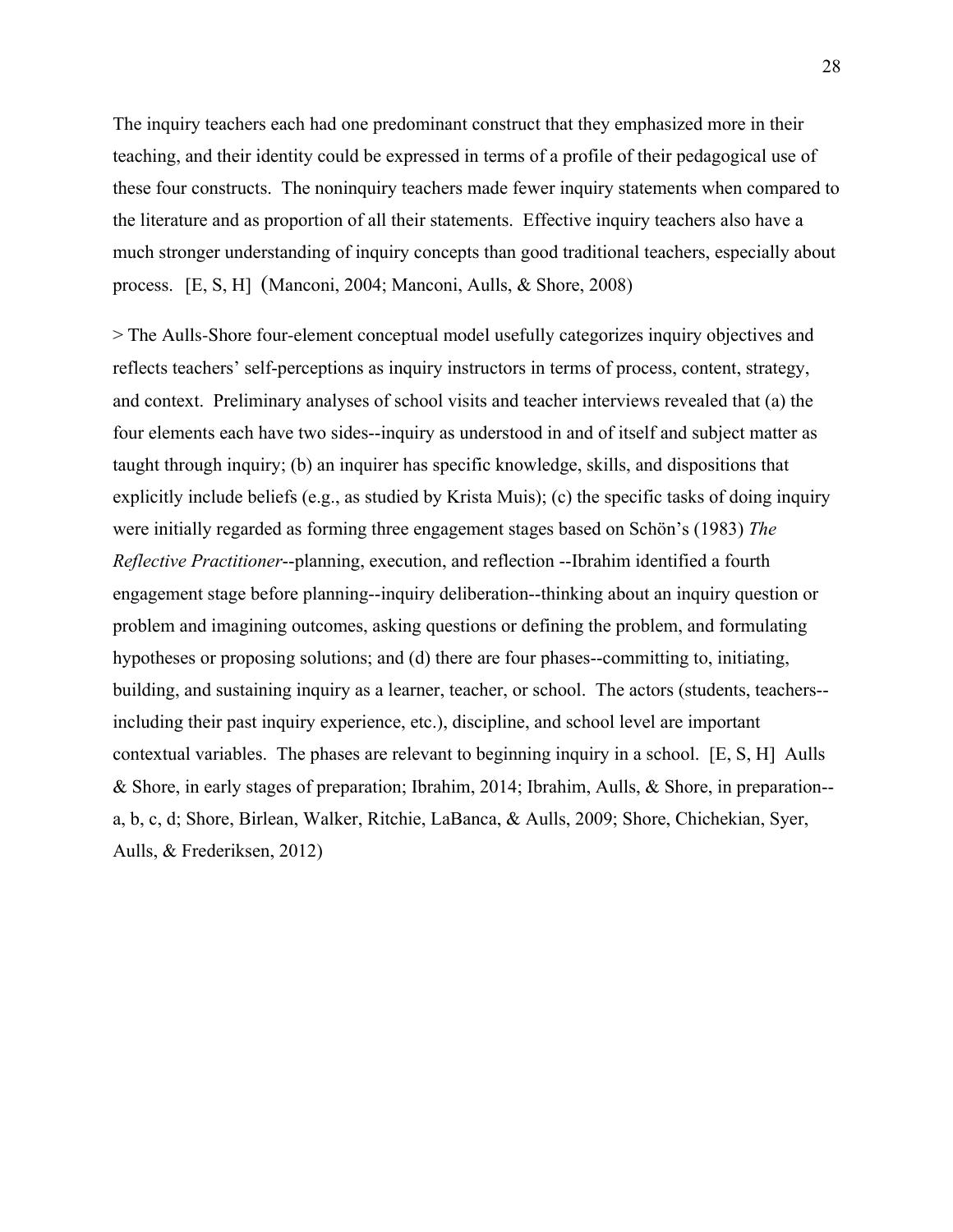## *Theme III*

## *Creating a Toolbox for Research and Evaluation of Inquiry Learning and Instruction*

Citations are typically duplicates of those cited in Themes I and II because most of our tools were created as parts other studies rather than specifically in instrument-development papers. Theme III does not contain separate Sections or Clusters. Rather, it lists the tools we have created in two lists that will ultimately come together: Those already described in theses and published reports, and those in progress of being written up. Most tools are instruments that can be directly used for the indicated purposes, but some are checklists, etc., that require adaptation to current needs. Each entry contains the abbreviation or acronym plus the full name of the tool, the primary published (or to-be-published) source, other relevant products in our portfolio, and a brief description or annotation. The HAIR team agreed in the early 2000s that the names of tools developed by HAIR at McGill would begin with the word "McGill." Tools with other names were created elsewhere (e.g., in Connecticut) or in the context of other projects (e.g., Interprofessional Practice in Medicine).

### **Published Tools**

- ECIS-STM-HSS, *Educational and Career Interest Scale in Science, Technology, and Mathematics for High School Students*. (Oh, Jia, Lorentson, & LaBanca, 2013). http://eric.ed.gov/?id=EJ1038529 A self-report instrument measuring high school students' educational and career interest in STEM. The measure assesses self-efficacy, indirectly related to inquiry based on what students understand to be the nature knowledge and acquiring knowledge in STEM domains. A sample item is "I believe that I can get into college after high school to study science, technology, engineering, or math (STEM) if I want." (p. 99)
- MAVIES, *McGill Attainment Value for Inquiry Engagement Survey*. Ibrahim, Aulls, & Shore (2016b). "Expectancy value theory posits that attainment values are important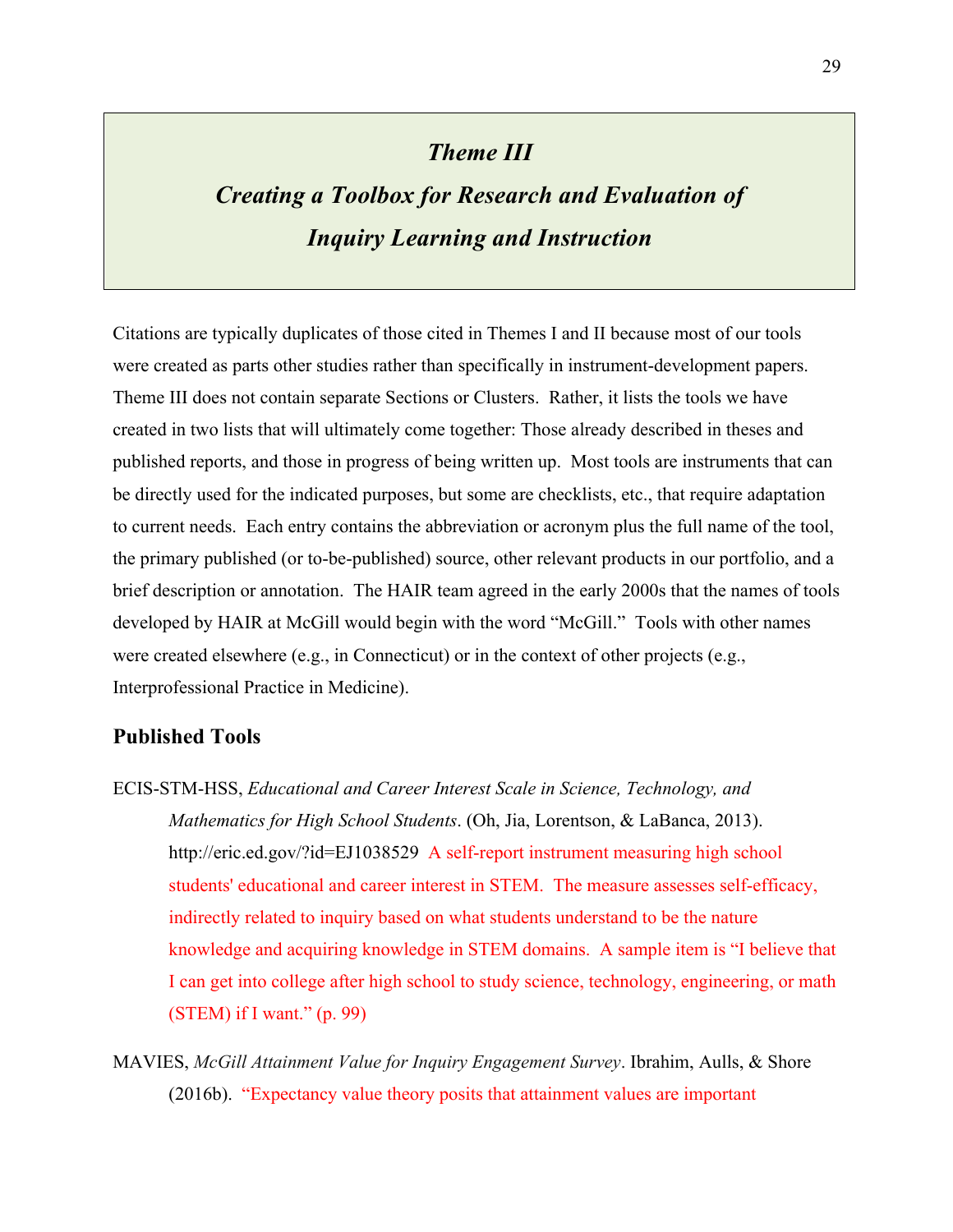components of task values that, in turn, directly influence students' achievement-related choices and performance. The current paper developed and validated the McGill Attainment Value for Inquiry Engagement Survey (MAVIES) with undergraduate students in STEM disciplines. The MAVIES is a 67-item, learner-focused survey that addresses four components that are theoretically important for engaging in scientific inquiry: (a) teachers' roles, (b) students' personalities, (c) inquiry learning outcomes, and (d) practices of science and engineering. Evidence for internal consistency and construct, content, and criterion validity was obtained from 85 undergraduates who had experience with scientific inquiry in diverse STEM fields. Confirmatory factor analyses generated factors that were aligned with role theory, Big Five personality traits, Bloom's learning outcomes, and the Next Generation Science Standards. The MAVIES instrument was a reliable and valid instrument for measuring undergraduate students' attainment values for scientific inquiry in STEM disciplines."

- MCLIC, *McGill Classroom Level of Inquiry Checklist*. Oppong-Nuako, Shore, Saunders-Stewart, & Gyles (2015). New literature searches of inquiry-indicative statements, goals, outcomes, advantages, and benefits generated a criterion-referenced checklist--an expanded, updated MISIO--of 25 inquiry-outcome categories that can be use together with the MITSI, MTALIR, or any interview protocol or open-ended questionnaire response. Most-Inquiry classroom teachers mentioned 21 or 25 of the 25 criterionreferenced inquiry items in Table 2 (respectively 84% and 100% of the properties). Middle-Inquiry teachers noted 17 or 18 items each (68% and 72%). In the Least-Inquiry classrooms, 6 and 9 items were mentioned  $(25\%$  and  $36\%)$ . The wide range of tallies (from 6 to 25) with natural breaks was a welcome result, and offered considerably more potential to plot progress than High versus Low (even with the addition of Middle), or the use of 11 or 12. Nonetheless, a ceiling effect was found in that for one science and two English classes the teachers mentioned all 25 (100%) inquiry categories.
- McSELFIE, *McGill Self-Efficacy of Learners' Inquiry Engagement Instrument*. Ibrahim, Aulls, & Shore (2016a); also see Ibrahim (2014); Ibrahim, Aulls, & Shore (advanced draft); Ibrahim, Aulls, & Shore (in preparation--a, b, c). Inquiry Self-Efficacy for universitylevel learners, but likely useful at other levels of education. Based on an MSDIQ subset covering all three planning, enactment, and reflection phases, with an initial validation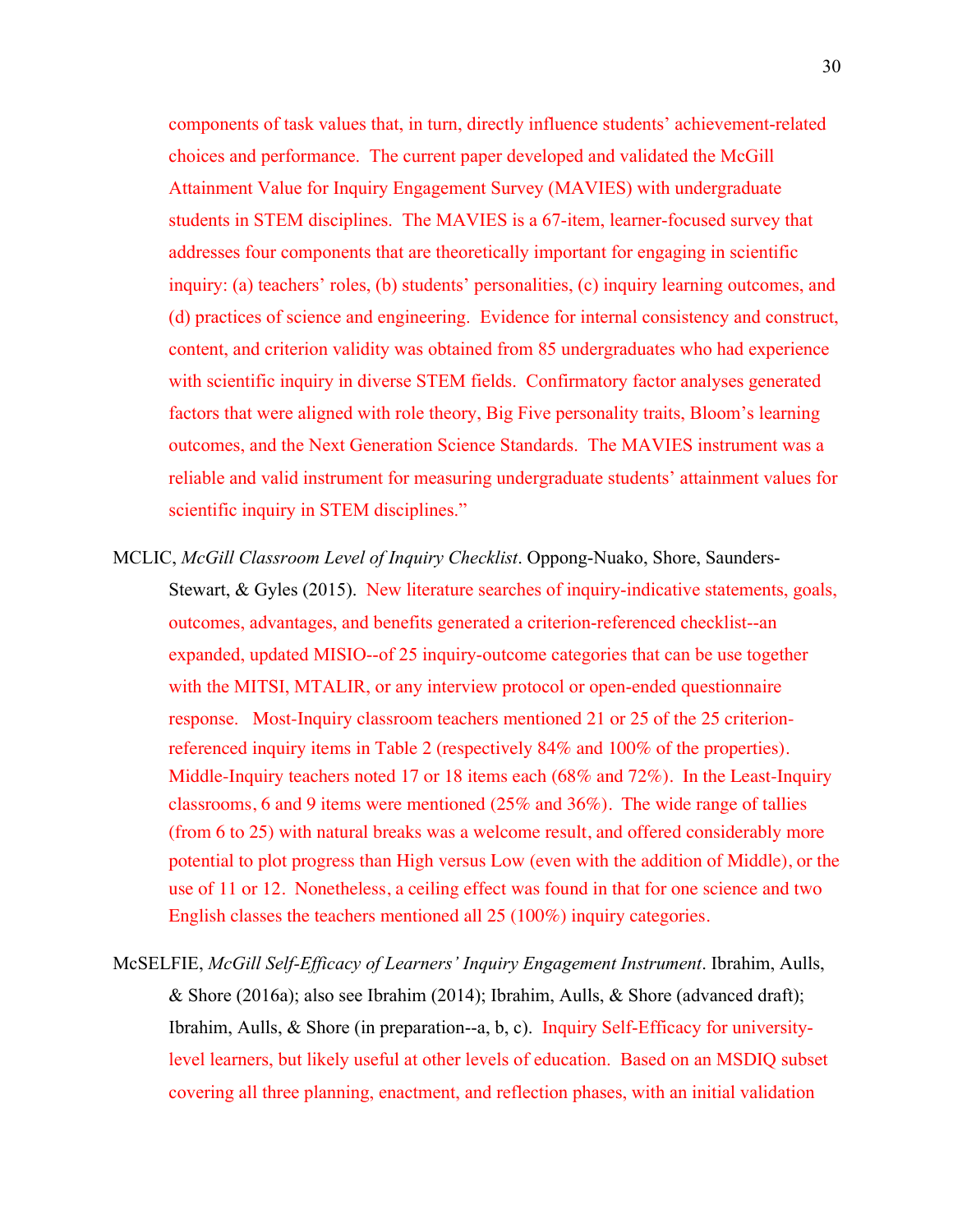samples in science, using self-efficacy perspective. The new factor analysis revealed a fourth phase, Deliberation, that precedes the framework used in the MSDIQ and from which was sampled for the MEIQ-SET (enactment only). (Compare with MCSESILT and MEIT-SET.)

- MEIQ-SET, *McGill Enactment of Inquiry Questionnaire–Self-Efficacy for Teachers*. Chichekian & Shore (2016, 2017a, in preparation); Chichekian, Shore, & Tabatabai, 2016; also see Chichekian (2014). The MEIQ-SET is based solely on the 41 MSDIQ enactment items (#30 to #73, two items of which are distractors) about inquiry tasks that teachers enabled students to perform in the classroom across disciplines (not planning or reflection--from Schön's 1983 three phases of reflection, and asks participants to rate their sense of selfefficacy from zero ("absolutely cannot") to 10 ("absolutely can"). Exploratory Factor Analysis using Principal Axis Factoring followed by Promax oblique rotation yielded a four-factor Self-efficacy for enactment of inquiry model: (a) Collecting and Analyzing Data, (b) Linking Knowledge, (c) Communicating Findings, and Engagement and Problem Finding. Student-teachers were most exposed to inquiry as an instructional approach in their methods courses through activities such as rehearsals of core practices in teaching and learning, but these were not sufficient for them to learn how to teach skills needed for inquiry learning as shown in the lower self-efficacy ratings and a lack of keywords describing Collecting and Analyzing Data. In focus-group interviews, the lack of undergraduate research opportunities was often referred to as a limitation in the teacher-education program. (Also compare to MCSESILT and McSELFIE.)
- MGWIQ, *McGill Group Work in Inquiry Questionnaire.* Saunders-Stewart, Walker, & Shore (2013); also see Saunders (2004). Eleven questions plus optional follow-ups for parents and teachers focusing on preferences for their children to work alone or in groups. Could be adapted for students.
- MISIO, *McGill Inventory of Student Inquiry Outcomes* derivatives, Saunders-Stewart, Gyles, and Shore (2012); also see Gyles (2011); Gyles & Shore (advanced draft under final editing- b), Saunders-Stewart (2008); Saunders-Stewart, Gyles, & Shore (2012)--the original list of 23 items; Saunders-Stewart, Gyles, Shore, & Bracewell (2015). The study developed our first inventory of inquiry outcomes for students. The MISIO-S Long inquiry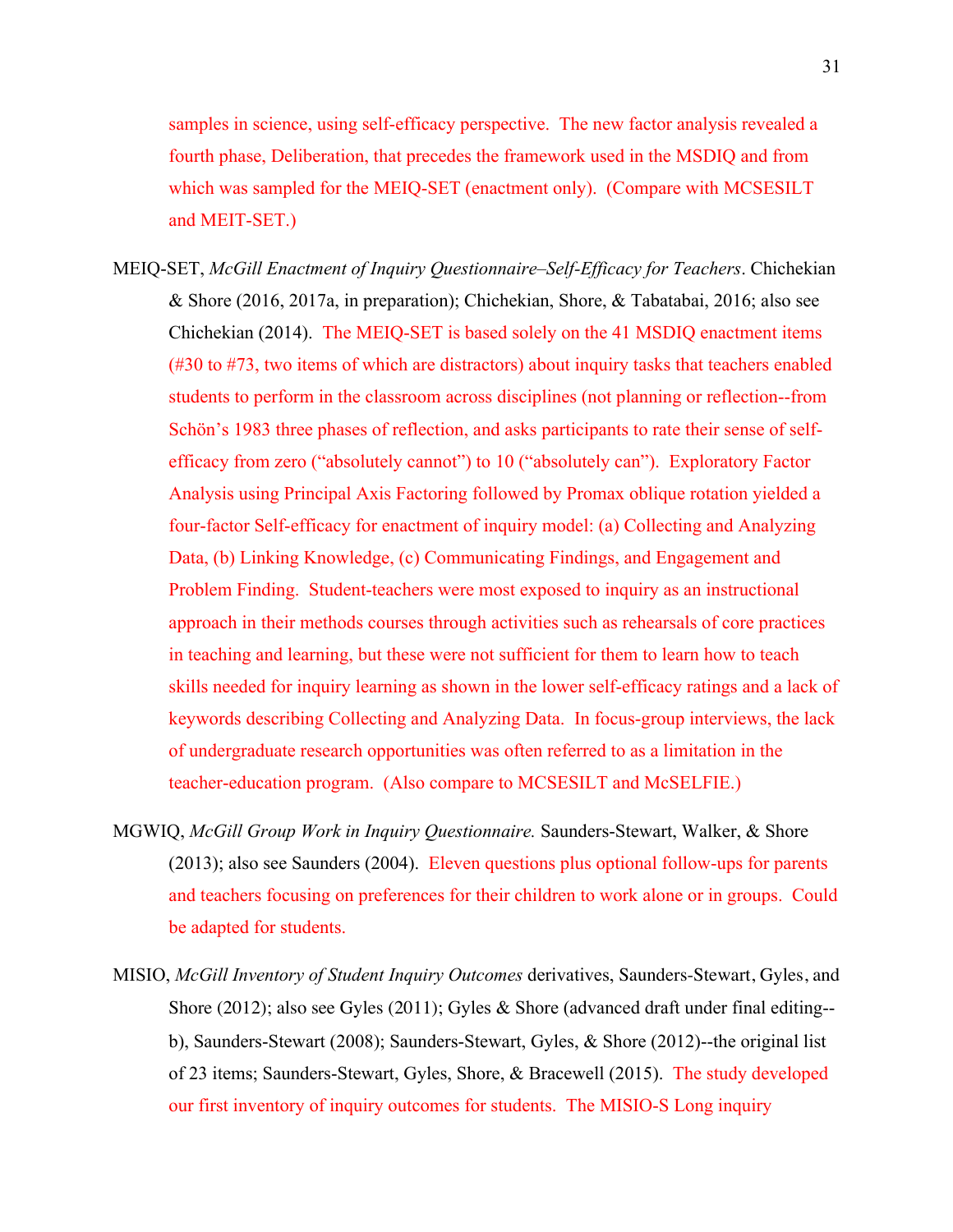questionnaire included 23 criterion-referenced categories of student inquiry outcomes and partially overlapped the Llewellyn-based rubric, but added outcomes to the inputs and observable practices. MISIO remained a set of elements to be developed into measurement tools: MISIO-S, MISIO-T, MCLIC, MISIO-Sm, and was superseded by these three tools.

- MISIO-S, *McGill Inventory of Student Inquiry Outcomes-Student Questionnaire*. Saunders-Stewart, Gyles, Shore, & Bracewell (2015); also see Aulls, Tabatabai, & Shore (2016). The MISIO was developed into a student inquiry-outcomes questionnaire with 23 basic items plus prompts and subquestions yielding 31 items. Principal-components analysis generated four factors from their responses: Learning Competencies (e.g., content knowledge, learning-process skills), Personal Motivation (e.g., creativity, enjoyment, motivation), Student Role (e.g., autonomy, sense of responsibility) and Teacher Role (loading negatively--e.g., encouraging factual recall).
- MISIO-Sm, *McGill Inventory of Student Inquiry Outcomes-Student Questionnaire (modified)* Aulls, Tabatabai, & Shore (2016). [S, H] This is slight modification of the MISIO-S. It was used to code university students' definitions of inquiry and descriptions of their bestexperienced inquiry experience. Coding their replies in terms of numbers (and types) of inquiry outcomes mentioned therein proved to be an effective way to quantify the differences among replies. This is therefore more of a secondary tool than a direct survery. It was not used by the participants themselves, but it could be worded to do so as a derivative of the MISIO suite of tools.
- MITSI, *McGill Inquiry Teacher Short Interview*. Saunders-Stewart, Gyles, Shore, & Bracewell (2015); also see Oppong-Nuako, (2013), Oppong-Nuako, Shore, Saunders-Stewart, & Gyles (2015), Saunders-Stewart (2008). [S] A short (three-question) teacher interview containing just three core teacher-inquiry questions plus prompts that can be used to effectively assess the extent of inquiry (or inquiry level) of a classroom (based on the teacher's descriptions). However, MITSI needs a scoring rubric or protocol-analysis procedure such as MCLIC or MISIO versions, but can use open coding:
	- 1. What methods of teaching and learning are used most often in your classroom?
	- Please describe these methods in more detail (e.g., What does it mean when you say you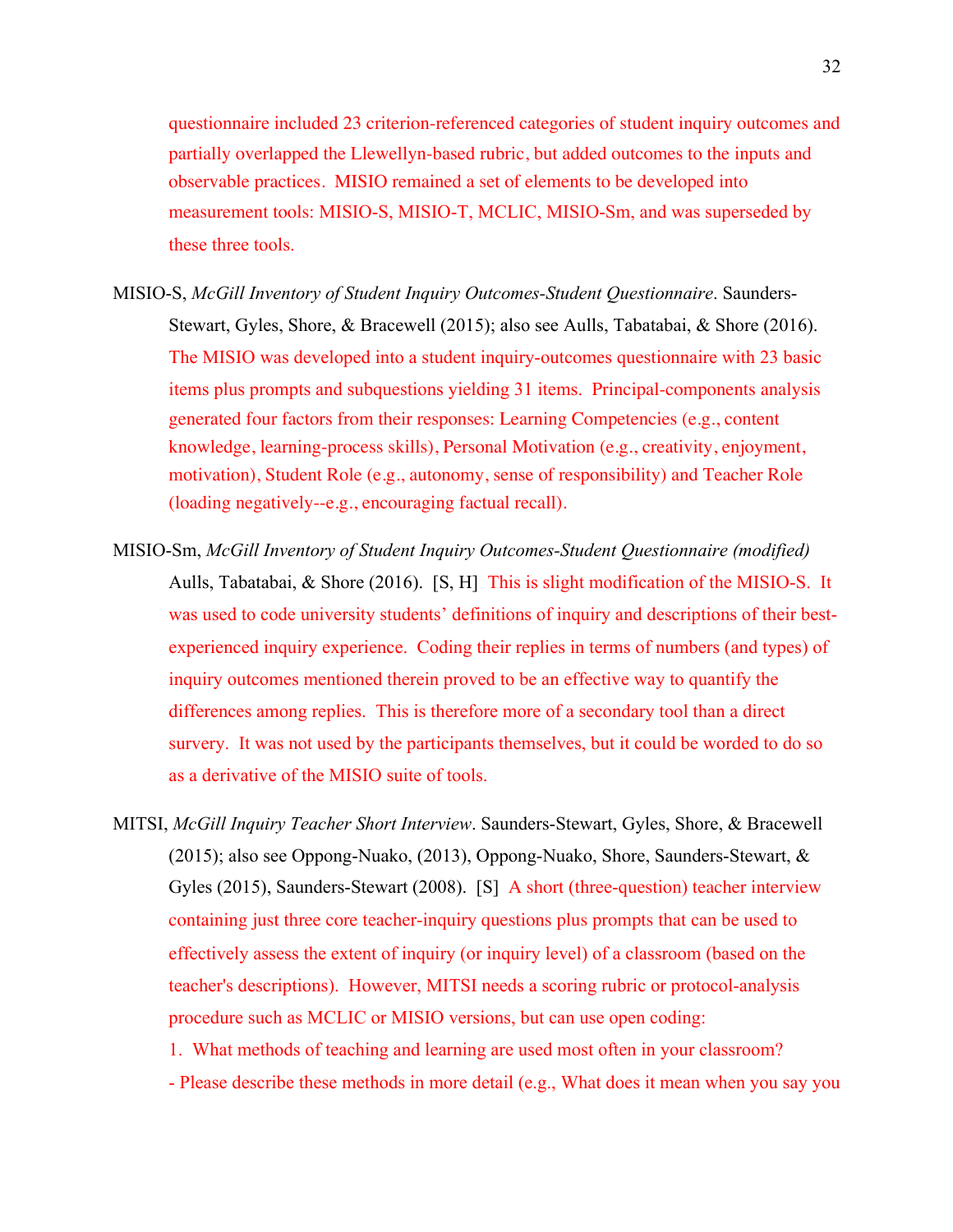use inquiry-based teaching strategies? What does this involve?).

2. Please describe what your classroom looks like on a typical day.

3. What are the most important outcomes that you hope your students will achieve in your class?

- What sorts of things should students learn about or learn how to do in your class?

- What do you consider to be the important outcomes of inquiry-based teaching and learning?

- MPWAQI; *McGill Preferences for Working Alone Questionnaire and Interview*. Walker & Shore (2015b); also see Walker (2010). 26-item survey for students plus a follow-up interview. Can be used to compare different learning environments.
- MSDIQ, *McGill Strategic Demands of Inquiry Questionnaire*. Shore, Chichekian, Syer, Aulls, & Frederiksen (2012); also see Boisvert & Roumain (2000)--student version; Saunders (2004)--teacher and parent versions; Syer (2007); Syer, Chichekian, Shore, & Aulls, (2013). An 11-point Likert-type scale with 79- criterion-referenced questionnaire items (2 of which are distractors) grouped according to Schön's three inquiry phases and generating three subscores--planning, enactment, and reflection--at a relatively fine level of granularity of specific tasks that students and teachers undertake when engaged in inquiry, but across disciplines. Each questions asks how important each task is to learning or teaching through inquiry. Chichekian (2011); Chichekian & Shore (2014, 2016, 2017a, in preparation); Chichekian, Shore, & Tabatabai, 2016); D. Leung (in progress); Getahun (2014); Ibrahim (2014); Ibrahim, Aulls, & Shore (2016b, under review--c), and Leung, Shore, & Williams (in preparation). Adaptations include MAVIES, McSELFIE, MCSESILT, and MEIT-SET in these lists.
- MTALIR, *McGill Three-level Adapted Llewellyn Inquiry Rubric*. Saunders-Stewart, Gyles, Shore, & Bracewell (2015); also see Oppong-Nuako, Shore, Saunders-Stewart, & Gyles (2015); Saunders-Stewart (2008). [S] Adapted Llewellyn's 12-point scale, *Rubric for Becoming an Inquiry-Based Teacher* (Llewellyn, 2004) to an 11-point observational scale and that identifies three inquiry levels. Llewellyn Abbreviated Checklist--Shortened, reduced Llewellyn's rubric to 11 items and described a middle level of classroom inquiry for each. MTALIR can be used with teacher or student interviews in a protocol analysis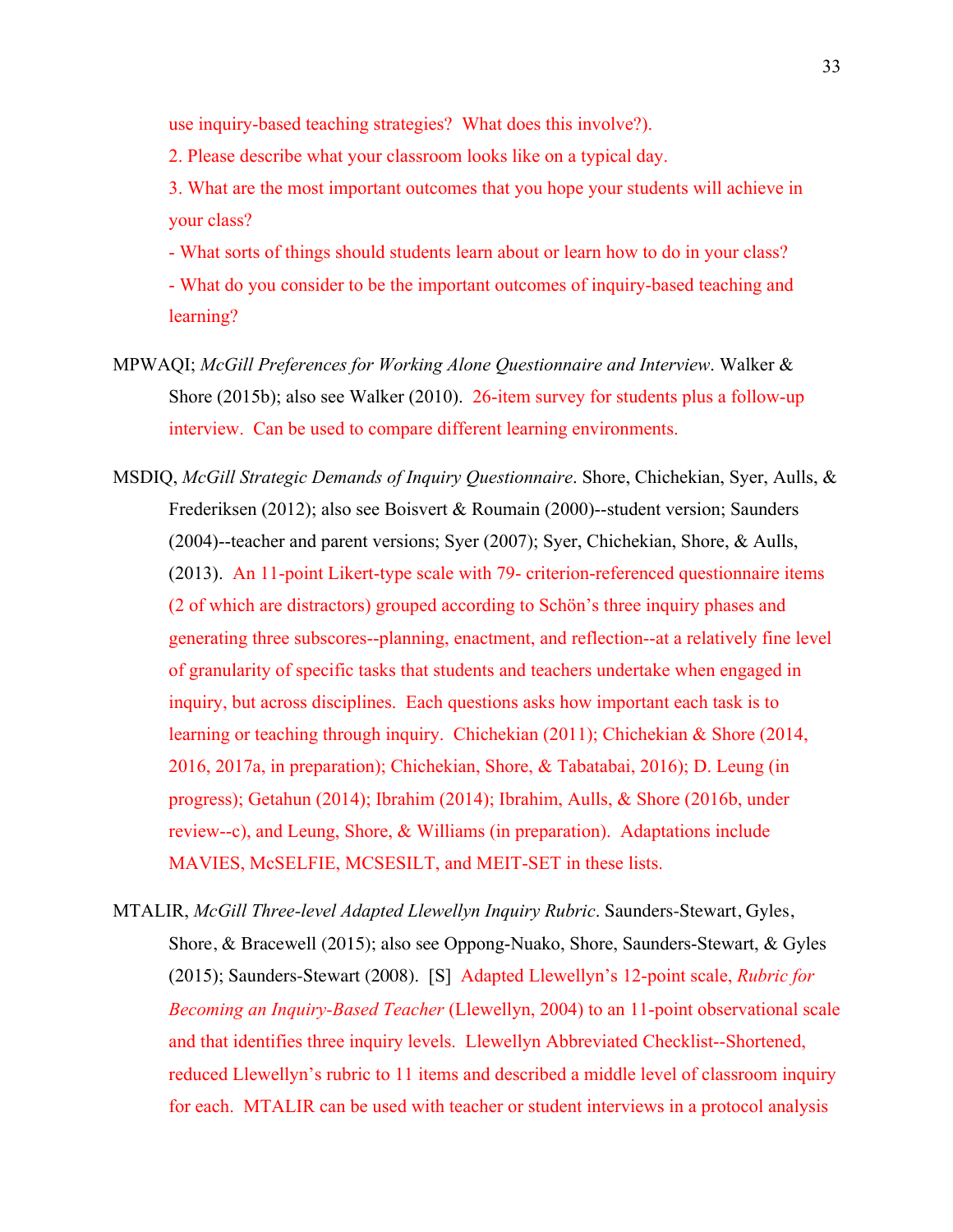or simple tally, or in classroom observations.

STEM-CGES-HSS, *STEM College-Going Expectancy Scale for High School Students.* Oh, Jia, Sibuma, Lorentson, & LaBanca, (2013). "The study modified the CGSES (Gibbons, 2005) to measure college-going expectancy in STEM learning and work in college" (p. 100). "The STEM CGES is a self-report instrument measuring college-going expectancy, specifically for science, technology, engineering, and mathematics (STEM) domains. In Study 1, 95 students in an urban high school completed an 11-item online questionnaire to measure college-going expectancy in STEM domains. Exploratory factor analysis (EFA) retained 6 out of the 11 items for inclusion. In Study 2, Confirmatory Factor Analysis (CFA) used data collected from 658 students in 31 urban, suburban, and rural high schools. The results provide strong evidence that the STEM CGES is a valid and reliable instrument for measuring college-going expectancy for STEM domains" (p. 93). The measure is one of self-efficacy, indirectly related to inquiry based on what students understand to be the nature knowledge and acquiring knowledge in STEM domains. A sample item is "I believe that I can get into college after high school to study science, technology, engineering, or math (STEM) if I want." (p. 99) (available on-line from Yueming Jia\_reprint 3.pdf)

#### **Tools Awaiting Publication**

MBoFS, *McGill Benefits of Friendship Survey*. Walker, Gyles, Hou, Shore, Muis, & Schneider (article in preparation); also see Chichekian & Shore (2017); Shore, B. M., Chichekian, T., Gyles, P. D. T., & Walker, C. L. (chapter accepted for publication); [Originally prepared for Shore, Walker, & Gyles (2009, November). *"How do I love thee? Let me count the ways." New insights into gifted friendships.* Paper presented at the annual meeting of the National Association for Gifted Children, St. Louis, MO. Conference reports are not included in this report and bibliography.] Questionnaire with 10 questions for secondary students and 14 for post-secondary students (who are also asked to reflect on their teenage years): How many good friends do you have? In general, suppose you were to have a disagreement with any friend; to what extent would you think it is important and appropriate that your friend sticks firmly to his or her position (0-to-7 scale)? . . . that your friend appreciates YOU sticking firmly to your position? . . . would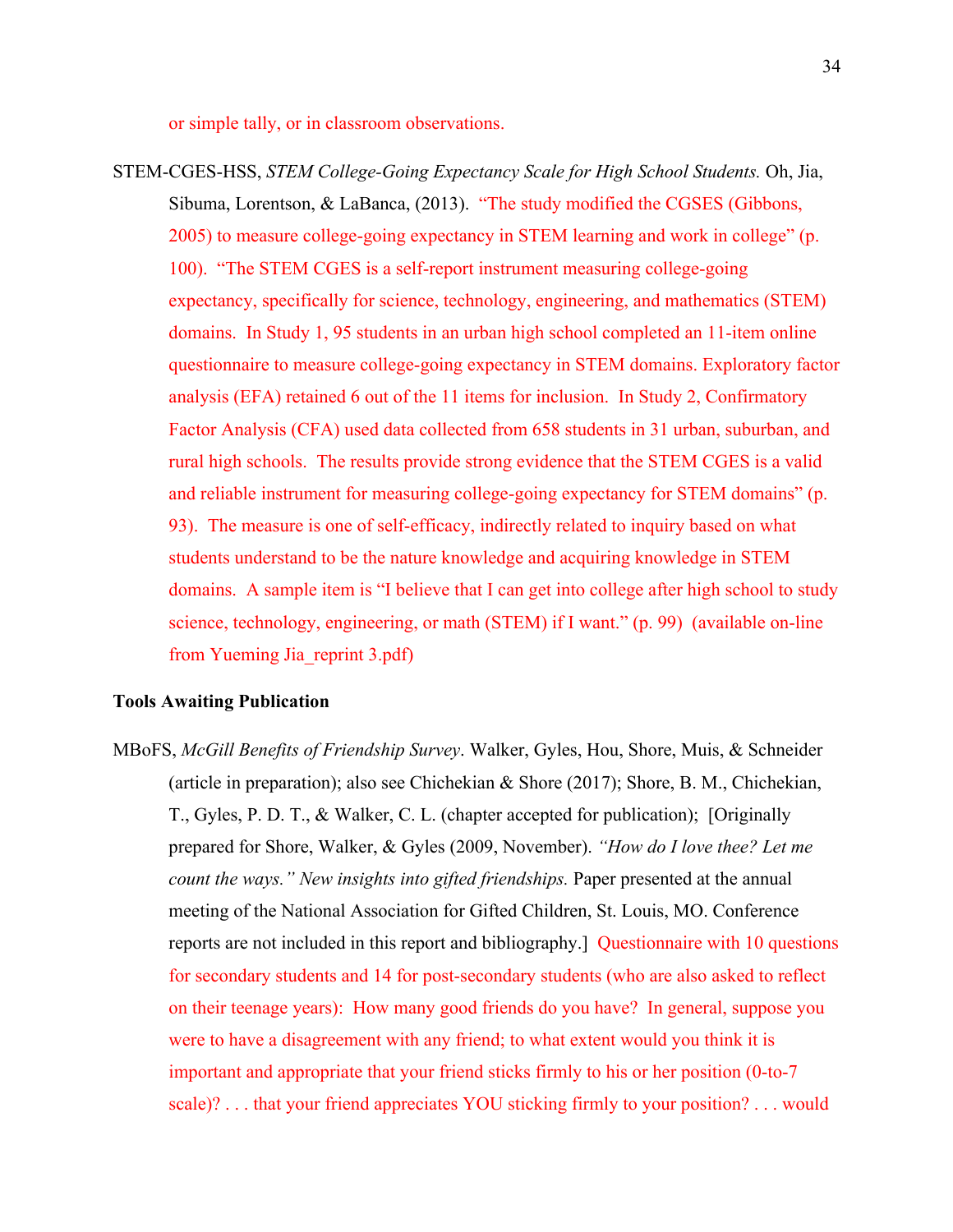you be willing to modify your position in the disagreement to bring about a resolution? Six questions asked for a definition of a "good friend," how many friends the student would ideally want, benefits received from each identified good friendship, how they meet new friends, desired qualities of a new friend, and what might challenge the quality of a friendship. Potentially useful in examining how students express preferences for with whom they collaborate in inquiry learning.

- MCSESILT, *McGill Checklist of Student Self-Efficacy on Specific Inquiry Learning Tasks*. D. Leung & Shore (preliminary draft); also see D. Leung (MA in progress). [E, S] Inquiry self-efficacy measure for pupils based on 70 of the MSDIQ specific inquiry tasks (those that were about students rather than teachers, and not the two distractor elements). The initial study tallied the inquiry tasks on which pupils expressed the most and least efficacy. (Compare to MEIQ-SET and MSELFIE.)
- McSPARTN, *McGill Survey of Professors' Articulation of the Research-Teaching Nexus.* Chichekian, Hua, & Shore (in press--uses a subset of the questions); Hua 2008 (this thesis contains the full questionnaire on pp. 51-53); Hua & Shore (2014--uses a subset of the questions); Hua, Yang, & Shore (data collected--full questionnaire will be in this article); Shore, Pinker, & Bates (1990--includes the prototype questionnaire on which McSPARTN is based). Based on principles of inquiry instruction, this questionnaire probes professors' articulation of research methods, teaching methods, student roles in learning, and the relations among these. Parts of McSPARTAN have been shown to be sensitive to differences in professors' descriptions about how research impacts their teaching and the degree of passivity or activity in undergraduate student roles; the original 1990 version elicited clear misalignment between clearly differentiated research approaches in different disciplines but nearly total use of lecturing in undergraduate instruction (with one notable exception). The 1990 study sampled 18 different disciplines then replicated the first study with nearly every member of the English and Chemistry departments at a major research university. The latest studies focused on the same Chemistry department more than three decades later. Data for most of the questions are still being analyzed. The 1990 and current questionnaires are closely parallel but not identical, however they are similar enough to make a 30-year comparison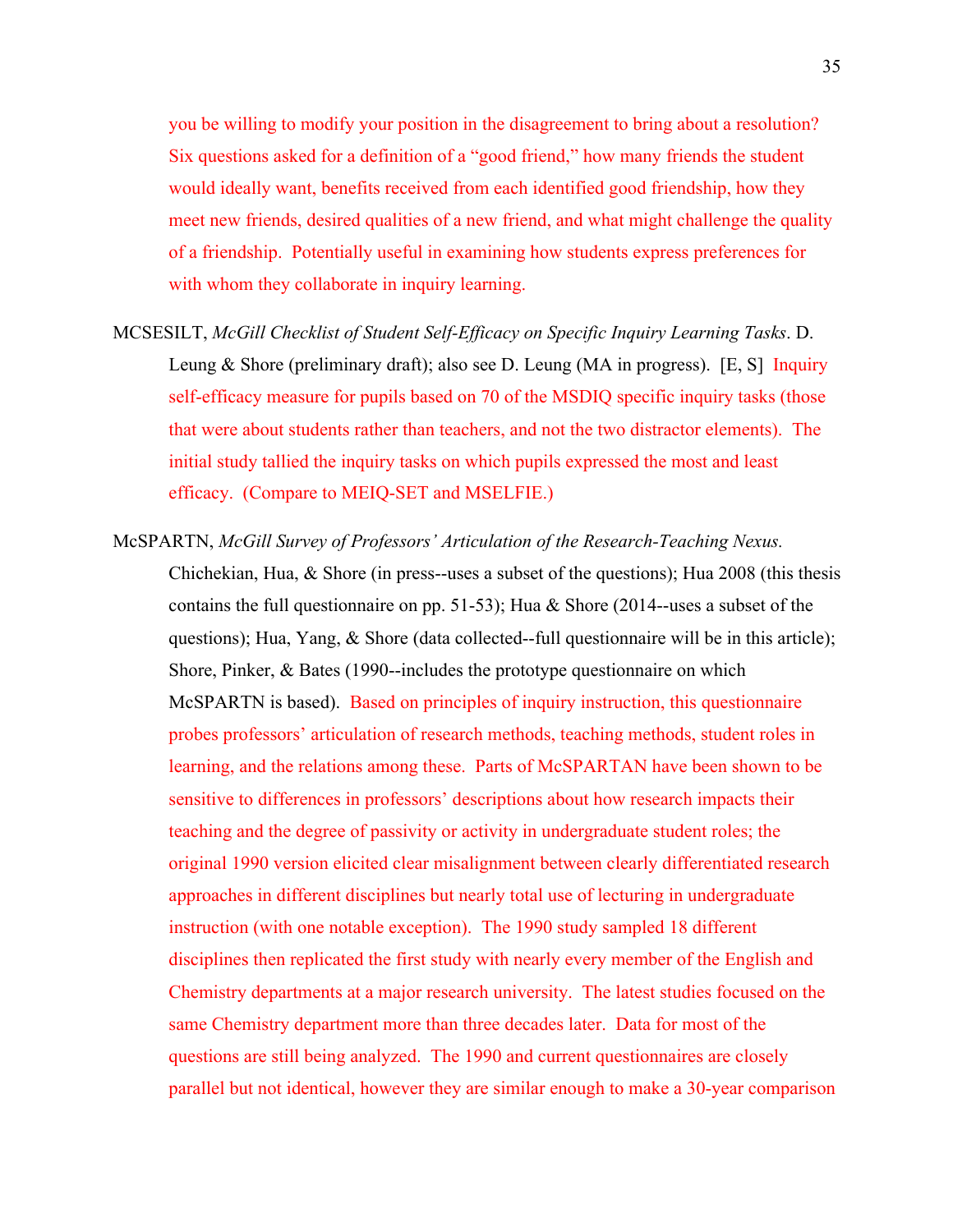in support of the validation of the instrument and describing how the research-teaching nexus has (or has not) changed in one department that has over this extended time period regarded both teaching and research as important. The question of interest is how well they are linked in the professors' articulations of the two processes.

MIBST, *McGill Inquiry Background Survey for Teachers*. This unpublished, 20-page background questionnaire contains three main sections. Section A, "Background Information," contained 19 items, including, sex, age, degree, and program. Earliest level of inquiry exposure can be derived from the data given by participants on their grade, subject, and examples of inquiry at all schooling levels. MIBST can be used in protocol analysis of interviews, definitions, and descriptions regarding inquiry. In Section B, "Inquiry From the Point of View of a Student," participants are first asked to define inquiry in their own words: "Please explain what 'inquiry' means to you from a student's point of view." Second, they are asked to describe in detail all occasions of inquiry they could recall in their elementary, secondary, community college, and university education on separate pages. They are provided enough space to name the grade level and subject, and briefly describe what happened during every instance of inquiry they could remember. Later they are asked to "Go back (to the inquiry experiences listed) and place an [asterisk] (\*) in front of the example you consider the best inquiry experience you had as a student and to explain why" they selected this one experience and what was special about it. They are instructed to select only one example as their best inquiry example and explain why that one, especially what was particularly memorable about it. Section C, called "Inquiry From the Point of View of a Teacher," asked for information about teaching. MIBST was designed as a research tool to explore presage or background information about prior inquiry-related experiences by student teachers and teachers. Data from portions of the instrument have been used in the following publications: Aulls, Tabatabai, & Shore (2016); Tabatabai, Shore, & Aulls (Student teachers' specialization and best-recalled prior inquiry--advanced draft); Tabatabai, Shore, Delcourt, & Aulls (Inquiry and differing levels of students' abilities, in early stage of preparation).

MIRQ, *McGill Interprofessional Reciprocity Questionnaire. An assessment tool for*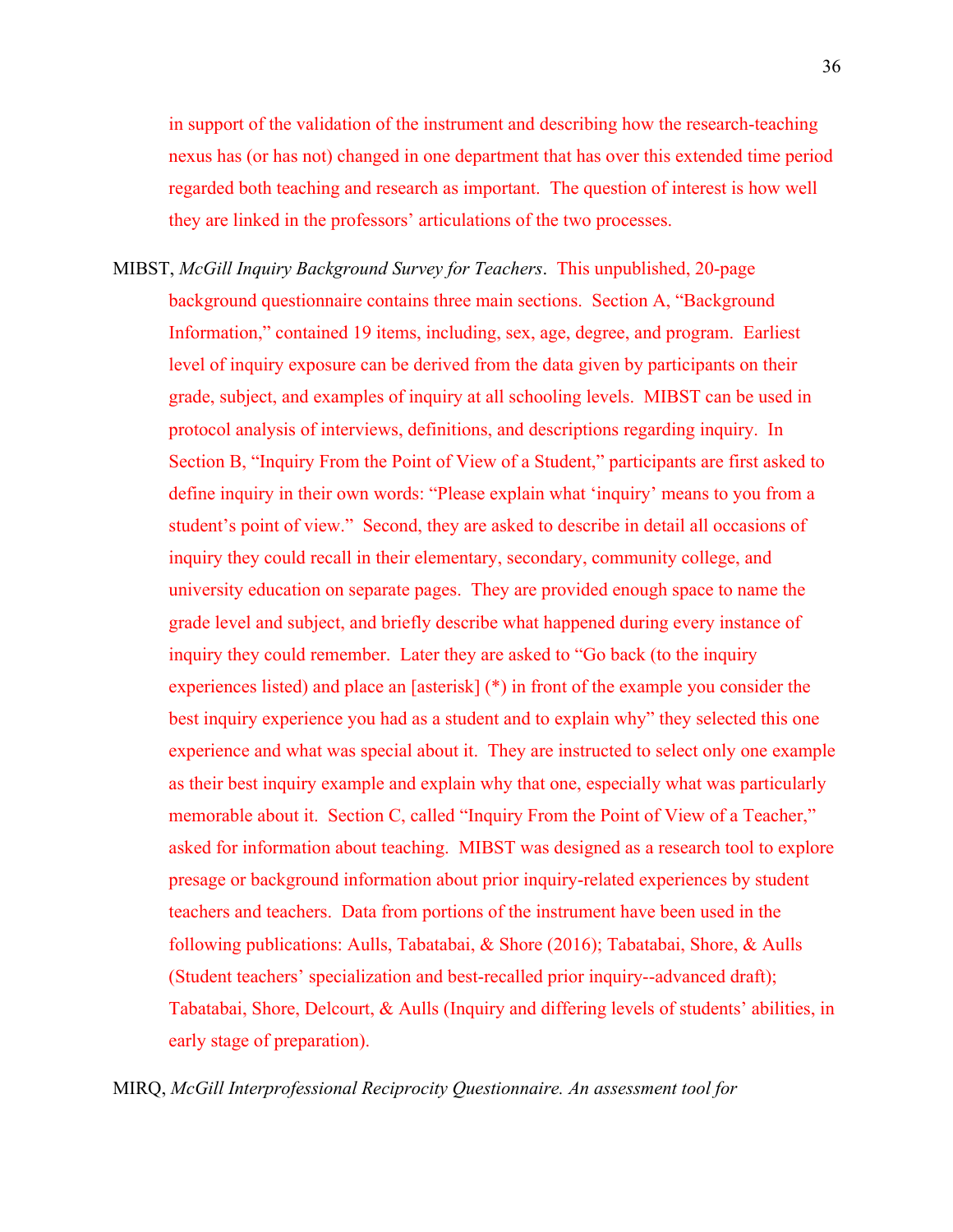*collaborative practice and education.* Birlean, Ritchie, Shore, & Margison (2006); Shore, Birlean, Ritchie, Margison, & The McGill Interprofessional Practice and Education Project (in preparation). Unpublished document, The McGill Educational Initiative on Interprofessional Collaboration: Partnerships for Patient and Family-Centred Practice, Faculty of Medicine, McGill University, Montreal, QC. [An article is in preparation based on this instrument, to be submitted to *Medical Education*.] [H] This Likert-type scale was developed first to evaluate how different health professionals value the input and roles of other health professionals. The idea and form of the instrument can generally be adapted to education because it is also an interprofessional occupation (classroom teachers, consultants, specialists, different levels and subjects, counsellors, psychologists, administrators, etc.). MIRQ could also be a basis for looking at how collaborating students view each other in inquiry work.

MISIO-T, *McGill Inventory of Student Inquiry Outcomes-Teacher Questionnaire*. Gyles & Shore (advanced draft under final editing--b); also see Gyles (2011), Oppong-Nuako, Shore, Saunders-Stewart, & Gyles (2015). A 33-item questionnaire for teachers about student outcomes in inquiry learning. Reworded the MISIO-S (31 items) and added two items on the extent of inquiry use and inviting comments. "You" became "the students" and most questions were prefaced with "In your judgment."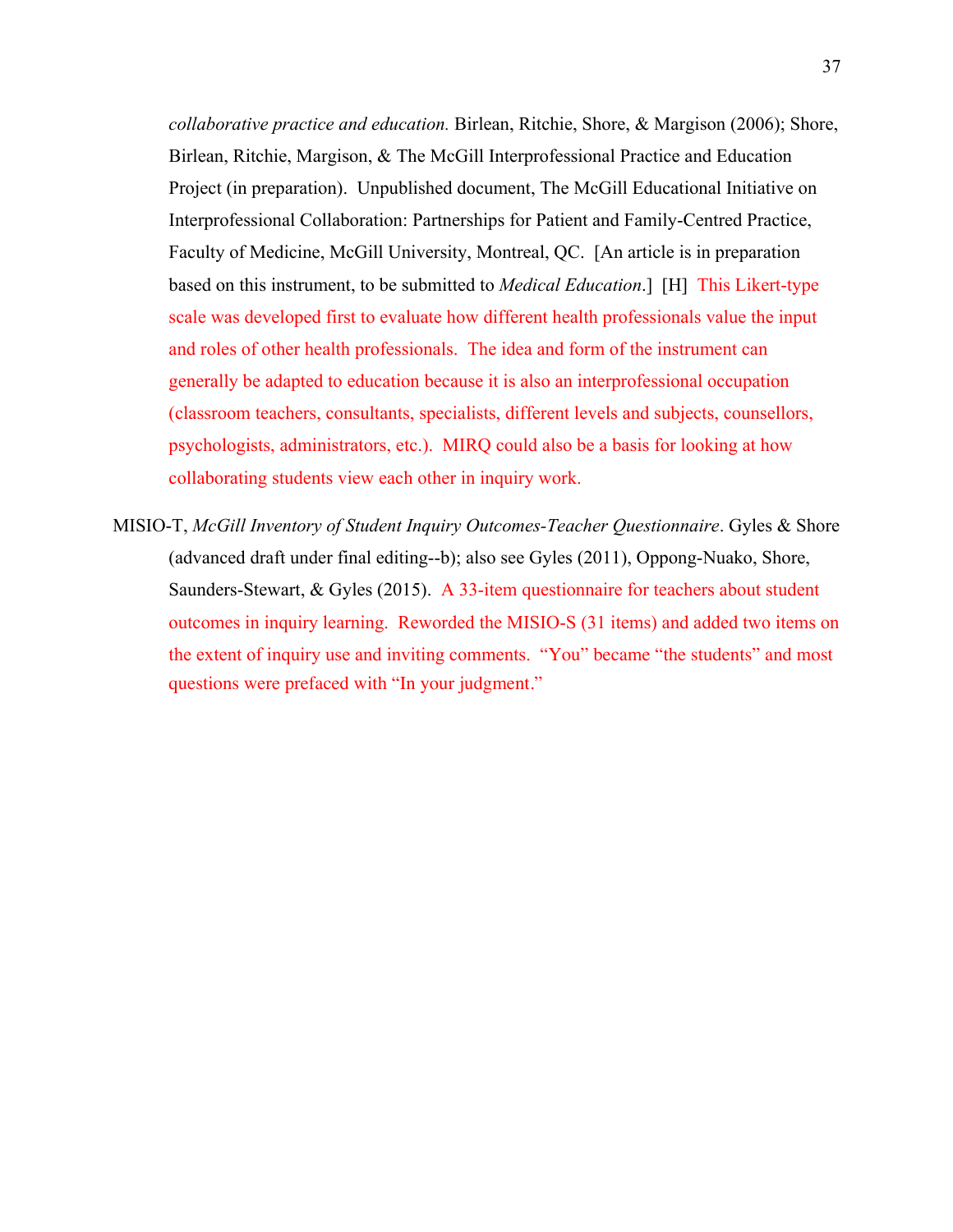# **Annotated Bibliography of HAIR Products**

# *SUPERVISION*

*(Dissertations, Thesis, Special Activities, etc.)*

# *PhD, EdD*

- Austin, Lydia Bronwen (1993). *Individual differences in knowledge representation and problemsolving performance in physics*. —PhD in Educational Psychology (Major in Instructional Psychology), McGill University. (Supervised by Bruce M. Shore.) [H] High performing students in college-level gateway physics courses improved their performance, notably on multistep problems, after receiving instruction in concept mapping. Their maps more closely resembled those of experts, especially in the number and quality of links among the concepts. Concept maps can be used effectively as instructional and evaluation tools.
- Barfurth, Marion Anne. (1994). *The collaborative process as seen through children's disagreements while learning science.* PhD in Educational Psychology (Major in Applied Cognitive Science), McGill University. (Supervised by B. M. Shore.) [E] Resolution of cognitive conflicts is frequently preceded by social moves to broaden the inclusion of individuals and ideas. The path to effective collaborative problem solving is not necessarily smooth.
- Barratta, D. G. (2012). *The effects on online professional development in technology with virtual communities of practice on teachers' attitudes and content integration.* EdD in Instructional Leadership, Department of Education and Educational Psychology, Western Connecticut State University. Danbury, CT. (Supervised by K. Burke and F. LaBanca.) [E, S] Teachers who received professional development with Virtual Communities of Practice (VCoP) demonstrated the highest level of technology integration. Professional development is effective.
- Bell, Stephanie. (2012). *The effects of project-based learning on creativity, motivation, and inquiry*. EdD in Instructional Leadership, Western Connecticut State University.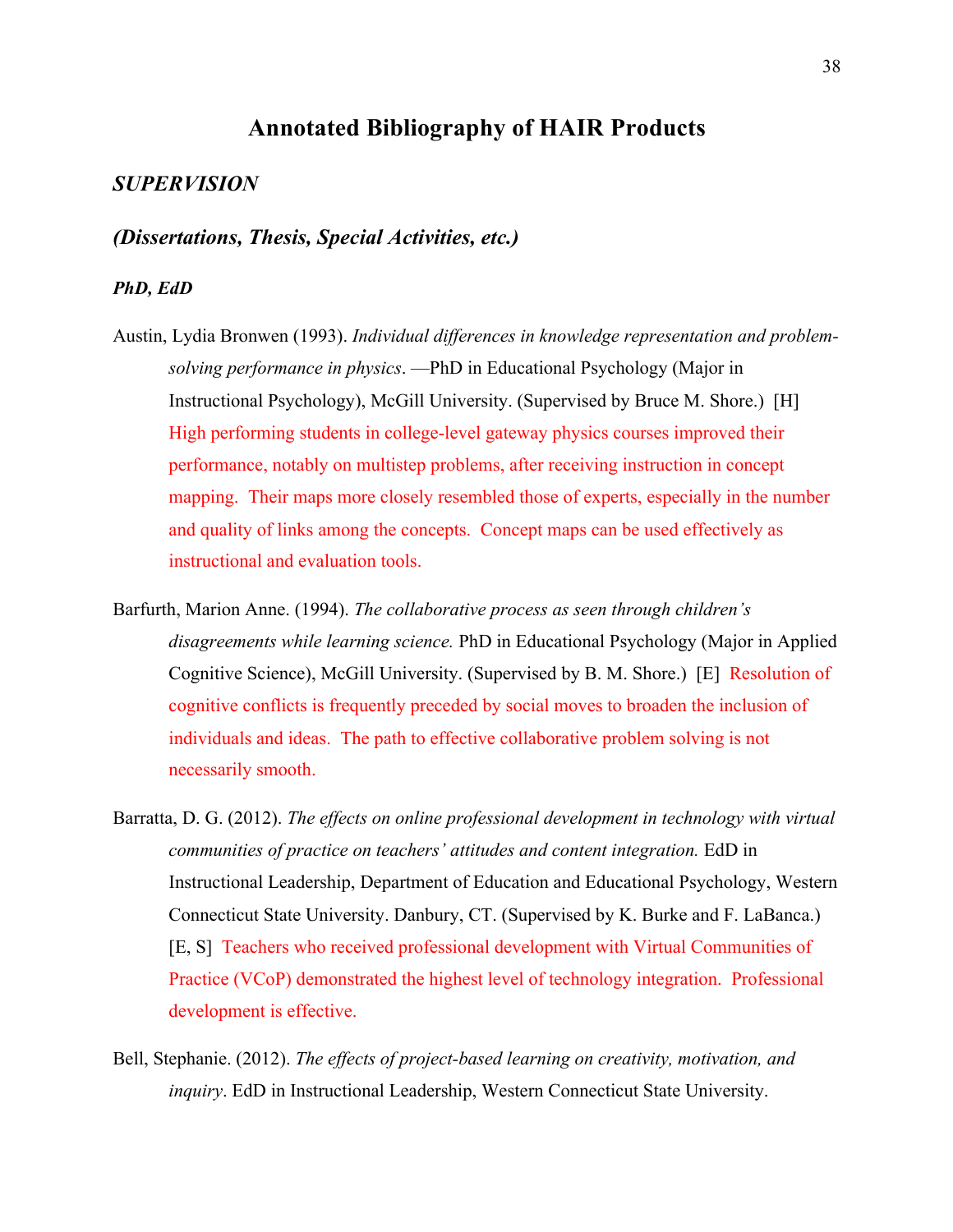(Supervised by M. A. B. Delcourt.) [S] Inquiry based on student interest does not directly impact specific inquiry skills--teacher guidance does--but it does impact attitudes. Participation in a Student-Directed Inquiry group utilizing problem-based service learning (PBSL) versus a Teacher-Directed Inquiry group was compared to motivation to apply creative problem solving and critical thinking, and as a measure of its impact on students' sense of civic responsibility. The Teacher-Directed Inquiry group had significantly higher scores on Mental Focus and Learning Orientation. Group assignment, and motivation to use creative problem solving and critical thinking skills, predicted students' civic responsibility.

- Birlean, Camelia. (2011). *The role of teachers' pedagogical and subject-matter knowledge in planning and enacting science-inquiry instruction, and in assessing students' scienceinquiry learning.* PhD in Educational Psychology (Instructional Psychology Stream), McGill University. (Supervised by B. M. Shore.) [E, S] Teachers with both pedagogical and content expertise were better able to plan and evaluate inquiry-based learning.
- Borovay, Lindsay Anne. (2008). *Inquiry education as a context for the experience of Flow*. PhD in School/Applied Child Psychology, McGill University. (Supervised by B. M. Shore.) [S] Csikszentmihalyi's notion of Flow is a good motivational model for supporting inquiry. Flow is optimal when the task is well scaffolded and taps student interest, and when the difficulty level is perceived as challenging but not overpowering (as in Vygotsky's "Zone of Proximal Development). Inquiry theory could usefully include this to support teacher planning.
- Chichekian, Tanya. (2014). *Self-efficacy for inquiry-based instruction: Surviving the leap from student teacher to an inquiry-oriented novice teacher.* PhD in Educational Psychology (Learning Sciences Concentration), McGill University. (Canadian Association for Teacher Education Award for Research on Teacher Education, 2014; McGill University K. B. Jenkes Convocation Prize for the outstanding dissertation in the Social Sciences and Humanities, 2015) (Supervised by B. M. Shore.) [H] Student teachers appear to have learned about inquiry more as a series of classroom procedures than conceptually. In their first year teaching, self-efficacy declined in parallel with their conceptualizations of inquiry, but the number of inquiry events enacted in their classes nonetheless increased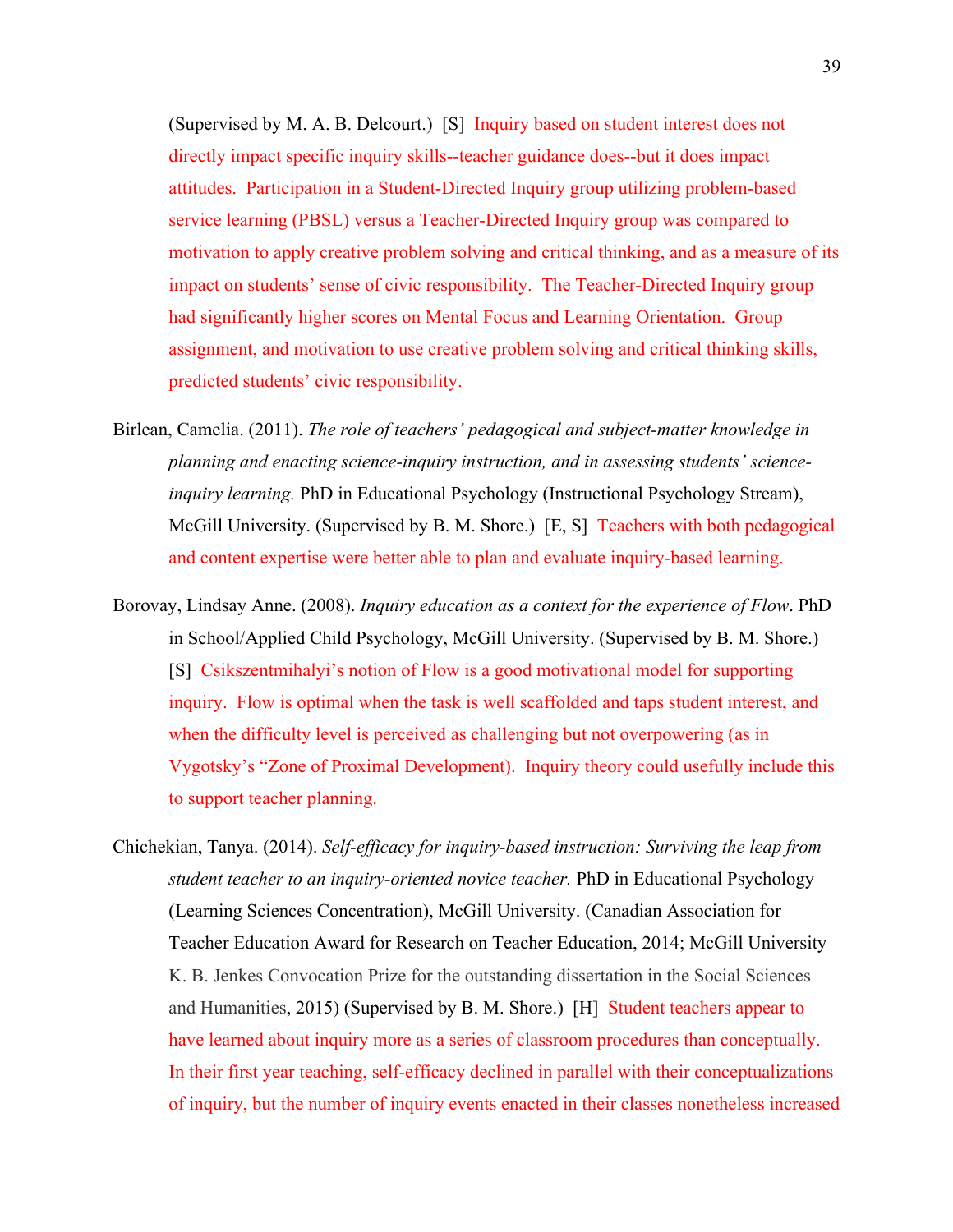#### over the year.

- Cloutier, Andrew. (2013). *The effect of a digital collaboration and thematic social studies program on students' historical reasoning, perceptions of social studies instruction, and inquiry skills*. EdD in Instructional Leadership, Western Connecticut State University*.*  (Supervised by M. A. B. Delcourt.) [E, S] Thematic instruction refers to a curriculum delivery that is based on themes in history, such as wealth, discovery, and conflict. Students in the thematic-based social-studies program had significantly more positive attitudes toward social studies compared to peers in the nonthematic-based program. There were no significant differences between groups on historical reasoning skills.
- French, Lisa Rebecca. (2007). *Do gifted students prefer to work alone? A social-constructivist re-examination of the longstanding claim.* PhD in School/Applied Child Psychology, McGill University. (Supervised by B. M. Shore.) [E, S] Gifted students do not necessarily prefer to work alone. Gifted students who feel adequately supported by those in their environment will be less likely to indicate a preference for working alone, compared to those who do not feel supported.
- Getahun, Dawit. (2014). *Education and science undergraduate students' conceptions of inquiry: relationship to perceptions of strategic demands of inquiry learning and instruction, and epistemic beliefs.* PhD in Educational Psychology (Learning Sciences Stream), McGill University. (Supervised by M. W. Aulls.) [H] Inquiry conceptions could be grouped into three superordinate categories: inquiry as a learning process (three subcategories), inquiry as an instructional process (five subcategories), and inquiry as a research/scientific process (five subcategories). Inquiry as a learning process was the most prevalent and inquiry as a research/scientific process was the least prevalent. Participants with sophisticated epistemic beliefs have well informed and multidimensional conceptions of inquiry compared to those with naive epistemic beliefs. More indistinct definitions (vague, did not explicitly indicate a goal or process of inquiry, and/or 'I don't know' responses) were found more often in the naïve epistemic belief group's definitions.
- Guertin, Susan. (2014). *An investigation of teachers' perceptions of inquiry learning; Why some use it and some don't.* EdD in Instructional Leadership, Western Connecticut State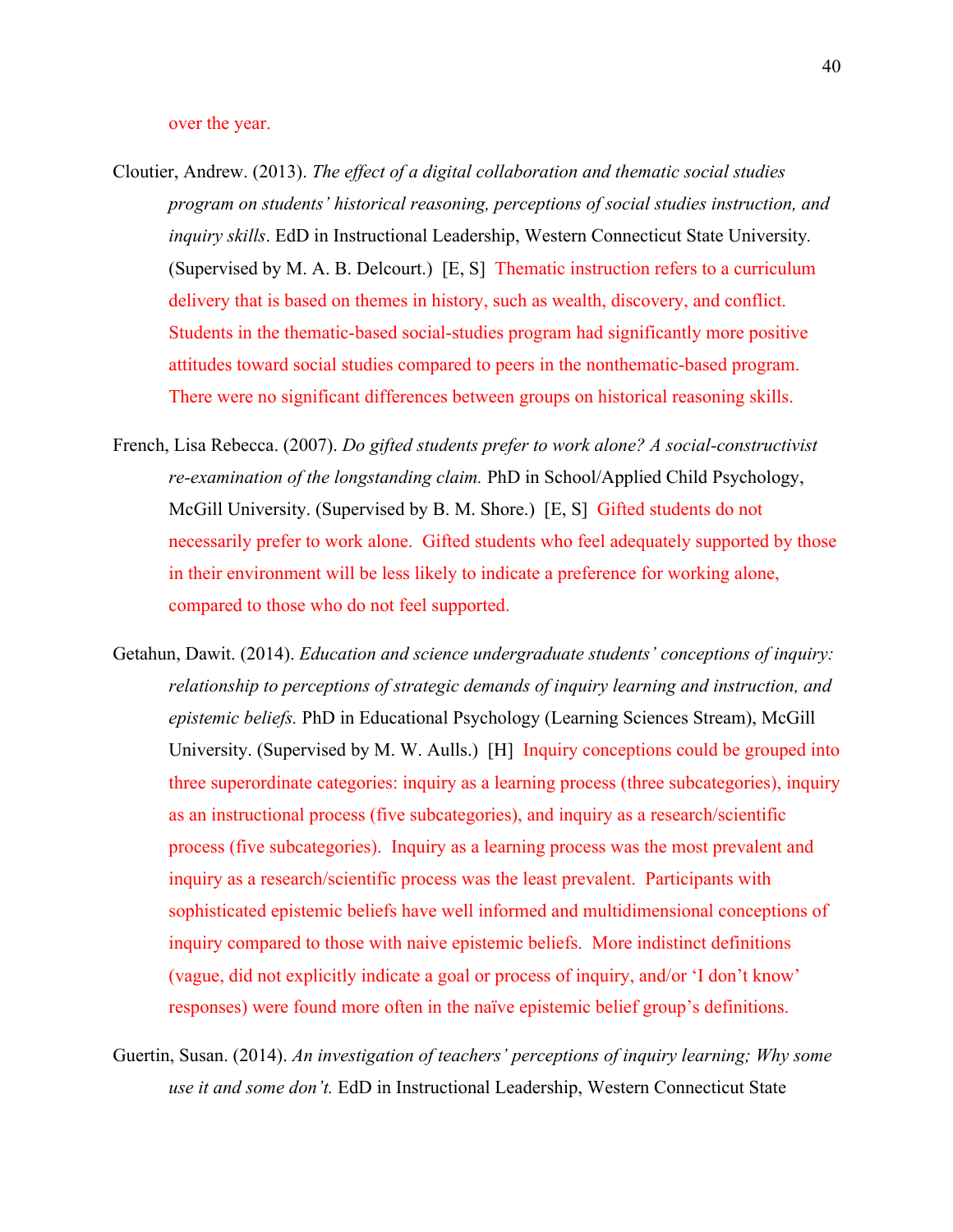University. (Supervised by J. Mitchell, M. A. B. Delcourt, and F. LaBanca.) [E] Internal influences--beliefs about educational change, direct instruction practices, student engagement, teacher emotions, teacher knowledge of instructional practices, teacher knowledge of inquiry practices, teacher pedagogical beliefs, teacher problem-solving style, and types of questions posed, and external influences--age and years of teaching experience, collaboration, mandated educational change, mandated testing, parent feedback, peer pressure, professional development, program support, state standards, teacher experience with inquiry as students, and time constraints can each act as a catalysts and barriers to teacher use of inquiry in the classroom. Teachers use individual problem-solving styles to enhance their teaching in the classroom.

Gyles, Petra Dawn Tapper. (2016). *Mindsets, mastery, and inquiry: Classroom impact on students' achievement goals*. PhD in School/Applied Child Psychology, McGill University. (Supervised by B. M. Shore.) [S] "Implicit theories, also known as mindsets, and achievement goals are motivational constructs that describe the reasons that we engage in or disengage from learning scenarios. These theories provide accounts of how likely we are to approach or avoid tasks, the extent to which we persist in the face of challenge, the cognitive strategies we apply, how well we perform, and the emotional reactions and underlying beliefs about ourselves. . . . This study investigated the impact of guided-inquiry-classrooms versus comparison teacher-structured classrooms as contexts to promote mastery goals in a sample of 81 grade-12 English students from seven classes. Binomial logistic regression analyses revealed that students in inquirybased classes (regardless of implicit theory) and students with incremental theories of ability (in either instructional setting) each predicted the likelihood of reporting mastery goals in response to questions about student motivation in class. These students reported a desire to learn for the sake of learning, wanting to build and develop a skillset or knowledge base, and later application to life outside of academic contexts. Students in more teacher-structured classes and those holding entity theories of ability were more likely to report performance goals (e.g., grade emphasis, planning for university admission, outperforming peers) as their motivation. There was an additive effect of guided inquiry and incremental theories on students' learning goals. . . . This study further demonstrated that students in inquiry-based classes reported mastery goals over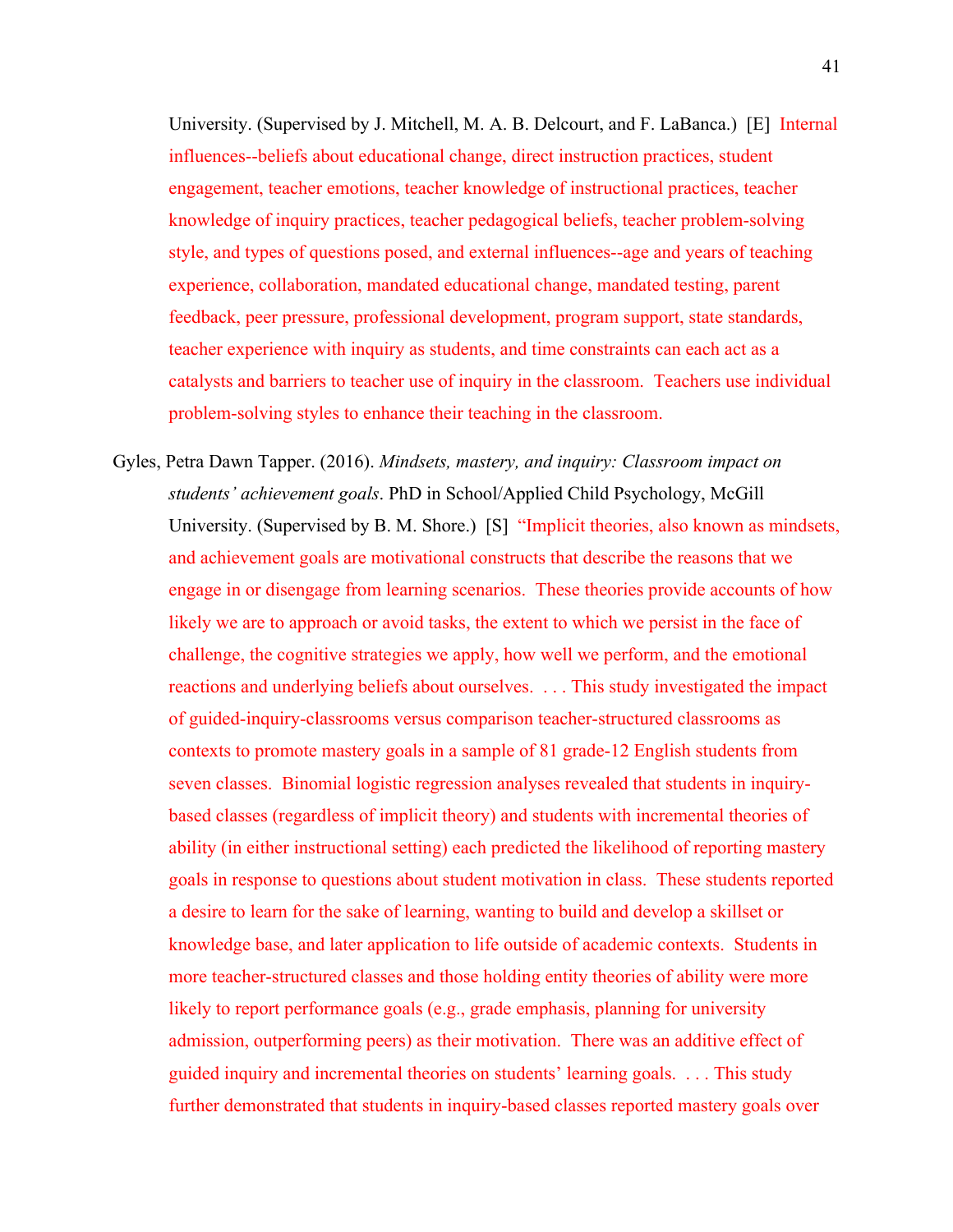and above the level predicted by students' mindset or implicit theory alone."

- Hou, Dadong (Charles). (2009). *Students' conceptions of learning and their correspondence to learning in western universities: A study of Chinese graduate students*. PhD in Educational Psychology (Cognition and Instruction Stream), McGill University. (Supervised by M. W. Aulls.) [H] A major surprise for Chinese graduate students in Canada and the UK was how much responsibility they needed to assume for guiding their own learning.
- Hua, Olivia (Liv). (2018--submitted). *How professors educate students to formulate quality research questions*. Thesis submitted for examination on 2017 December 2. PhD in Educational Psychology (Learning Sciences Concentration), McGill University. (Supervised by B. M. Shore.) [H] The literature mostly addresses how to ask questions of clarification or that promote learning, not how to advance the boundaries of knowledge. Using a convenience sample drawn from the sciences, a minority of professors intentionally taught their undergraduate students to pose researchable questions, even though in their upper years students had research requirements. The majority regarded the students' task as filling gaps in the knowledge base rather than as a cognitive process. Some purposeful strategies were nonetheless documented.
- Huang, Xiang. (2012). *Changing the way students learn in physics gateway courses.* PhD in Physics (Physics Education), Concordia University. (Supervised by C. S. Kalman.) [H] Reflective writing exercises help students think in the manner of a hermeneutical circle (an iterative self-dialog between the text as understood by the student and as intended by the author).
- Ibrahim, Ahmed Mohammed. (2014). *Self-efficacy and attainment value for enacting inquiry.*  PhD in Educational Psychology (Learning Sciences Concentration), McGill University. (Supervised by M. W. Aulls.) [H] Added an additional inquiry phase to the first three by Shore, Syer, etc.: "self-efficacy for inquiry deliberation, self-efficacy for inquiry planning, self-efficacy for inquiry enactment, and self-efficacy for inquiry reflection. Self-efficacy for inquiry deliberation is composed of thinking about an inquiry question or problem and imagining outcomes, asking questions or defining the problem, and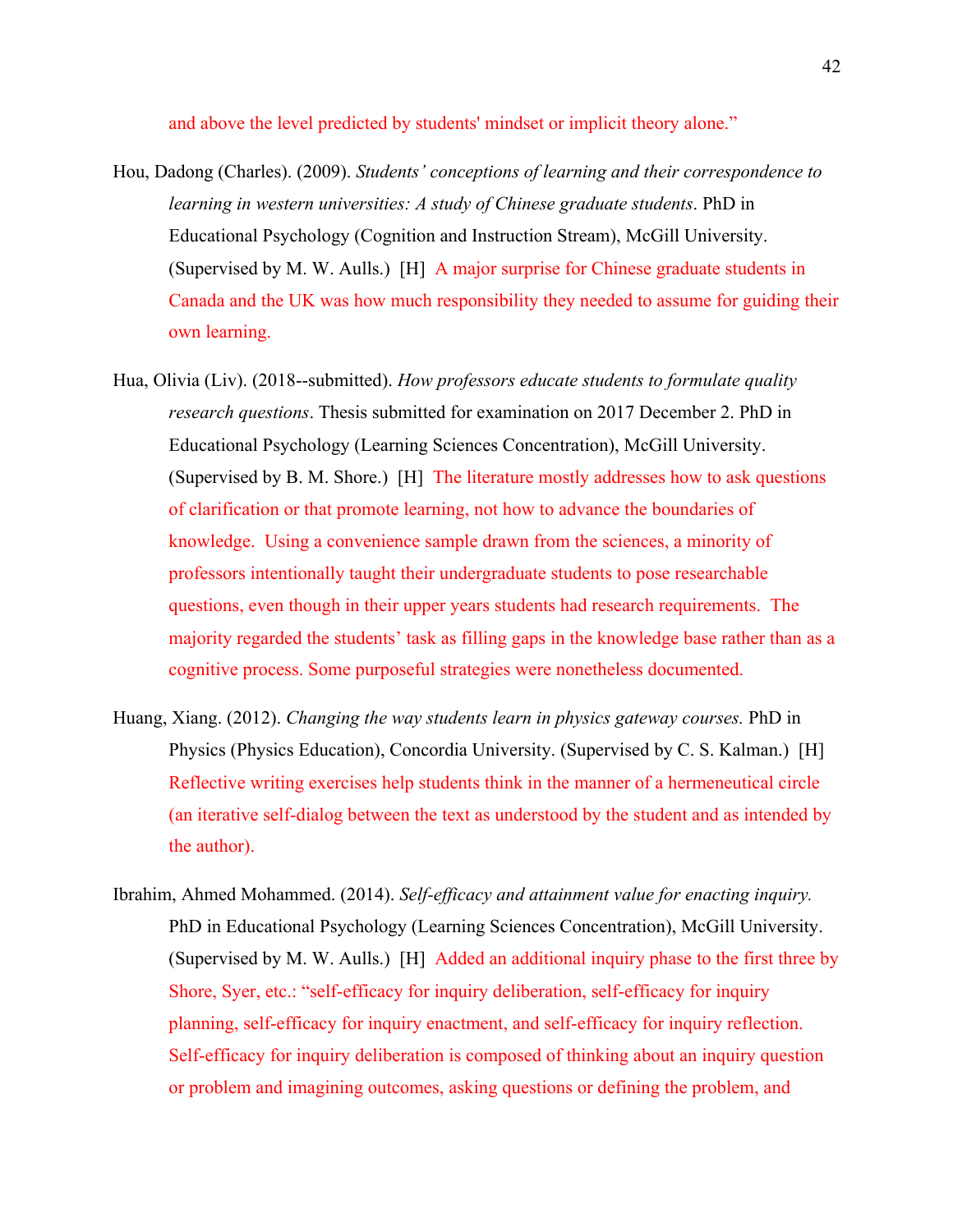formulating hypotheses or proposing solutions."

- Issa, Reine. (2014). *Educators' perceptions of instructional leadership characteristics and the relationships of these perceptions to their problem solving styles*. EdD in Instructional Leadership, Western Connecticut State University. (Supervised by M. A. B. Delcourt.) [E, S] Teachers as well as others are instructional leaders. Highest degree earned, educators' preference for Orientation to Change: Explorer-Developer problem-solving style, sex, and type of certificate were significant predictors of the variance in the mean scores of transformational leadership. Engagement in inquiry and a transformational leadership style were therefore related.
- Kowgios, Nick. (2008). *Effects of conceptual assessments using test debate and test analysis on critical thinking skills and literary analysis*. EdD in Instructional Leadership, Western Connecticut State University. (Cosupervised by M. A. B. Delcourt and K. Burke.) [S] Creative problem solving, scholarly rigor, and literary analysis were enhanced when (a) teachers created and administered a multiple choice exam that asked conceptual questions; (b) students participated in a Socratic test debate in which they were required to support their answers using specific textual references; and (c) students wrote a metacognitive reflection of the evolution of their thought process including an initial interpretation of the question, the points gleaned during the debate, and their final interpretation of the course concept or theme addressed in the question. Reinforces the roles of dialog and reflection in inquiry.
- LaBanca, Frank. (2008). *Impact of problem finding on the quality of authentic open inquiry science research projects.* EdD in Instructional Leadership, Western Connecticut State University. (Supervised by M. A. B. Delcourt.) [S] Teachers who received professional development with Virtual Communities of Practice demonstrated the highest level of technology integration.
- Lasry, Nathaniel. (2006). *Understanding authentic learning: A quasi-experimental test of learning paradigms.* PhD in Educational Psychology (Major in Applied Cognitive Science, Minor in Instructional Psychology), McGill University. (Supervised by M. W. Aulls.) [H] The characteristically cognitive feature posited is "n-coding," the encoding of multimodal input (verbal, visual, kinesthetic, social . . . ). The instructional literature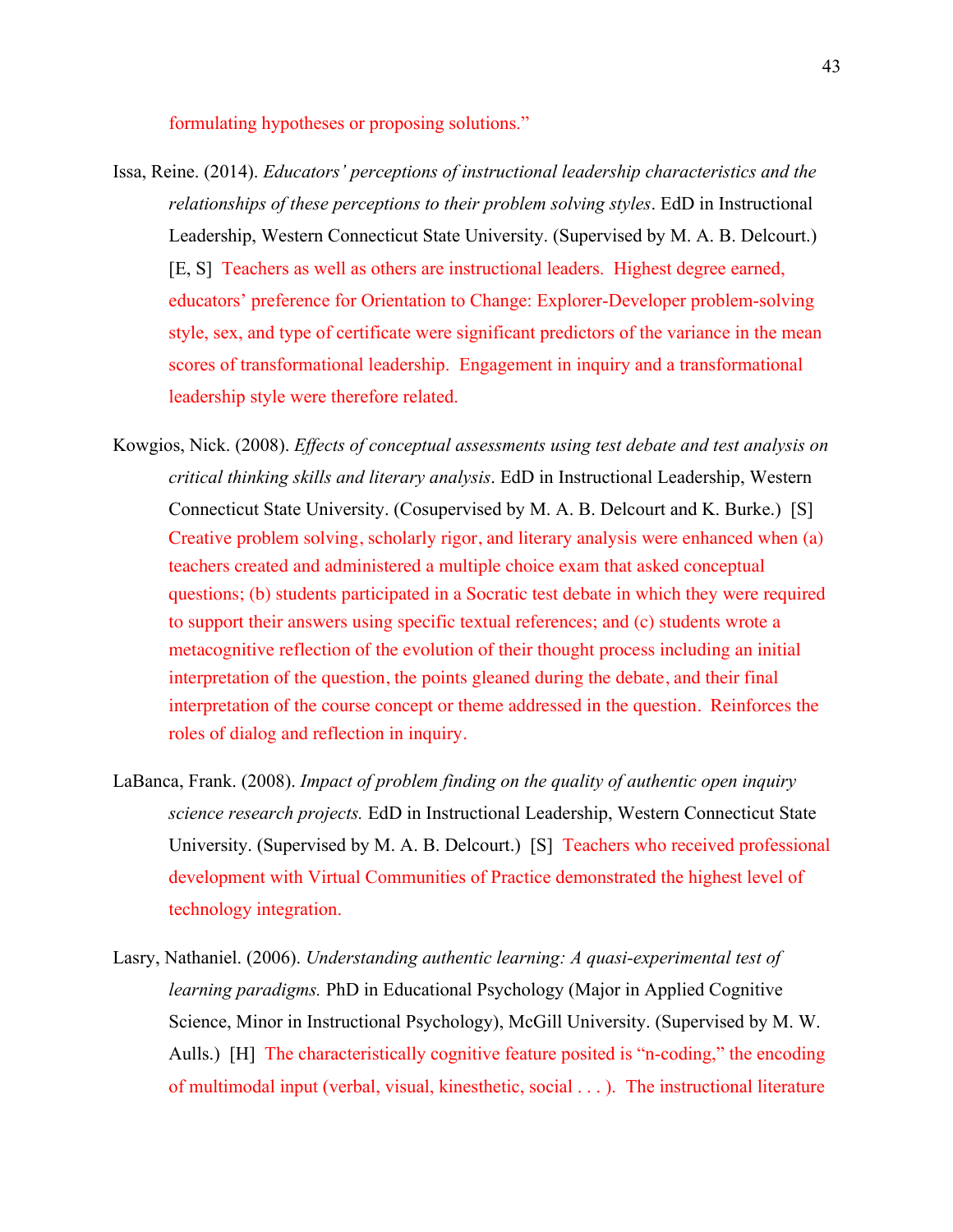identified Collaborative Group Problem Solving (Heller et al., 1992) as an appropriate candidate for authentic instruction in physics. High and medium n-coding groups were significantly more effective than the situated low n-coding group ( $p = 0.003$ ) showing the effectiveness of increasing n-coding and refuting the claim that social approaches must subsume cognitive ones. No significant difference was found between high and medium n-coding groups ( $p = 0.74$ ) whereas all treatment groups differed from the control ( $p =$ 0.0497), replicating findings on the effectiveness of nontraditional instruction (Hake, 1998). Competing cognitive and social perspectives (Schoenfeld, 1999) may be better replaced by cross-paradigm symbioses such as importing authentic learning from situated approach into cognition.

- Lemay, David. (2017). *Negotiating meaning: Discourse in the graduate research seminar.* PhD in Educational Psychology (Learning Sciences Stream), McGill University. (Supervised by M. W. Aulls.) [H] How a discourse of qualitative research is constructed by participant-apprentices "learning to be qualitative researchers" through a 13-week course about qualitative research methods, through the use of specific linguistic devices, namely, the use of deictic reference, i.e., demonstrative pronouns such as this/that, here/there, now/then. Preliminary results demonstrate rather neatly that the instructor (acting as "guide") orients the developing discourse through the use of these linguistic devices. The vast majority of instances of deictic reference is performed by the instructor and not the students. Illustrates the importance of the role of the teacher in creating the learning environment.
- Lilly, Frank. (2002). *Teaching outside of the box: Studying a creative teacher*. PhD in Educational Psychology (Major in Applied Developmental Psychology), McGill University. (Supervised by F. G. Rejskind.) [H] Creative teachers engage students in inquiry-relevant activities. Link between inquiry and creativity.
- Longo, Christopher. (2012). *The effects of an inquiry-based science program on motivation and problem-solving of middle school students*. EdD in Instructional Leadership, Western Connecticut State University. (Supervised by M. A. B. Delcourt.) [E, S] Inquiry engagement enhances motivation and problem solving.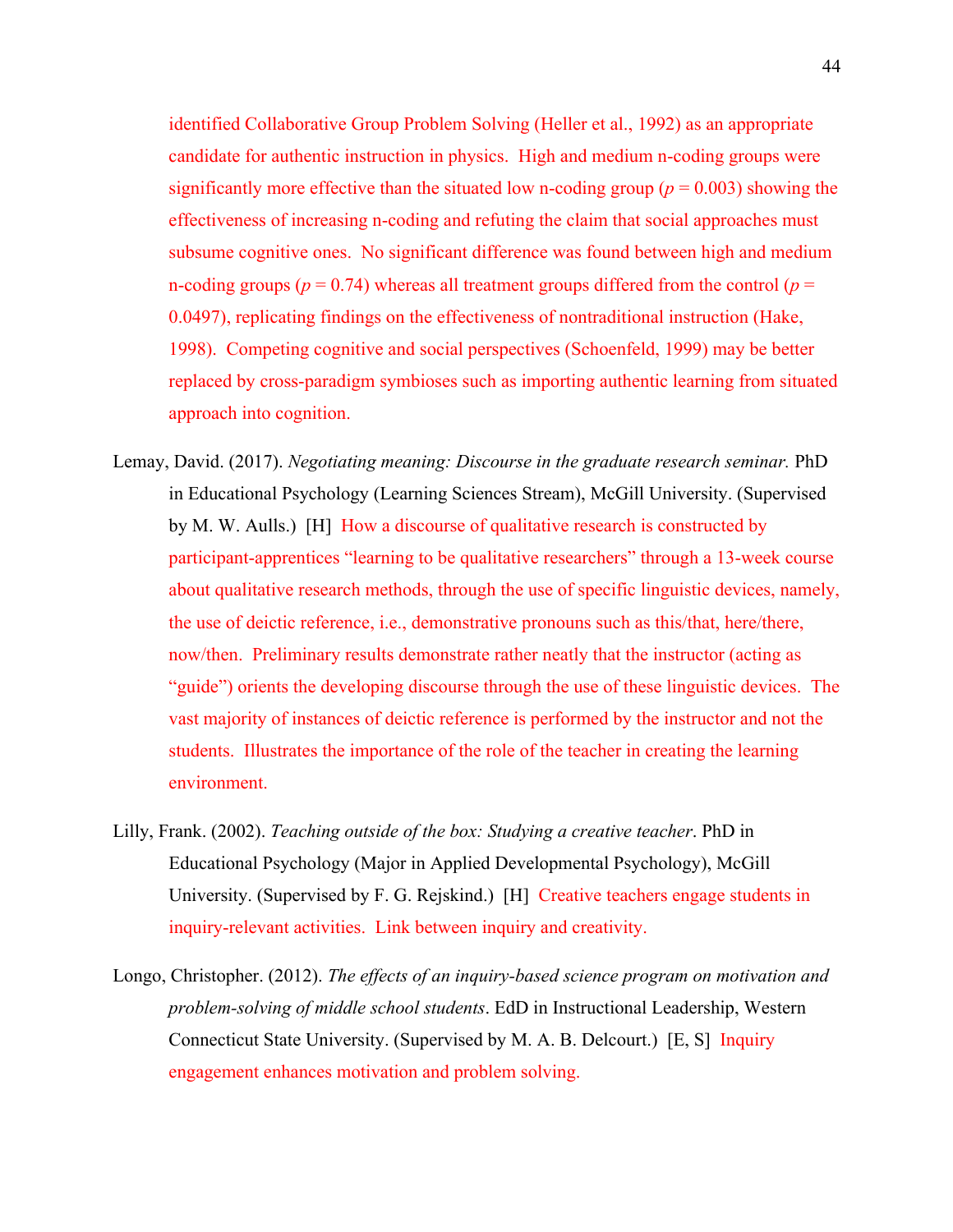- Main, Laura. (2014). *Effect of style training on Future Problem Solving performance.* EdD in Instructional Leadership, Western Connecticut State University. (Supervised by M. A. B. Delcourt.) [S] Future Problem Solving Program (FPSPI) high school participants who also received problem-solving styles training along with FPSPI (treatment) were compared to FPSPI curriculum-only on Qualifying Problem scores. After controlling for pretest scores, the treatment group outperformed the comparison group and more often qualified for state competition and training in problem-solving styles. Program type significantly predicted QP scores; Torrance test creativity scores did not significantly predict QP. Treatment-group participants made more statements related to an understanding of self and others; FPSPI-only participants made more statements about the technical aspects of FPSPI.
- Manconi, Lynn. (2004). *Teachers' understanding of inquiry*. PhD in Educational Psychology (Major in Special Populations of Learners, Minor in Adult Education), McGill University. (Cosupervised by B. M. Shore and M. W. Aulls.) [E, S, H] "Four postulated constructs of inquiry, process, content, strategy, and context [these comprise the first dimension of the Aulls-Shore model], were found in the literature and in experienced inquiry teachers' detailed conceptualizations of inquiry as shown in their definitions, interviews, and concept maps. Inquiry teachers were distinguished from the non-inquiry teachers by the relative difference in the frequency of their use of the four constructs. The inquiry teachers each had one predominant construct that they emphasized more in their teaching, and their identity could be expressed in terms of their pedagogical use of these four constructs. The non-inquiry teachers made fewer inquiry statements when compared to the literature and when compared to their own personal statements" about their approach to instruction. Effective inquiry teachers also have a much stronger understanding of inquiry concepts than good traditional teachers, especially about process.
- Manuel, Dominic. (in progress). *Observing teacher practices with inquiry-based learning (IBL) instruction in mathematics in regions of Canada.* PhD in Educational Studies, McGill University. (Cosupervised by A. Savard--Integrated Studies in Education and D. Reid-- Acadia University.) [E, S] "Do Canadian teachers use effective practices with IBL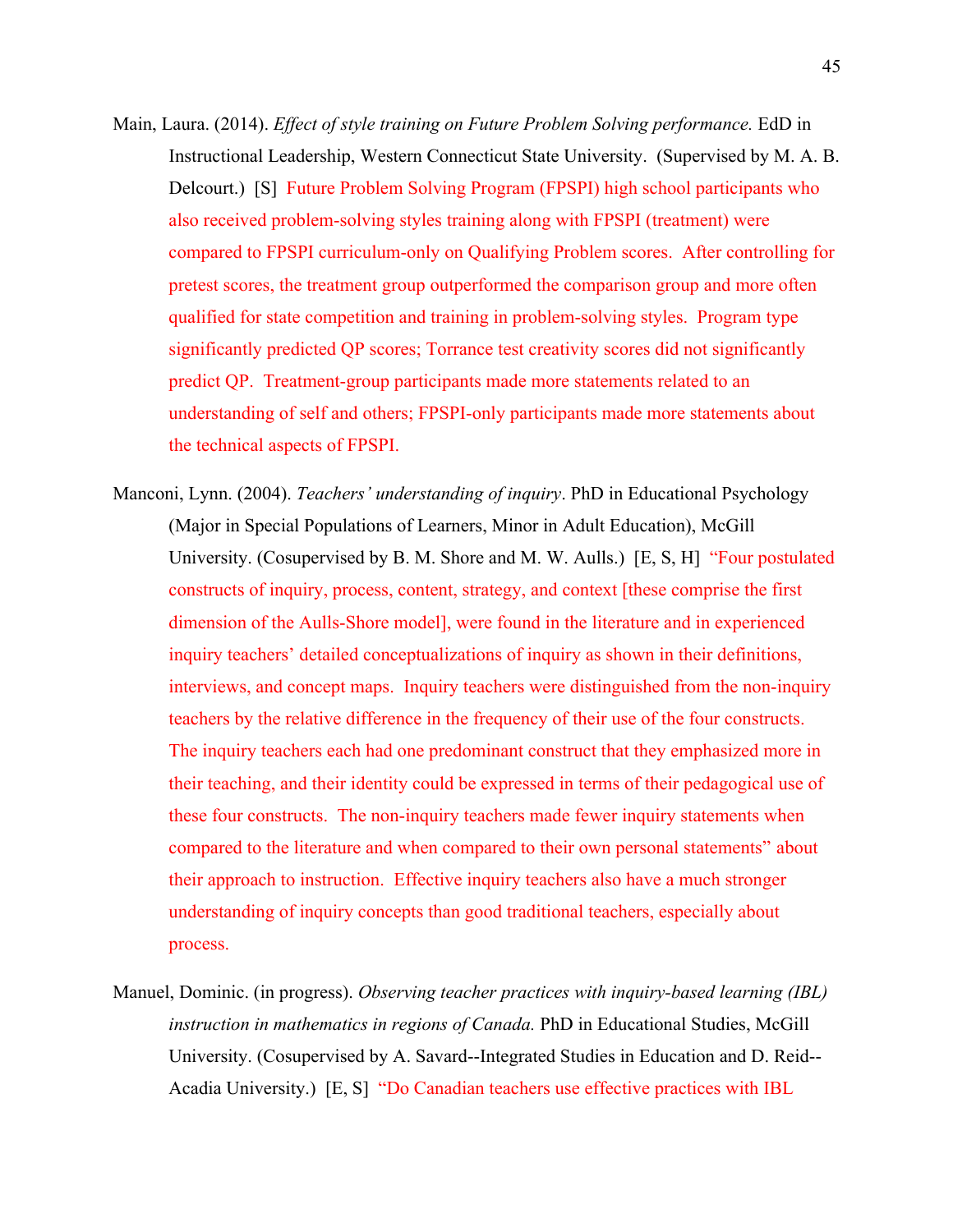instruction that fosters students' deep conceptual learning in mathematics? How can teacher practices impact student achievement in mathematics?"

- Masden, Catherine Ann. (2004). *Social perspective coordination in gifted young adolescent friendships*. PhD in School/Applied Child Psychology. PhD dissertation, McGill University. (Supervised by B. M. Shore.) [S] "Overall psychosocial maturity (or socialperspective coordination) was measured and related to academic ability and adolescents' perceptions of friendship quality and self-concept. Gifted status, sex, and grade significantly predicted overall psychosocial maturity in multiple regression analyses. Conversely, as a group, overall social-perspective coordination, perceptions of one's ability to make and keep friends (close friendship self-concept), academic ability, sex, and grade level predicted the overall quality of adolescents' friendships. Being a female, seventh grader, or adolescent not identified as gifted, significantly predicted friendship quality. In addition, higher developmental levels of psychosocial maturity and close friendship self-concept predicted higher levels of friendship quality. . . . Higher levels of psychosocial competence were associated with higher levels of help, closeness, and lower levels of social comparison in friendship experiences."
- McBride, Judith. (2005). *How do I, a teacher-researcher, contribute to knowledge of teacher learning and practice in teacher-education as I explore my values through self-study?* PhD in Educational Psychology (Major in Instructional Psychology, Minor in Applied Cognitive Science), McGill University. (Supervised by M. W. Aulls.) [H] "The stories of teacher-researchers inquiring into practice offer evidence of transformative learning (Mezirow, 1991), which may initiate and constitute living educational theory (Whitehead, 1993) . . . ." In this study that related to both the evaluation issues and the overall difficulty of doing inquiry, teachers' stories were searched for evidence of learning from participation in action research. Inquiry teachers are willing to grow and change in general, but so far there is little evidence that they grow or change as a specific result of their action research. This challenges the notion that teaching inquiry benefits from being an inquirer.
- McKinnon, J. L. (2012). *Effects of scaffolding higher order thinking questions on reader selfefficacy and critical thinking.* EdD in Instructional Leadership, Department of Education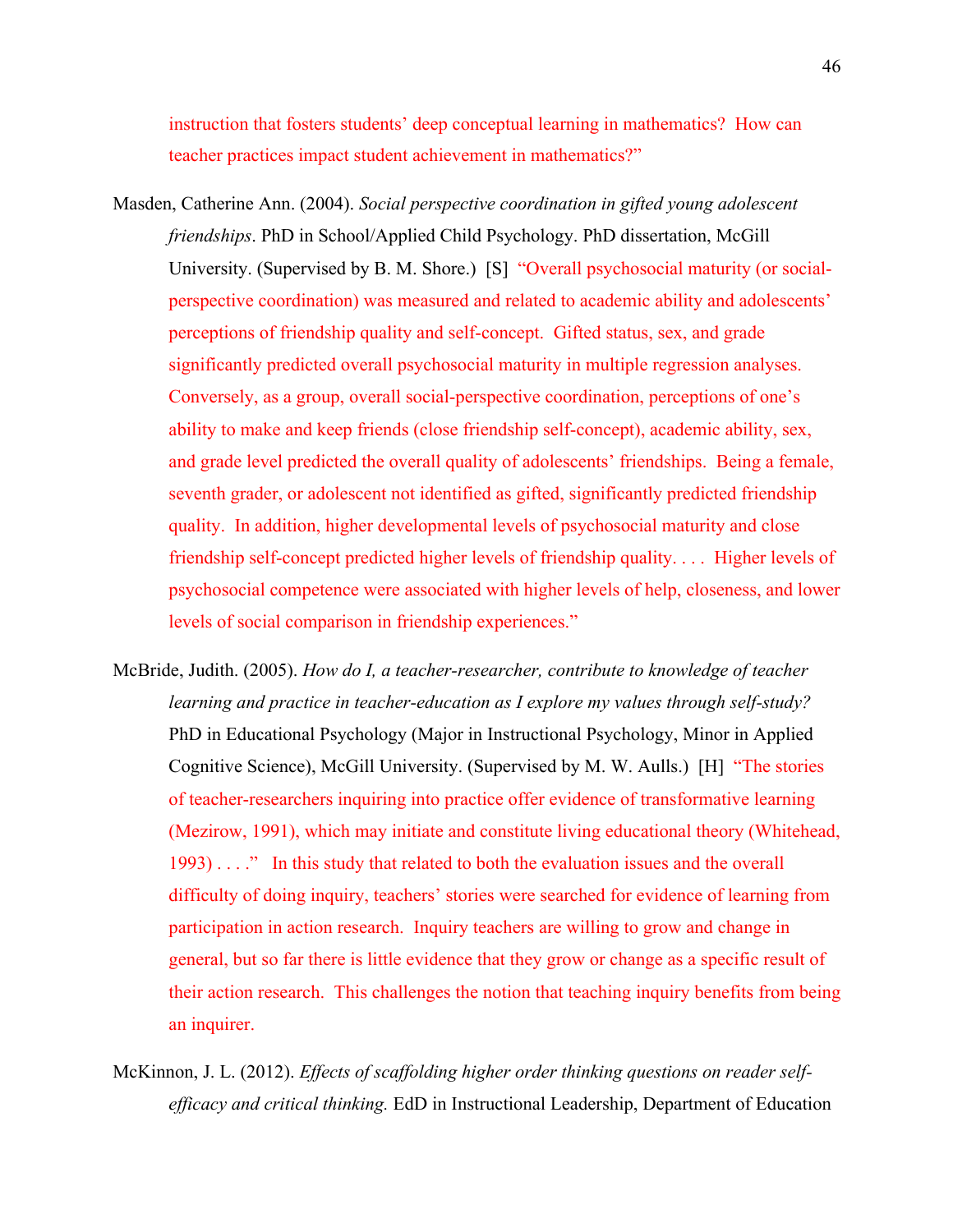and Educational Psychology, Western Connecticut State University, Danbury, CT. (Supervised by F. LaBanca and M. A. B. Delcourt.) [S] Building higher-order questioning skills enhanced self efficacy and also facilitated a wide range of criticalthinking performance.

- Mitchell, Sidney. (2001). *Describing the effects of an inquiry curriculum on low-achieving students' causal attributions*. PhD in Educational Psychology (Major in Instructional Psychology), McGill University. (Supervised by F. Gillian Rejskind.) [S] Making appropriate causal attributions was among the benefits of inquiry participation. Teaching from an inquiry approach is difficult. It requires considerable teacher skill as a manager. However, it is possible to teach even students seen as having intellectual or learning challenges if sufficient structure is given so that skills and strategies are taught at the same time as content. This requires a high level of reflection on the part of the teacher. Teachers who cannot simultaneously teach both content and strategy do not succeed at teaching inquiry.
- Polotskaia, Elena Arkhipova. (2010-2014). *How elementary students learn to mathematically analyze word problems: The case of addition and subtraction.* PhD in Educational Studies, McGill University. (Cosupervised by A. Savard and Viktor Freiman, Université de Moncton.) [E] The ability to mathematically analyze and model a situation is one of the most important aspects of teaching and learning mathematics in school. The lack of nuanced understanding of the ways of reasoning students might employ to analyze and model a problem prevents teachers from effectively meeting their needs. Studied how grade two elementary school students solve additive problems to answer the following questions: (a) What kind of mathematizing do students use to solving additive word problems? (b) What are the relationships between the instruction implemented and students' development of mathematizing processes? Applying grounded theory methodology, the author analyzed multiple observations of students solving additive problems throughout one school year. Suggested models for six strategies of mathematizing, described the dynamics of change in the learners' ways of reasoning and the relationships between this change and the teaching implemented.

Ritchie (née Redden), Krista Corinne. (2009). *The process of problem finding in inquiry*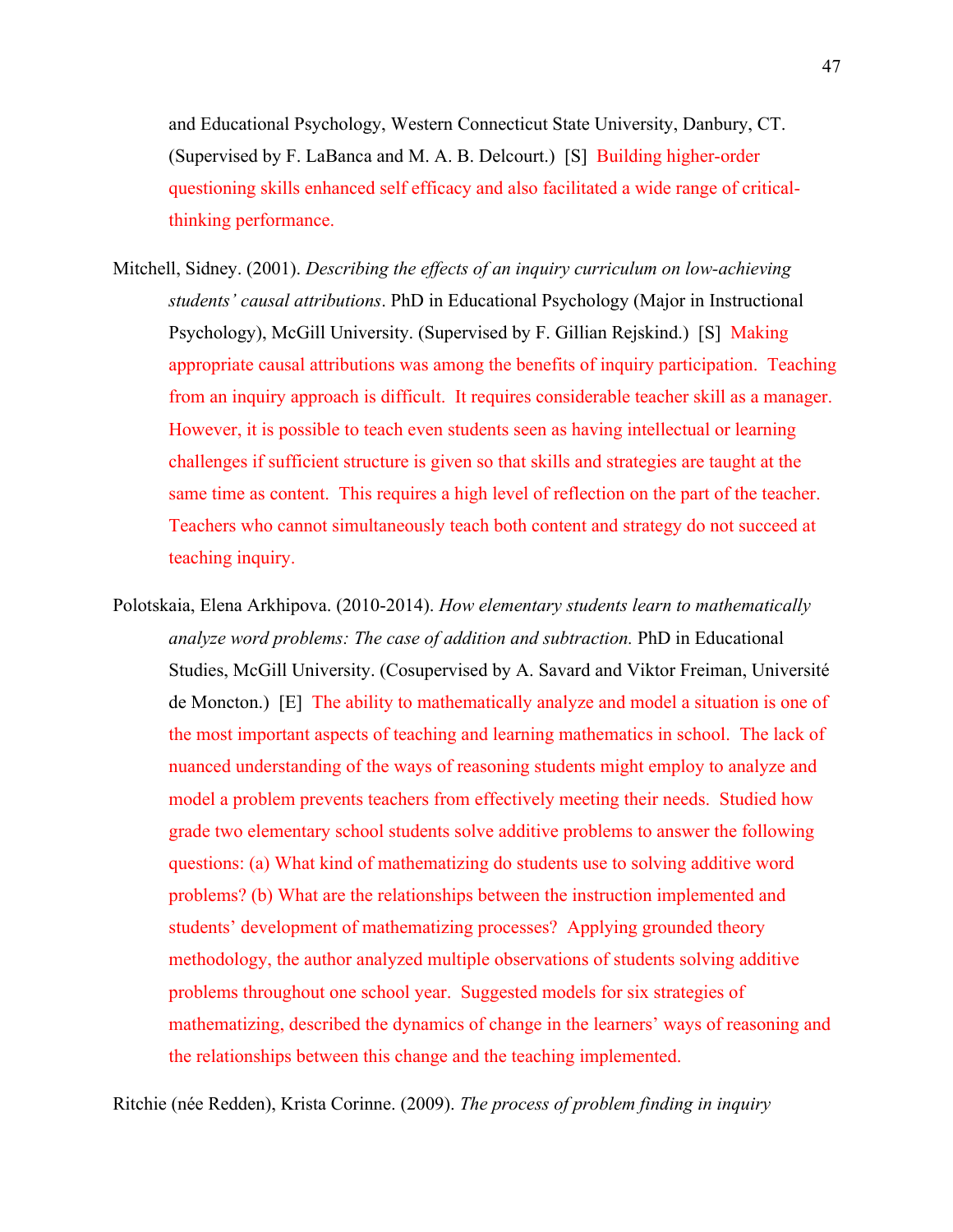*education: A focus on students' experiences*. PhD in Educational Psychology (Applied Cognitive Science Stream), McGill University. (Supervised by B. M. Shore.) [S] Prospective descriptive-comparative study, documenting the social, emotional, and problem solving experiences of high school students over the course of one school year, who were enrolled in either a self-directed inquiry classroom in which they had to engage in problem finding (come up with their own research question to answer) versus a more teacher-directed inquiry classroom in which they engaged in inquiry activities within smaller-scale laboratory-based activities. Students who engaged in problem finding were two-to-five times more likely to engage in productive problem-solving heuristic strategies and, although they experienced similar high levels of positive emotional experiences in their classes compared to students in teacher-directed classes, they also experienced significantly more negative emotions. Open-ended video-based recall interviews to better understand students' experiences provided explanation for the heightened negative emotions. With personal investment in their research project, and with greater academic challenge, students experienced negative emotions such as frustration and fatigue. In the face of these challenges, they explained figuring out self-regulation strategies to distract themselves enough to recover from the negative experiences (often engaging socially with classmates) in order to regain a positive perspective and re-engage with their work.

Salon, Christine. (2008). *Student perceptions of mathematical self-efficacy in the context of the instructional setting and problem solving activities*. EdD in Instructional Leadership, Western Connecticut State University. (Supervised by M. A. B. Delcourt.) [E] Students in standards-based and other school settings experienced social learning, feedback, modeling, and strategy use, however, students in standards-based classrooms were exposed to higher levels of each. Because one of each type of class (more and less inquiry-intensive) was in each school, there could have been school effects that may have masked the presence of entirely different instructional events, but even within the same two schools, students in the [inquiry] classes experienced more inquiry-favorable instruction; other studies are needed to show that they were exposed to different kinds of experiences--there are a couple of these in our collected work. Quantitative differences were confirmed for inquiry; qualitative differences were perhaps masked by the design.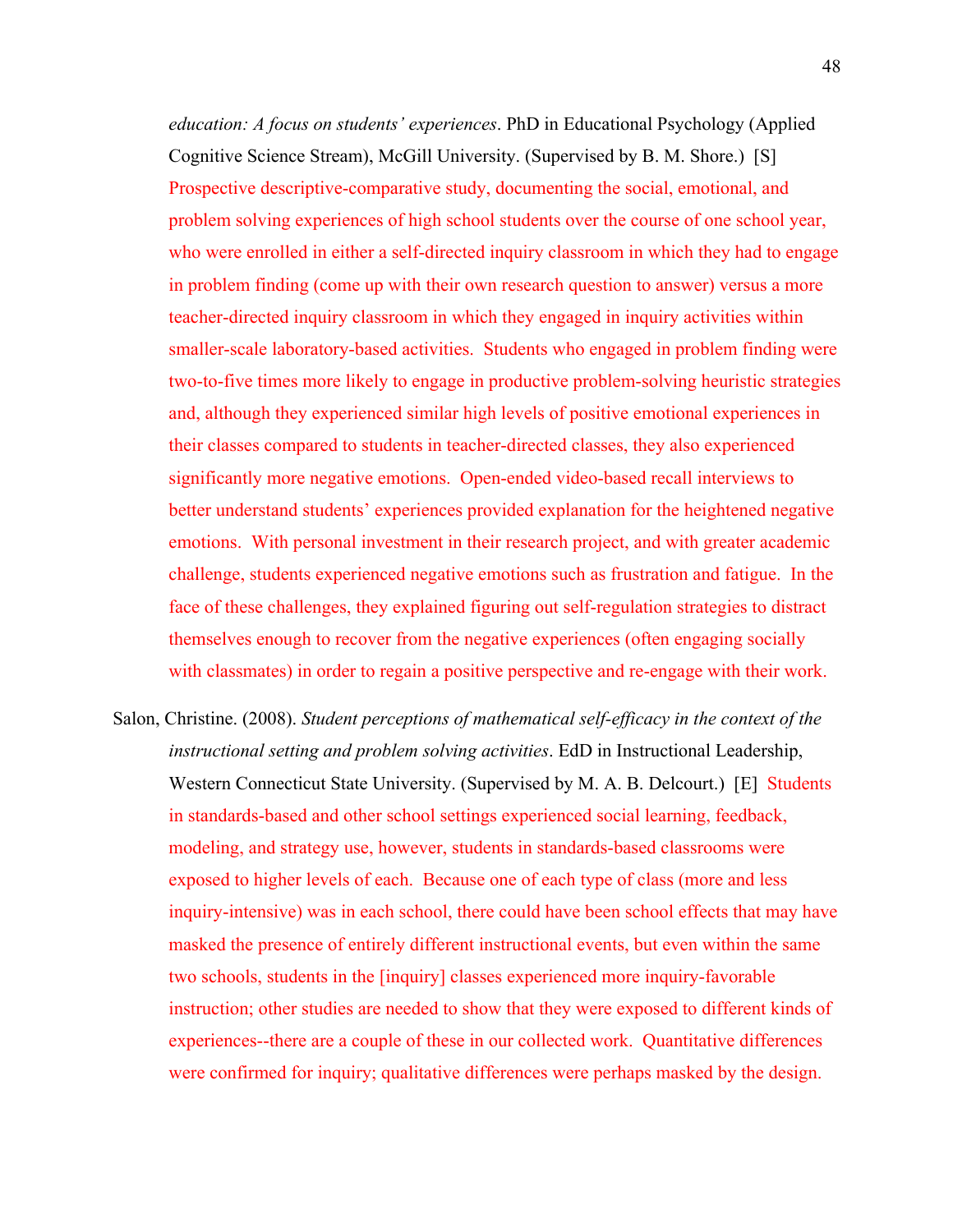- Saunders-Stewart, Katie Suzanne. (2008). *Student perceptions of important outcomes of involvement in inquiry-based teaching and learning.* PhD in School/Applied Child Psychology, McGill University. (Supervised by B. M. Shore.) [E, S] Inquiry provides optimal conditions for students to achieve outcomes less likely to be found in a more traditional classroom, for example, learning competencies, personal motivation, and increased responsibility for their own learning, and to engage less in such outcomes as memorization out of a larger context. Consistent with social-constructivist theory. Source of MTALIR, the *McGill Three-level Adapted Llewellyn Inquiry Rubric*.
- Syer, Cassidy Anne. (2007). *Student teachers' understanding of inquiry instruction*. PhD in School/Applied Child Psychology, McGill University. (Cosupervised by B. M. Shore and M. W. Aulls.) [H] Groups that "had different types of exposure to the inquiry approach varied in how they understand inquiry instruction. Fourth-year Elementary preservice teachers held more sophisticated conceptualizations of the inquiry approach and greater appreciation for the components involved in carrying out an inquiry curriculum compared to first-year Elementary preservice teachers. After the completion of an inquiry-oriented course, Continuing Education students (including experienced teachers) were similar to fourth-year Elementary student teachers in conceptualizing and identifying important components of inquiry instruction. First-year Elementary and Secondary student teachers held different views of inquiry instruction. Finally, Honours Psychology students, who were engaged in scholarly research, held sophisticated conceptualizations of the inquiry approach. However, they did not use this knowledge of the inquiry method as extensively as fourth-year preservice teachers to identify important aspects of inquiry instruction. Therefore, although experience with the inquiry method may be necessary for conceptualizing inquiry as a pedagogical approach, it is not sufficient to enable undergraduates to identify important aspects of planning, enacting, and evaluating an inquiry curriculum." Includes validation study of the MSDIQ, *McGill Strategic Demands of Inquiry Questionnaire*.
- Tabatabai, Diana. (2002). *Modeling information-seeking expertise on the Web*. PhD in Educational Psychology (Major in Instructional Psychology, Minor in Computer Applications in Education), McGill University. (Supervised by B. M. Shore.) [H] The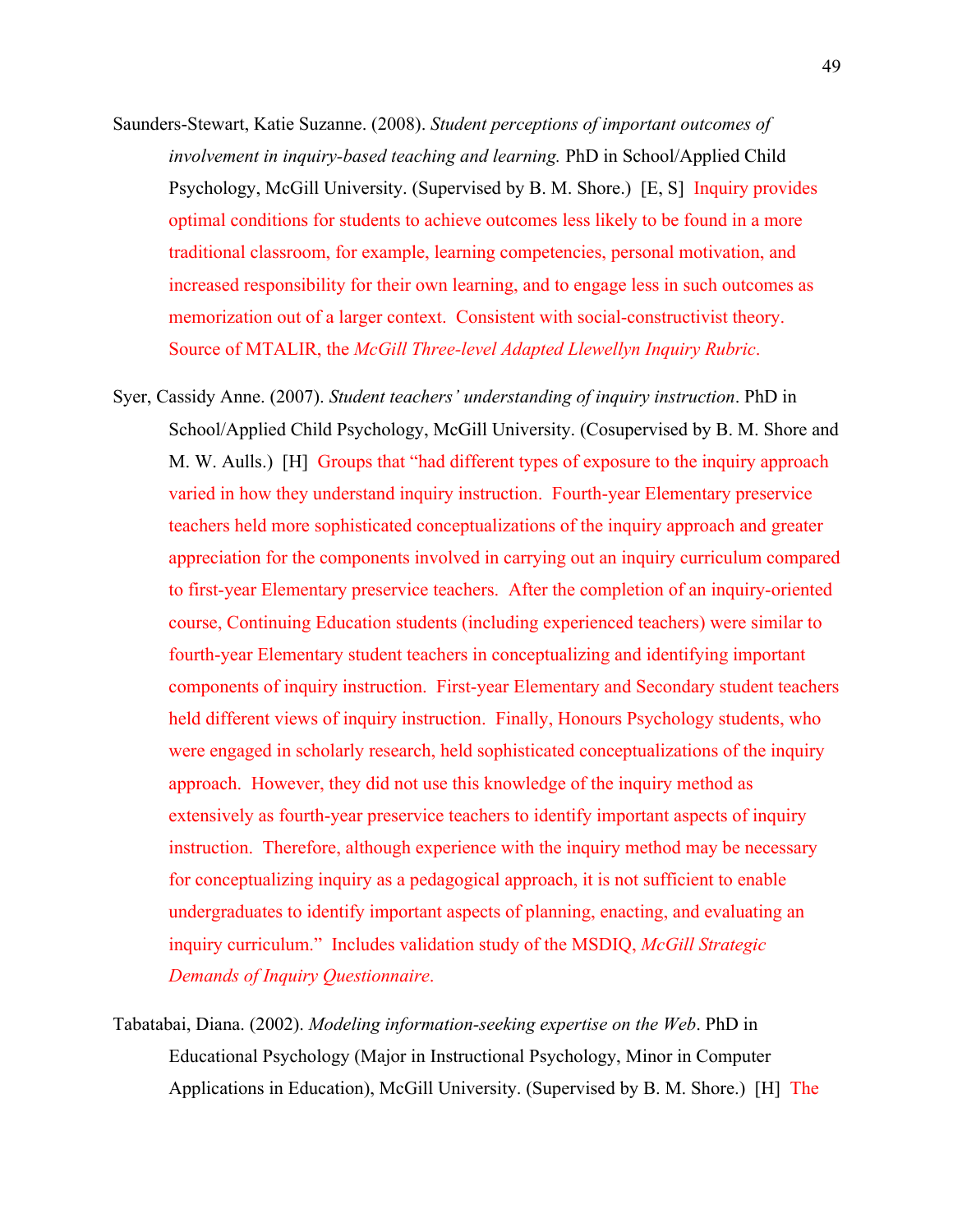most significant differences in patterns of search between novices and experts were found in the Cognitive, Metacognitive, and Prior Knowledge strategies. Survival analysis revealed specific actions associated with success in Web searching: (a) using clear criteria to evaluate sites, (b) not excessively navigating, (c) reflecting on strategies and monitoring progress, (d) having background knowledge about information seeking, and (e) approaching the search with a positive attitude.

- Tzokova-Vladimirova, Vessela. (2018). *Teachers' support and engagement in learning by academically struggling students.* PhD in School/Applied Child Psychology, McGill University. (Cosupervised by R. W. Stringer and B. M. Shore; the thesis was successfully defended in November, 2017.) [E] Based on social-motivational theory, teacher support was examined on measures of involvement, autonomy, and structure. Skinner's model, validated with typically achieving students, was employed. Measures of student behavioral and emotional engagement were examined separately for relations to teacher support. Academically struggling and typically achieving students in Grades 3 to 6 and their teachers participated. Teacher support and student engagement were evaluated by both students and teachers. Correlational analyses, ANOVAs, and a MANOVA were conducted. Consistent with previous research, involvement emerged as a key variable for student engagement based on ratings by all participants. Students with significant academic difficulties perceived more involvement from their teachers than did the other student groups. All students rated themselves as more autonomous and engaged in class than teachers believed them to be. Teachers provided more autonomy to their more skilled learners and were more structured in their approach to significantly struggling students. The findings emphasized the importance of coding, including students in the IEP process, and educating struggling learners about their strengths and weaknesses.
- Walker [now Plouffe], Cheryl Lynne. (2013). *Examining role diversification through dialog from small-group interactions during unit activities within inquiry-based teaching and learning classrooms.* PhD in School/Applied Child Psychology, McGill University. (Supervised by B. M. Shore.) [E] How collaborative learning groups are formed (e.g., by teacher or students) affects their successful functioning and the types and numbers of roles that members adopt. In successful inquiry, learners and teachers add multiple roles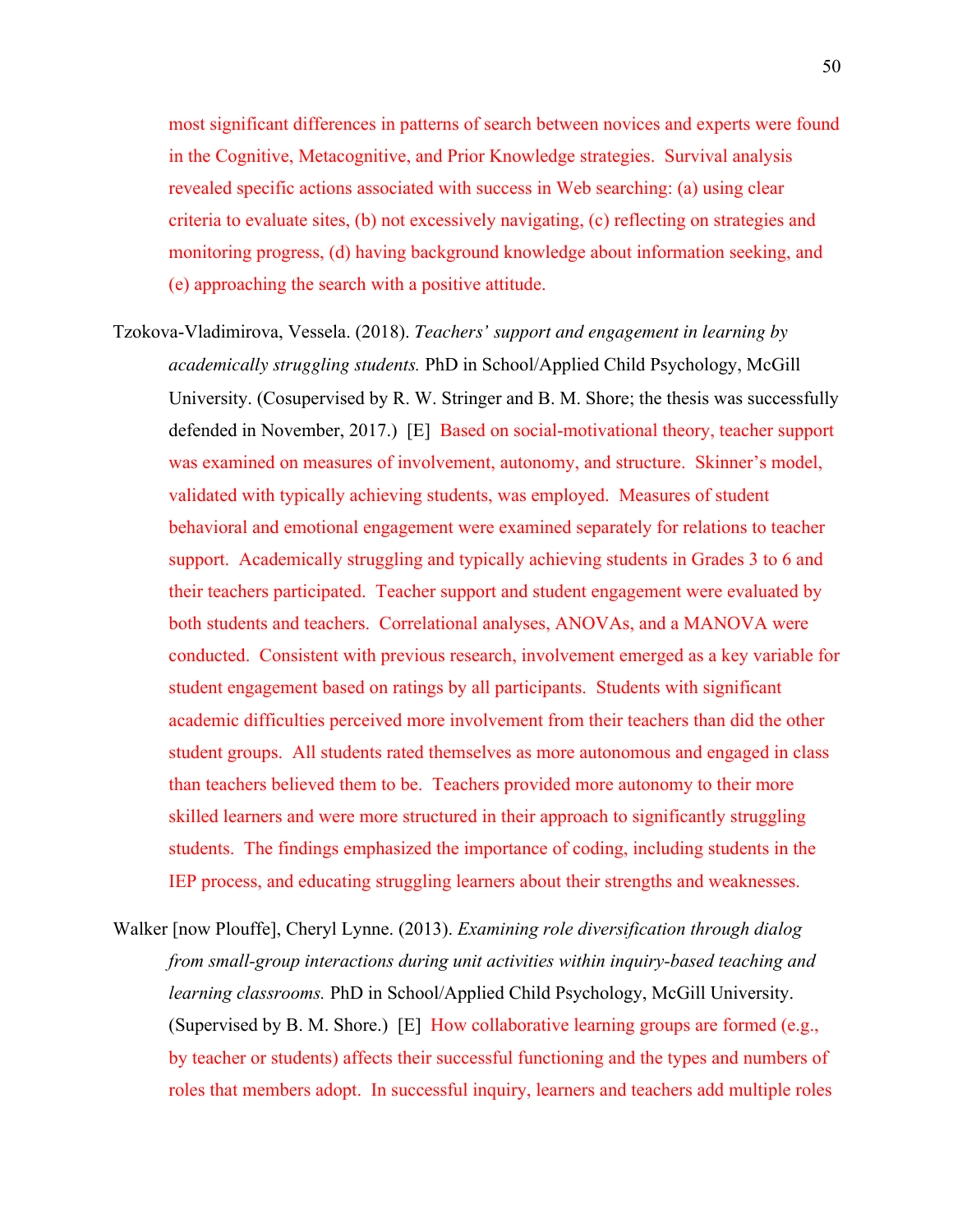#### to their repertoires.

- Wang, Xihui. (2014). *Emotional experiences and their relationship to epistemic change: A multiple case study of Chinese graduate students in a Canadian university.* PhD in Educational Psychology (Learning Sciences Concentration), McGill University. (Cosupervised by A. Saroyan and M. W. Aulls.). [H] Chinese international students experienced a rich and intense emotional life in academic as well as social settings in their initial stage of graduate studies. Most highlighted were stress, joy, and anxiety. These students were more affected by academic- and self-originated emotions rather than social-originated ones. No definitive relation was found between students' emotional experiences and epistemic change, but self-related sources (e.g., meta-emotion) influenced both the nature of emotions that students have as well as their readiness for epistemic change. Self-related emotions may play an important role in the change process. Adapting to inquiry is both an emotional and intellectual process.
- Xenos-Whiston, M. (1989). *The distinguishing characteristics of demonstration teachers of the gifted.* Unpublished PhD thesis in education, Université de Montréal. [E, S] Teachers of the gifted were more likely to be inquirers themselves.

## *MA, MEd, MSc*

- Bellande, Nadia. (2001). *The experience of a 7th grade learning disabled student with two models of instruction: Conventional (work-book based) and inquiry.* MEd in Educational Psychology, McGill University. (Supervised by M. W. Aulls.) [S] [notes taken from 2007 SSHRC application] Teaching from an inquiry approach is difficult. It requires considerable teacher skill as a manager. However, it is possible to teach even students seen as having intellectual or learning challenges if sufficient structure is given so that skills and strategies are taught at the same time as content. This requires a high level of reflection on the part of the teacher. Teachers who cannot simultaneously teach both content and strategy do not succeed at teaching inquiry or with inquiry.
- Birlean, Camelia. (2003). *Novice elementary school teachers' challenges in evaluating pupils' science inquiry projects*. MEd in Educational Psychology (Inclusive Education Concentration), McGill University. (Supervised by B. M. Shore.) [E] Subject-matter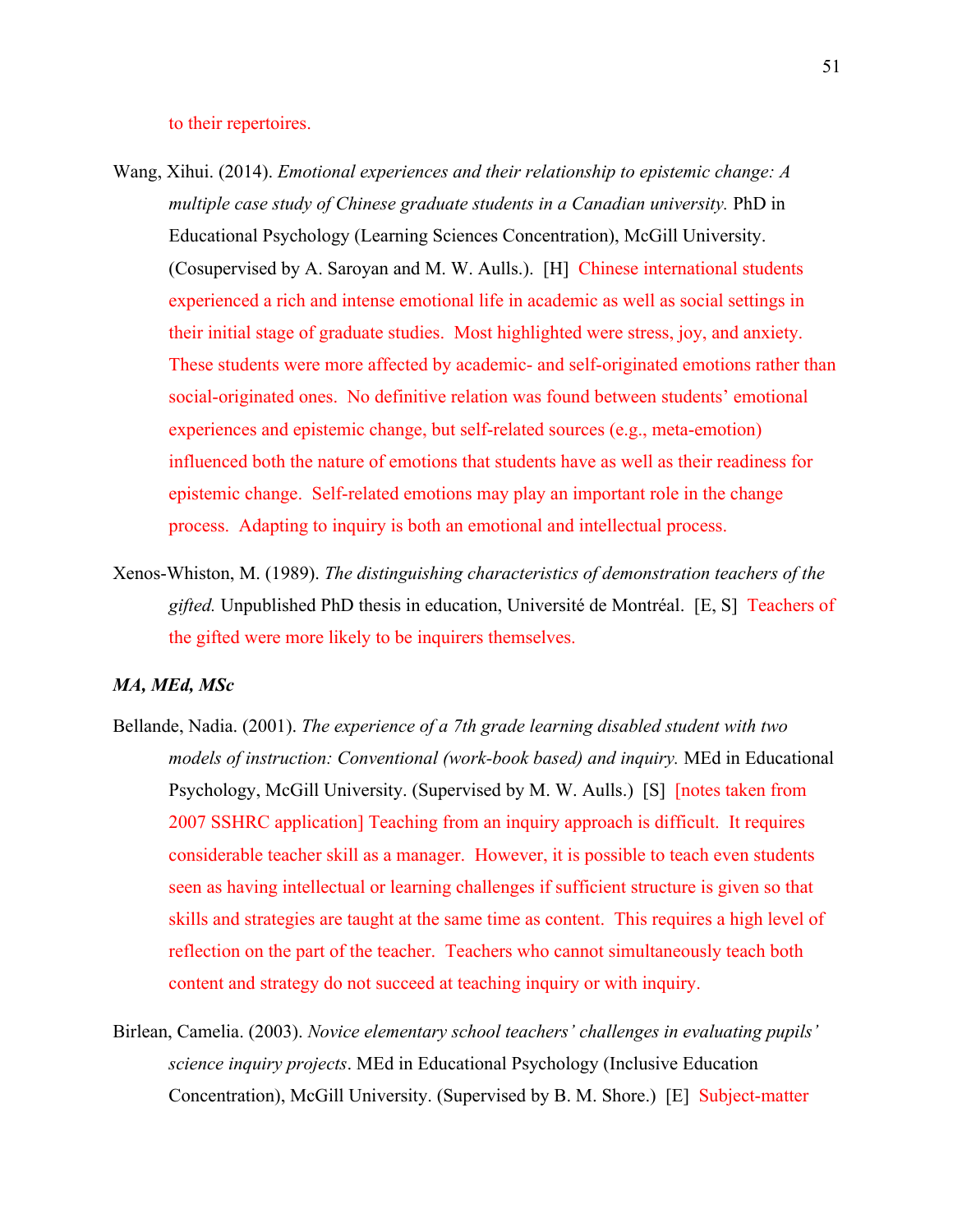experts were better able to evaluate the content of science-fair projects, but teachers were better able to articulate how to elicit projects from students. Need both kinds of knowledge (PCK).

- Boisvert, Katie, & Roumain, Stéphanie. (2000). *Questionnaires to explore strategic demands of inquiry teaching and learning.* MEd in Educational Psychology (Special Populations Concentration). (Supervised by B. M. Shore.) [E] Initial criterion referencing of the MSDIQ, *McGill Strategic Demands of Inquiry Questionnaire*.
- Carkner, Pamela. (1996). *Teachers' and students' participation in an inquiry-oriented curriculum: The types of questions they used and their perceptions of learning*. MEd in Educational Psychology (General Educational Psychology Concentration), McGill University. (Supervised by M. A. B. Delcourt.) [E, S] In an inquiry-oriented curriculum in a four-week summer program [Explorations at McGill]. (a) Numbers of teachers and students questions tapered off over time [perhaps the students were busy on their projects], (b) teachers consistently asked more questions than students over time, (c) the two teachers' styles of participation within the inquiry groups were different from each other, (d) teachers' and students' knowledge about research increased, (e) personal interest was influential in pursuing a research project, and (f) participants reported that certain new skills were gained while others were improved. Inquiry exposure impacts attitudes as well as knowledge and skills. It is also possible that the teachers were not well trained in inquiry but were enacting an inquiry curriculum to the best of their ability.
- Cera Guy, Jade. (2016). *A comparative study of high-achieving students' and otherwiseachieving students' anticipations of group work.* MEd in Educational Psychology (Concentration in General Educational Psychology). (Supervised by B. M. Shore.) [E, S] This Special Activity is in two parts. The first (done jointly with Jade Cera Guy) is a combination of literature review covering gifted and nongifted students plus an empirical study of gifted students on this question. Retrospective and observational studies have reported the concerns of highly able students following group work in school, but there has been no report of their anticipations or expectations; these can potentially affect responses on attitudinal measures regarding group work and classroom collaboration. The study is being conducted in Winter and Spring 2016 and will result in two draft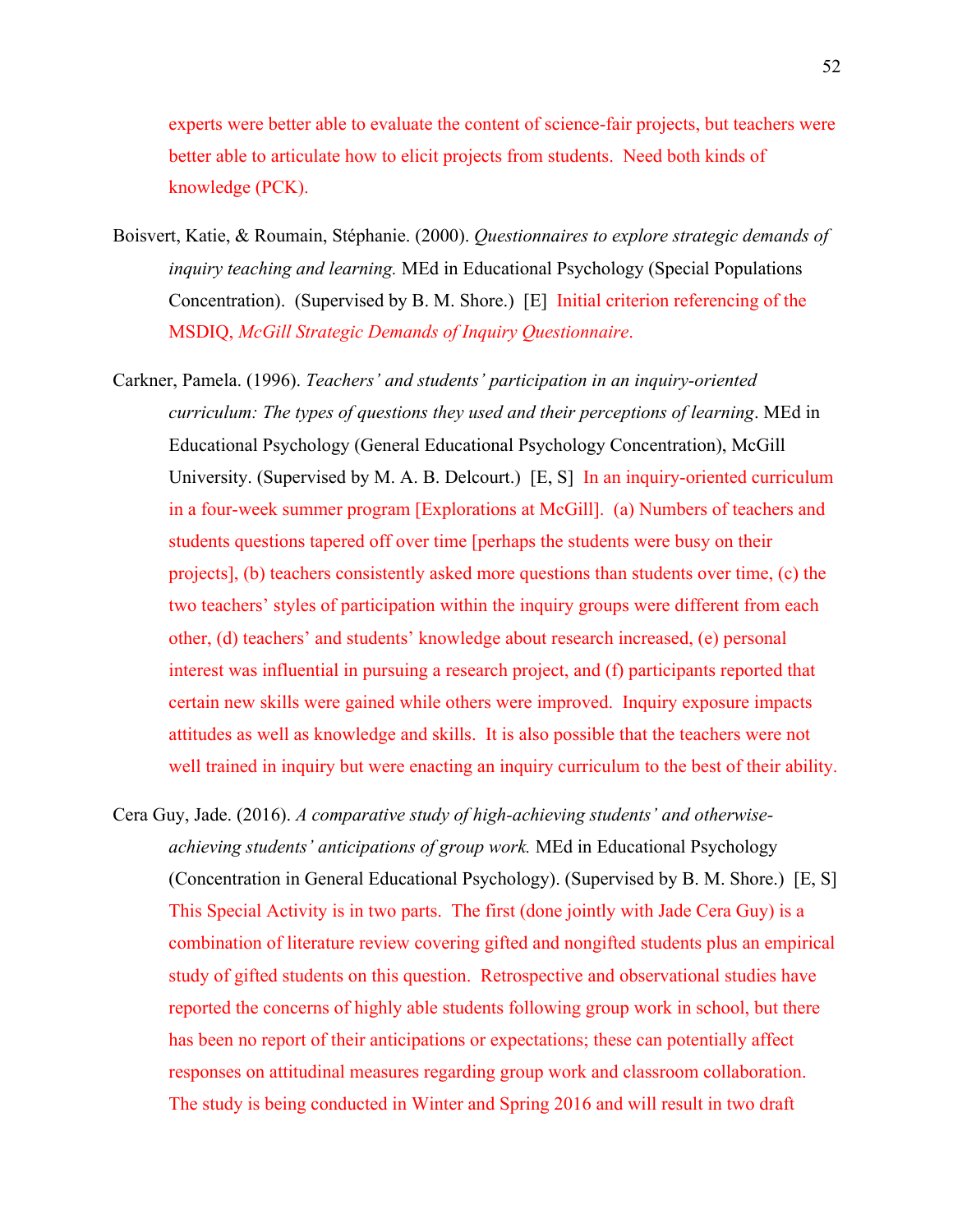articles, a review (Williams, Cera Guy, & Shore, advanced draft) and an empirical report (Cera Guy, Williams, & Shore, in preparation). The two articles are to be submitted to *Roeper Review* after they received the review and asked to see the two together. The second part of the Special Activity is to work on converting a thesis-based manuscript into a journal-article draft (Leung, Shore, & Williams, in preparation).

- .Chichekian, Tanya. (2011). *The articulation of inquiry in research about teaching and learning in the International Baccalaureate.* MA in Educational Psychology (Learning Sciences Stream), McGill University. (Supervised by B. M. Shore.) [S] Inquiry is strongly stated as a core of the International Baccalaureate (IB), but it appears to be more rhetorical than exercised in practice due to increasing emphasis on content-based examinations across the three IB levels--the Primary Years Program (PYP), Middle Years Program (MYP), and Diploma Program (DP). This study used the MSDIQ as a template to examine the IB written materials.
- Din, Saba. (2014). *Examining ways math teacher-educators support their professional growth and development—A study of a community of math teacher-educators.* MA (thesis option) in Education and Society, McGill University. (Cosupervised by A. Savard and K. Jackson.) [H] Practice-based teacher education supports preservice teachers in developing ambitious teaching practices by learning *in* and *from* the work of teaching. Teacher-educators enacting this new form of teacher education need support in developing the pedagogical practices for this work. This qualitative research used a Situated Learning framework to examine a community of five mathematics teachereducators who taught a common practice-based curriculum for the mathematics methods course in a Bachelor of Education program in order to better understand how they were supported in developing practice-based pedagogies. Data were collected through observations and end-of-term interviews.
- El Helou, Joseph. (2016). *Reflective writing for a better understanding of scientific concepts in high school.* MSc in Physics Education (Physics Department), Concordia University. (Supervised by C. S. Kalman.) [S] "This study evaluates the impact reflective writing has on high school students' understanding of scientific concepts and their attitudes and opinions toward learning science. Reflective writing is a part of the writing-to-learn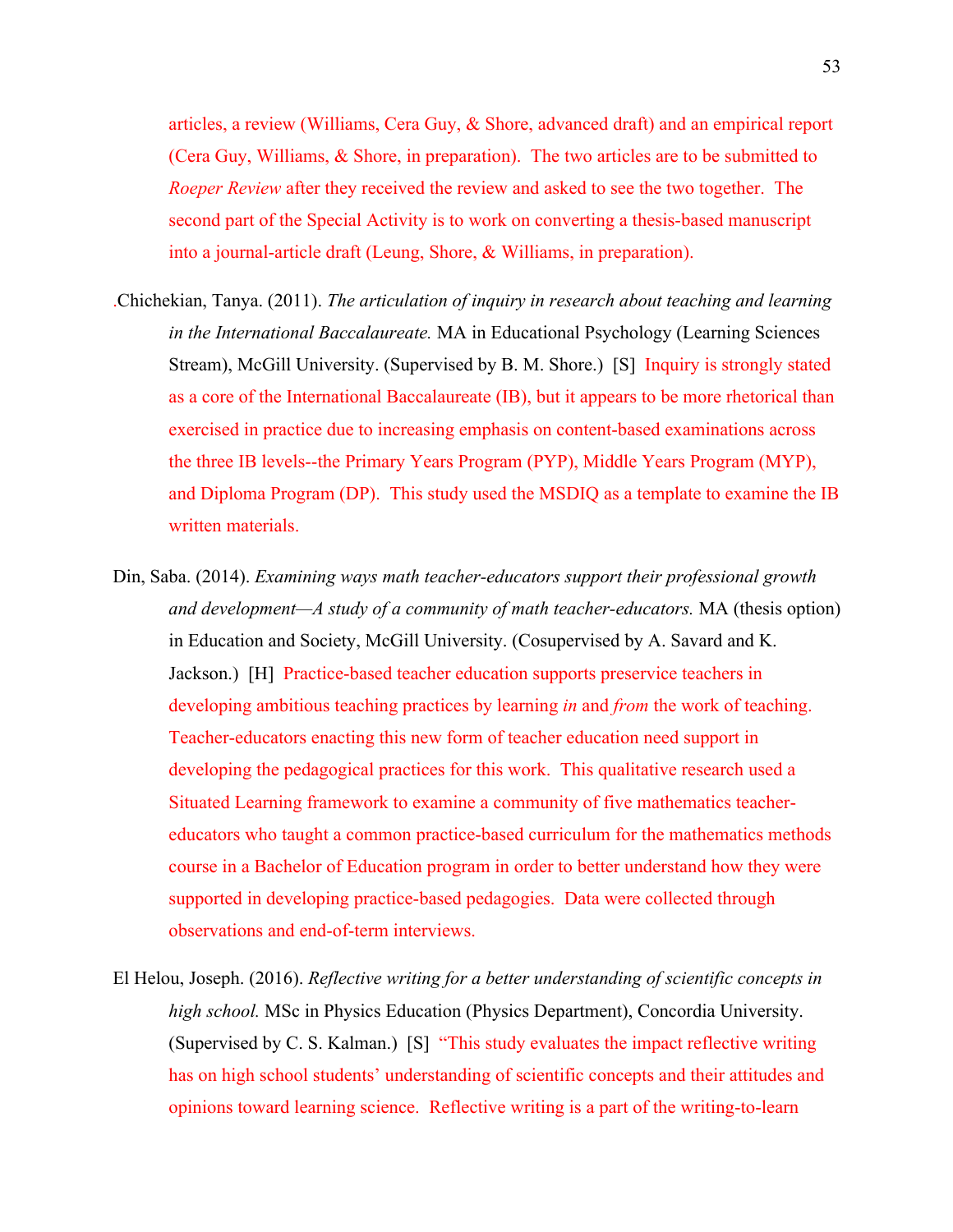movement (Connolly, 1989), the aim of which is to incorporate informal writing into all disciplines. Reflective writing is a hermeneutic process during which a student writes, metacognitively on a paper, his or her ideas about a specific scientific topic, in an informal manner. The research done on the use and impact of Reflective Writing involved post-secondary students. This study aims to shed light on how reflective writing affects high school students' understanding of science. Participants in this study are high school students, from a Montreal school, who were asked to complete reflective writing tasks as a part of their science course work. Their writings are analyzed and compared to their attitudes and opinions toward the subject as probed by interviews conducted towards the end of the course." It led to improved understanding of scientific concepts.

- Gube, Maren. (2015). *HAIR research goals report: Almost two decades of funded research goals and achievements of the High Ability and Inquiry Research Group (HAIR) at McGill University.* MEd in Educational Psychology (General Educational Psychology Concentration), McGill University. (Supervised by B. M. Shore.) [E, S, H] This report! Please see the opening sections for purposes, etc.
- Gyles, Petra Dawn Tapper. (2011). *Student outcomes in inquiry instruction.* MA in Educational Psychology (School/Applied Child Psychology Stream), McGill University. (Supervised by B. M. Shore) [E, S] A newly generated list of 23 criterion-referenced student inquiry outcomes included more commonly addressed outcomes such as content knowledge and process skills, and less commonly addressed outcomes such as creativity, motivation, collaborative ability, and autonomy. Teachers' self-ratings of inquiry use were significantly and positively related to the inquiry outcomes categorized as learning competencies and personal motivation. At moderate levels of inquiry use, teachers recognized that students adopted new learning roles. Teachers appeared to perceive changes in students' roles before their own but this result could be explained by recognition of the positive value of collaboration and, unexpectedly, memorization still existing within high levels of inquiry. Source of MISIO instrument.
- Hua, Olivia (Liv). (2009). *How does faculty research activity affect undergraduate instruction in chemistry? An exploration of the perceived impacts of inquiry on pedagogy.* MA in Educational Psychology (Learning Sciences Concentration), McGill University.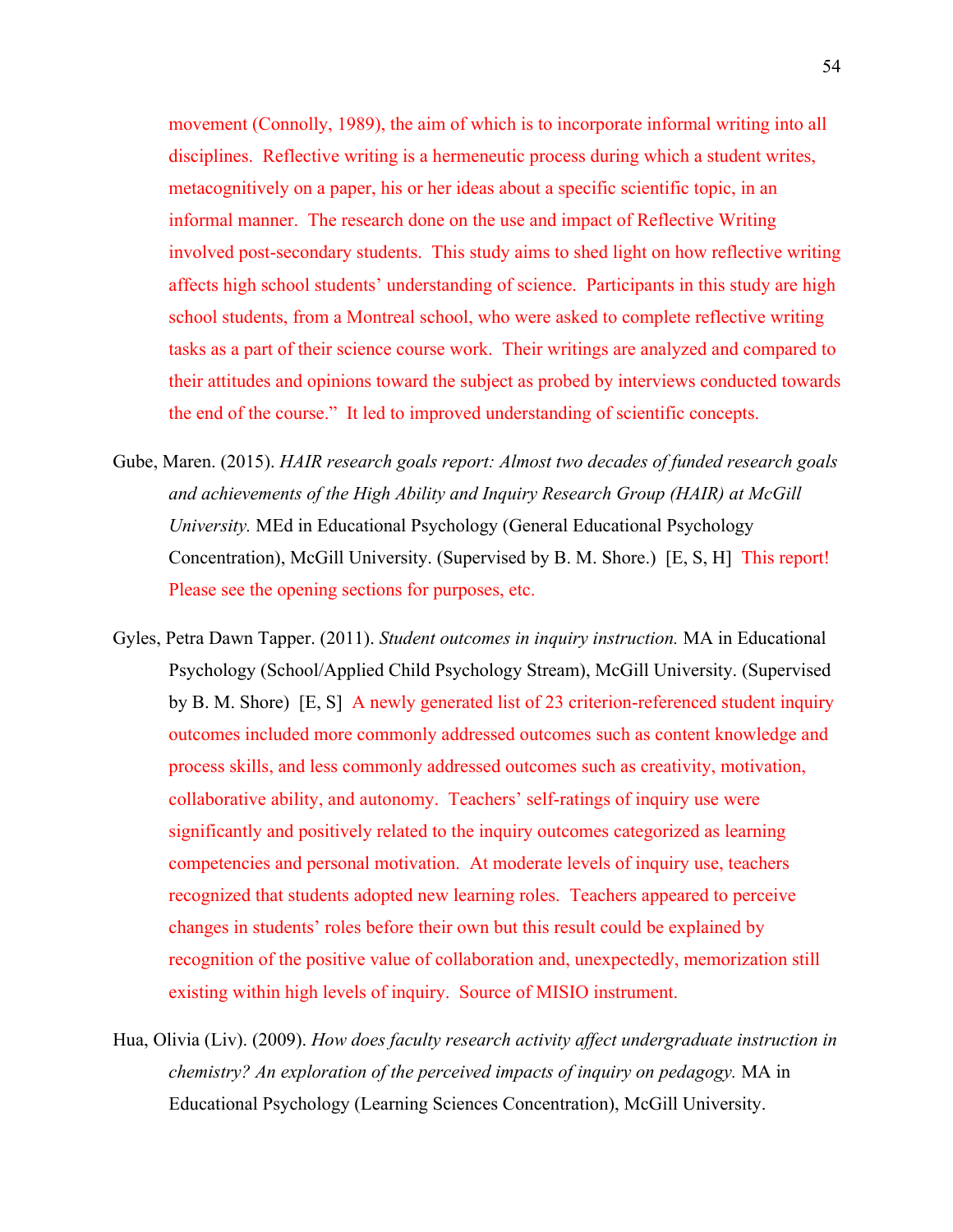(Supervised by B. M. Shore.) [H] Professors claimed research engagement (a) enhances student interest, (b) promotes subject-matter currency, (c) generates research examples, (d) models ways of thinking in the discipline, (e) provides contextualization guidance for instruction and (f) helps them explain difficult concepts. They appear to have increasingly reflected on this link.

- Karovitch, Susan. (1994). *An exploration of gifted and nongifted school participants' persistence in French immersion*. MEd in Educational Psychology (Concentration in Family Life Education), McGill University. (Supervised by B. M. Shore.) [E, S] Gifted students who left French-immersion especially reported dissatisfaction with the highly formalized teaching and content. Failure to provide inquiry-based instructional context can cause able students to go to other programs.
- Khanam, Wahidun Nahar. (2014). *Helping students to get a better understanding of physics concepts using the learning tool "Course Dossier Method."* MSc in Physics, Concordia University. (Supervised by C. S. Kalman.) [H] "The Course Dossier Method is a writing-to-learn tool . . . based upon Gadamer's hermeneutical approach (Kalman, 2008) and scaffolding using student reviewers based upon social constructivism (Vygotsky, 1978). . . . PHYS 200 (From Particles to Galaxies) was offered for non-science students in the winter semester 2014 at Concordia University . . . . Students were not required to do any mathematical problems in this course. This method was also used in the regular physics course PHYS 456 (Classical Electrodynamics) in 1995. . . . Students used different kinds of writing activities (during the course): writing reflections (before students came to class), 'Critiques' (after class) and final essay writing (Course Dossier with six entries) at the end of the course in lieu of the final exam for non-science students. For science students this method was used in conjunction with other activities. . . . Comparing their earlier Critiques with the later Critiques and also with different entries in students' Course Dossiers, showed that students' general understanding of physics concepts improved. . . . Students who are not in the course act as reviewers. Reviewers' comments were helpful for the students as those gave the students a way to rethink about the materials. . . . Students dealt with their misconceptions and this opportunity gave the students a way to construct and reconstruct their basic knowledge of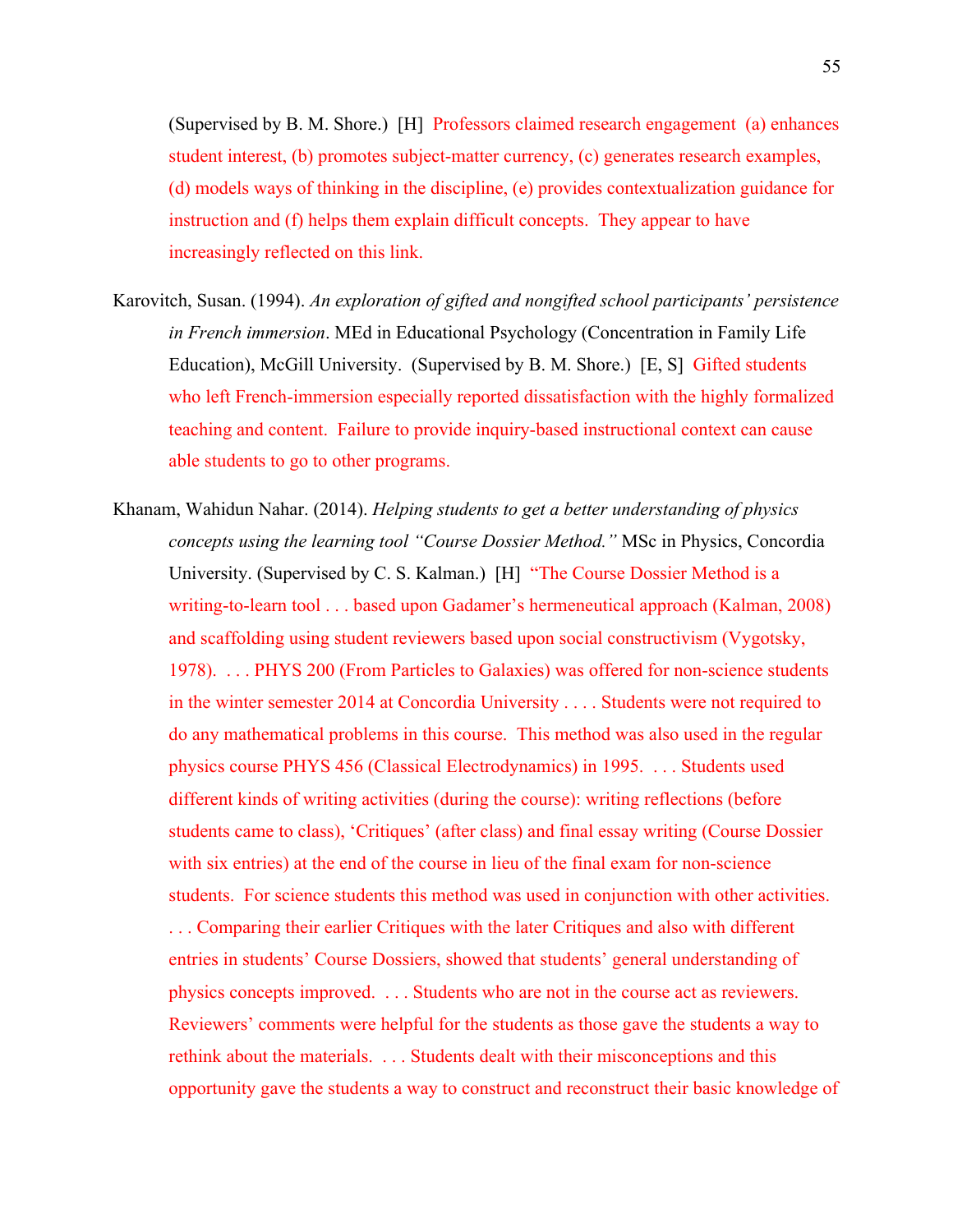physics."

- Lamb, Natasha (2010). *The impact of participation in an online professional community on the development of elementary pre- service teachers' knowledge of teaching mathematics.* MA in Educational Leadership, McGill University. (Supervised by A. Savard.) [H] "A qualitative analysis of the online discussions . . . shed light on the development of preservice teachers as they moved from student to teacher. Pre-service teachers struggle to shed their student-perspective as they move from theory to practice, which ultimately affects their development of knowledge for teaching mathematics."
- Lemay, David. (2010). *The effect of lesson topic characteristics on student participation in classroom discourse and student performance on multiple-choice tests*. MA in Educational Psychology (Learning Sciences Stream), McGill University. (Supervised by M. W. Aulls.) [H] When accounting for the influence of talk on learning, (a) talk has to be grouped into topically-ordered sets, and (b) the frequency of speech turns is a better predictor of learning than the patterning of turn-taking. Ensuring all learners have ample opportunity to express themselves in topically organized discourse seems to be key. Students themselves can take on this role of ensuring that other students get a chance to make their points (role diversification).
- Leung, Daisy Angie. (in progress--final thesis passed). MA in Educational Psychology (Supervised by B. M. Shore.) [E, S] The *McGill Student Self-Efficacy on Specific Inquiry Learning Tasks* (MSESILT) comprised 70 items adapted from the MSDIQ. Students felt least efficacious planning inquiry (e.g., Make a plan for the inquiry, Divide the task into smaller steps, Create a back-up plan, Make a concept map or web or cluster, Start thinking about what will happen next during the inquiry) and most efficacious with tasks not exclusive to inquiry (e.g., Ask questions, Understand the important concepts, Figure out where to obtain data, Search the internet and world wide web). There was a curvilinear relation between inquiry self-ratings and recollections of the numbers of perceived experiences with inquiry. Students with some rather than no experiences were least efficacious and students with many experiences were most efficacious. Students appear to require many experiences with inquiry to become confident. Having only few or some experiences could be a barrier because students may accurately assess the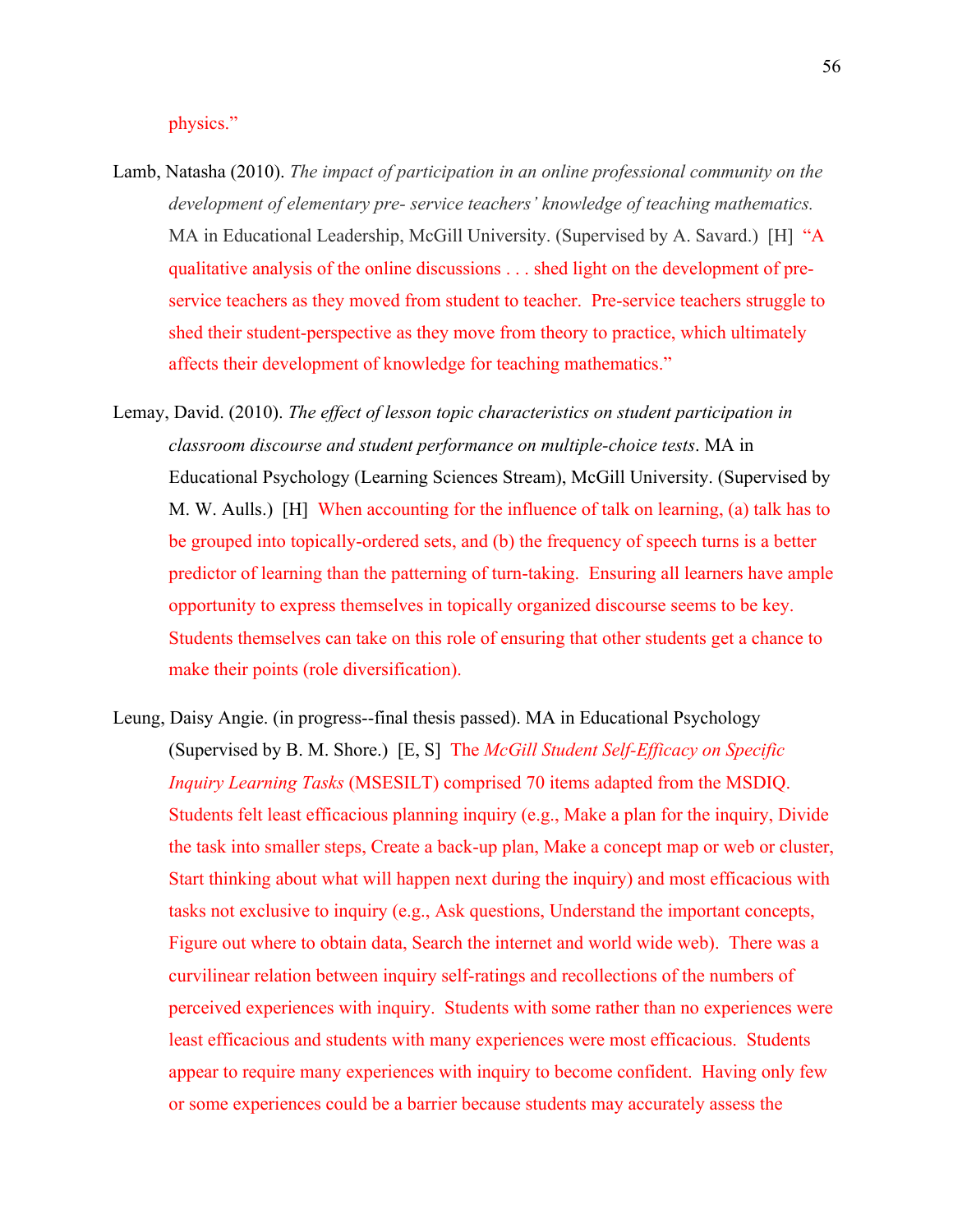difficulty and complexity of inquiry, but not have had enough practice to have experienced repeated success and to feel efficacious.

- Oppong, Ernestina (Tina). (2015). *Self-regulated learning, giftedness, and gifted education.* MEd in Educational Psychology (General Educational Psychology Concentration), McGill University. (First part of dual MEd Special Activity reports, this part becoming a draft of Oppong, Shore, & Muis (under review), Self-regulated learning and giftedness--see Publications; Part 2 was a draft paper, *High PISA performance in relation to general mathematics curricular suitability for gifted learners* that became Irving, Oppong, & Shore (2016), Alignment of mathematics curriculum associated with high PISA rankings and the curricular needs of gifted students--see publications. (Supervised by B. M. Shore.) [S] Part 1: There is a parallel between the qualities of giftedness redefined in contemporary theoretical terms and self-regulated learning (SRL). Part 2: Even a curriculum leading to superior PISA outcomes still lacks some key qualities of inquiry and suitability for gifted students. Inquiry instruction is complex and demanding, and needs support at different levels (curriculum, pedagogy, etc.).
- Oppong-Nuako, Juliet. (2013). *How teacher interviews can reveal the inquiry level of a classroom.* MEd in Educational Psychology (Inclusive Education Concentration), McGill University. (Supervised by B. M. Shore.) [S] A three-question teacher interview (MITSI) provides sufficient data to make an estimate of the extent or level of inquiry practice in a classroom, validated against more complex measures and classroom observations. The interview needs to be coded or scored with a suitable template (e.g., MCLIC or MISIO) that tallies references to students' inquiry outcomes in the teachers' responses. (Source for the MITSI and MCLIC tools.)
- Peetush, Anita. (1998). *Students' perceptions of effective teachers: Those who promote inquiry and those who do not.* MEd in Educational Psychology (General Educational Psychology Stream), McGill University. (Supervised by M. W. Aulls.) [E, S] Multiple case study of preservice teachers' descriptions of 18 very good secondary and postsecondary teachers suggested that good inquiry teachers differ from good teachers in that more roles are played by both teachers and students in effective inquiry classrooms, and effective inquiry teachers help students be more active in a variety of different ways, e.g.,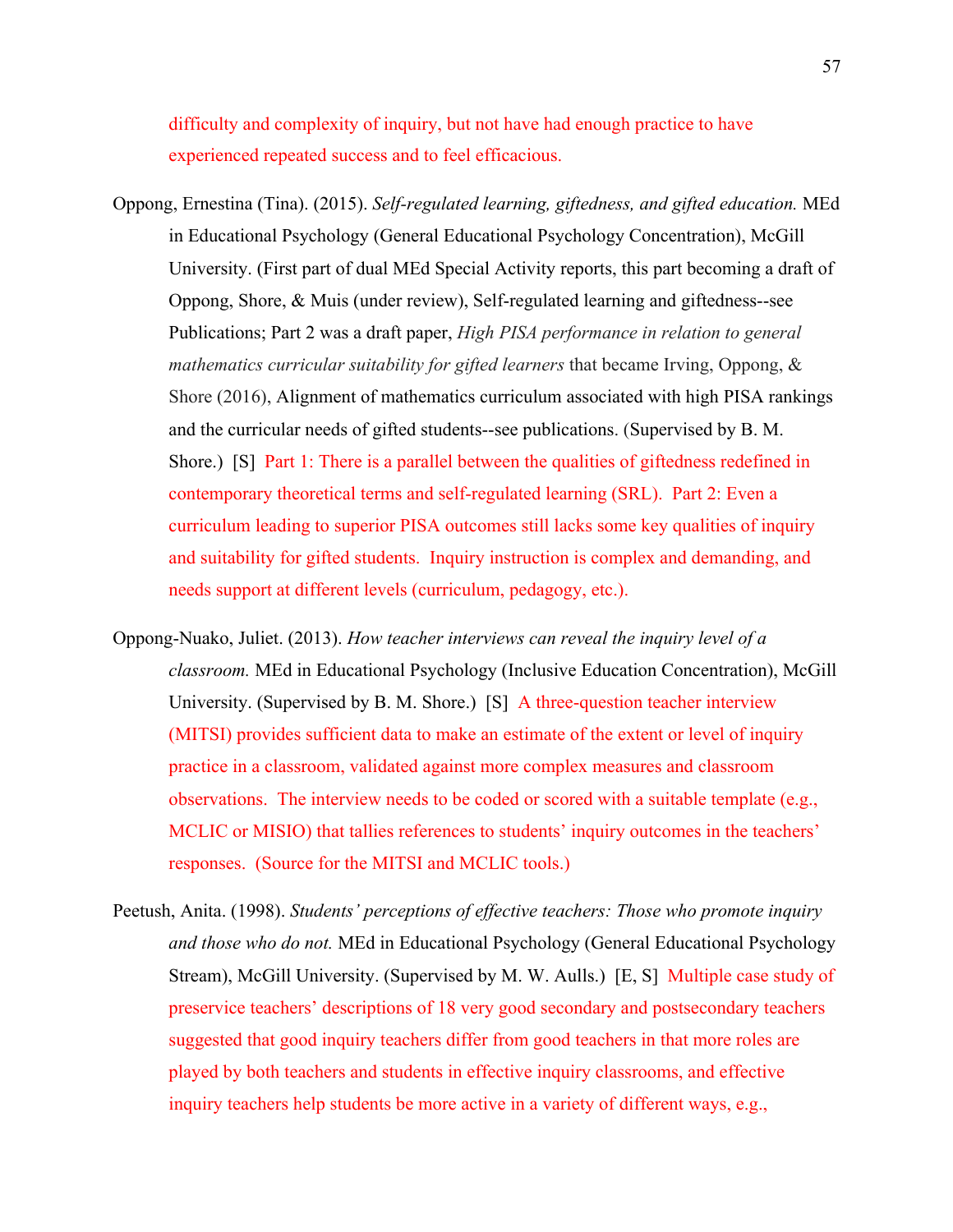curricular choices. The teacher must overcome the fear of not covering the prescribed course of study, and allow students to make evaluations and set standards, even if not quite the standards of an expert. Overcoming the fear is an emotional element. (Similar to study by Kimberley Wolfe.)

- Redden [now Ritchie], Krista Corinne. (2006). *Constructive alignment in teacher education: Identifying contextually dependent student presage factors and associated learning outcomes.* MA in Educational Psychology (Learning Sciences Concentration), McGill University. (Supervised by M. W. Aulls.) [H] Students who attributed responsibility for learning to both the professor and students understood and applied course content more than those who attributed responsibility to either solely the professor or student on measures of understanding and application. Supports the idea of coconstruction.
- Saunders [now Saunders-Stewart], Katie Suzanne. (2004). *Parents' and teachers' views of group work and reporting of inquiry products*. MA in Educational Psychology (School/Applied Child Psychology Stream), McGill University. (Supervised by B. M. Shore.) [E, S] Parents and teachers disagreed about the importance of sharing results and working collaboratively, but largely agree in their understanding of what inquiry is. The former is a potential barrier to successful student engagement in inquiry instruction. Seems to support concerns about "free-rider" effects--an issue raised elsewhere. (Source of MGWIQ.)
- Schapiro, Michelle. (1998). *Sources of help for students in science fairs*. MA in Educational Psychology (School/Applied Child Psychology Stream), McGill University. (Supervised by B. M. Shore) [S] Students especially seek help from parents. A key concern is that help is not available as much as wished in class. Inquiry needs to be carefully scaffolded.
- Syer, Cassidy Anne. (2002). MA in Educational Psychology (School/Applied Child Psychology Stream), McGill University. *Science fairs: Sources of help for students and the prevalence of cheating*. (Supervised by B. M. Shore.) [S] As many as 25% of sciencefair projects were not actually done by the students or were otherwise not original. As with actual scientists who have been caught cheating, time pressures and inadequate resources are most often cited as pushing students to cheat. Inquiry needs to be carefully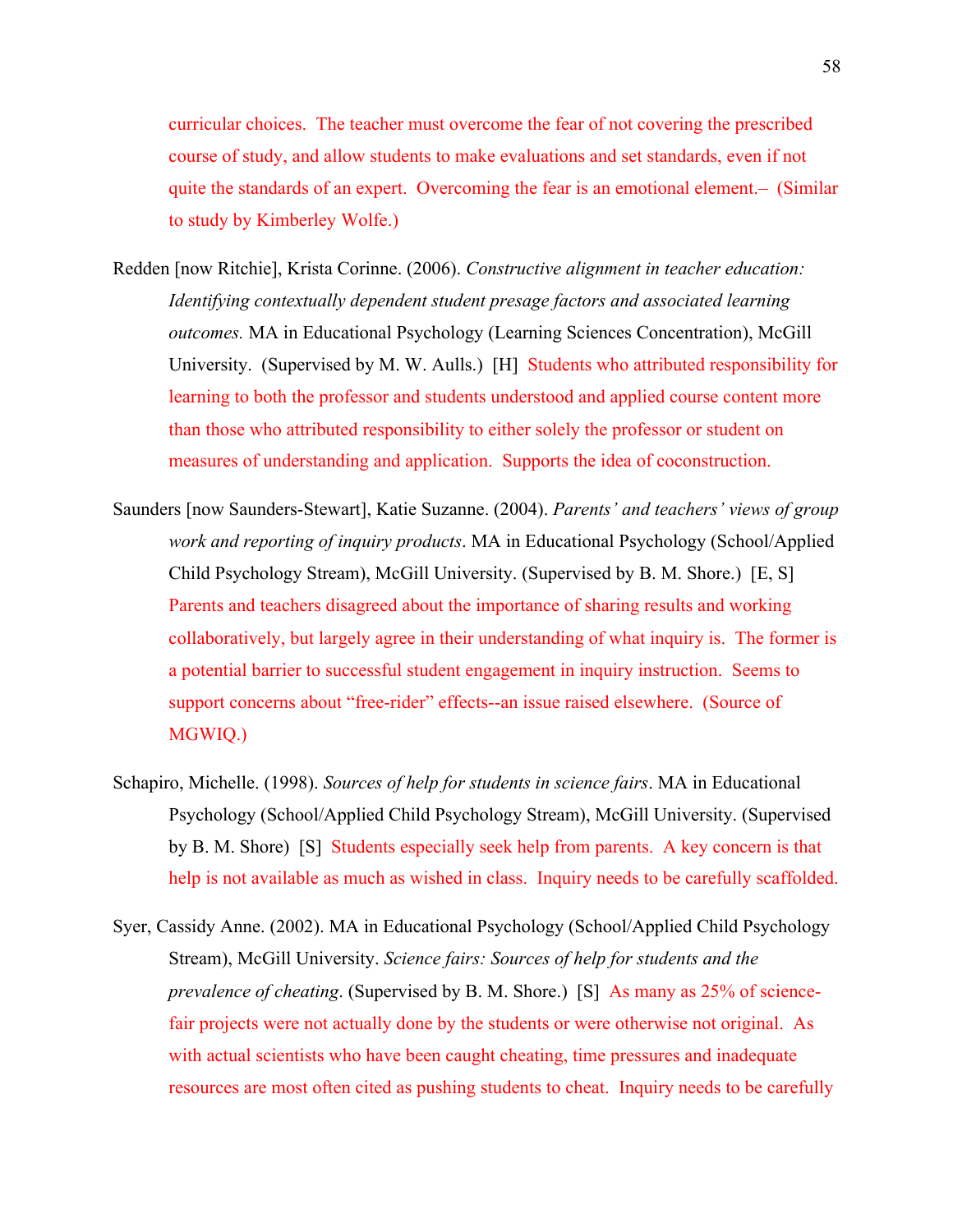## scaffolded.

- Walker [now Plouffe], Cheryl Lynne. (2010). *Myth busting: High-performance students rarely prefer to work alone.* MA in Educational Psychology (School/Applied Child Psychology Stream), McGill University. (Supervised by B. M. Shore.) [E] In general, highperforming (HP) students do not prefer to work alone; in only one case (easily-completed assignments) was this choice most preferred; notably, average performers do the same. Some conditions were low-stake (e.g., not counting for marks, classmate-marked, selfmarked, easy, fun, boring), whereas others were high-stake (e.g., difficult but interesting, counts for marks, teacher-marked, difficult). Fourteen items or conditions contained "Working Alone" as one of the response options to be ranked but significant differences between groups emerged on only three of these 14 conditions. HP students had significantly stronger preferences in two of these instances compared to communityschool (CS) students, both related to high-stake conditions. These preferences for working alone suggest a lingering partial truth in the old assertion that gifted individuals prefer to work alone; however, there were many more instances in which HP students preferred to work with others. Effect sizes were often small, suggesting that preferences are nuanced, and care is needed to avoid over-generalizing.
- Williams, Jessica. (2016). *A comparative study of high-achieving students' and otherwiseachieving students' anticipations of group work.* MEd in Educational Psychology (Concentration in Inclusive Education). (Supervised by B. M. Shore.) [E, S] This Special Activity is in two parts. The first (done jointly with Jade Cera Guy) is a combination of literature review covering gifted and nongifted students plus an empirical study of gifted students on this question. Retrospective and observational studies have reported the concerns of highly able students following group work in school, but there has been no report of their anticipations or expectations; these can potentially affect responses on attitudinal measures regarding group work and classroom collaboration. The study is being conducted in Winter and Spring 2016 and will result in two draft articles, a review (Williams, Cera Guy, & Shore, advanced draft) and an empirical report (Cera Guy, Williams, & Shore, in preparation). The two articles are to be submitted to the Journal of Advanced Academics after they received the review and asked to see the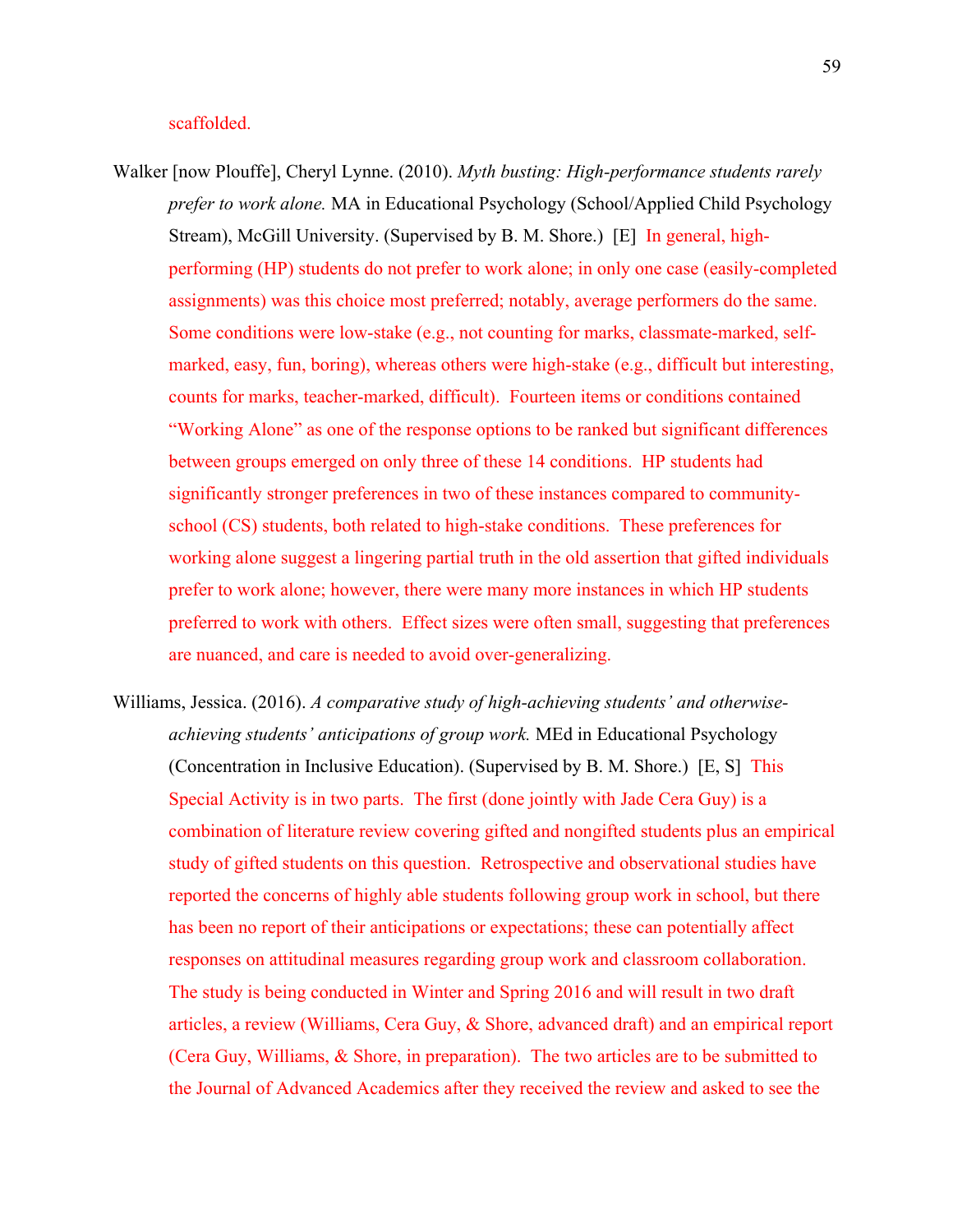two together. The second part of the Special Activity is to work on converting a thesisbased manuscript into a journal-article draft (Leung, Shore, & Williams, in preparation).

Wolfe, Kimberley Maria. (2005). *Students' perceptions of the pedagogical qualifications of CEGEP instructors.* MEd in Educational Psychology (Concentration in Family Life Education), McGill University. (Supervised by M. W. Aulls.) [H] Multiple case study of preservice teachers' descriptions of college-level instructors. Good inquiry instructors differ from good teachers in that more roles are played by both teachers and students in effective inquiry classrooms, and effective inquiry teachers help students be more active in a variety of different ways, e.g., curricular choices. The teacher must overcome the fear of not covering the prescribed course of study, and allow students to make evaluations and set standards, even if not quite the standards of an expert. Overcoming the fear is an emotional element. (Similar to the study by Anita Peetush.)

# *PUBLISHED ARTICLES, CHAPTERS, BOOKS, and REPORTS (including items "in press" or "accepted for publication" as of 2017 December 31)*

- Aulls, M. W. (1998). Contributions of classroom discourse to what content students learn during curriculum enactment. *Journal of Educational Psychology, 90,* 56-69. http://dx.doi.org/10.1037/0022-0663.90.1.56 [S] Case study of a Grade 8 social-studies unit on ancient Egypt taught in two different classrooms over eight weeks. Significant quantitative content-learning differences between and within classrooms were associated with the forms of discourse used within curriculum events and the system of classroom discourse that evolved during a unit. Dialog is a powerful inquiry tool and what students experience directly impacts what they learn.
- Aulls, M. W. (2002). The contributions of co-occurring forms of classroom discourse and academic activities to curriculum events and instruction. *Journal of Educational Psychology, 94,* 520-538. http://dx.doi.org/10.1037/0022-0663.94.3.520 [S] Class observation and interviews with experienced teachers and students in two classrooms revealed that teachers taught both history content and learning strategies. Social constructivism predicts that the discourse arising before, during, and after activities can explain variability in students' social and academic participation in curriculum events, as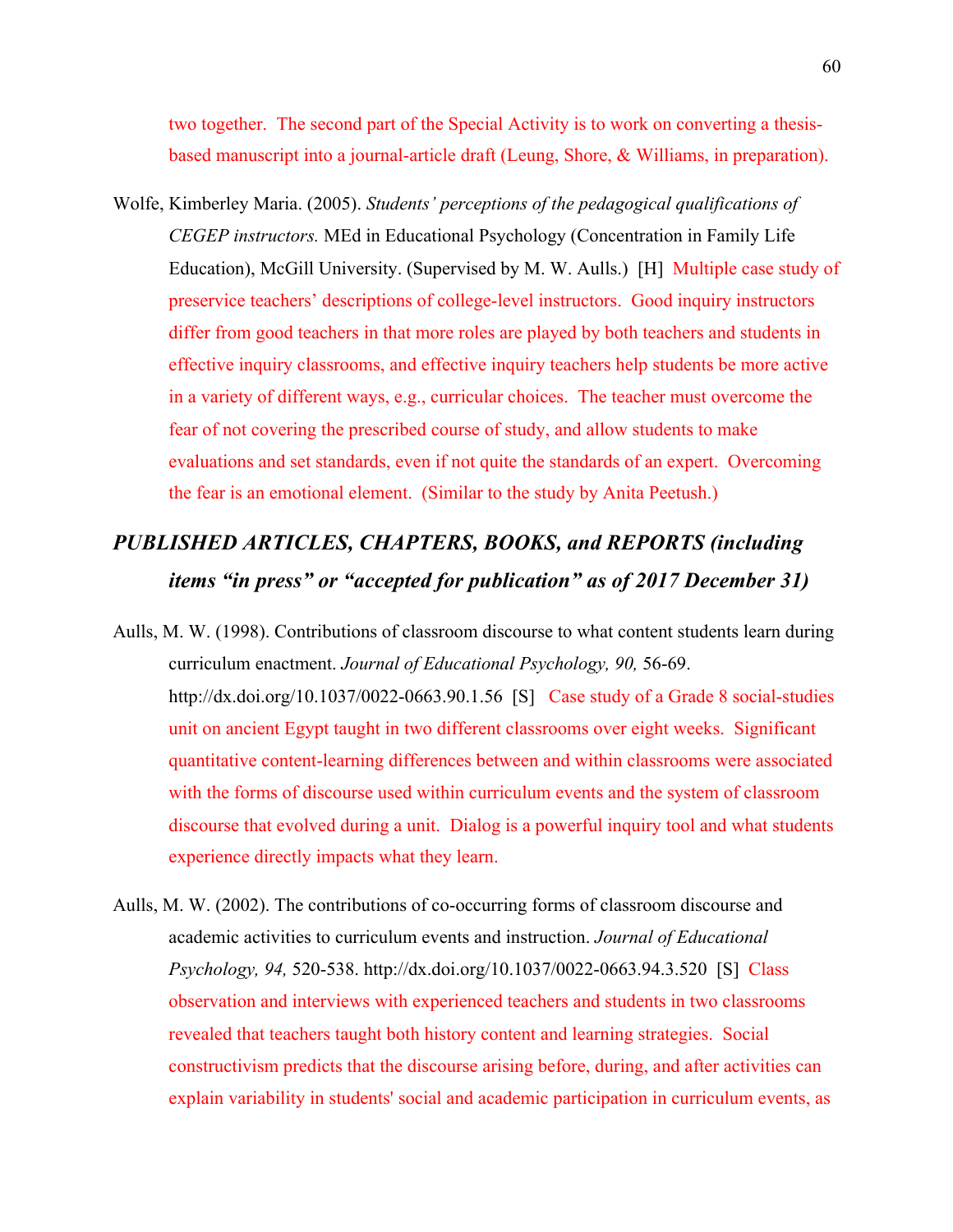can the nature of the instructional approach students experience when teachers hold similar goals. Patterns of co-occurring forms of discourse and activities across sequences of lesson events provided a useful window into interactions between learning and instruction.

- Aulls, M. W. (2008). Developing students' inquiry strategies: A case study of teaching history in the middle grades. In B. M. Shore, M. W. Aulls, & M. A. B. Delcourt (Eds.), *Inquiry in education: Overcoming barriers to successful implementation* (pp. 1-46). New York, NY: Erlbaum (Routledge). [E, S] Illustrates the detail and complexity of making inquiry work well in a classroom.
- Aulls, M. W., & Ibrahim, A. (2012). Pre-service teachers' perceptions of effective inquiry instruction: Are effective instruction and effective inquiry instruction essentially the same? *Instructional Science: An International Journal of the Learning Sciences, 40, 119-*139. http://dx.doi.org/10.1007/s11251-010-9164-z [H] This multiple case study examined pre-service teachers perceptions of effective post-secondary instruction. Preservice teachers were asked to write essays describing an effective teacher of their choice. Twenty-one randomly selected essays were open-coded. Content analysis empirically derived dimensions of instruction and student and teacher roles. Effective inquiry instruction was associated with more and different teacher and student roles, more activities as part of instruction, and more student small group discussion than was effective instruction. Effective inquiry instructors significantly more often, and with medium to large effect sizes (for the third), were perceived to take on roles as elicitor, encourager, and facilitator. The most often cited role for effective inquiry instructors was model; for effective instructors (not inquiry) it was lecturer. Effective inquiry instructors alone took on the roles of co-partner, includer, informal lecturer, learner, model, nurturer, solicitor, and story-teller. Noninquiry effective instructors' uniquely cited roles were classifier, comedian, entertainer, helper, lecturer, mediator, peer, presenter, provider, and tutor. Student roles uniquely attached to effective inquiry instructors were analyser, critical thinker, decision-maker, discoverer, experimenter, explorer, imaginer, individual worker, interpreter, musician, reasoner, reflector, reporter, tester, and understander. Student roles uniquely associated with effective instructors were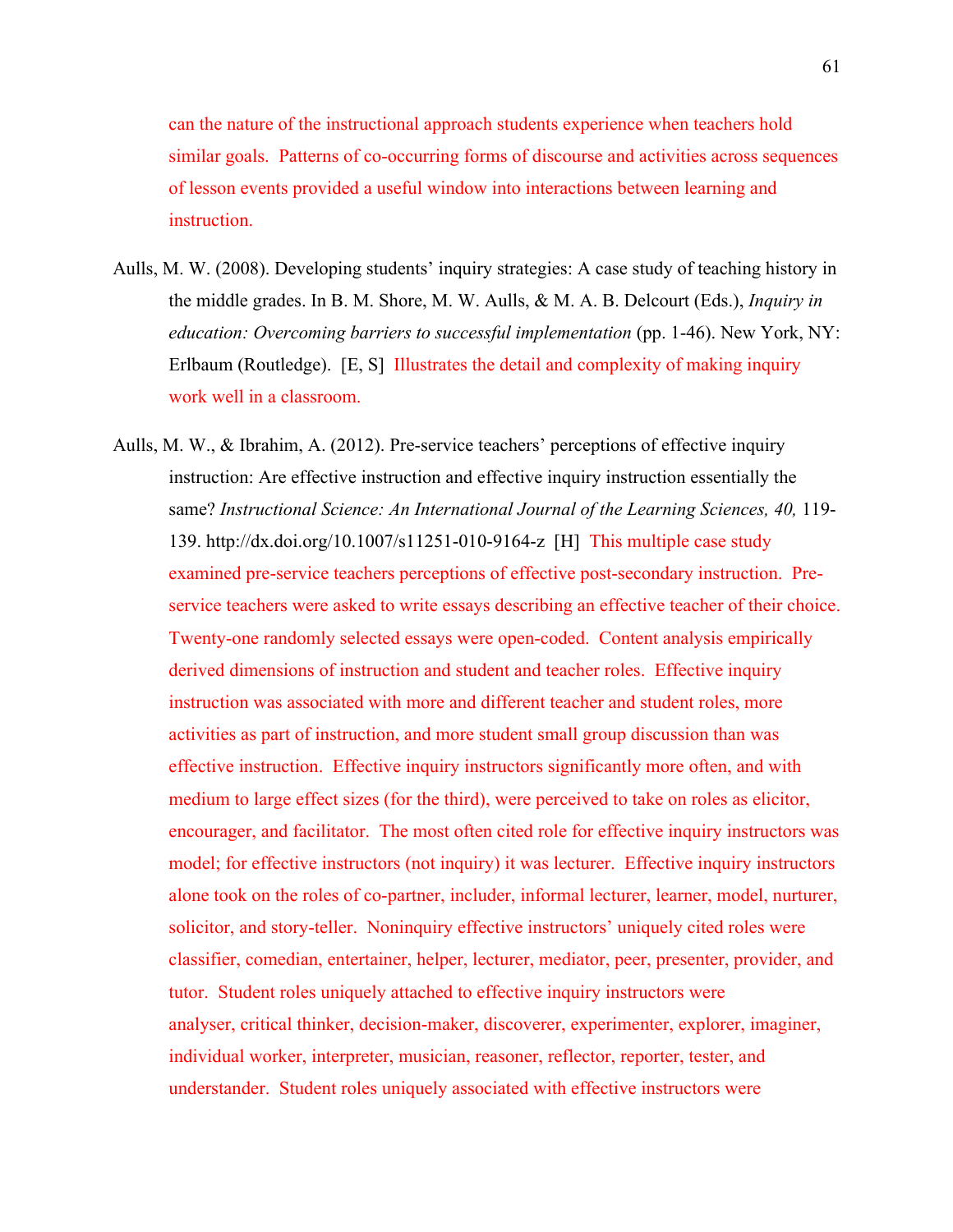brainstormer, memoriser, and presenter.

- Aulls, M. W., Ibrahim, A., Peláez, S., Wang, X., & Orjuela-Laverde, M. (2009). *What happens as learning through WebCT? The correspondences between the quality of students verbal interchanges, approach to learning and perceptions of the contribution of Web CT to their learning*. Proceedings of the 2010 LINC Conference. Boston, MA: Massachusetts Institute of Technology. http://linc.mit.edu/linc2010/parallel.html [H] Students found face-to-face interaction more important to their content learning than online asynchronous verbal interaction, despite their positive ratings of most aspects of the online learning environment.
- Aulls, M. W., Kaur Magon, J., & Shore, B. M. (2015). The distinction between inquiry-based instruction and non-inquiry-based instruction in higher education: A case study of what happens as inquiry in 16 education courses in three universities. *Teaching and Teacher Education, 51,* 147-161. doi:10.1016/j.tate.2015.06.011*.* [H] A close correspondence existed between inquiry-based instructors' conceptions of inquiry instruction and the place they accorded inquiry instruction in their course; not for non-inquiry-based courses. Quality of inquiry-based and non-inquiry-based courses differed most in course-plan design, tools to assess student learning, co-construction of instruction by teacher and students, number and quality of teacher and student roles, and frequency of small-group participation in instructional activities.
- Aulls, M. W., & Lemay, D. (2013). *Exploring the learning benefits and outcomes of the IB extended essay in preparing students for university studies in Canada*. Phase I Research Report to the IBO [International Baccalaureate Organization]. Montreal, Quebec, Canada: Department of Educational and Counselling Psychology, McGill University. Retrieved from:

http://www.ibo.org/research/policy/programmevalidation/diploma/documents/McGillFull ReportPhase1FINAL.pdf [S, H] "When undergraduates in Science and Education are combined and compared to non-IB undergraduates, there are many significant differences favoring the IB trained undergraduate students. Specifically, IB trained students have more sophisticated epistemic beliefs, moderate surface motives associated with their approach to learning, and higher ratings of aspects of inquiry learning that represent self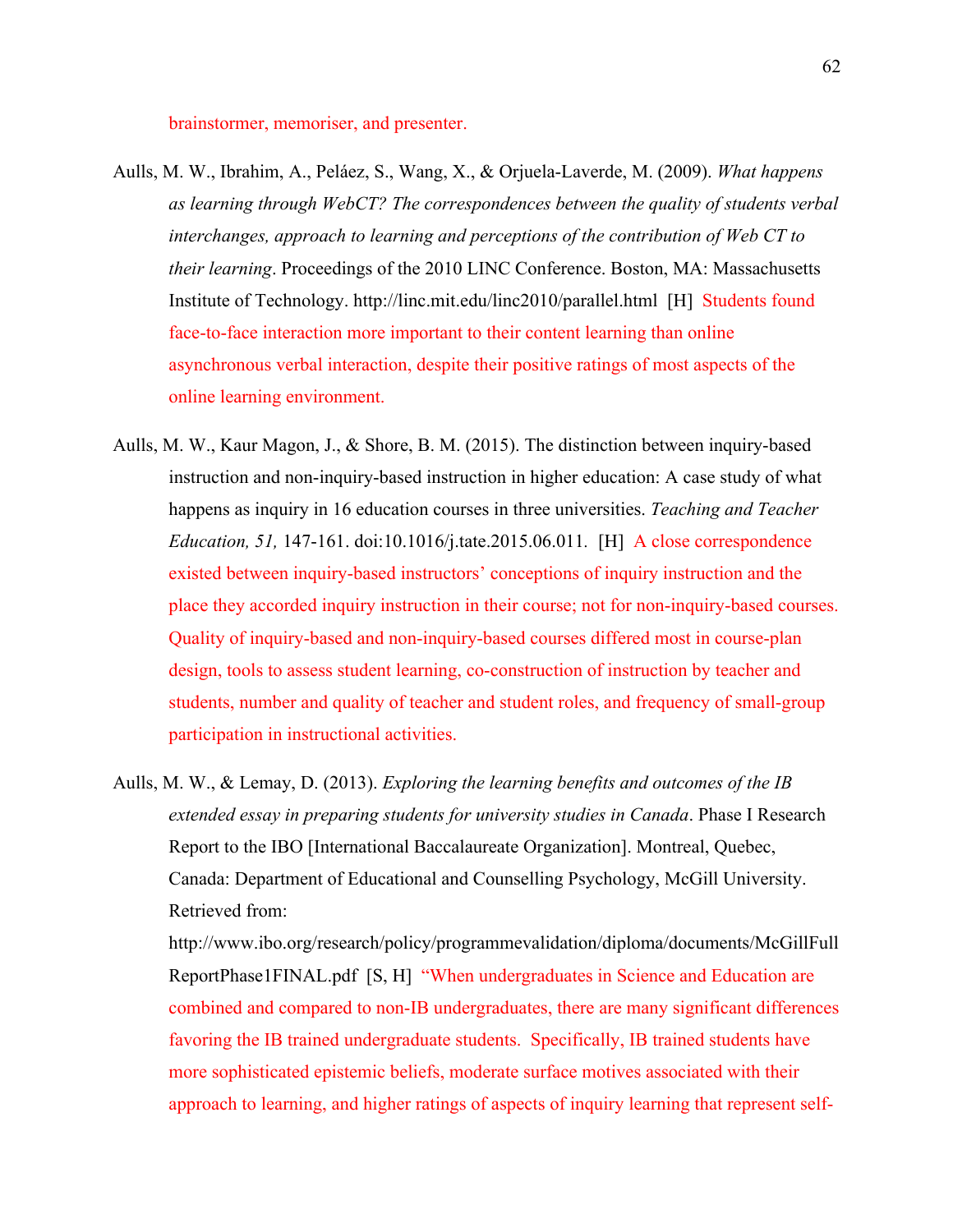regulation of the inquiry process. When only Education students are considered, the evidence suggests IB undergraduates still have higher ratings of importance assigned to the reflective and self-regulatory dimensions of inquiry learning than non-IB students. But there is a lack of alignment between their motives and approaches to learning. On the positive side, the Education IB undergraduates who have high Inquiry Self-efficacy scores also highly rate the importance of inquiry instruction and learning. These students also rate the importance of the teacher and student co-construction of inquiry higher than non-IB students."

- Aulls, M. W., & Peláez, S. (2013). *Exploring the learning benefits and outcomes of the IB Extended Essay in preparing students for university studies in Canada: Student perceptions of the impact of the Diploma Programme and the Extended Essay on the academic demands of first year in university.* Phase 2 Research Report to the IBO [International Baccalaureate Organization]. Montreal, Quebec, Canada: Department of Educational and Counselling Psychology, McGill University. Retrieved from: http://www.ibo.org/research/policy/programmevalidation/diploma/documents/McGillFull ReportPhase2FINAL.pdf [S, H] "Participation in the EE revealed a large number of learning outcomes that are entailed in the accomplishment of inquiry tasks and foundational to reading, writing, study and search skills that are necessary to successfully accomplish common university academic tasks in most disciplines. . . . Most of the knowledge learned through EE participation served them to successfully cope with these academic demands. However, . . . first year students experienced research primarily through reading it, writing about it, and occasionally discussing it but never through actually doing it as part of their coursework or even outside the classroom."
- Aulls, M. W., & Shore, B. M. (2008). *Inquiry in education (Vol. I): The conceptual foundations for research as a curricular imperative.* New York, NY: Erlbaum (now Routledge). [E, S, H] Three characteristics that seem to be common to all conceptualizations or implementations of inquiry in education are (a) it is based on student interest and curiosity, (b) student-student dialog is central to learning, and (c) and the exchange (better described as diversification) of roles among learners and teachers.

Aulls, M. W., Tabatabai, D., & Shore, B. M. (2016). What makes inquiry stick? The quality of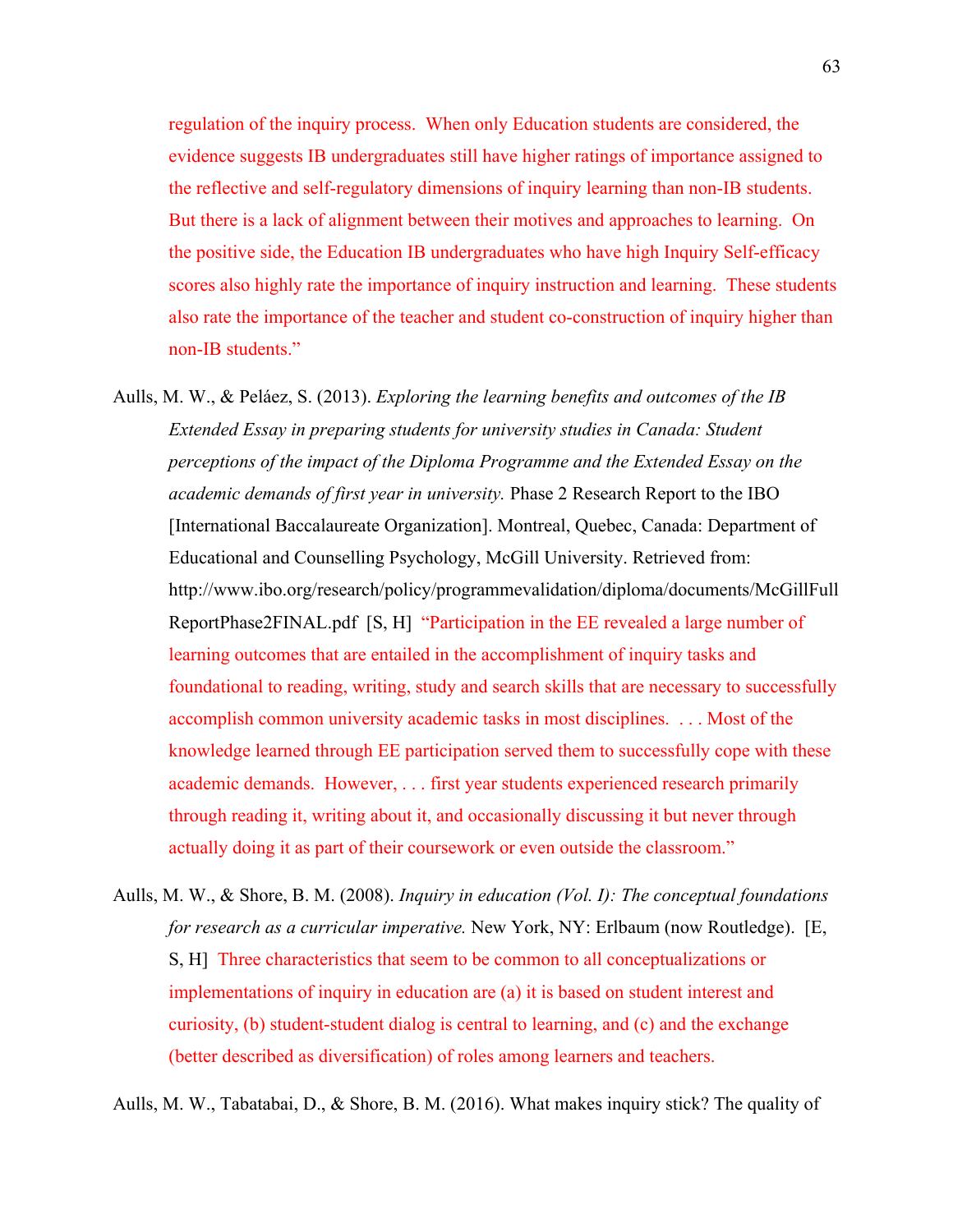preservice teachers' understanding of inquiry. *SAGE Open, 6*(4), 1-12. doi:10.1177/2158244016681394. [H] This study used data from parts of the MIBST then used the MISIO-S to create a coding system for definitions of inquiry and descriptions of inquiry events. Having done research or inquiry predicted the quality of definitions of inquiry; having taken a research-methods course predicted the quality of the descriptions of an actual, well-regarded inquiry experience. Good general definitions of inquiry instruction are different from good descriptions of a personal inquiry experience. Having done research enhances abstract thinking about inquiry, but teaching student-teachers about research and inquiry instruction provides recent and accurate process-related vocabulary and probably benefits more from connections to familiar instructional experiences than to theoretical inquiry constructs.

- Austin, L. B., & Shore, B. M. (1993). Concept mapping of high and average achieving students, and experts. *European Journal for High Ability* [now *High Ability Studies*]*, 4,* 180-195. [S, H] Concept maps of 20 core concepts from a gateway physics courses, as created by high-achieving students closely resembled the concept maps created by graduate students in physics. They were characterized by more and better-explained links, and fewer unlinked concepts.
- Austin, L. B., & Shore, B. M. (1994). The use of concept mapping as an instructional strategy in college-level physics. *Scientia Paedagogica Experimentalis--International Journal of Experimental Research in Education, 31,* 249-264. [H] Teaching students to generate concept maps led to enhanced performance, especially in multistep problems in which students had to carry out transformations of the given information in order to proceed with a more algorithmic or formula-driven solution.
- Austin, L. B., & Shore, B. M. (1995). Using concept mapping for assessment in physics. *Physics Education, 30*(1), 41-45. [H] The number of links in the map, one of the easiest indices to compute from a concept map, was well correlated with overall performance in a gateway college-level physics course, and notably in performance solving multistep problems in which the solution is not found by simply plugging numbers into a formula.

Austin, L. B., & Shore, B. M. (1998). Mappe concettuali come strumenti per accetare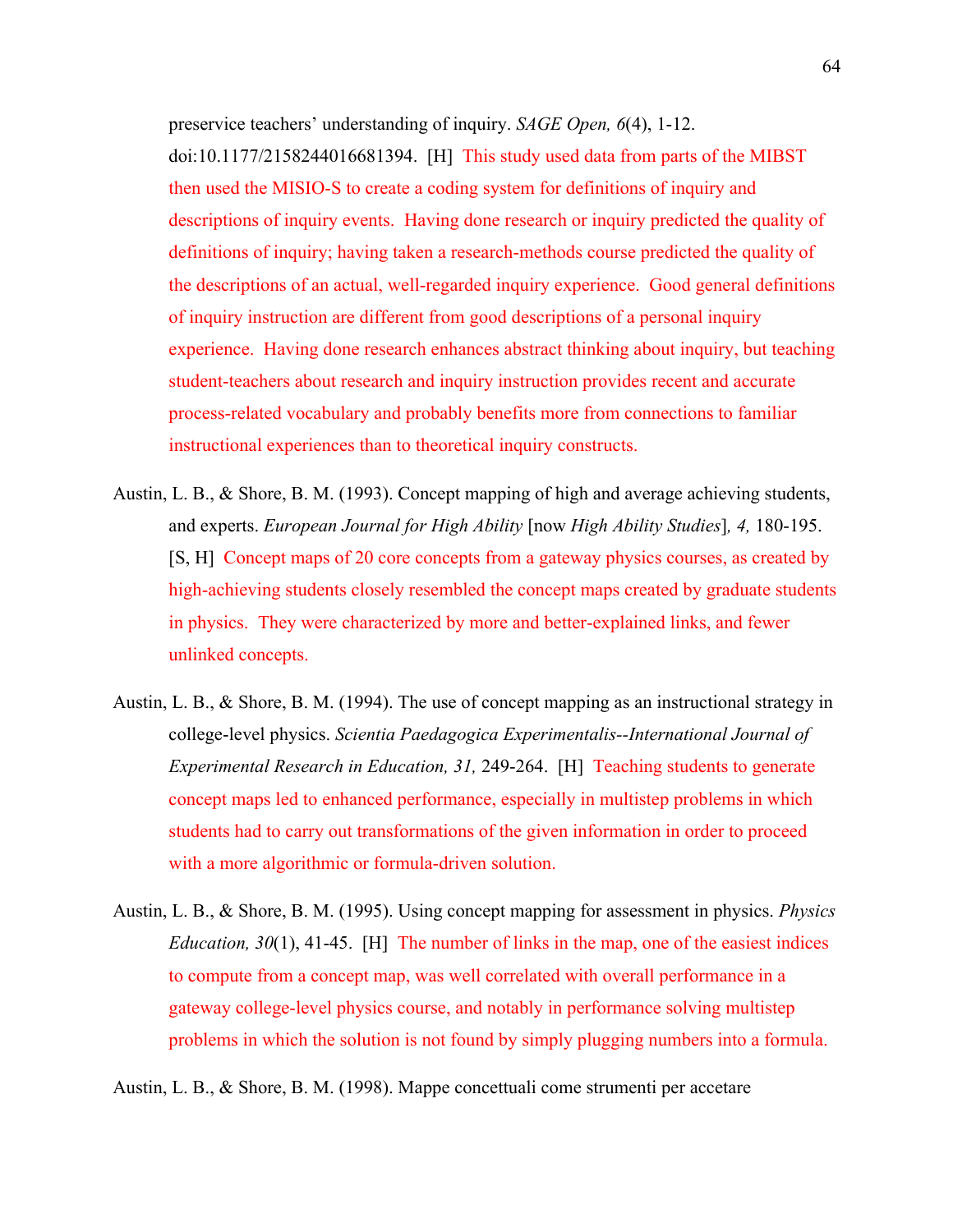l'apprendimento in fisica. *La Fisica nella Scuola, 31,* 109-113. (See Austin & Shore, 1995; translation of Using concept mapping for assessment in physics. *Physics Education, 30*(1), 41-45.) [H]

- Barfurth, M. A., Ritchie, K. C., Irving, J. A., & Shore, B. M. (2009). A metacognitive portrait of gifted learners. In L. V. Shavinina (Ed.), *International handbook on giftedness* (pp. 397- 417). Amsterdam, Netherlands: Springer. http://dx.doi.org/10.1007/978-1-4020-6162- 2\_18 [E, S] "Examining the cognitive psychological concept of metacognition in gifted children and adolescents illuminates the link between childhood giftedness and adult expertise, helping us to understand the ways very able children and adults think and solve problems. This chapter summarizes previous research on metacognition–the explicit awareness and conscious manipulation of one's own thoughts, abilities, and learning processes–and, from this perspective, ways in which giftedness is realized. It also introduces the concepts of flexibility and preference for complexity. . . . The chapter concludes with learning and teaching suggestions, for home and school, that result from thinking about giftedness in relation to metacognition, including inquiry-driven learning and exchanging or interchanging roles between teachers and learners." The link to inquiry is that self-regulated learning--a characteristic of highly able learners, for example, in the use of metacognition--is important to performance in nontraditional learning settings (the example was given of learning in mathematics to execute a solution sequence versus evaluating and selecting an appropriate strategy to execute).
- Barfurth, M. A., & Shore, B. M. (2008). White water during inquiry learning: Understanding the place of disagreements in the process of collaboration. In B. M. Shore, M. W. Aulls, & M. A. B. Delcourt (Eds.), *Inquiry in education (vol. II): Overcoming barriers to successful implementation* (pp. 149-164). New York, NY: Erlbaum (Routledge). [E] Resolution of cognitive conflicts is frequently preceded by social moves to broaden the inclusion of individuals and ideas. The path to effective collaborative problem solving is not necessarily smooth.
- Bernard, M.-C., Savard, A., & Beaucher, C. (2014). *Le rapport aux savoirs: Une clé pour analyser les épistémologies enseignantes et les pratiques de classe.* Québec, QC: Livres en ligne du CRIRES. http://lel.crires.ulaval.ca/public/le\_rapport\_aux\_savoirs.pdf [H] A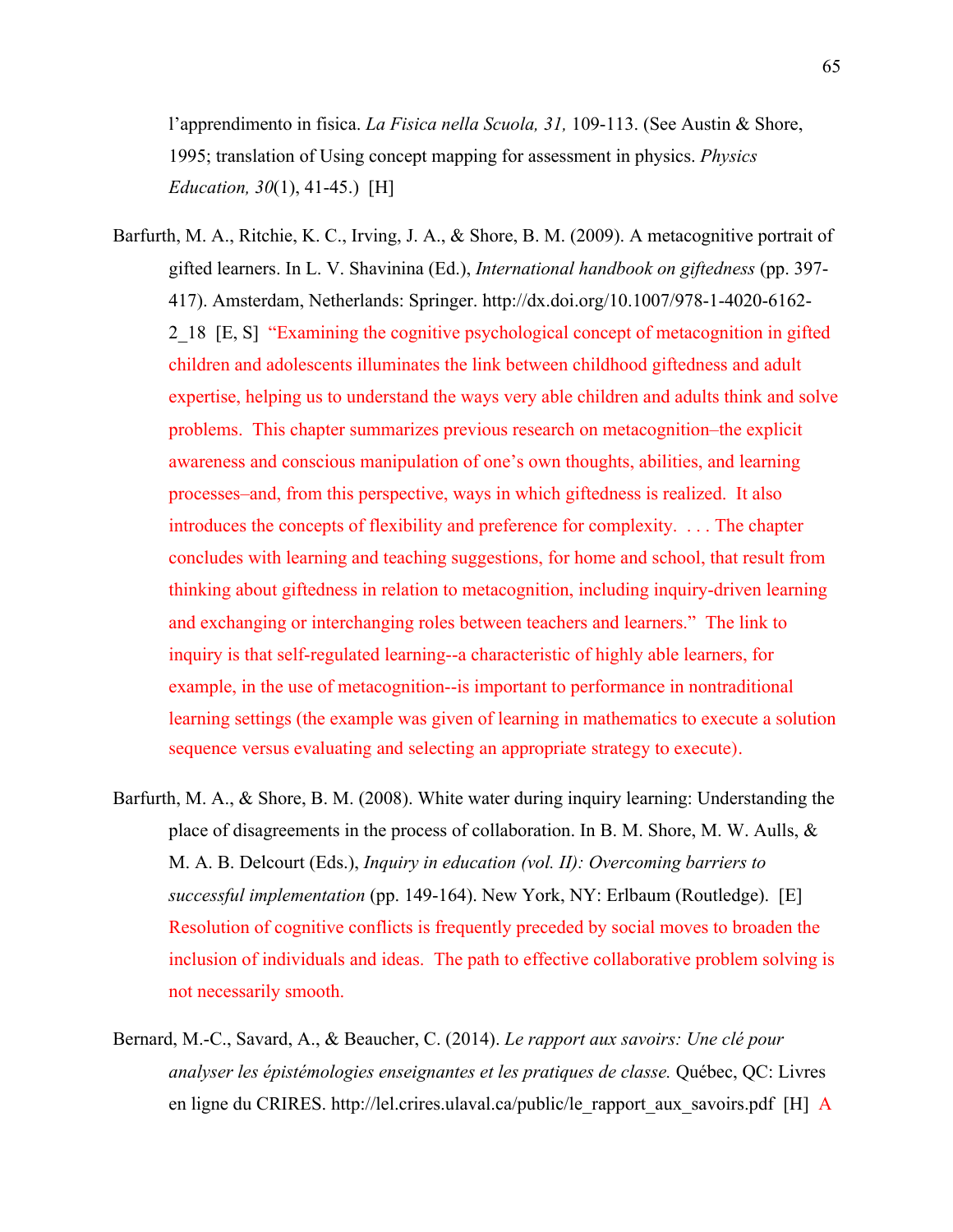microsociological approach to links among knowledge takes account of the social nature of knowledge. This view is especially relevant to understanding children's initial conceptions. Children's learning extends beyond school to the larger social context with multiple interactions with humans and nonhumans in which children create meaningful understanding. This paper reports the outcomes of a symposium explaining how different knowledges (plural intentional) depend on learners' epistemological beliefs (about the nature of knowledge). This topic provided a key to examine epistemological approaches in classrooms and to understand the ways learners give direction to their learning in different subject domains.

- Chichekian, T., Hua, O. (Liv), & Shore, B. M. (2013). Inquiring minds in undergraduate instruction: An expression of the teaching-research nexus. Invited chapter in D. J. Salter (Ed.), *Cases on quality teaching practices in higher education* (pp. 146-180). Hershey, PA: Information Science Reference (IGI Global). doi:10.4018/978-1-4666-3661-3.ch010 [H] Illustrations of how inquiry-based practices can be built into undergraduate teaching; it is possible but not yet widespread.
- Chichekian, T., Hua, O. (Liv), & Shore, B. M. (in press). Chemistry professors' perceptions of learning in undergraduate education. *Canadian Journal for the Scholarship of Teaching and Learning/La revue canadienne sur l'avancement des connaissances en enseignement et en apprentissage.* [H] Two-thirds "regarded students as passive receivers of information, five disagreed with this view, and four neither agreed nor disagreed. Acquiring basic facts of a discipline was regarded as necessary before engaging in research experiences. Professors who did not agree or disagree . . . observed undergraduates becoming more involved in the process of asking their instructors questions," mostly for clarification.
- Chichekian, T., Savard, A., & Shore, B. M. (2011). The languages of inquiry: An English-French lexicon of inquiry terminology in education. *LEARNing Landscapes, 4*(2), 93-109. http://www.learninglandscapes.ca/images/documents/ll-no8/tchichekian.pdf [E, S] Inquiry is described by slightly different terminology reflecting underlying conceptual differences in different languages. International conversations need to take these variations into account. The strong influence of science inquiry on the language and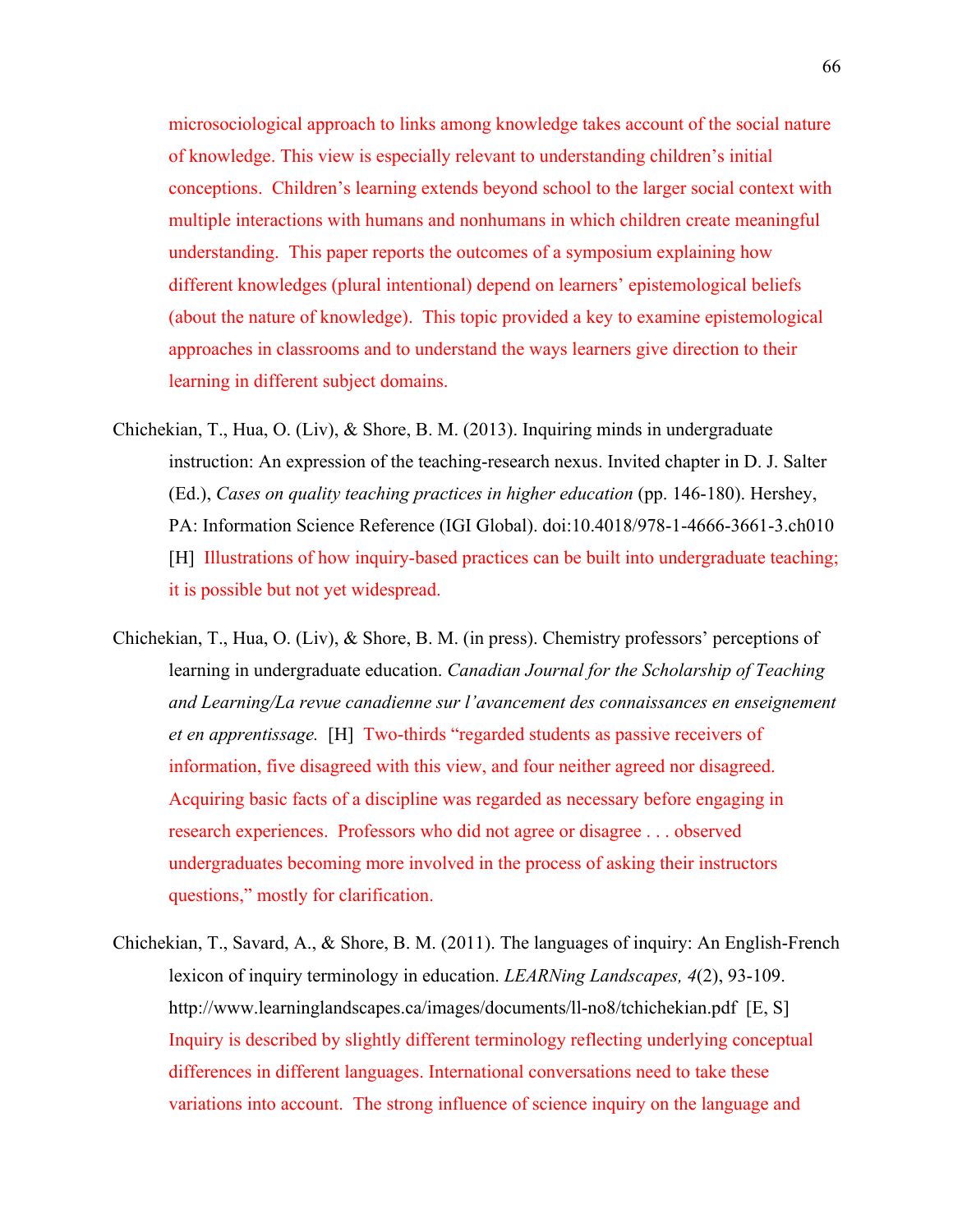concepts is not an accident; several prominent physicists in France and the USA in particular, played a leading role in connecting scholarly and educational inquiry.

- Chichekian, T., Savard, A., & Shore, B. M. (2012). Les troncs communs et les trajectoires divergentes dans les langues françaises et anglaises de l'approche par démarche d'investigation. *Le Grand N*, no. 90, pp. 33-48. http://anniesavard.com/wpcontent/uploads/2014/03/2012-Chichekian-Savard-Shore-Lexicon-Fr.pdf (Published by the Instituts de recherche sur l'enseignement des mathématiques--IREM de Grenoble, France.) [E, S] Inquiry is described by slightly different terminology reflecting underlying conceptual differences in different languages. International conversations need to take these variations into account. The strong influence of science inquiry on the language and concepts is not an accident; several prominent physicists in France and the USA in particular, played a leading role in connecting scholarly and educational inquiry.
- Chichekian, T., & Shore, B. M. (2013). Concept maps provide a window onto preservice elementary teachers' knowledge in the teaching and learning of mathematics. *Canadian Journal of Education, 36*(3), 47-71. http://www.cje-rce.ca/index.php/cjerce/article/view/1542 [H] Concept maps reveal areas of strong and weak connections between content and pedagogy among student teachers..

Chichekian, T., & Shore, B. M. (2014a). Cognitive characteristics of the gifted: Reconceptualized in the context of inquiry learning and teaching. Invited chapter in J. A. Plucker & C. M. Callahan (Eds.), *Critical issues and practices in gifted education: What the research says* (2nd ed.; pp. 119-132)*.* Waco, TX: Prufrock Press. [E, S] The chapter describes five major characteristics in gifted learners' cognitive performance as might be observed in inquiry settings: (a) co-construction of knowledge and group work and complex discussions, (b) extension of ideas, and divergent thinking, (c) development of expertise, (d) metacognitive awareness, self-regulated learning, and flexibility, and (e) role diversification (shift, exchange) of learners and teacher in the classroom. Some traditional cognitive strengths appear in more than one section--it is especially the combinations that vary, not necessarily the underlying individual abilities, as well as the emphases on socially-supported learning and a wider repertoire of cognitive abilities.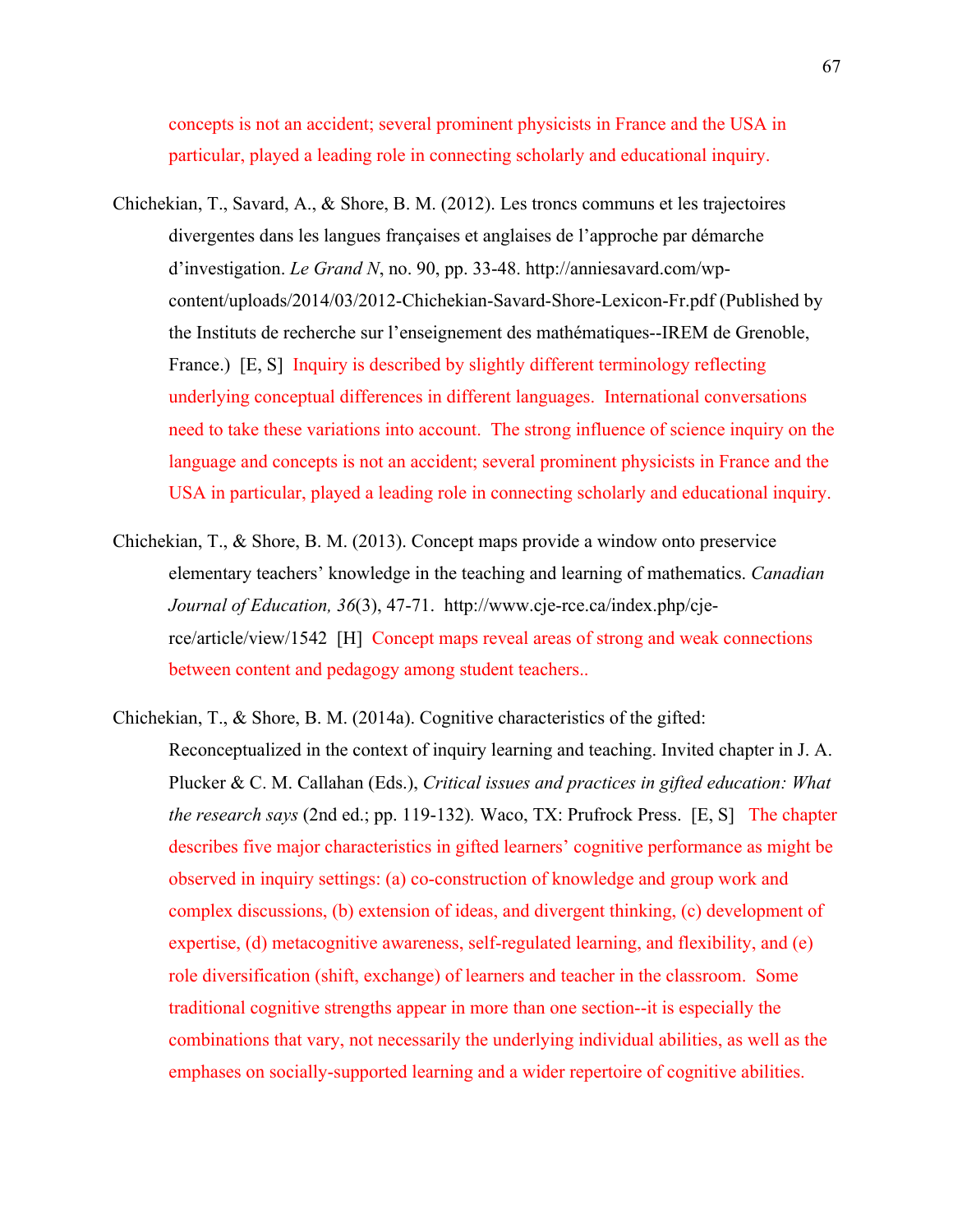Chichekian, T., & Shore, B. M. (2014b). The International Baccalaureate: Contributing to the use of inquiry in higher education teaching and learning. In J. M. Carfora & P. Blessinger (Eds.), *Inquiry-based learning for faculty and institutional development: A conceptual and practical resource for educators* (Vol. 1 in the series, Innovations in Higher Education Teaching and Learning, series editor P. Blessinger) (pp. 73-97). Bingley, England: Emerald. Series ISSN: 2055-3641; ISBN: 978-1-78441-235-7 eISBN: 978-1- 78441-234-0; doi:10.1108/S2055-364120140000001006 [H] Inquiry is strongly stated as a core of the IB, but it appears to be more rhetorical than exercised in practice due to increasing emphasis on content-based examinations across the three IB levels.

Chichekian, T., & Shore, B. M. (2016). Preservice and practicing teachers' self-efficacy for inquiry-based instruction. *Cogent Education, 3,* 1-19. http://dx.doi.org/10.1080/2331186X.2016.1236872 [H] This review of the literature indicated that high self-efficacy to teach with inquiry requires sustained mastery and vicarious experiences. Teaching specific research skills alone is related to lower selfefficacy to teach with inquiry; abstract and practical need to be linked. "Self-efficacy differences between elementary and secondary preservice teachers were more evident on tasks related to engaging students in problem finding rather than tasks involving linking knowledge. . . . Preservice teachers were learning more of what seemed to be a procedural and not a conceptual introduction to inquiry." (Report of initial development of the McGill Enactment of Inquiry Questionnaire-Self-Efficacy-Teachers, MEIQ-SET, that is based on part of the MSDIQ with items reworded to reflect efficacy rather than attainment value.)

Chichekian, T., & Shore, B. M. (2017a). Challenges to conducting a longitudinal study with classroom observations of teachers' first year of professional practice. In B. Flett (Ed.), *SAGE research methods cases--Education*. London, England: SAGE Online Library Products. http://methods.sagepub.com/case/challenges-longitudinal-study-of-teachersfirst-year-of-practice http://dx.doi.org/10.4135/9781526419378 [E, S, H] "This case study focuses on methodological challenges to conducting an ecologically sound, mixedmethods, longitudinal, nonexperimental study of teaching. . . . The specific case we cite began with a study of 244 senior preservice teachers' self-efficacy for inquiry and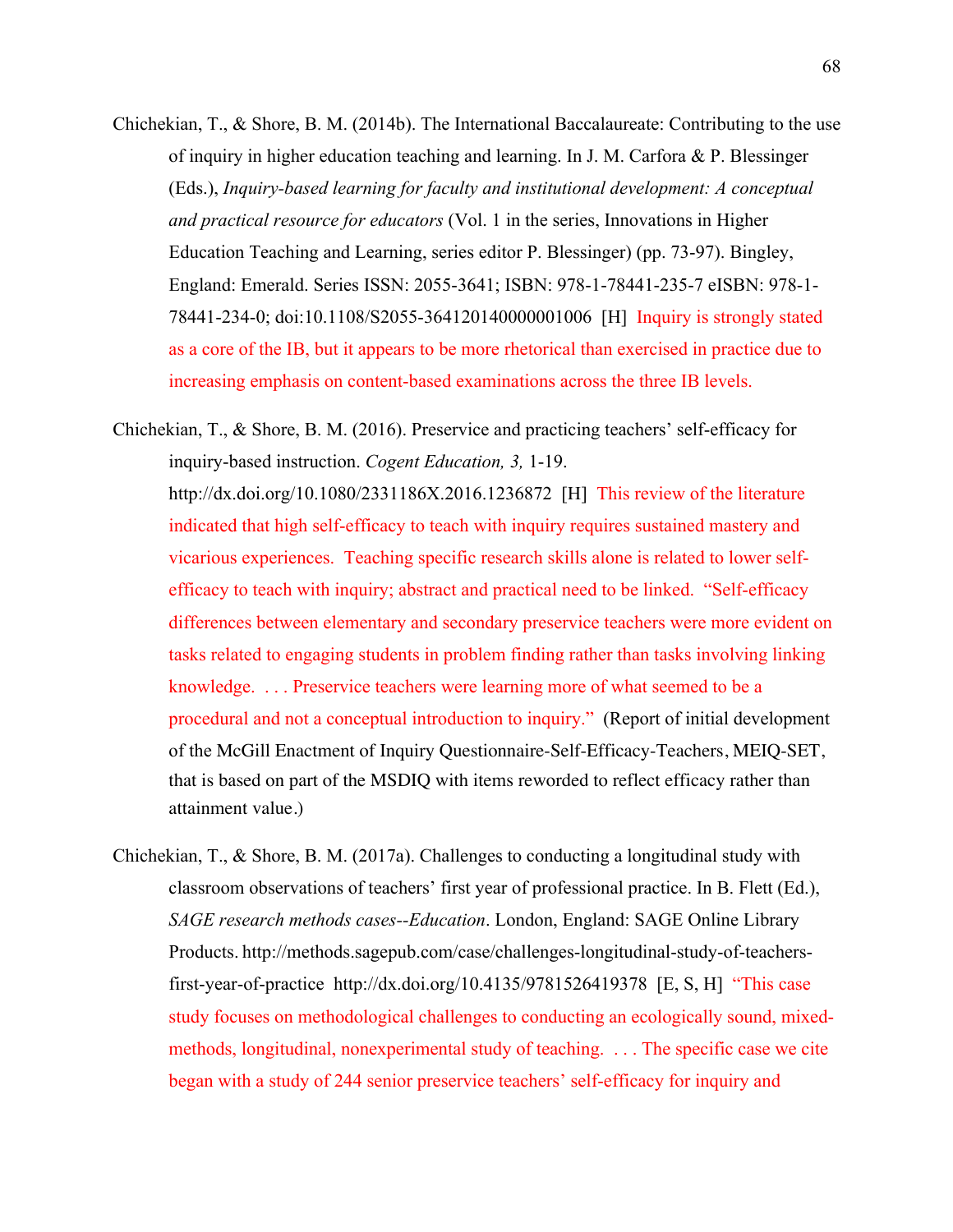explored if and how self-efficacy for inquiry enactment differed between elementary and secondary levels. We then convened focus groups to identify what elements from teacher-education and field experiences might explain their understanding of inquiry instruction. We followed a sample of six of these teachers through their first year of professional practice as they struggled to implement inquiry in their classrooms. We administered the same survey to assess preservice baseline self-efficacy, then across the transition from student-teacher to novice teacher. We individual interviewed the six novice teachers at the beginning and at the end of the academic year to examine for changes in participants' responses regarding their conceptualizations of inquiry and challenges they identified as obstacles to implementing inquiry. We triangulated our data with five observations of each of the six teachers during the year. These multiple data sources divulged patterns among new teachers' alignment of self-efficacy, conceptualizations, and actual enactment of inquiry."

- Chichekian, T., & Shore, B. M. (2017b). Hold firm: Gifted learners value standing one's ground in disagreements with a friend. *Journal for the Education of the Gifted, 40,* 152-167. doi:10.1177/0162353217701020 [S, H] In varying learning contexts, students prefer that their friends and they themselves hold to their positions during disagreement. The strengths of these preferences vary according to program admission requirements and processes. All interpersonal interactions occur in context.
- Chichekian, T., Shore, B. M., & Tabatabai, D. (2016). First-year teachers' uphill struggle to implement inquiry instruction: Exploring the interplay among self-efficacy, conceptualizations, and classroom observations of inquiry enactment. *SAGE Open, 6*(2), 1-19. doi:10.1177/2158244016649011 [H] "This longitudinal study followed a sample of six first-year teachers during the transition from student-teacher to novice teacher and focused on three main variables: teachers' conceptualizations of inquiry-based pedagogy, their self-efficacy for inquiry-based teaching, and their actual practice of teaching with inquiry. We administered a self-report survey to measure their sense of self-efficacy for inquiry-based instruction and conducted individual interviews at the beginning and end of their first year of teaching. We also observed the six teachers in their classrooms five times over the course of the year. At the end of their first year of professional practice,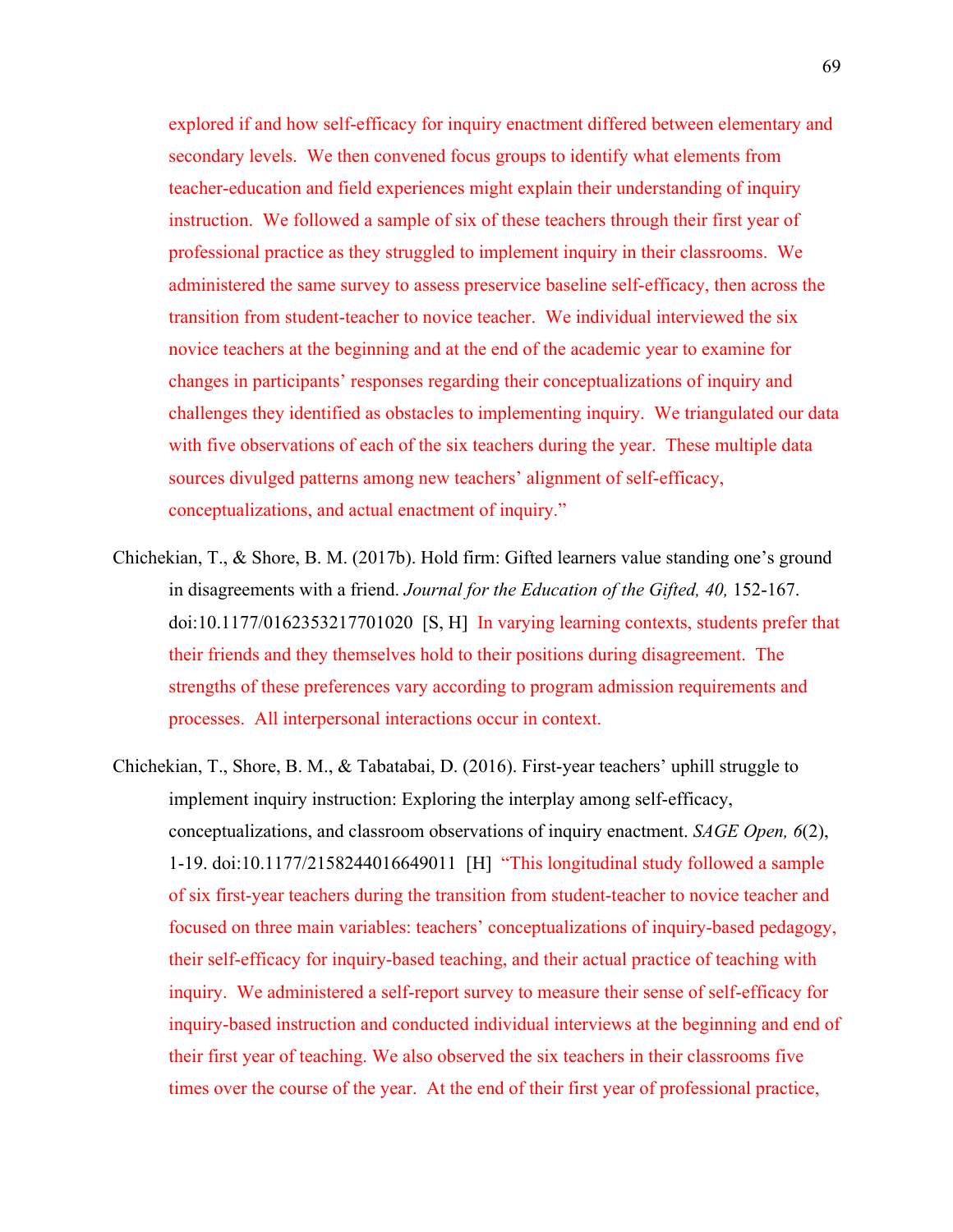self-efficacy for teaching using inquiry underwent a general decline as was also found for the frequencies of concepts teachers used to describe inquiry enactment. Moreover, their descriptions of inquiry were based more on a set of interrelated procedures and less on a form of conceptual knowledge. Classroom observations revealed that teachers were least observed in pedagogical actions that required enabling students to communicate findings and the most in student engagement, however, over time observations of student engagement declined. Consistent patterns were observed between shifts in self-efficacy and enactment of inquiry as well as shifts between self-efficacy and conceptualizations of inquiry enactment. There was also evidence of beginning steps toward links between teacher's conceptualizations and classroom practice." Support from school leaders is important. (Fits with the "lots of practice" idea we expressed elsewhere.) (Report of early use of the McGill Enactment of Inquiry Questionnaire-Self-Efficacy-Teachers, MEIQ-SET, that is based on part of the MSDIQ with items reworded to reflect efficacy rather than attainment value.)

- Clark, C., & Shore, B. M. (2004). *Educating students with high ability (rev. ed.).* Paris, France: UNESCO. (The revision of Chapter 4 was coauthored by J. A. Irving.) http://unesdoc.unesco.org/images/0013/001383/138328e.pdf [E, S] Includes a chapter historically linking gifted-education models with inquiry-based models and social constructivism.
- Cyr, S., Savard, A., & Braham, E. (2016). Analyse d'un projet pilote d'intégration d'une approche par les situations dans l'éducation de base de la République Démocratique du Congo [Analysis of a pilot integration project of a situation-based approach in primary school of the Democratic Republic of the Congo]. *Comparative and International Education / Éducation Comparée et Internationale, 45*(3), Article 4. http://ir.lib.uwo.ca/cie-eci/vol45/iss3/4 [E, S] "In 2015, the Democratic Republic of the Congo (DRC) undertook a transitional approach to school reform by adopting the Situation-based Approach "Approche par les Situations (APS)" in the elementary school curriculum. In order to initiate this process, the country has set up an experimental pilot project to improve teaching and learning Mathematics and Language Arts in elementary school. To this end, learning situations were created and teachers were trained in the use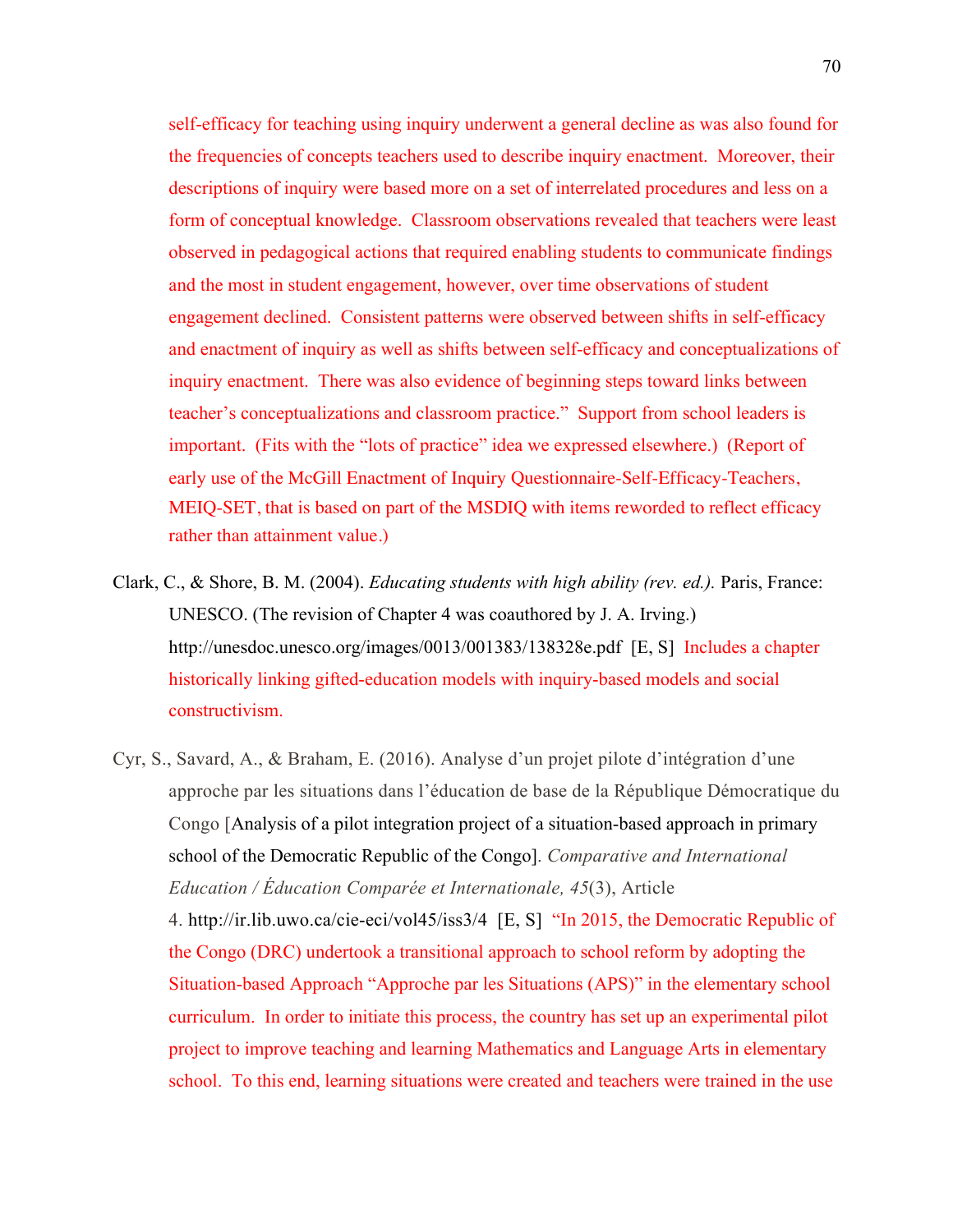of these situations in class. This article presents the results from different data collection tools to account for this experimental approach in Mathematics with a view to enlargement at the national level. The results indicate not only a positive contribution of teacher education and use of classroom situations, but also expose functional problems of implementation of such a device in a country like the DRC."

- Delcourt, M. A. B. (2001). Effects of talent development on science process skills. In F. A. Dixon & C. M. Adams (Eds.), *Research Briefs of the Division of Research and Evaluation of the National Association for Gifted Children* (pp.150-165). Washington, DC: The National Association for Gifted Children. [E, S] Both the child's personality and the types of opportunities available in the environment over a period of time play a large role in the development of talent. Applied to the school environment, talent development means honoring students' many abilities; seeking opportunities for children to thrive; providing opportunities for children's voices to be heard; pairing students with experts who have similar interests and strengths.
- Delcourt, M. A. B. (2008). Where students get creative-productive ideas for major projects in the natural and social sciences, In B. M. Shore, M. W. Aulls, & M. A. B. Delcourt (Eds.), *Inquiry in education volume II: Overcoming barriers to successful implementation* (pp. 63-92). New York: Routledge. [S] By understanding and developing their own creativeproductive behavior, students are better prepared to think of new ideas for scientific investigations. This information is related to the development of self-regulatory behavior in adolescents, namely: forethought regarding actions, actual performance, and selfreflection after activities are completed. Students revealed insights into how they matched their interests with ideas for projects (forethought), how they carried out their investigations (performance), and what they learned from their efforts (self-reflection).
- Delcourt, M. A. B., Aslanian, A., & Duncanson, E. (2007). Inquiry in science education. In D. Pinou and M. A. B. Delcourt (Eds.) *WestConn's Institute for Science Teacher Research (WISTR) Program Report*, Danbury, CT: Western Connecticut State University. [S] Teachers who participated in the program showed no significant difference in the average number of [low level--Bloom] Knowledge/Comprehension questions asked during classes from fall to spring and no significant difference in the average number of Higher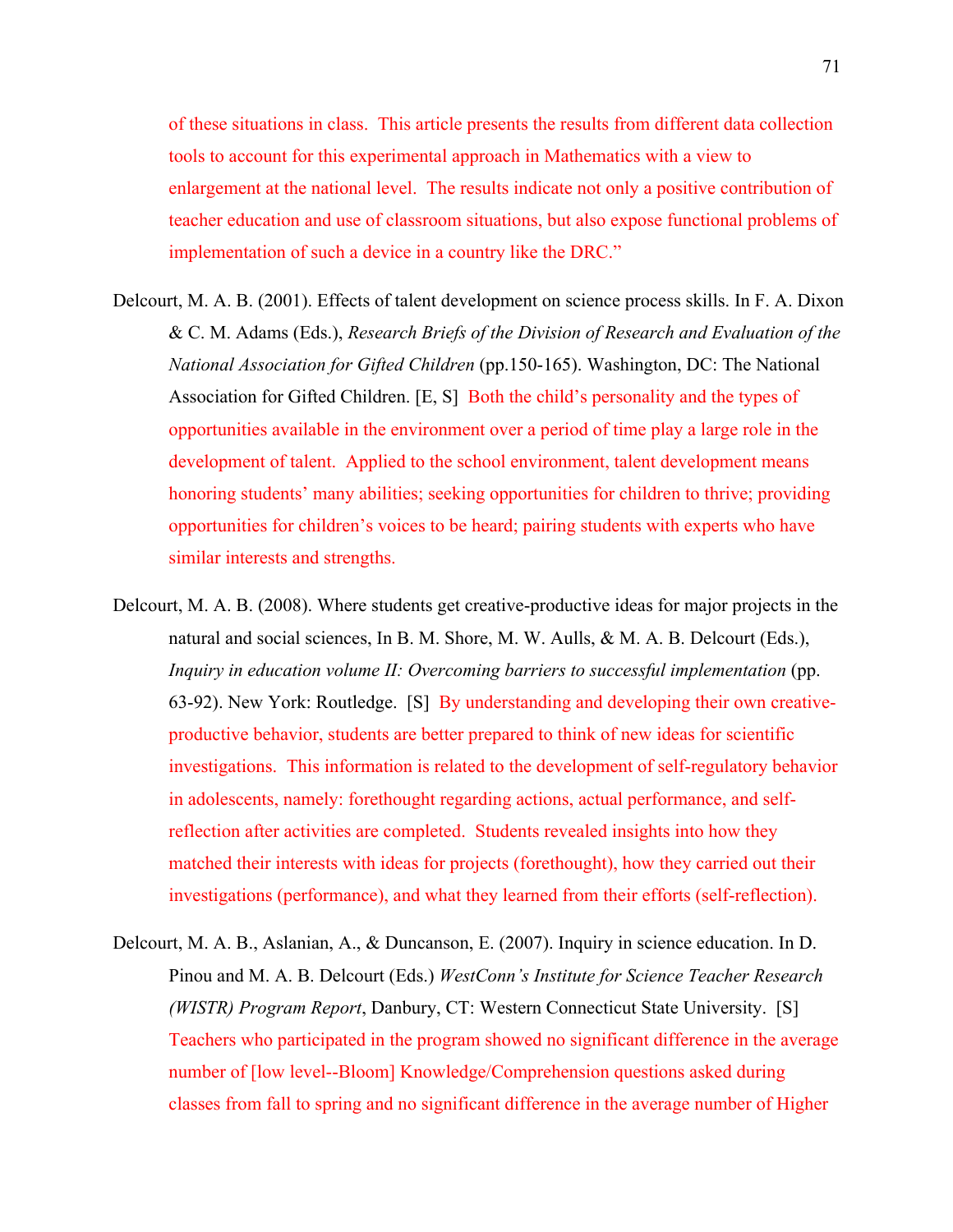Order Thinking Skills (HOTS) questions over the same period. There was, however, a significant increase in the number of higher order questions asked by students (not low level). Teachers provided more opportunities for students to ask advanced questions. They specifically added inquiry opportunities into their science classes by creating more project-oriented environments. Overall, teachers reduced their total use of questions during a typical lesson by 17%. Additionally, the total use of HOTS questions by students and teachers increased by 14.7%. Although teacher use of HOTS questions did not increase significantly, they clearly allowed more time and opportunities for students to pose better questions.

- Delcourt, M. A. B., & McKinnon, J. (2011). Tools for learning: Improving questioning in the classroom. *LEARNing Landscapes, 4*(2), 145-160. http://www.learninglandscapes.ca/images/documents/ll-no8/mabdelcourt.pdf [E] Building higher-order questioning skills also facilitates critical thinking.
- Delcourt, M. A. B., & Renzulli, J. S. (2013). The three-ring conception of innovation and a triad of processes for developing creative productivity in young people. In L. V. Shavinina (Ed.), *The International Handbook on Innovation Education* (pp. 128-141). New York, NY: Routledge. [E, S] Links creativity and inquiry-based instruction.
- Delcourt, M. A. B., Treffinger, D. J., Woodel-Johnson, B., & Burke, K. (2015). Learning styles and problem-solving styles of talented secondary school students. *International Journal for Talent Development and Creativity, 3*, 179-192. [S] Significant correlations exist between learning styles and problem-solving styles, and both similarities and differences exist among students talented in athletics, science, and visual arts. Inquiry skills have common elements across disciplines.
- Freiman, V., & Manuel, D. (2015). Relating students' perceptions of interest and difficulty to the richness of mathematical problems posted on the CAMI website. *Quadrante [Review of Research in Mathematics Education], 24*(2), 61-84. (Published by the Portuguese Association of Mathematics Teachers, APM) [E, S] "The CAMI website is a virtual community designed for francophone students from K-12 school levels in New Brunswick, Canada and elsewhere in the world. The main purpose of this learning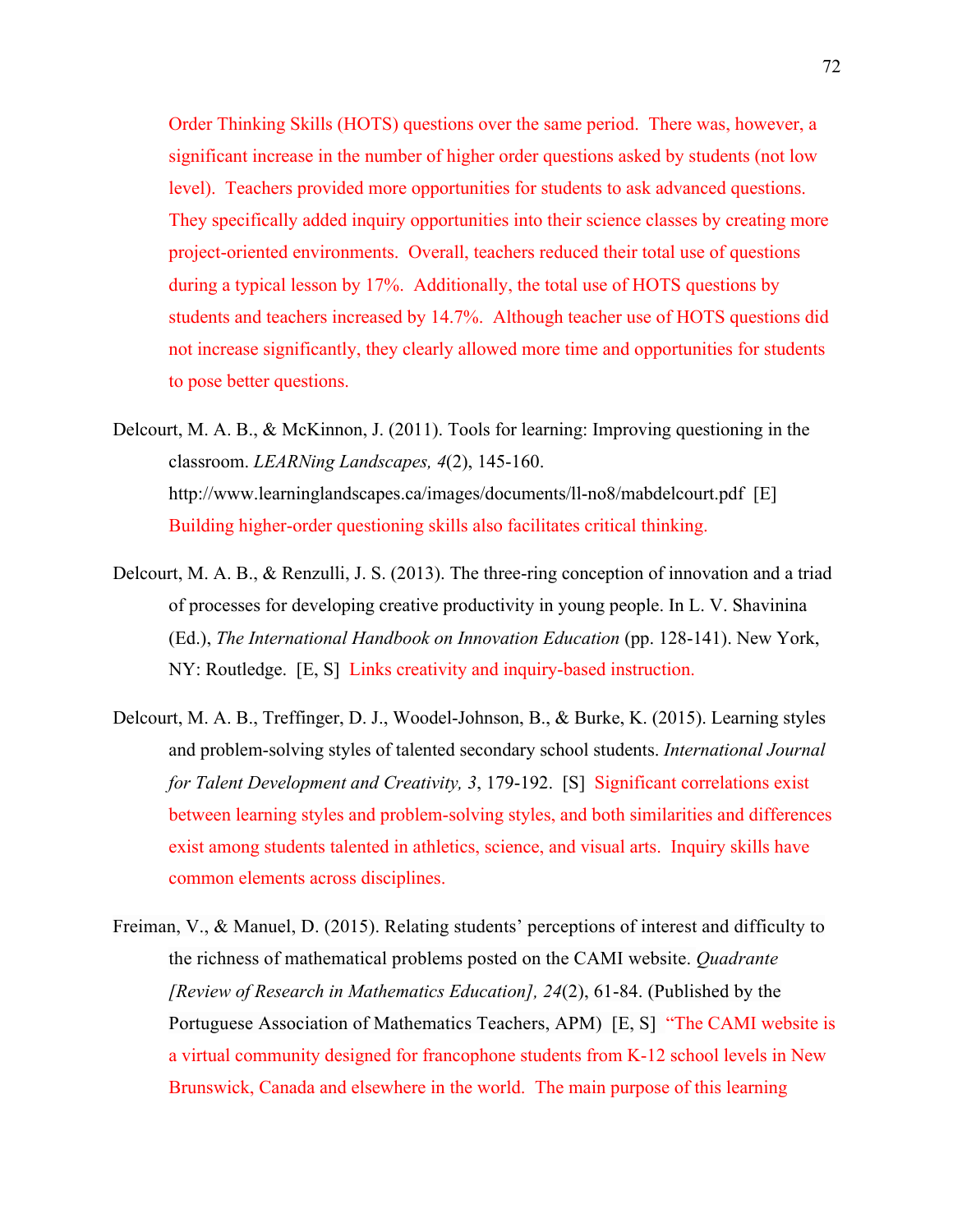environment is to increase it members' opportunities to learn mathematics by proposing rich, interesting, and challenging problems. Although few studies have been conducted on CAMI website, none explored if richness of the problems is related to how interesting and difficult the members perceived the problems to be. The present article addresses this lack by investigating the possibility of links between members' perceptions of interest and difficulty of the mathematical problems posted, and the richness of the problems according to the creators of CAMI. Using a sequential mixed method design (Teddle & Tashakkori, 1990), and Manuel's (2010) model, we studied first the richness of 118 problems for which online surveys were conducted that questioned students about how interesting and difficult they found the problems to be. Then we studied how the richness is related to students' perceptions. Although the results showed no significant relation between the richness of the problem according to the researchers and the students' perceptions of interest and difficulty, some tendencies, however, prompt the need for further analysis." (Abstract)

Freiman, V., Polotskaia, E., & Savard, A. (2017). Using a computer-based learning task to promote work on mathematical relationships in the context of word problems in early grades. *ZDM Mathematics Education, 49,* 835-849. [E, S] "In Canada, as in other Western countries, solving word problems has comprised an important part of mathematics curricula. Traditionally, arithmetic thinking has largely been privileged as the main strategy for solving word problems at the elementary level, thus postponing the introduction of algebraic thinking to the secondary school. Drawing on the work of the Russian psychologist Davydov, we suggest that algebraic ways of thinking can be fostered as early as primary grades within the context of problem solving, thus enabling understanding of relational aspects of a problem's mathematical structure. In particular, we used Elkonin and Davydov's notion of *learning activity* to design a computer-based task that helps young students (ages 7–8) to analyse word problems and eventually engage in an algebraic way of thinking. The task also involves a wholeclass discussion in which students probe their understanding of the problem and model its solution in a relational way, instead of instantly locking themselves into a numerical operation. Macro- and micro-levels of analyses were conducted using, inter alia, the lens of the didactical tetrahedron, which highlights the association between design of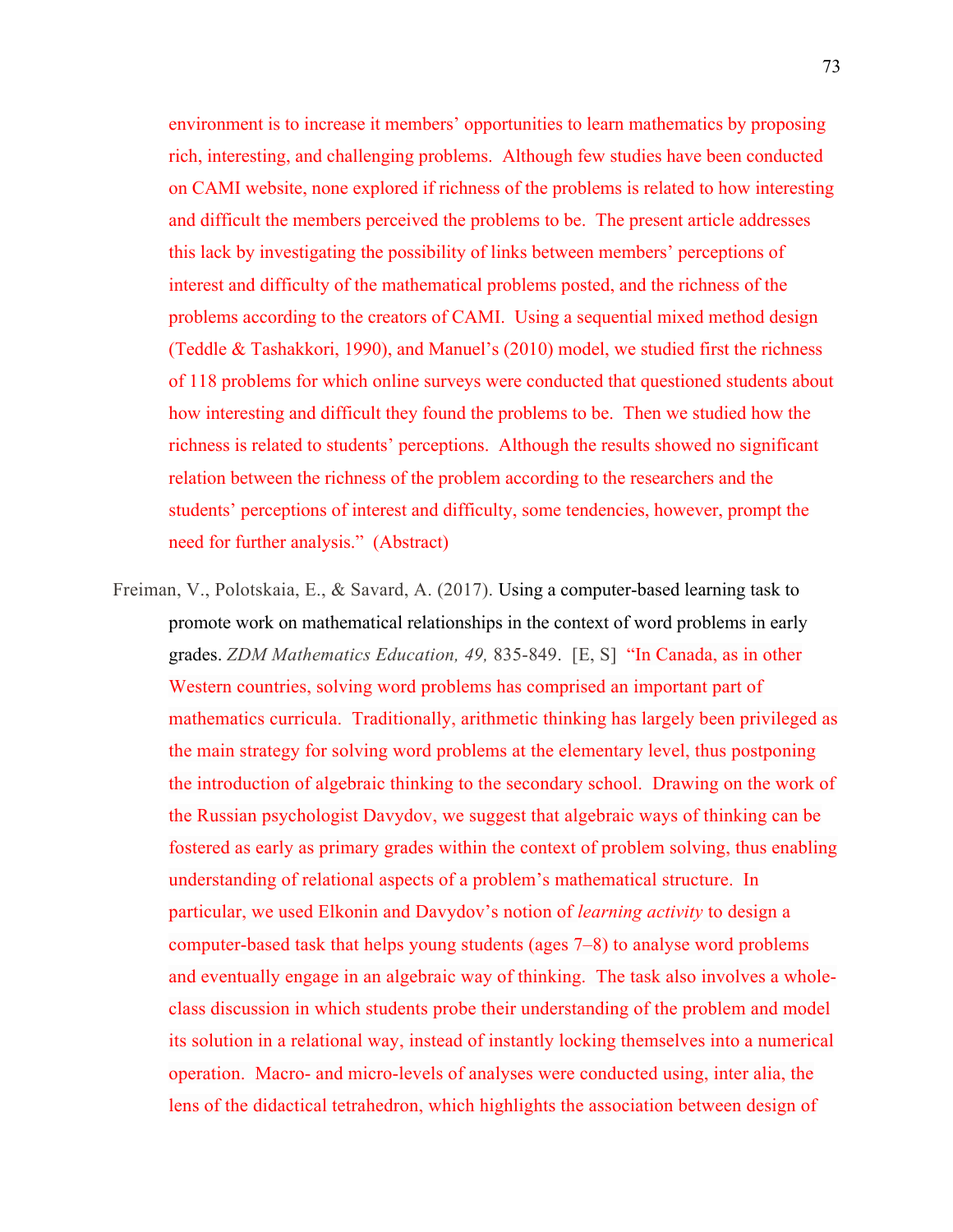learning tasks and students' capacity building in analysing and expressing relationships between quantities through non-numerical symbols. While further research on the relational approach is still needed, this paper demonstrates its potential to contribute to progressively shifting young children's understanding from one that relies heavily on arithmetic processes toward one that builds on algebraic thinking."

- French, L. R., & Shore, B. M. (2009). A reconsideration of the widely held conviction that gifted students prefer to work alone. Invited chapter in B. Hymer, T. D. Balchin, & D. Matthews (Eds.), *The Routledge international companion to gifted education* (pp. 176- 182 plus references). London, England: Routledge. [E, S] The textbook literature repeats the assertion that bright students tend to be loners, but there are many examples of research that suggest this stereotype needs to be re-examined in the specific context of the kind of instructional situation.
- French, L. R., Walker, C. L., & Shore, B. M. (2011). Do gifted students really prefer to work alone? *Roeper Review, 33,* 145-159. doi:10.1080/02783193.2011.580497 [E, S] They do under some conditions such as very easy work (but so do other students prefer to work alone in such circumstances). They do not prefer to work alone when the stakes are higher and they have some influence over the choice of with whom they work. They are concerned about fairness in the distribution of work, who will grade the work, and whether it is worth little or "high stakes." More often than not, gifted students are not loners.
- Gervais, C., Polotskaia, E. & Savard, A. (2013). La résolution de problèmes de structures additives chez les élèves du premier cycle du primaire : le développement du raisonnement. *Bulletin de l'AMQ (Association mathématique du Québec), 8*(3), 58-66. http://archimede.mat.ulaval.ca/amq/bulletins/oct13/08-maitre-Gervais.pdf [E] Examination of the difficulties encountered by elementary teachers when they teach students to analyze mathematical word problems, and approaches to overcome these challenges. This study highlights the need for teachers to intentionally develop specific inquiry-relevant skills for students to be able to succeed.

Getahun, D. A., Aulls, M. W., & Saroyan, A. (2014). The nature of undergraduate students'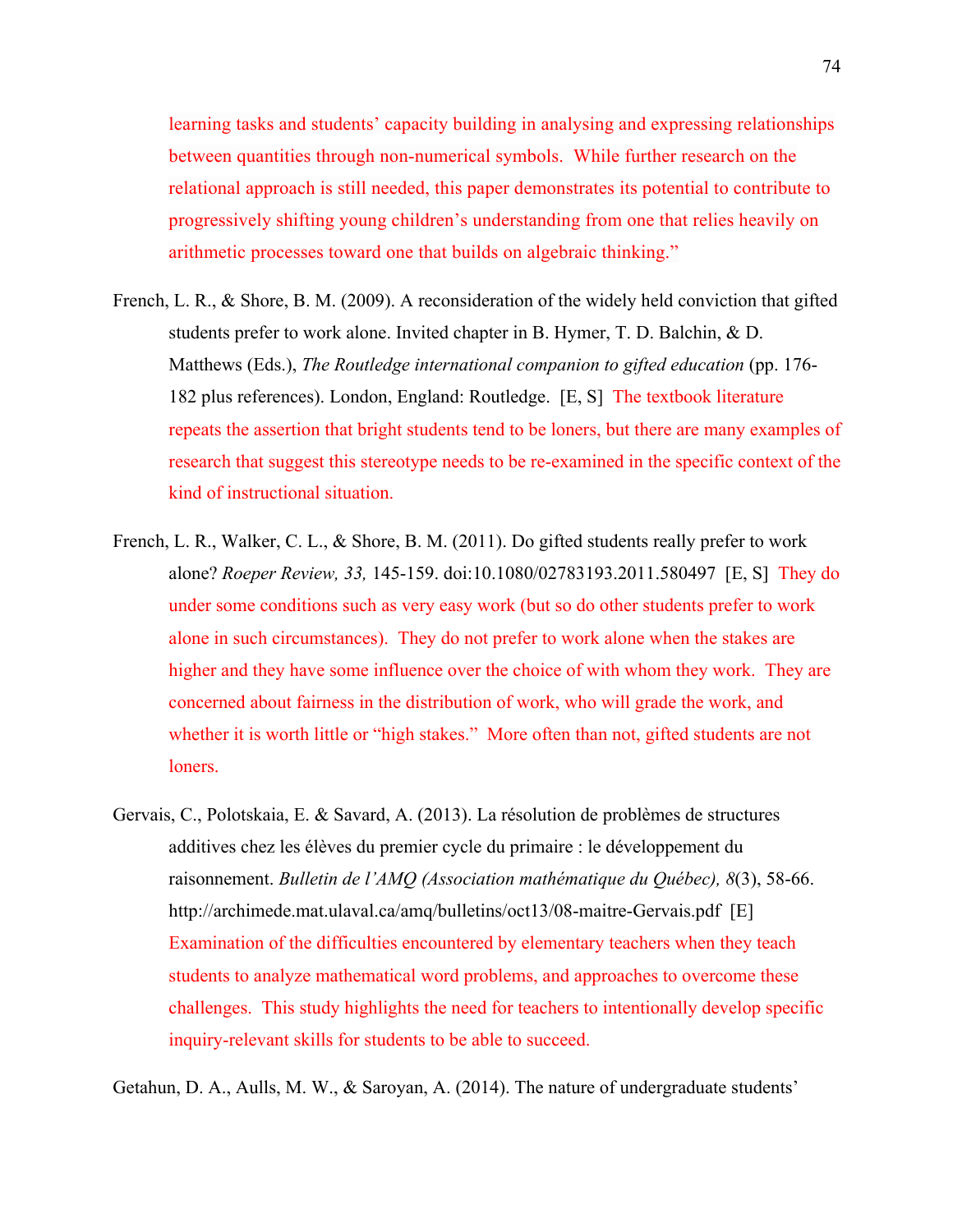conceptions of inquiry. *Electronic Journal of Science Education*, *18*(8), n.p. Retrieved from http://ejse.southwestern.edu/article/view/13837/0. [H] Found 13 categories of inquiry conceptions that they could be grouped into three superordinate categories of inquiry as: a learning process, an instructional process, and a research/scientific process. Inquiry as a learning process was the most prevalent and inquiry as a research/scientific process least. In particular, inquiry as a means of gaining information/knowledge was the most prevalent single conception. This implies more work is needed to help students develop conceptions that can stimulate productive inquiry engagement. Undergraduates have a somewhat constrained conception of inquiry, and it is entirely on the cognitive side. In addition to learning to do it, attention should be given to understanding what it is.

- Gube, M., & Shore, B. M. (2018). *Report on a decade (plus) of funded research goals and achievements of the High Ability and Inquiry Research Group (HAIR) at McGill University.* To be posted on the HAIR website (www.mcgill.ca/inquiry) and in the McGill Library eScholarship collection (generating a unique URL). [E, S, H] This is the present document.
- Ha, S., Lee, G., & Kalman, C. S. (2013). Workshop on friction: Understanding and addressing students' difficulties in learning science through a hermeneutical perspective. *Science & Education, 22,* 1423-1441. doi:10.1007/s11191-012-9465-5 [H] "Hermeneutics is useful in science and science education by emphasizing the process of understanding. The purpose of this study was to construct a workshop based upon hermeneutical principles and to interpret students' learning in the workshop through a hermeneutical perspective. When considering the history of Newtonian mechanics, it could be considered that there are two methods of approaching Newtonian mechanics. One method is called the 'prediction approach', and the other is called the 'explanation approach'. The 'prediction approach' refers to the application of the principles of Newtonian mechanics. We commonly use the prediction approach because its logical process is natural to us. However, its use is correct only when a force, such as gravitation, is exactly known. On the other hand, the 'explanation approach' could be used when the nature of a force is not exactly known. In the workshop, students read a short text offering contradicting ideas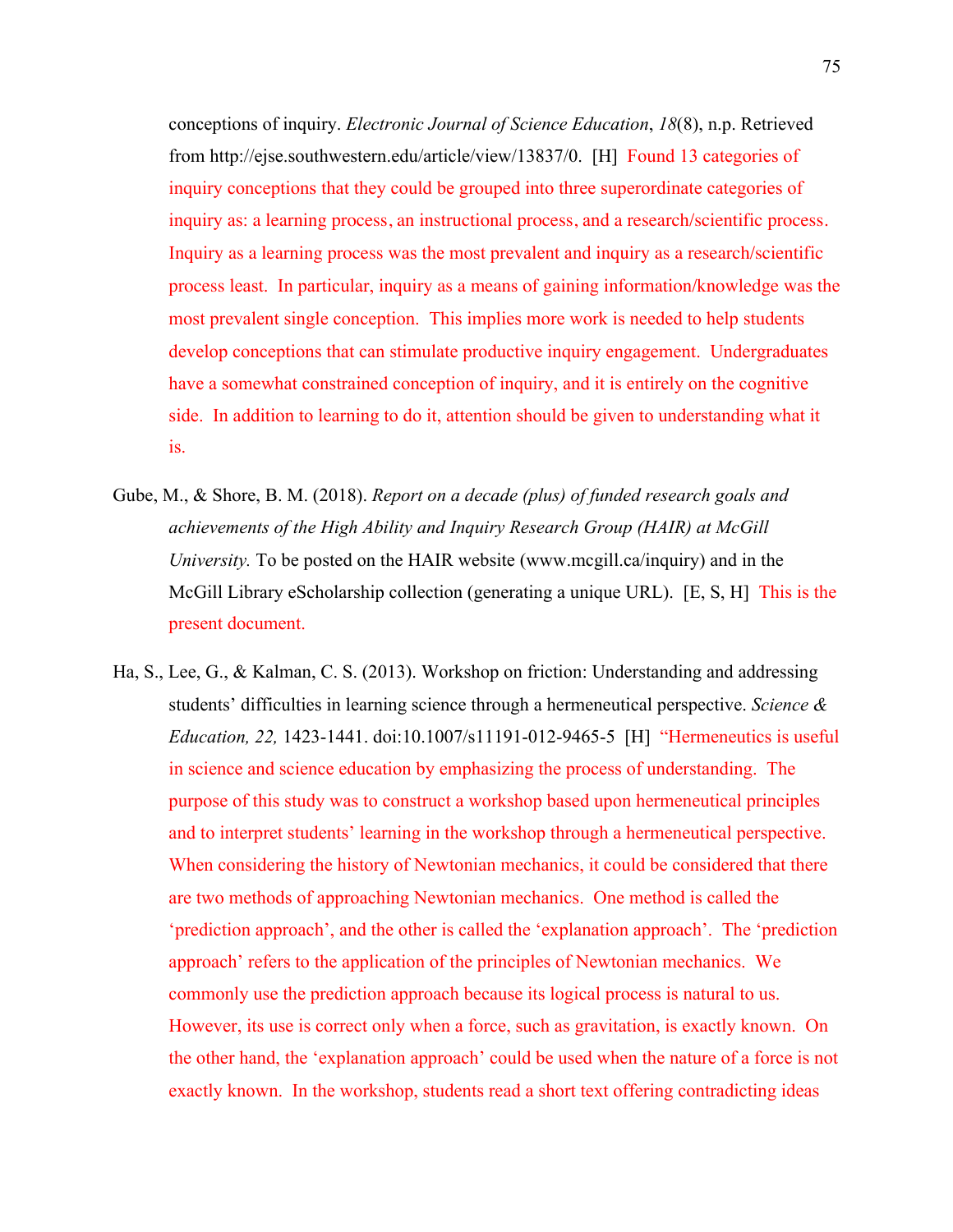about whether to analyze a friction situation using the explanation approach or the prediction approach. Twenty-two college students taking an upper-level mechanics course wrote their ideas about the text. The participants then discussed their ideas within six groups, each composed of three or four students. Through the group discussion, students were able to clarify their preconceptions about friction, and they responded to the group discussion positively. Students started to think about their learning from a holistic perspective. As students thought and discussed the friction problems in the manner of hermeneutical circles, they moved toward a better understanding of friction."

- hannah, c. l., & Shore, B. M. (2008). Twice exceptional students' use of metacognitive skills on a comprehension-monitoring task. *Gifted Child Quarterly, 52,* 3-18. doi:10.1177/0016986207311156 [E] Faced with a reading task into which incongruous information was inserted, gifted students with learning difficulties (LDs) used monitoring strategies that resembled those used by gifted students, not by students with LDs. The implication is that twice-exceptional students should be educated as gifted students and not have their disability dominate their placement or program.
- Hua, O. (Liv), & Shore, B. M. (2014). Chemistry professors' descriptions of the impact of research engagement on teaching. *Higher Education Research and Development, 33,*  298-311. doi:10.1080/07294360.2013.832158 [H] Professors claimed research engagement (a) enhances student interest, (b) promotes subject-matter currency, (c) generates research examples, (d) models ways of thinking in the discipline, (e) provides contextualization guidance for instruction and (f) helps them explain difficult concepts. They appear to have increasingly reflected on this link (fits with Ibrahim's fourth dimension of general reflection: deliberation).
- Hua, O. (Liv), Shore, B. M., & Makarova, E. (2014). Inquiry-based instruction within a community of practice for gifted-ADHD college students. *Gifted Education International, 30*(1), 74-86. doi:10.1177/0261429412447709 [H] "A number of characteristics are shared between attention-deficit hyperactivity disorder (ADHD) and gifted populations. They include . . . [issues with] sustaining attention, following directions, and completing tasks. . . . Inquiry-based instruction within an authentic community of practice can play an integral role in talent development for gifted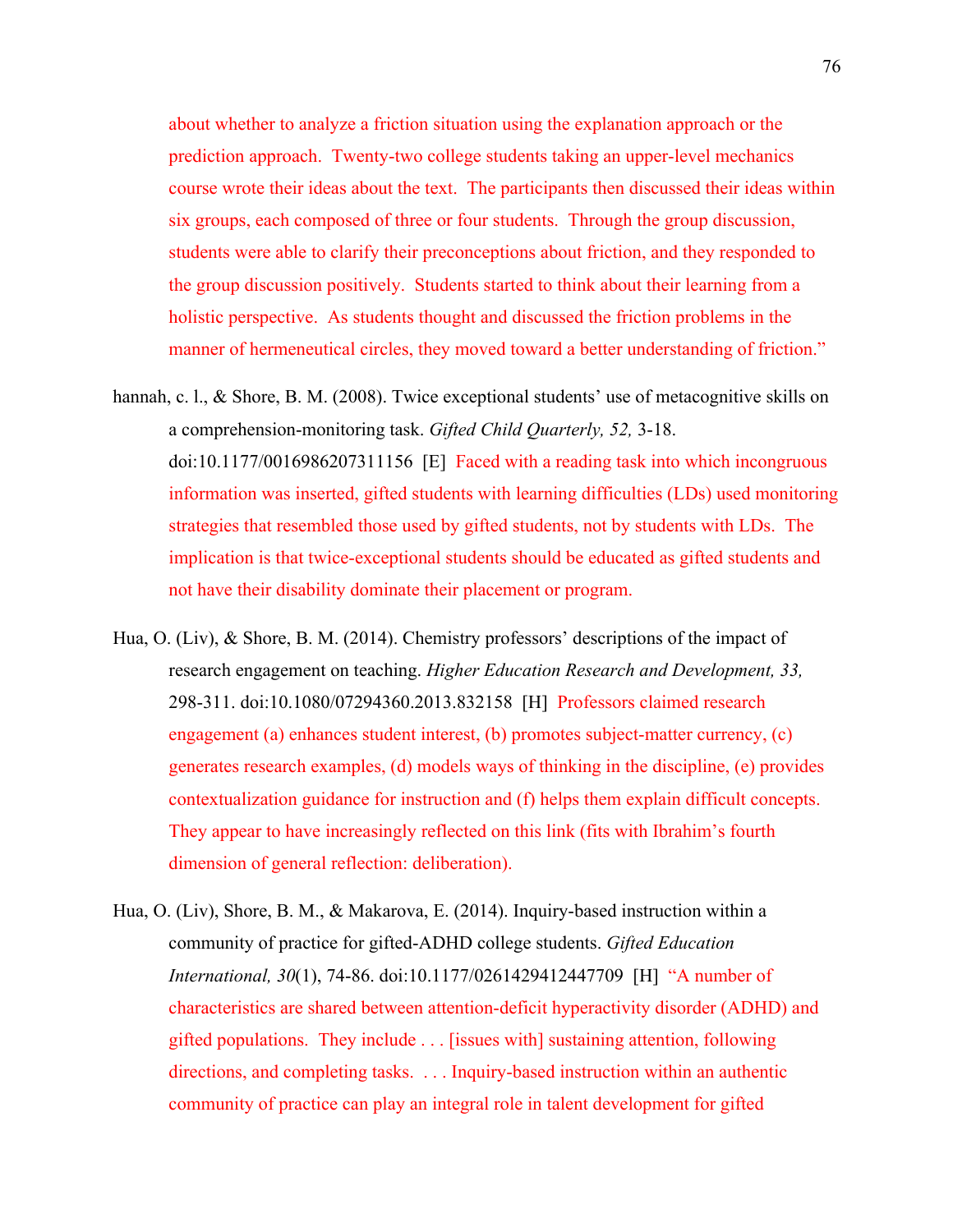undergraduate students" with ADHD. Inquiry is appropriate for wide range of abilities and learning disabilities.

- Huang, X., & Kalman C. S. (2012). A case study on reflective writing. *Journal of College Science Teaching, 42*(1), 92-99. [H] This paper reported a "multiple case study in two science courses in which students engaged in reflective writing. . . . Students with higher scores on an epistemology survey tended to use reflective writing in a more effective way to enhance their learning of textual material" (p. 92).
- Huang, X., & Kalman, C. S. (2013). Relationship between students' epistemological beliefs and the evolution of science philosophy and hermeneutics. In *Proceedings of the biennial meeting of the International History and Philosophy of Science Teaching Group* (IHPST). Pittsburgh, PA: IHPST. http://archive.ihpst.net/2013-pittsburgh/conferenceproceedings/ [H] Promoting opportunities for dialog and reflection in undergraduate classrooms enhances expert-like thinking about concepts.
- Ibrahim, A., Aulls, M. W., & Shore, B. M. (2016a). Development, validation, and factorial comparison of the McGill Self-Efficacy of Learners For Inquiry Engagement (McSELFIE) survey in natural science disciplines. *International Journal of Science Education, 38,* 2450-2476. doi:10.1080/09500693.2016.1249531 [S, H] "Sociocognitive theory (Bandura, 1986, 1989, 1991) accords high importance to the mechanisms of human agency and how they are exercised through self-efficacy. In this paper, we proposed that self-efficacy for inquiry engagement mediates the effects of knowledge and personality on behavior and achievement. We defined inquiry engagement as engaging the practices of science and engineering, which are supported by personality characteristics, and that result in inquiry- learning outcomes. Based on these theoretical perspectives, we developed and validated the McGill Self-Efficacy for Inquiry Engagement (McSELFIE) instrument with undergraduate students in STEM disciplines. The McSELFIE is a 60-item, learner-focused survey that addresses three components that are theoretically important for engaging in scientific inquiry: (a) students' personalities, (b) inquiry learning outcomes, and (c) practices of science and engineering. Evidence for content validity was obtained by using experts' judgments and confirmatory factor analysis (CFA) with a sample of 152 undergraduates who had experience with scientific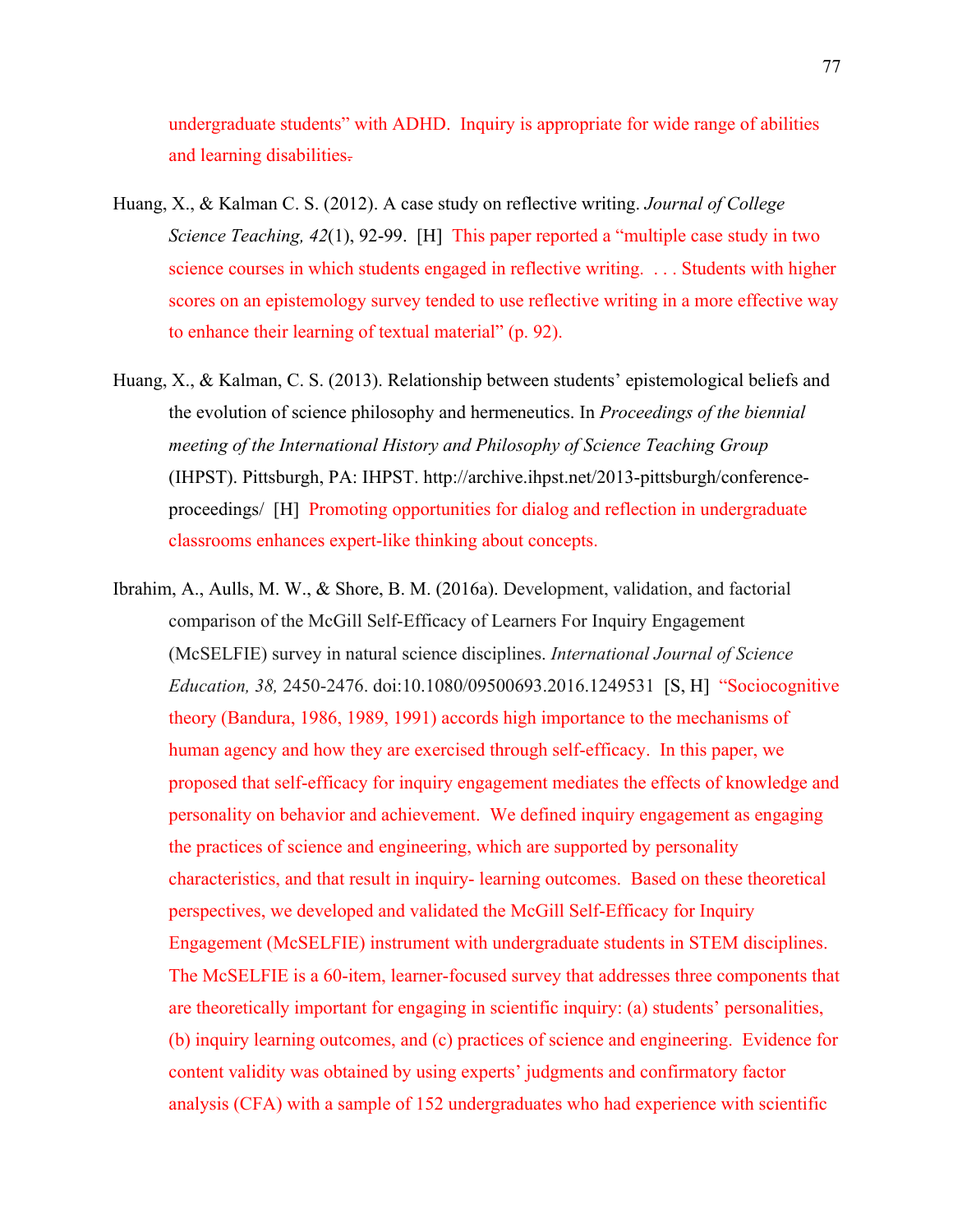inquiry in diverse STEM fields. All the McSELFIE factors resulting from CFA predicted students' reported prior inquiry experience, offering strong criterion validity evidence. Internal consistency and construct validity were also examined. The McSELFIE instrument is a reliable and valid instrument for measuring undergraduate students' selfefficacy for scientific inquiry in STEM disciplines. Implications for theory and practice are discussed." (Source of McSELFIE instrument--derived from the MSDIQ and MAVIES instruments)

- Ibrahim, A., Aulls, M. W., & Shore, B. M. (2016b) Teachers' roles, students' personalities, inquiry learning outcomes, and practices of science and engineering: Development and validation of the McGill Attainment Value for Inquiry Engagement Survey [MAVIES] in STEM disciplines. *International Journal of Science and Mathematics Education, 15,* 1195-1215. doi:10.1007/s10763-016-9733-y. [H] "Expectancy value theory posits that attainment values are important components of task values that, in turn, directly influence students' achievement-related choices and performance. The current paper developed and validated the McGill Attainment Value for Inquiry Engagement Survey (MAVIES) with undergraduate students in STEM disciplines. The MAVIES is a 67-item, learner-focused survey that addresses four components that are theoretically important for engaging in scientific inquiry: (a) teachers' roles, (b) students' personalities, (c) inquiry learning outcomes, and (d) practices of science and engineering. Evidence for internal consistency and construct, content, and criterion validity was obtained from 85 undergraduates who had experience with scientific inquiry in diverse STEM fields. Confirmatory factor analyses confirmed factors that were aligned with role theory, Big Five personality traits, revised Bloom's learning outcomes, and the Next Generation Science Standards. The MAVIES instrument is a reliable and valid instrument for measuring undergraduate students' attainment values for scientific inquiry in STEM disciplines." (Source of MAVIES instrument--derived from the MSDIQ)
- Ibrahim, A., Kalman, C. S., & Milner-Bolotin, M. (2013). "Sources of knowledge" for students entering a gateway science course. In *Proceedings of the 6th MIT LINC [Massachusetts Institute of Technology Learning International Networks Consortium] conference*. Cambridge, MA: MIT. doi:10.13140/RG.2.1.2113.8642 [H] "Epistemology has been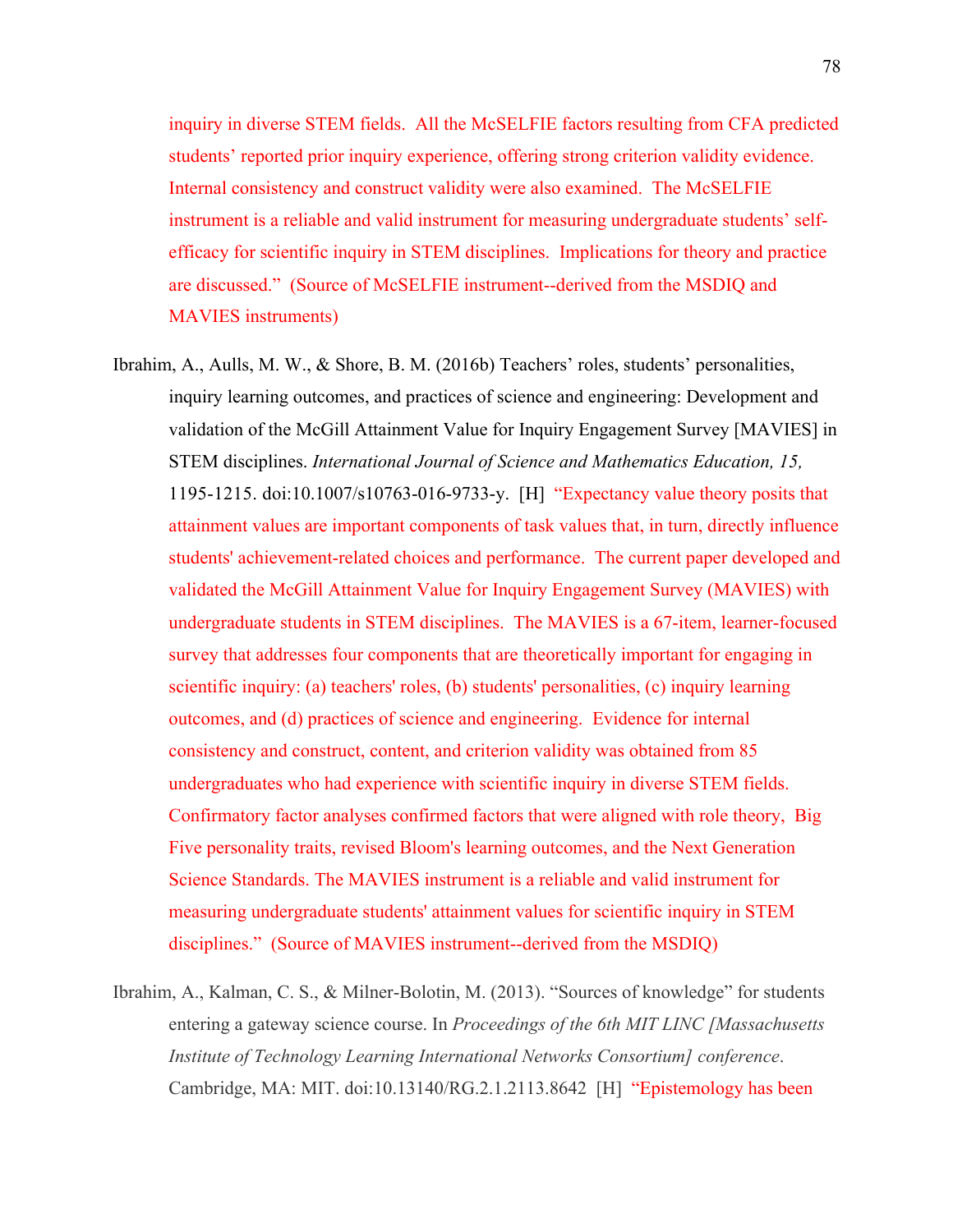shown to have an important role on how students learn. The current paper focuses on one epistemological dimension, which is the "sources of knowledge" for students entering a gateway science course. Eight students were interviewed and asked about their sources of knowledge, and sources of physics knowledge. The qualitative analysis revealed that the students' sources of knowled, and sources of physics knowledge range across relying on the teacher, lecture, peers, textbooks, Internet resources, experiences, or experiments. Students who mentioned experiments as their sources of knowledge emphasized the importance of lab work."

- Irving, J. A., Oppong, E., & Shore, B. M. (2016). Alignment of a high-ranked PISA mathematics curriculum and the *Parallel Curriculum* for gifted students: Is a high PISA mathematics ranking indicative of curricular suitability for gifted learners? *Gifted and Talented International, 31,* 114-131. http://dx.doi.org/10.1080/15332276.2017.1356657 [S] Even a curriculum leading to superior PISA outcomes still lacks some key qualities of inquiry and suitability for gifted students. Inquiry instruction is complex and demanding, and needs support at different levels (curriculum, pedagogy, etc.).
- Kalman, C. [S.]. (1997). Conceptual writing exercises, essay questions, group exercises. In S. Tobias & J. Raphael (Eds.), *The hidden curriculum--Faculty-made tests in science, Part 1: Lower division courses* (pp. 149-192). New York, NY: Plenum Press. [H] Promoting opportunities in undergraduate classrooms that get students to examine textual material metacognitively, specifically with one or more interactive interventions such as dialog and reflection, produces epistemological change and enhances expert-like thinking about concepts. Validly assessing learning outcomes requires examination practices that explicitly tap these experiences.
- Kalman, C. S. (1998). Developing critical thinking using cooperative learning techniques. *Physics in Canada, 54*(1), 15-17. (Letters Section) [H] Promoting opportunities in undergraduate classrooms that get students to examine textual material metacognitively, specifically with one or more interactive interventions such as dialog and reflection, produces epistemological change and enhances expert-like thinking about concepts.

Kalman, C. S (2001a). Teaching students to solve quantitative problems in science by writing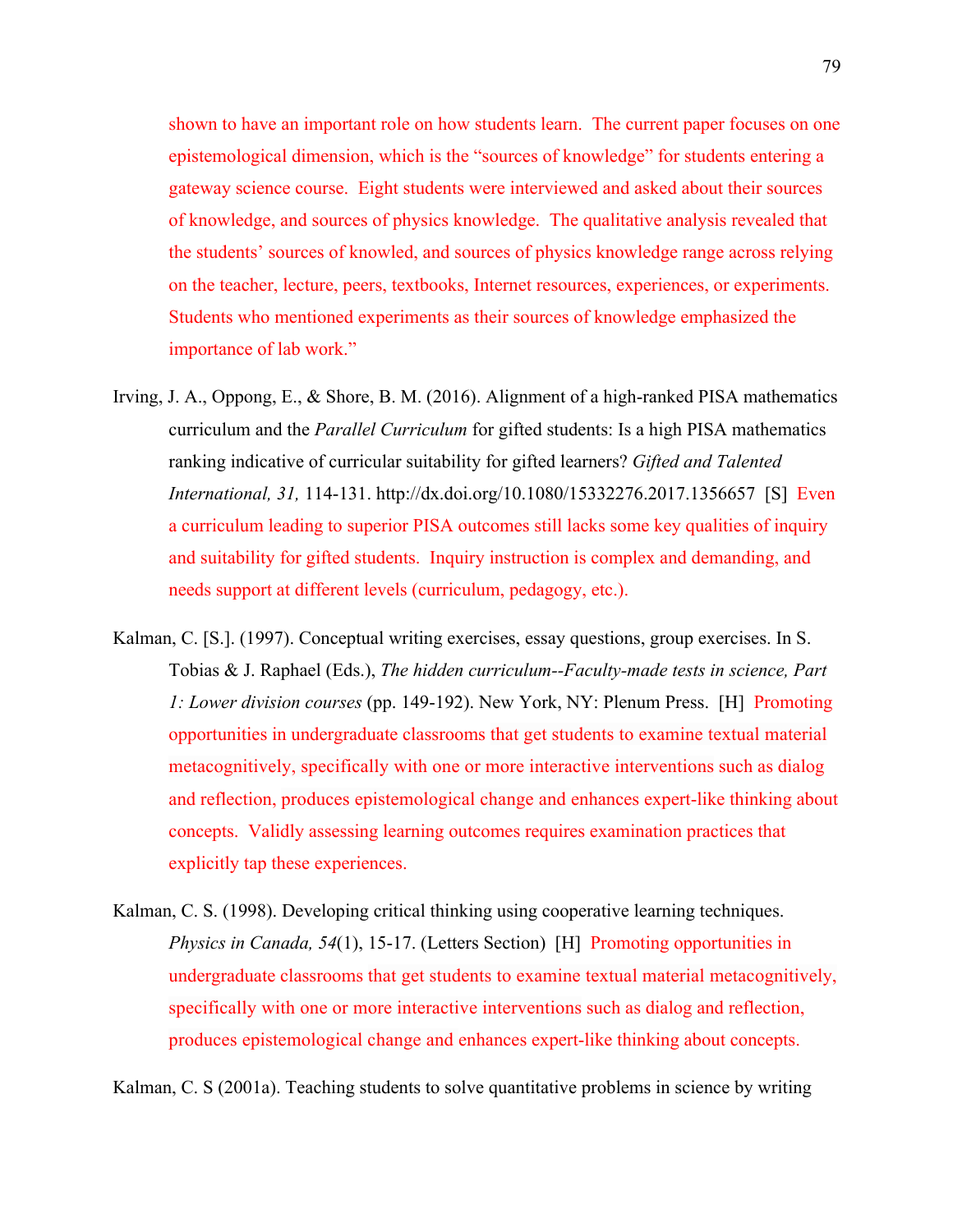their way into the solution. *The Successful Professor,* Sample Issue, 3-4. [H] Promoting opportunities in undergraduate classrooms that get students to examine textual material metacognitively, specifically with one or more interactive interventions such as dialog and reflection, produces epistemological change and enhances expert-like thinking about concepts.

- Kalman, C. S. (2001b). Developing critical thinking in undergraduate courses: A philosophical approach. *Science & Education*, *11*(1), 83-94. [H] "This paper is centred on twentieth century philosophers of science. . . . Students study one philosopher all semester as a group project and report regularly on how their philosopher would view the subject matter of the course. As a consequence of this use of philosophers of science, the students seem to have made a marked improvement in their critical thinking skills and in their grasp of the underlying concepts of the subject matter of the courses."
- Kalman, C. S. (2002). Generating effective in-class discussions. *The Successful Professor*, *1*(5), 7-9. Retrieved from http://www.usask.ca/gmcte/newfiles/oldfiles/tsp\_vol1\_5.pdf [H] Promoting opportunities in undergraduate classrooms that get students to examine textual material metacognitively, specifically with one or more interactive interventions such as dialog and reflection, produces epistemological change and enhances expert-like thinking about concepts.
- Kalman C. S. (2003). Course design for an introductory science course. *Academic Exchange Quarterly, 7*(4), 194-198. [H] "This paper presents a course design for an introductory science course that encourages students to take greater responsibility for constructing their own knowledge of science with their professor and fellow students. The course includes two writing activities and a conceptual-conflict activity. (A conceptual-conflict activity is one in which two or more opposing viewpoints are discussed.) All of the students became more involved in constructing their own understandings of the subject."
- Kalman, C. S. (2007). *Successful science and engineering teaching in colleges and universities*. Bolton, MA: Anker. [H] "This book offers broad, practical strategies for teaching science and engineering courses and describes how faculty can provide a learning environment that helps students comprehend the nature of science, understand science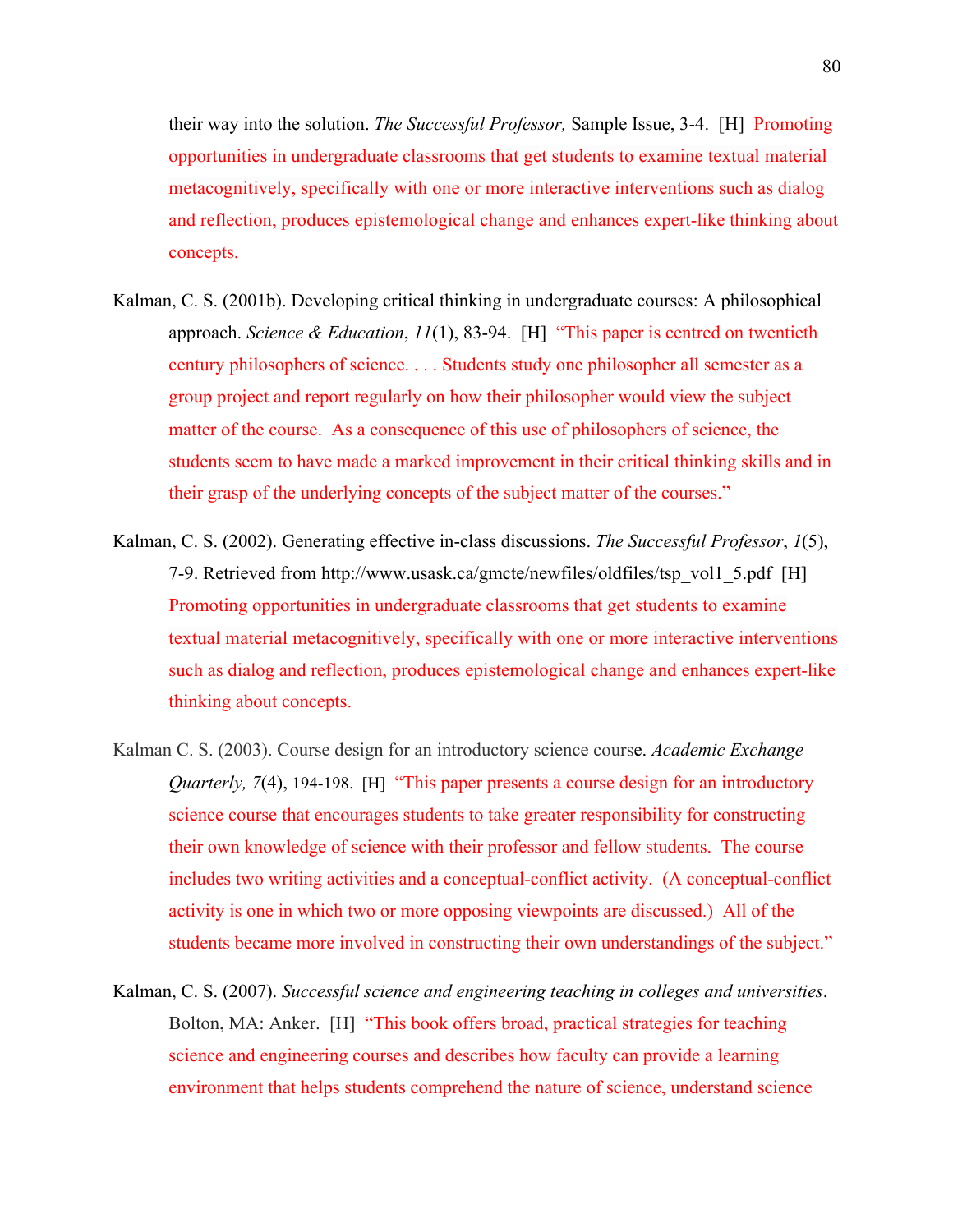concepts, and solve problems in science courses. The student-centered approach focuses on two main themes: reflective writing and working in collaborative groups. When faculty incorporate methods into their courses that challenge their students to critically reflect, collaborate, and problem solve, students gain a better understanding of science as a connected structure of concepts rather than as a simple tool kit of assorted practices."

- Kalman, C. S. (2008). *Successful science and engineering teaching: Theoretical and learning perspectives* (Innovation and change in professional education series, volume 3, series editor Wim Gajselaers). New York, NY: Springer. [H] **"**The invention of inertia requires an examination of what would be needed to have the Earth to rotate around its axis and a ball fall straight down beside the high tower. Such a notion requires a high order of critical thinking, hardly the abilities found in most students entering an introductory course. Duhem's viewpoint is that a single hypothesis by itself whether induced by observation or postulated by a guess is not really science. The essential difference between science and pseudoscience and non-science is that a scientific theory should provide coherent, consistent, and wide-ranging theoretical organization. Kalman (2002) discusses how very important it is that students become aware of how science works so that they can undergo conceptual change; confront their personal (alternative) scientific conceptions."
- Kalman, C. S. (2009a). The need to emphasize epistemology in teaching and research. *Science & Education, 18,* 325-347. [H] "Enabling students to develop a scientific mindset is complicated by student's views on the Nature of Science. Students need to appreciate the history of science and to contrast different frameworks. In order to do this, students have to be able to follow presentations in class and read their textbooks. Although individual words are understandable, the sentences appear to take the form of an unknown language. The solution utilized in this paper is to get students to approach their reading of their textbooks in the manner of the hermeneutical circle through an activity called Reflective Writing."
- Kalman, C. S. (2009b). Why should I use collaborative groups in my course? *Physics in Canada, 65,* 137-138. [H] Promoting opportunities in undergraduate classrooms that get students to examine textual material metacognitively, specifically with one or more interactive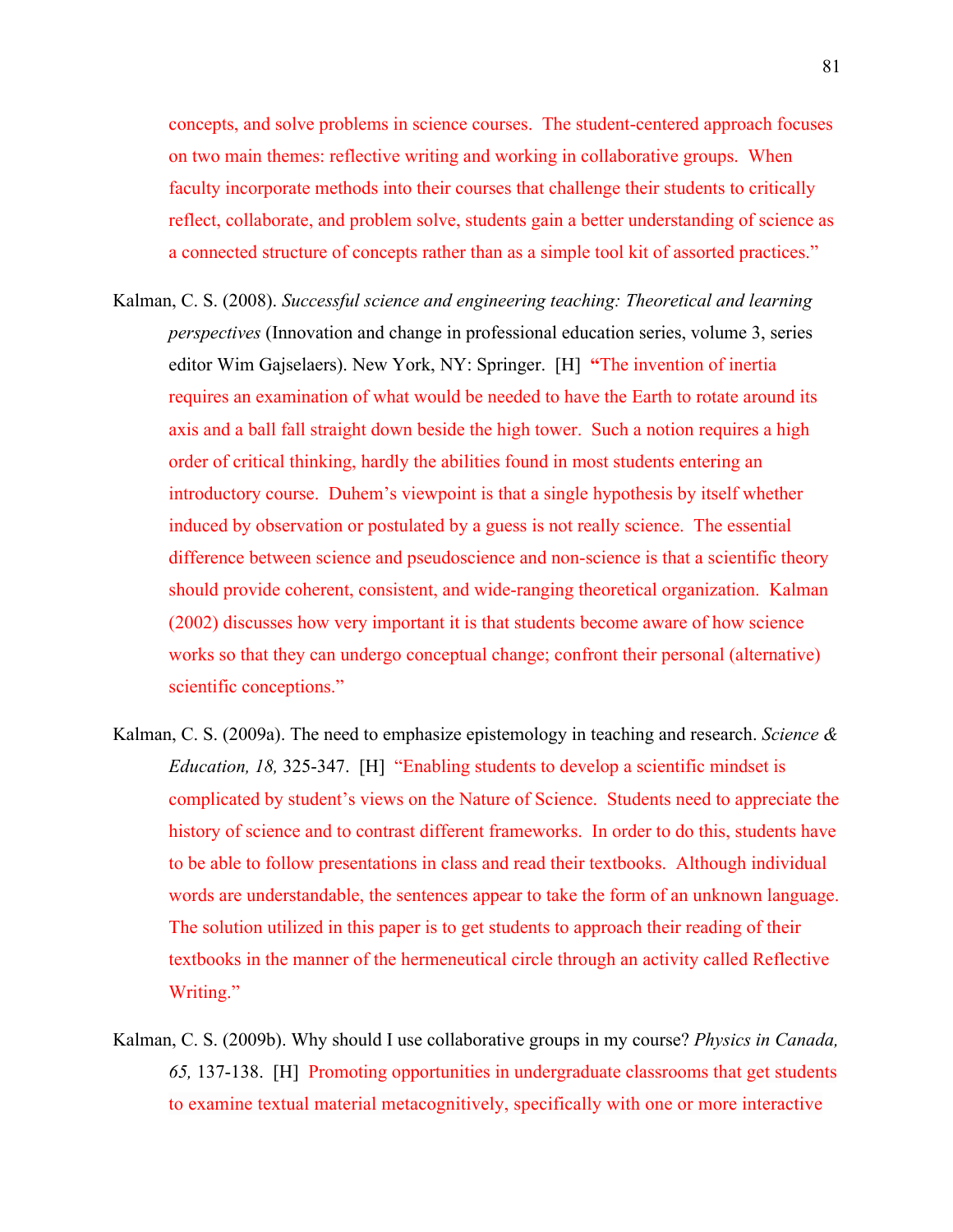interventions such as dialog and reflection, produces epistemological change and enhances expert-like thinking about concepts.

- Kalman, C. S. (2010a). Enabling students to develop a scientific mindset. *Science & Education, 19*(2), 147-163*.* [H] "Students study one philosopher all semester as a group project and report regularly on how their philosopher would view the subject matter of the course. Almost all of the students were able to argue successfully on the final examination about all three philosophers. Students become aware that the same textual material can be viewed in a variety of ways. The answers that students give about the NOS [nature of science] have become clearer at the end of the course."
- Kalman, C. S. (2010b). Reading the book of nature: The hermeneutical circle in science. In M. R. Gueldry (Ed.), *Consistent incorporation of professional terminologies into the world's languages: The linguistic engine of a global culture* (pp. 39-58). Lewiston, NY*:* Mellen Press. [H] Promoting opportunities in undergraduate classrooms that get students to examine textual material metacognitively, specifically with one or more interactive interventions such as dialog and reflection, produces epistemological change and enhances expert-like thinking about concepts.
- Kalman, C. S. (2011a). Enhancing students' understanding of concepts by getting students to approach text in the manner of a hermeneutical circle. *Science & Education, 20,* 159-172. doi:10.1007/s11191-010-9298-z [H] "Part of the reason for students' difficulties is that for a student taking a science gateway course the language, ontology, and epistemology of science are akin to a foreign culture. . . . The hermeneutical circle involves the interplay between our construct of the unfamiliar with our own outlook that deepens with each pass. . . . For novice students to acquire a full understanding of scientific texts, they also need to pursue a recurrent construction of their comprehension of scientific concepts. . . . An activity, reflective-writing, can enhance students' understanding of concepts in their textbook by getting students to approach text in the manner of a hermeneutical circle."
- Kalman, C. S. (2011b). How do we teach? How do students learn? In F. Saroglu, V. Koulountzos, & A. Siastras (Eds.), *Science & culture: Promise, challenge and demand.*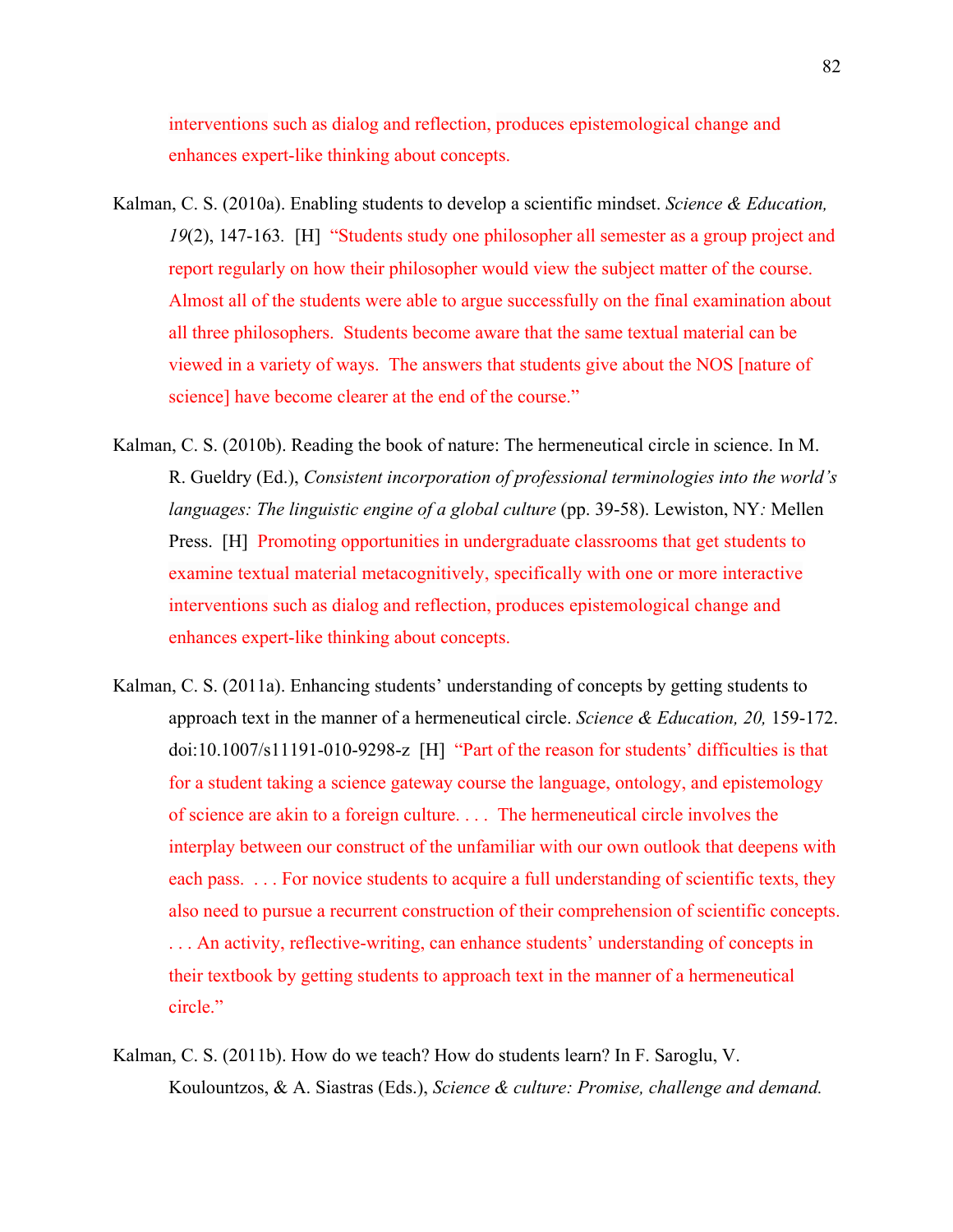*Book of Proceedings, 11th International IHPST and 6th Greek History, Philosophy and Science Teaching Conference* (pp*.* 380-383)*.* Athens, Greece: Epikentro. ISBN:978-960- 458-325-6. [H] "This article addresses the general problem of changing how students learn in introductory science "gateway" courses so that they can not only succeed in the courses, but also emerge with the kinds of skills needed to promote research and entrepreneurship in both developed and developing countries."

- Kalman, C. S. (2017a). *Successful science and engineering teaching in colleges and universities*  (2nd ed.). Charlotte, NC: Information Age. [H] Promoting opportunities in undergraduate classrooms that get students to examine textual material metacognitively, specifically with one or more interactive interventions such as dialog and reflection, produces epistemological change and enhances expert-like thinking about concepts.
- Kalman, C. S. (2017b). *Successful science and engineering teaching: Theoretical and learning perspectives* (2nd ed.). Seacaucus, NJ: Springer. [H] Promoting opportunities in undergraduate classrooms that get students to examine textual material metacognitively, specifically with one or more interactive interventions such as dialog and reflection, produces epistemological change and enhances expert-like thinking about concepts.
- Kalman, C. S. (2017c). Research on thinking. Review of R. Wegerif , L. Li, & J. C. Kaufman (Eds.), Routledge handbook of research on teaching thinking. Oxford, England: Routledge, 2015. *Science & Education, 26, 743-745*. doi:10.1007/s11191-017-9907-1 [E, S, H] "A problem with this handbook is that it basically features articles by education faculty and does not include other faculties pursuing science education research. Thus in discussing epistemic practices there is no mention of the debate within the science education community on the nature of the knowledge structures of students in introductory science courses. My own research has shown that there is a strong indication that a combination of an activity that gets students to examine textual material metacognitively with one or more interactive interventions can produce statistically significant epistemological change . . ." (p. 745).
- Kalman, C. S., & Aulls, M. W. (2003). Can an analysis of the contrast between pre-Galilean and Newtonian theoretical frameworks help students develop a scientific mindset? *Science &*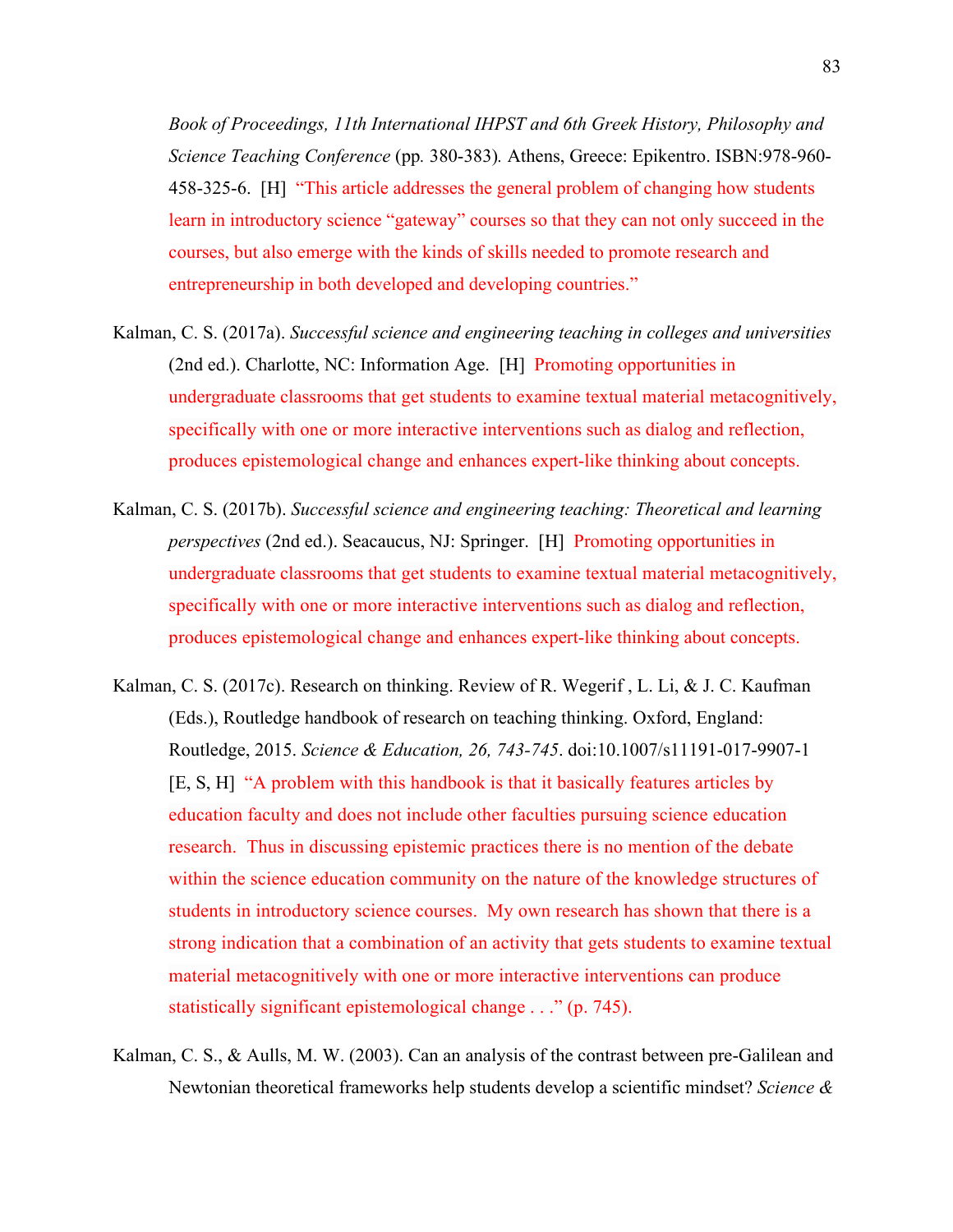*Education, 12,* 761-772. [H] "Students use two writing activities and collaborative group activities to examine the conceptual structure of the calculus-based introductory Physics course. Students are presented with two alternative frameworks; pre-Galilean Physics and Newtonian Physics. The idea of the course design is that students would at first view the frameworks almost in a theatrical sense as a view of a drama involving a conflict of actors; Aristotle, Galileo, Newton and others occurring a long time ago. As participants passing through a series of interventions, the students become aware that the frameworks relate concepts from different parts of the course and learn to evaluate the two alternative frameworks. They develop a scientific mindset changing their outlook on the course material from the viewpoint that it consists of a tool kit of assorted practices, classified according to problem type, to the viewpoint that it comprises a connected structure of concepts."

Kalman, C. S., Aulls, M. W., Rohar, S., & Godley, J. (2008). Students' perceptions of reflective writing as a tool for exploring introductory textbooks. *Journal of College Science Teaching, 37*(4), 74-81.

http://www.nsta.org/publications/browse\_journals.aspx?action=issue&thetype=all&id=65 72 [H] "This study explored how . . . reflective writing is perceived and accomplished by students in a gateway physics course. A survey, semi-structured interviews at the beginning, middle and end of the course, and students' writing products were collected. Thematic and contents analysis showed this tool falls within the framework of Bereiter and Scardamalia's knowledge-transforming model of writing. Students increase their knowledge acquisition through an interaction between content and discourse processes. Students understood that engaging in reflective writing enables them to determine when they do not understand a concept as it is being read and that reflective writing promotes self-dialogue between the learner's prior knowledge and new concepts in the textbook."

Kalman, C. S., Milner-Bolotin, M., & Antimirova, T. (2010). Comparison of the effectiveness of collaborative groups and peer instruction in a large introductory physics course for science majors. *Canadian Journal of Physics, 88,* 325-332. [H] "We report on an experiment comparing examinations of concepts using slightly modified peer instruction (MPI) interventions with a conceptual conflict strategy based on collaborative groups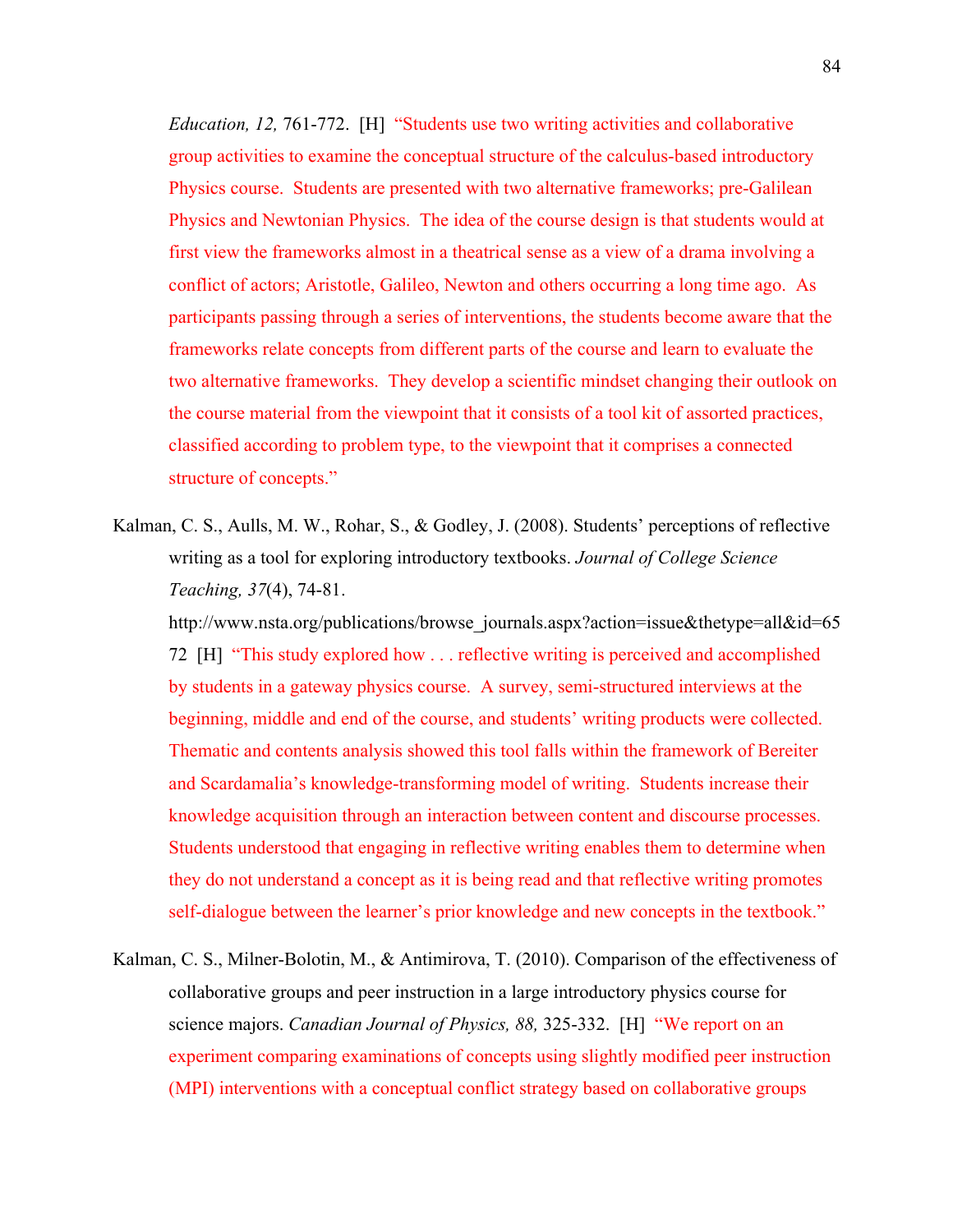(CG). Four interventions were utilized in two sections of an introductory physics course for science students. . . . The gain on the Force Concept Inventory (FCI) used as a preand post-test is essentially the same in both classes. The instructors were experienced in use of MPI, but this was the first time that these instructors had used a collaborative group activity in their classes and only used it for the two interventions in each class described in this paper. CG appears to be more effective as a teaching method than PI."

Kalman, C. S., Milner-Bolotin, M., Aulls, M. W., Charles, E. S., Coban, G. U., Shore, B. M., Antimirova, T., Kaur Magon, J., Xiang, H., Ibrahim, A., Wang, X., Lee, G., Coelho, R. L., Tan, D. D. N., & Fu, G. (2014). Understanding the nature of science and nonscientific modes of thinking in gateway science courses. In M. F. Taşar (Ed.), *Proceedings of the World Conference on Physics Education 2012* (pp. 1291-1299). Ankara, Turkey: Pegem Akademi. ISBN:978-605-364-658-7 [H] "This study investigated if and how a combined set of specially developed activities--(a) reflective writing, (b) critique-writing activities, and (c) reflective write-pair-share combined with the collaborative conceptualconflict group exercises--can help students change their approach to learning physics and their actual learning. Each of these activities was previously successfully tested as a stand-alone activity. We also developed new rubrics for evaluation of the impact of the activities. Data were collected at two different institutions over a two-year period. At each institution the same instructor taught students in two sections. At the first, a comprehensive university, classes were relatively large sections (over 100 students each) in a typical calculus-based course in mechanics. At the second, a community college, there were relatively small classes (32 students each) of a typical algebra-based introductory course in mechanics, electricity, and magnetism. The two institutions used different textbooks and had different formats. Measured outcome variables included student interviews and writing products. Students in the experimental groups better identified key concepts, related concepts to their own prior understanding of the same and other concepts, and used a paradigm-based rather than template-based approach to solving new problems. Moreover, the experimental teaching approach had a significant positive impact on students' final examination results in one of the settings. The *Discipline-focused Epistemological Beliefs Questionnaire* was administered at the beginning and end of the semester. Overall, results in the dimension of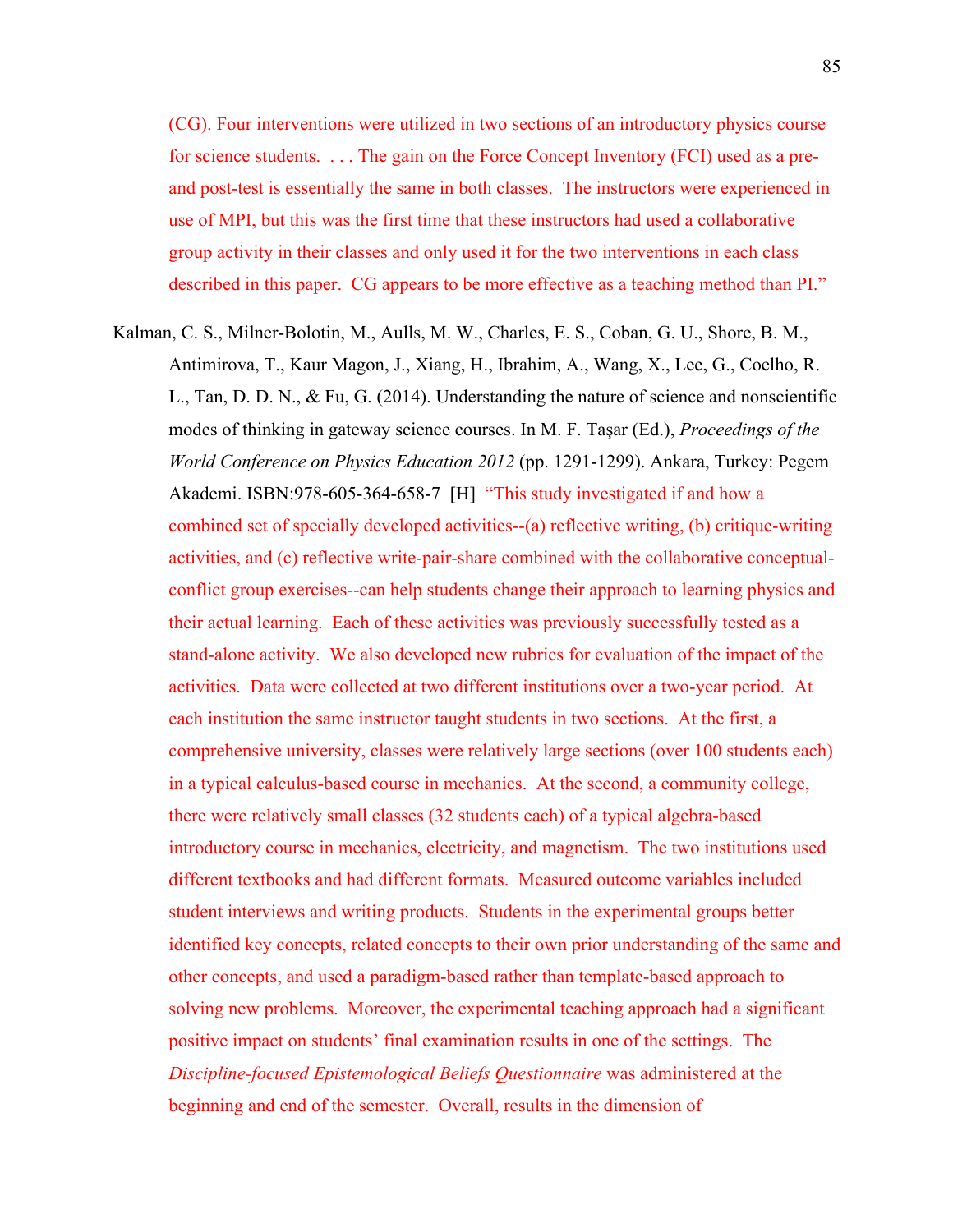simplicity/certainty showed that novice science learners become more expert-like after the one-semester intervention, beginning to see physics knowledge as interconnected and evolving, which can be better learned by relating to their prior knowledge and their life experience. The same trend of development was also found with their beliefs in the attainability of truth: students believe more and more that truth is attainable. The main results of this study are the changes in students approach to learning physics."

- Kalman, C. S., Morris, S., Cottin, C., & Gordon, R. (1999). Promoting conceptual change using collaborative groups in quantitative gateway courses. *American Journal of Physics, 67*(S1), S45-S51. [H] "Four basic concepts for which many students enter the class with alternative conceptions were treated in fall 1995 and fall 1996 in two sections taught by the same instructor. In fall 1995, in one section all four concepts were taught using the collaborative group approach and the other by standard professor-centered methods. In fall 1996, two sections were taught in section A using the collaborative group approach and in section B by standard methods. The other two concepts were taught in section B using the collaborative group approach and in section A by the standard professorcentered technique. (Subject matter in the traditional section was delivered using lectures, but delivery of concepts in both sections was supplemented with interactive computer programs, video disks, and VCR based materials.) Statistically significant greater conceptual change occurred in the treated groups compared to the control groups."
- Kalman, C. S., & Rohar, S. (2010). Toolbox of activities to support students in a physics gateway course. *Physical Review Special Topics--Physics Education Research, 6*(2), 1- 15. doi:10.1103/PhysRevSTPER.6.020111 [H] ". . . in the standard Physics gateway course. The set of instructional activities . . . included . . . reflective writing, collaborative groups, critiques, and an essay question on the examination. Each activity was designed to lead into and connect with the other activities, with the intention that students would establish links between different parts of the course. . . . The combination of instructional activities [was] successful in scaffolding the students and getting them to view the course in a holistic manner."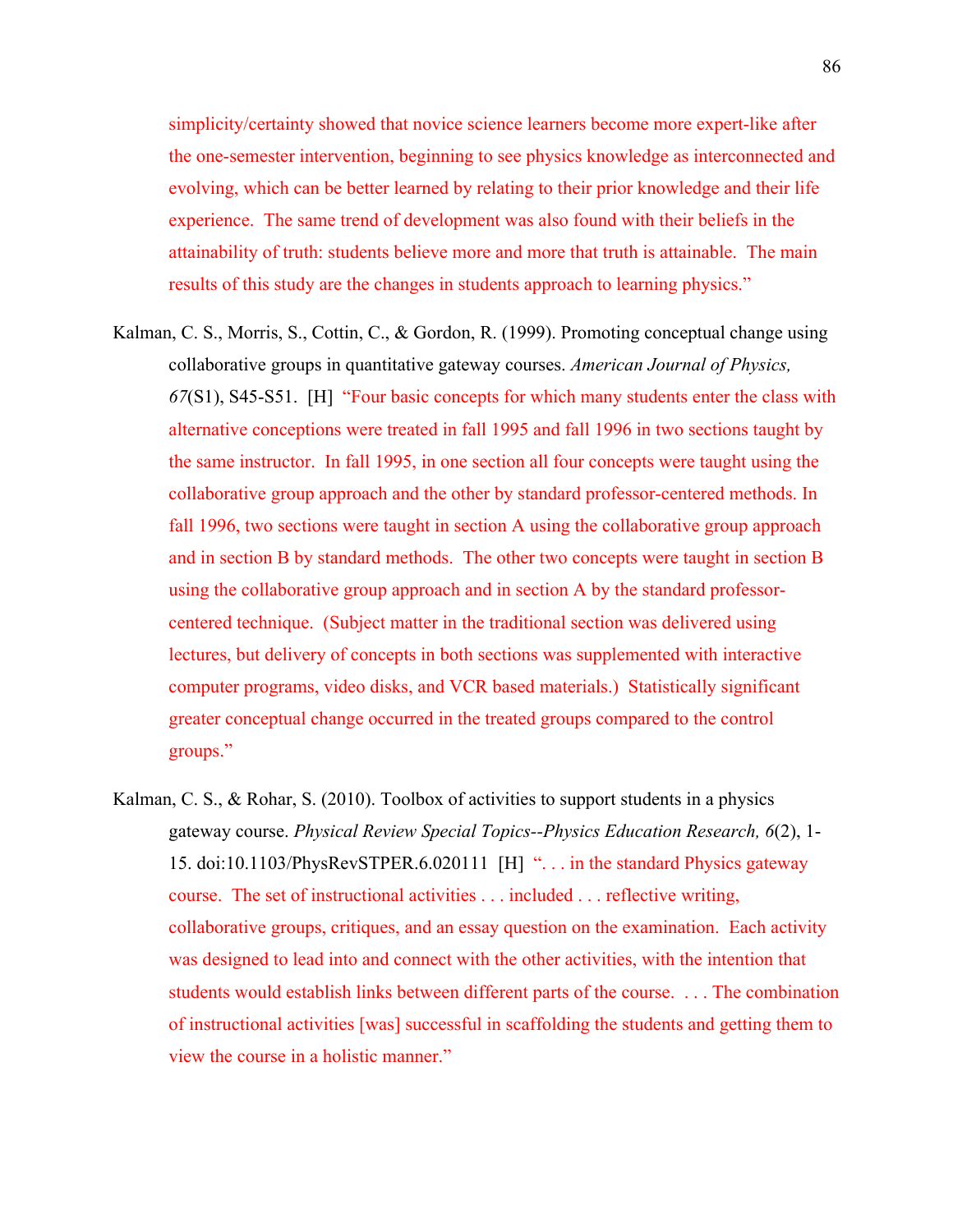- Kalman, C. S., Rohar, S., & Wells, D. (2003). Promoting conceptual change using writing-tolearn methods which enhance critical thinking in quantitative gateway courses. *American Journal of Physics, 66, 212-224.* [H] Promoting opportunities for reflection in undergraduate classrooms enhances expert-like thinking about concepts. Writing about new concepts supports this process. (Also see Kalma, Rohar, & Wells, 2004.)
- Kalman, C. S., Rohar, S., & Wells, D. (2004). Enhancing conceptual change using argumentative essays. *American Journal of Physics, 72,* 715-717. [H] "We show the utility of following up collaborative group work with written exercises. . . . Students were required to follow up the conceptual conflict exercises with a written critique. Evaluations were done using the same enhanced version of the force concept inventory as administered to the students in the previous study."
- Kalman, C. S., Shore, B. M., Aulls, M. W., Antimirova, T., Kaur Magon, J., Lee, G., Coelho, R., Unal Coban, G., Huang, X., Ibrahim, A., Wang, X., Minh Tan, D. D., Fu, G., & Khanam, W. [N.] (2017). Changing students' approach to learning physics in postsecondary gateway courses. *International Research in Higher Education, 2*(3), 16-33. [H] "This study investigated if and how a combined set of specially developed activities can help students change their approach to learning physics. These activities included (a) reflective-writing activities, (b) critique-writing activities, and (c) reflective write-pairshare activities combined with conceptual-conflict collaborative-group exercises. Each of these activities was previously successfully tested as a stand-alone activity. This investigation was conducted at two different institutions over a three-year period. At each institution the same instructor taught students in two sections. At the first, a university with a substantial graduate school, sections were relatively large (over 100 students each) covering a typical introductory calculus-based mechanics course. At the second, a community college, there were relatively small classes (32 students each) covering a typical algebra-based introductory course in mechanics, electricity, and magnetism. The courses at the two institutions used different textbooks and had different formats. Measured outcome variables included student interviews and writing products. We developed rubrics for evaluation of the impact of the writing products and interviews of students. The main results of this study were the changes in students' approaches to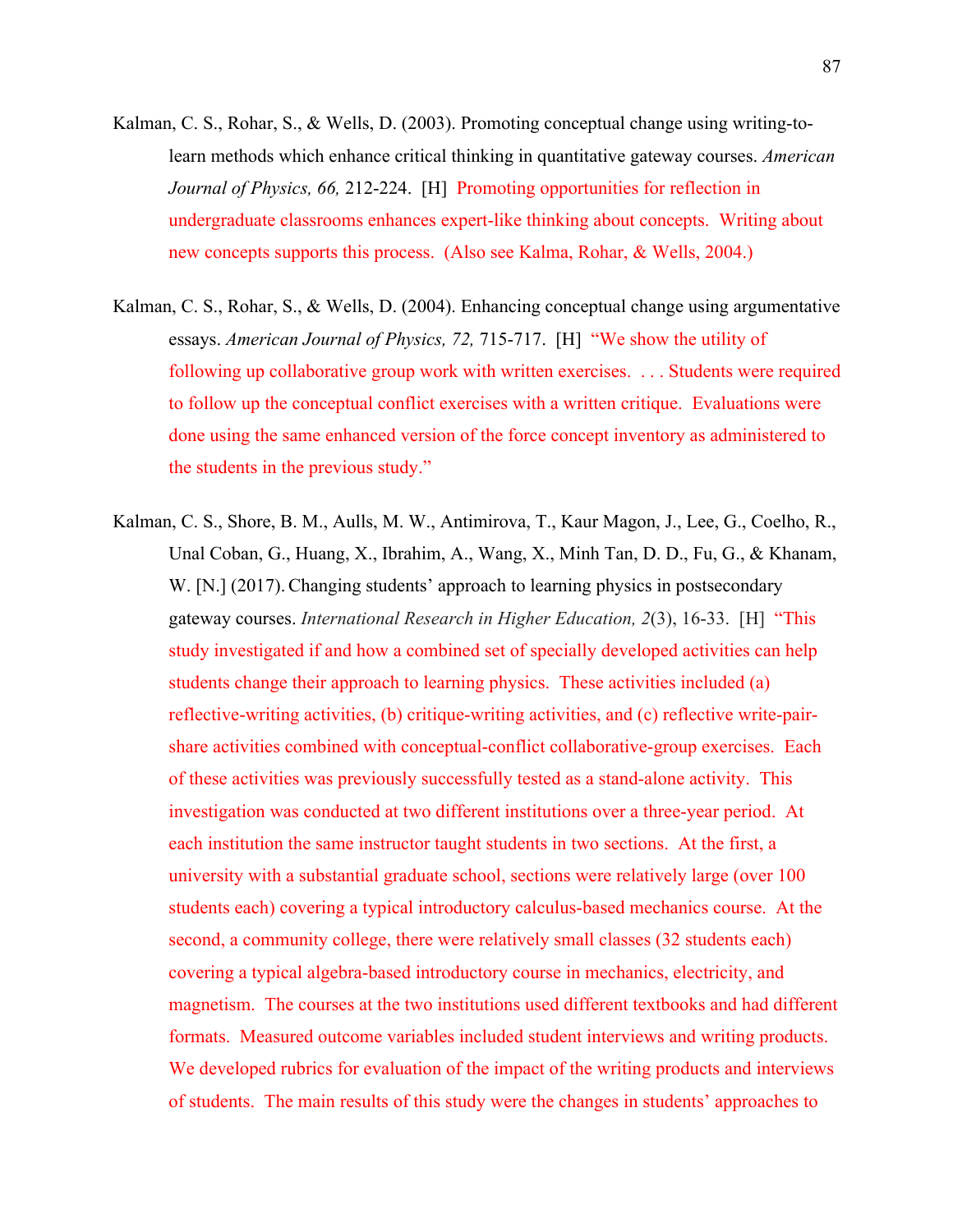learning physics, especially as revealed in the interviews. Students who experienced the full suite of activities (a) changed their understanding of physics from solving problems to creating a network of interrelated concepts, and they also (b) modified their approach to learning physics from repetitious review to consideration of the interconnections of the subject matter and (c) related their new learning to key concepts in an overall physics framework."

- Kalman, C. S., Sobhanzadeh, M., Thompson, R., Ibrahim, A., & Wang, X. (2015). A combination of interventions can change students' epistemological beliefs. *Physical Review Special Topics--Physics Education Research. 11,* Whole Number 020136, 1-17. [H] "This study was based on the hypothesis that students' epistemological beliefs could become more expertlike with a combination of appropriate instructional activities: (i) preclass reading with metacognitive reflection, and (ii) in-class active learning that produces cognitive dissonance. This hypothesis was tested through a five-year study involving close to 1000 students at two institutions, in four physics courses. Using an experimental design, data from student interviews, writing product assessments, and the Discipline-Focused Epistemological Beliefs Questionnaire (DFEBQ) we demonstrate that the beliefs of novice science learners became more expertlike on 2 of the 4 DFEBQ factors. We conclude that a combination of an activity that gets students to examine textual material metacognitively (Reflective Writing) with one or more types of in-class active learning interventions can promote positive change in students' epistemological beliefs."
- Kalman, J., & Kalman, C. [S.] (1996). Writing to learn. *American Journal of Physics, 64,* 954- 955. [H] Writing about newly encountered concepts in undergraduate classrooms enhances expert-like thinking about concepts.
- Karovitch, S. K., Shore, B. M., & Delcourt, M. A. B. (1996). Gifted and nongifted students' reasons for leaving French-immersion programs. *Gifted and Talented International, 11,* 30-33. [E, S] Gifted students who left French-immersion especially reported dissatisfaction with the highly formalized teaching and content.

Khanam, W. N., & Kalman, C. S. (2017). Implementation and evaluation of the course dossier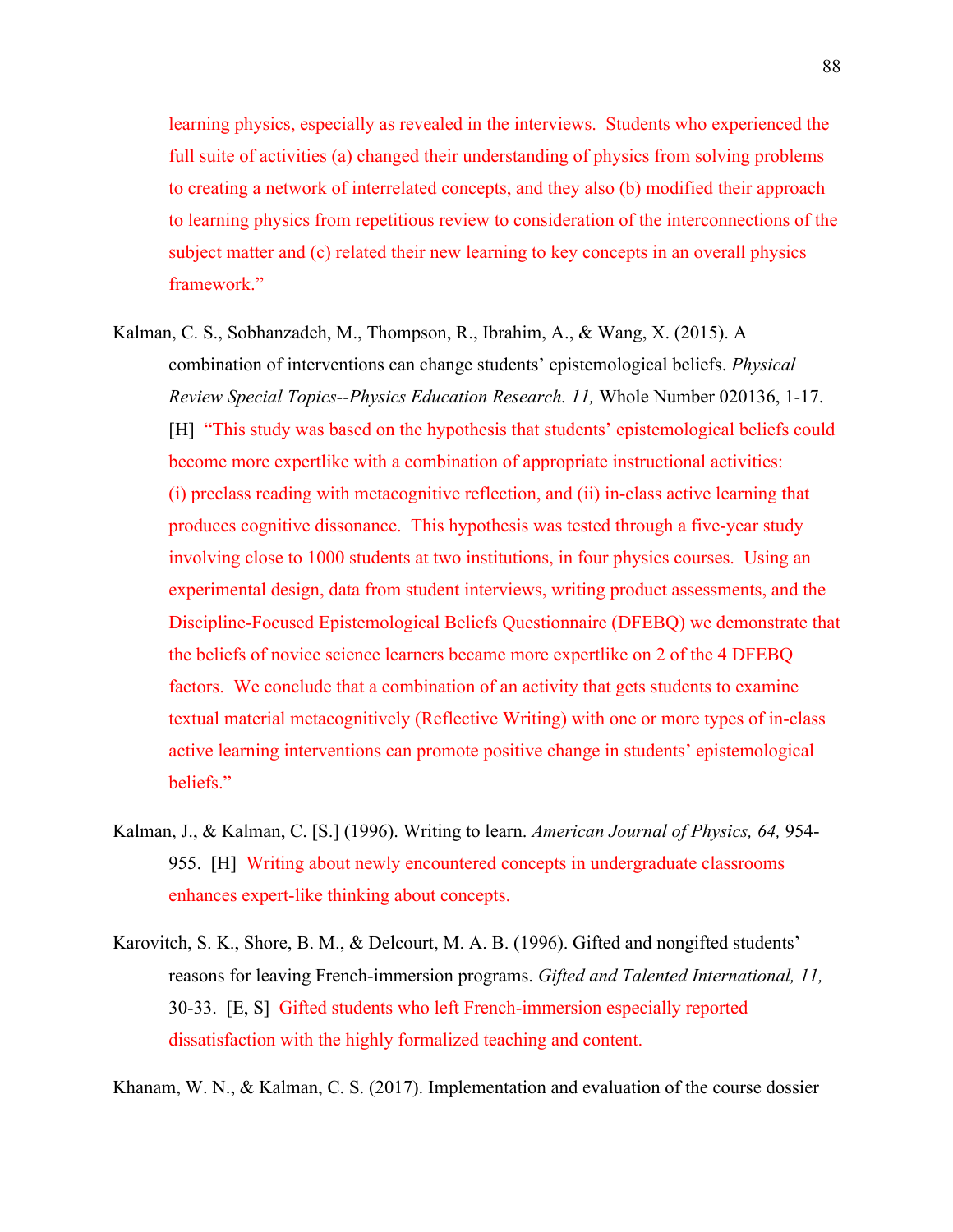methodology. *The Canadian Journal for the Scholarship of Teaching and Learning*, 8(1), Article 7. http://ir.lib.uwo.ca/cjsotl\_rcacea/vol8/iss1/7 [H] "It has been argued that for novice students to acquire a full understanding of scientific texts, they also need to pursue a recurrent construction of their comprehension of scientific concepts. The course dossier method has students examine concepts in multiple passes: (a) through reflective writing on text before it is considered in the classroom, (b) in a one-page essay at the end of the week, and (c) through a final essay at the end of the term. Students are encouraged to relate to the text in their reflective writing and critiques in the manner of a hermeneutical circle. Students are further scaffolded in writing their final essay by the use of student reviewers. This study explored how students in a humanities course perceived and accomplished the course dossier method. It was found that students' understanding of concepts improved as the course progressed."

- LaBanca, F. (2011). The 21st century oral presentation toolbag: How to effectively implement oral presentation in your science classroom. *The Science Teacher, 78*(7), 51-55. [S] A "how to" paper on strategies to improve the quality and engagement of students for effective oral presentations. This is one of the skills that are part of being able to learn to be an inquirer.
- LaBanca, F. (2016). Developing an inquiring community of practice: Case stories from one middle school's efforts for partnership. *Learning Landscapes, 10*(1), 135-152. [E, S] "At a start-up urban magnet middle school, we are committed to a student-centered inquiry-based learning environment that values extended project-based learning. In order to make projects relevant, we work with community members to harness their expertise in the design, execution, and evaluation of student work. We recognize that partnerships that allow community members to showcase their own talents, skills, and knowledge forge meaningful relationships that enhance student learning."
- LaBanca, F., & Ritchie, K. C. (2011). The art of scientific ideas: Teaching and learning strategies that promote effective problem finding. *The Science Teacher, 78*(8), 48-51. [S] This paper defines problem finding as a creative and open-ended problem solving task, and outlines strategies for teachers and for students to successfully engage in the problemfinding stage of the inquiry process.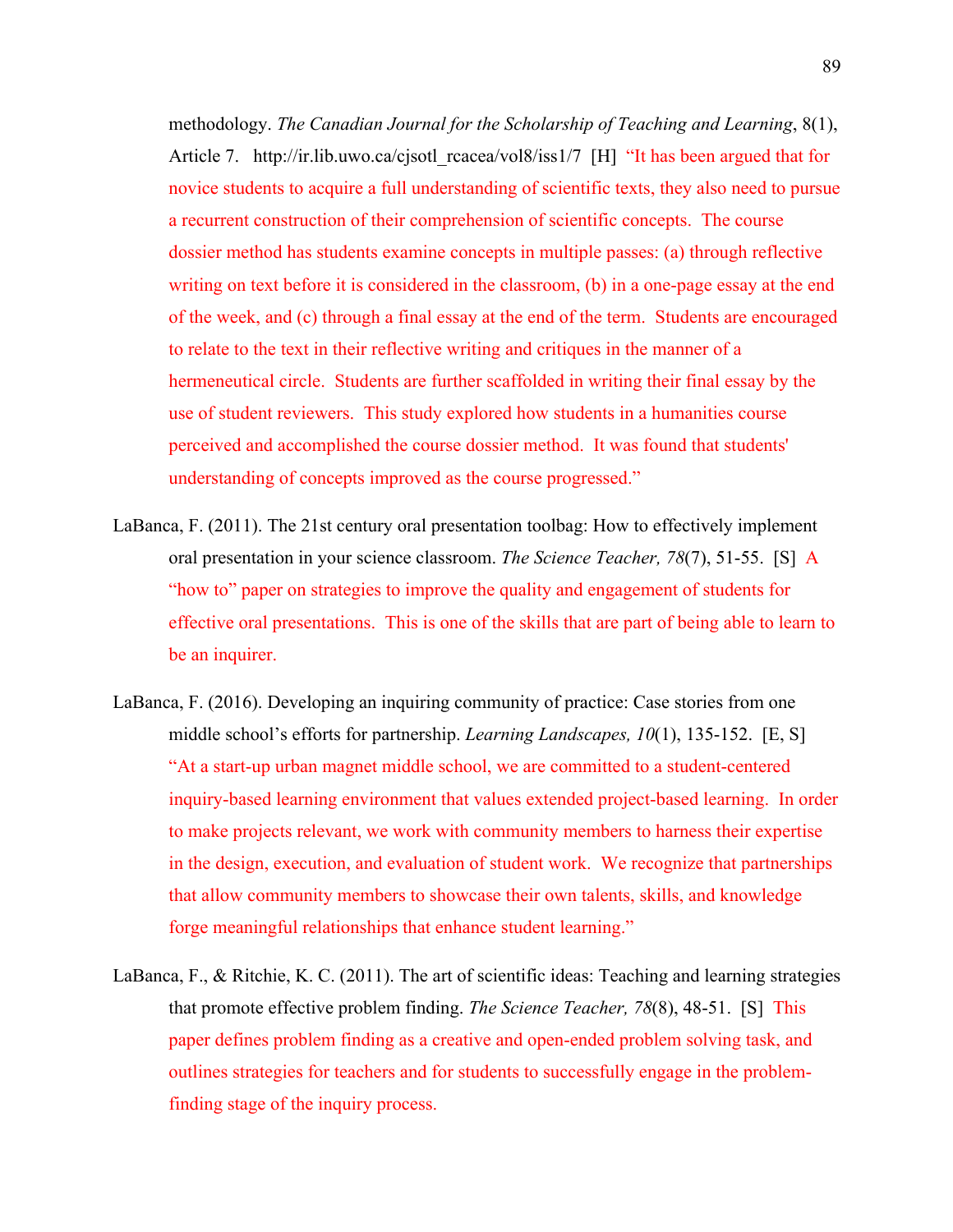- Lee, G., Schulz, R., Kalman, C. S., & Coelho, R. (2013) Toward a hermeneutic-historical approach in resolving dilemmas in teaching: Newton's First Law as an exemplar. In *Proceedings of the12th biennial meting of the International History and Philosophy of Science Teaching Group (IHPST)*. Pittsburgh, PA:IHPST http://archive.ihpst.net/2013 pittsburgh/conference-proceedings/ [H] Promoting opportunities for dialog and reflection in undergraduate classrooms enhances expert-like thinking about concepts.
- Main, L. F., Delcourt, M. A. B., & Treffinger D. J. (2017). Effect of problem-solving style training on Future Problem Solving performance. *Journal of Creative Behavior*. Advance on-line publication (May 11, 2017). doi:10.1002/jocb.176 [S] "Future Problem Solving Program (FPSPI) high school participants who also received problem-solving styles training along with FPSPI (treatment) were compared to FPSPI curriculum-only on Qualifying Problem scores. After controlling for pretest scores, the treatment group outperformed the comparison group and more often qualified for state competition and training in problem-solving styles. Program type significantly predicted QP scores; Torrance test creativity scores did not significantly predict QP. Treatment-group participants made more statements related to an understanding of self and others; FPSPIonly participants made more statements about the technical aspects of FPSPI."
- Manuel, D., Freiman, V., & Bourque, J. (2012). Richesse des problèmes posés et créativité des solutions soumises dans la Communauté d'apprentissages scientifiques et mathématiques interactifs (CASMI). *Éducation francophone en milieu minoritaire*, 7(1), 1- 18. http://www.reefmm.org/Notrerevue/v7n1manuelfreimanbourque\_000.pdf [E, S] "This research focuses on the richness of mathematical problems posted and the creativity of the solutions submitted by members of the CASMI (Communauté d'apprentissages scientifiques et mathématiques interactifs), a virtual resource used by Francophone students from New Brunswick and elsewhere. After reviewing issues identified by researchers preoccupied by the few opportunities offered to students to solve rich mathematical problems and develop their creativity in the classroom, we develop a conceptual framework in order to : 1) analyze the richness of the mathematical problems posted on the CASMI website; 2) assess the creativity of the solutions to the problems submitted on this website; and 3) verify the link between the richness of the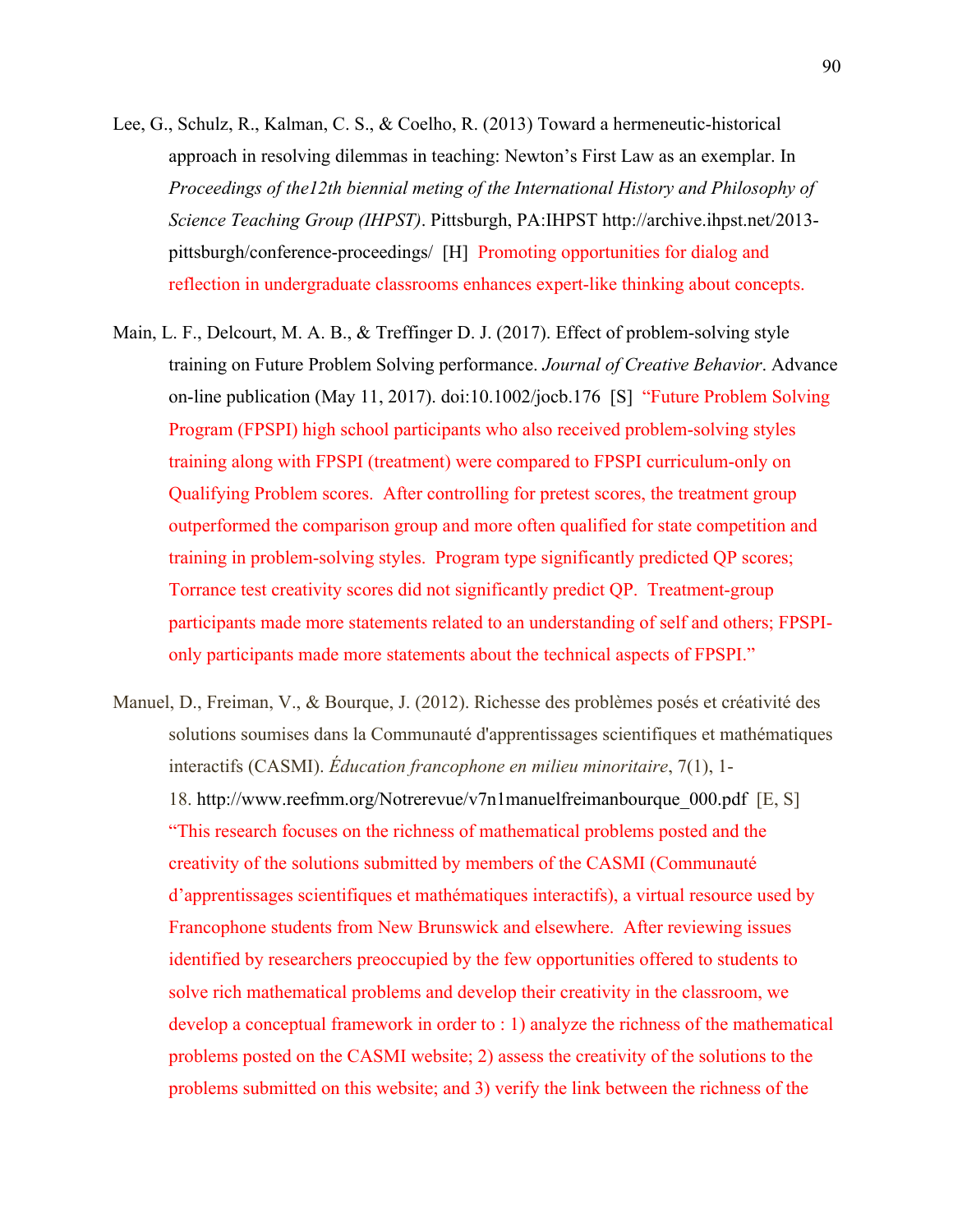problems and the mathematical creativity of the solutions. Our results suggest that rich mathematical problems bring more original solutions and multiple answers. These results also reveal the need for a broader conceptual framework in order to enhance the richness of mathematical problems offered to students, as well as for continuing research in this area<sup>"</sup>

- Manconi, L., Aulls, M. W., & Shore, B. M. (2008). Teachers' use and understanding of strategy in inquiry instruction. In B. M. Shore, M. W. Aulls, & M. A. B. Delcourt (Eds.), *Inquiry in education (vol. II): Overcoming barriers to successful implementation* (pp. 247-270). New York, NY: Erlbaum (Routledge). [E, S, H] "Four postulated constructs of inquiry, process, content, strategy, and context [these are the first dimension of the Aulls-Shore model], were found in the literature and in experienced inquiry teachers' detailed conceptualizations of inquiry as shown in their definitions, interviews, and concept maps. Inquiry teachers were distinguished from the non-inquiry teachers by the relative difference in the frequency of their use of the four constructs. The inquiry teachers each had one predominant construct that they emphasized more in their teaching, and their identity could be expressed in terms of their pedagogical use of these four constructs. The non-inquiry teachers made fewer inquiry statements when compared to the literature and when compared to their own personal statements" about their approach to teaching.
- Martini, R., & Shore, B. M. (2008). Pointing to parallels in ability-related differences in the use of metacognition in academic and psychomotor tasks. *Learning and Individual Differences, 18,* 237-247. doi:10.1016/j.lindif.2007.08.004 [E] Theoretical overview of metacognition as it might apply to learners in psychomotor as well as cognitive domains. Strong links were suggested.

Martini, R., Wall, A. E., & Shore, B. M. (2004). Metacognitive processes underlying psychomotor performance in children with differing psychomotor abilities. *Adapted Physical Activity Quarterly, 21,* 248-268. http://journals.humankinetics.com/AcuCustom/Sitename/Documents/DocumentItem/393 2.pdf [E] Student athletes in contrast to other students with "clumsiness syndrome" performing a psychomotor task (bouncing a nerf ball off a wall) use metacognitive processes corresponding to those used by gifted and other students on cognitive tasks.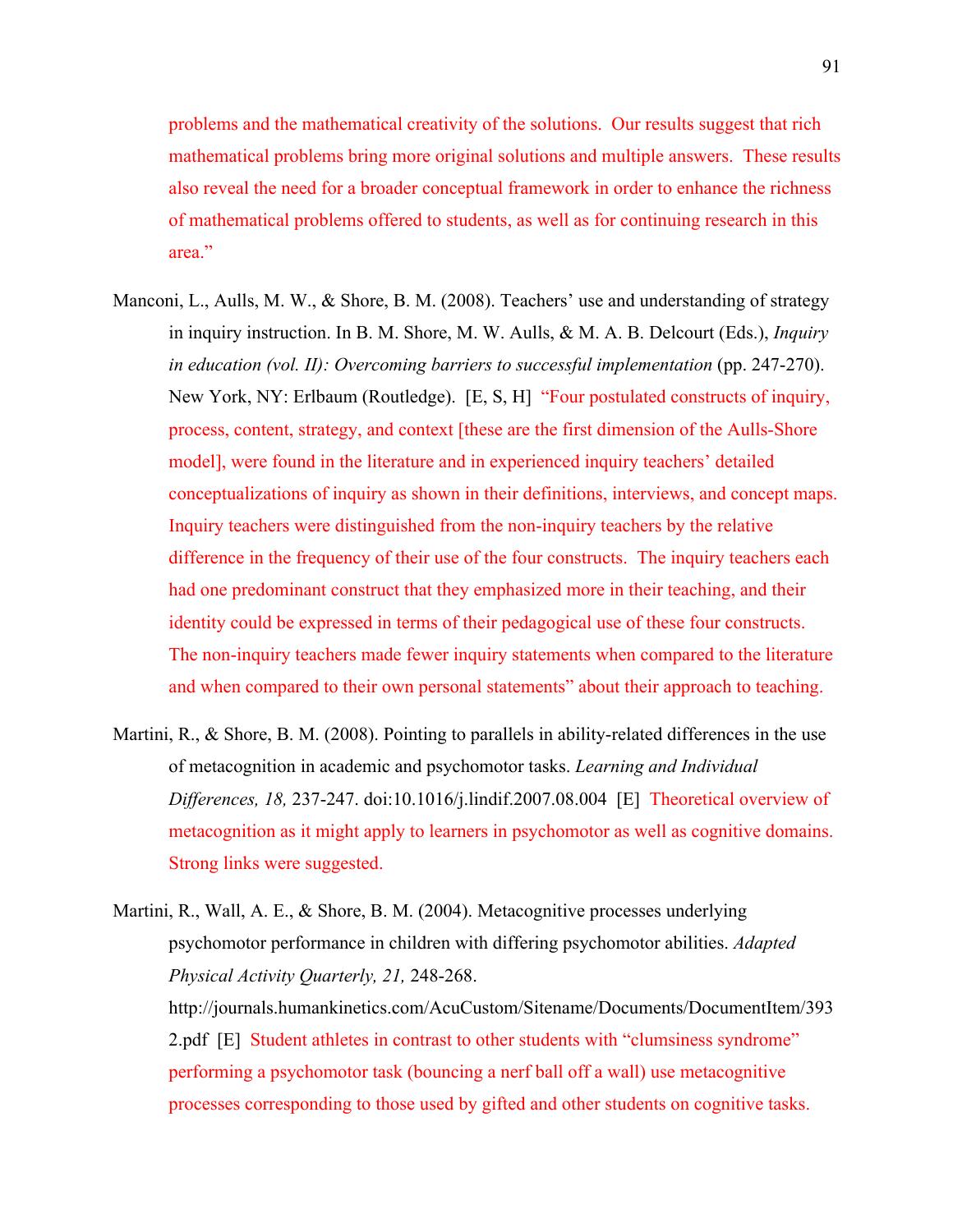Self-regulation generalizes widely across domains.

- Masden, C. A., Leung, O. N., Shore, B. M., Schneider, B. H., & Udvari, S. J. (2015). Socialperspective coordination in gifted adolescent friendships. *High Ability Studies.* Advance online publication (2015 May 11). Retrieved from http://dx.doi.org/10.1080/13598139.2015.1028613 [S] "Academic ability, sex, and grade significantly predicted social-perspective coordination (an indicator of psychosocial maturity) in multiple regression analyses. Social-perspective coordination, perceptions (self-concept) of ability to make and keep friends, academic ability, sex, and grade predicted perceptions of the overall quality of friendships. Being a female, seventh grader, or adolescent not identified as gifted, significantly predicted higher friendship quality. Social-perspective coordination and self-concept based on having a close friend predicted higher levels of friendship quality for the gifted participants."
- Oh, Y. J., Jia, Y., Lorentson, M., & LaBanca F. (2013). Development of the Educational and Career Interest Scale in Science, Technology, and Mathematics for High School Students. *Journal of Science Education and Technology, 22,* 780-790. http://eric.ed.gov/?id=EJ1038529 [S] The Educational and Career Interest scale, a selfreport instrument measuring high school students' educational and career interest in STEM, was developed and validated in two studies conducted during 2010 and 2011. Study 1 included data from 92 high school students, in which exploratory factor analysis (EFA) was conducted with an initial item pool of 20 items. EFA identified three factors: educational and career interest in science, educational and career interest in technology, and educational and career interest in mathematics. Study 2 utilized data from 658 students to revisit the three-factor model using confirmative factor analysis. The two studies provide strong evidence that the scale is both valid and reliable."
- Oh, Y. J., Jia, Y., Sibuma, B., Lorentson, M., & LaBanca, F. (2013). Development of the STEM College-Going Expectancy Scale for High School Students. *International Journal of Higher Education, 2(2), 93-105.* [S] "This study tested, developed, and validated an instrument to assess high school students' belief in their capability to attend college to study STEM and persist in college activities successfully in the future. The study modified the CGSES (Gibbons, 2005) to measure college-going expectancy in STEM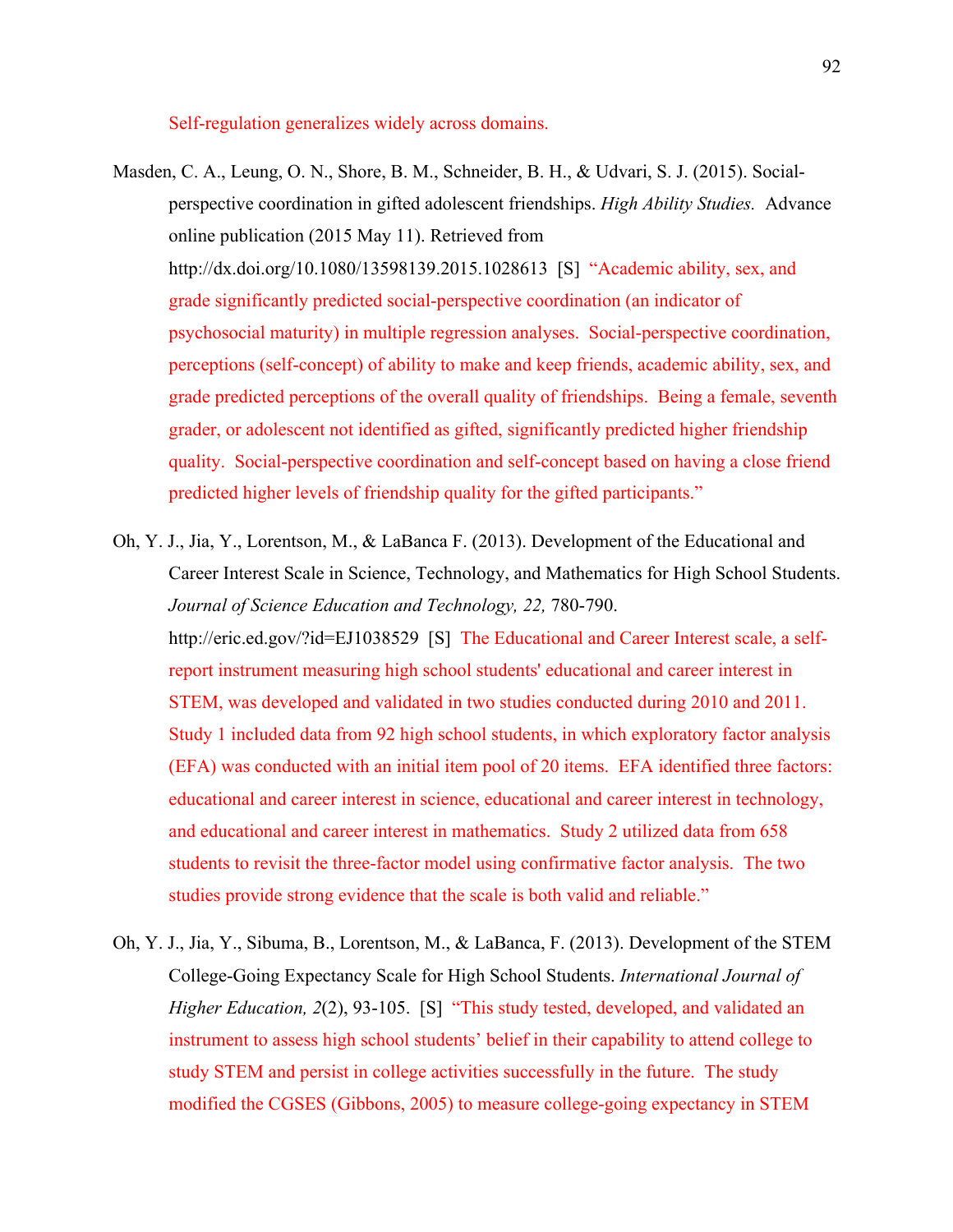learning and work in college" (p. 100). "The STEM CGES is a self-report instrument measuring college-going expectancy, specifically for science, technology, engineering, and mathematics (STEM) domains. In Study 1, 95 students in an urban high school completed an 11-item online questionnaire to measure college-going expectancy in STEM domains. Exploratory factor analysis (EFA) retained 6 out of the 11 items for inclusion. In Study 2, Confirmatory Factor Analysis (CFA) used data collected from 658 students in 31 urban, suburban, and rural high schools. The results provide strong evidence that the STEM CGES is a valid and reliable instrument for measuring collegegoing expectancy for STEM domains" (p. 93). The measure is one of self-efficacy, indirectly related to inquiry based on what stuents understand to be the nature knowledge and acquiring knowledge in STEM domains. A sample item is "I believe that I can get into college after high school to study science, technology, engineering, or math (STEM) if I want." (p. 99) (available on-line from Yueming Jia\_reprint 3.pdf)

- Oppong-Nuako, J., Shore, B. M., Saunders-Stewart, K. S., & Gyles, P. D. T. (2015). Using brief teacher interviews to assess the extent of inquiry in classrooms. *Journal of Advanced Academics,* 197-226. Retrieved from joa.sagepub.com, doi:10.1177/1932202X15588368 [S] A three-question teacher interview (MITSI) provides sufficient data to make an estimate of the extent or level of inquiry practice in a classroom, validated against more complex measures and classroom observations. The interview needs to be coded or scored with a suitable template (e.g., MCLIC or MISIO) that tallies references to students' inquiry outcomes in the teachers' responses. (Source for the MITSI and MCLIC tools.)
- Ormrod, J. E., Saklofske, D. H., Schwean, V. L., Andrews, J. J. W., & Shore, B. M. (2010). *Principles of educational psychology (2nd Canadian ed.).* Toronto, ON: Pearson. [E, S, H] Textbook in an Educational Psychology course observed in some of our studies. The 2010 revision started to move the chapter questions and exercises in the direction of inquiry-based learning and relevant research content was also included.
- Pelletier, S., & Shore, B. M. (2003). The gifted learner, the novice, and the expert: Sharpening emerging views of giftedness. In D. C. Ambrose, L. Cohen, & A. J. Tannenbaum (Eds.), *Creative intelligence: Toward theoretic integration* (pp. 237-281). New York, NY: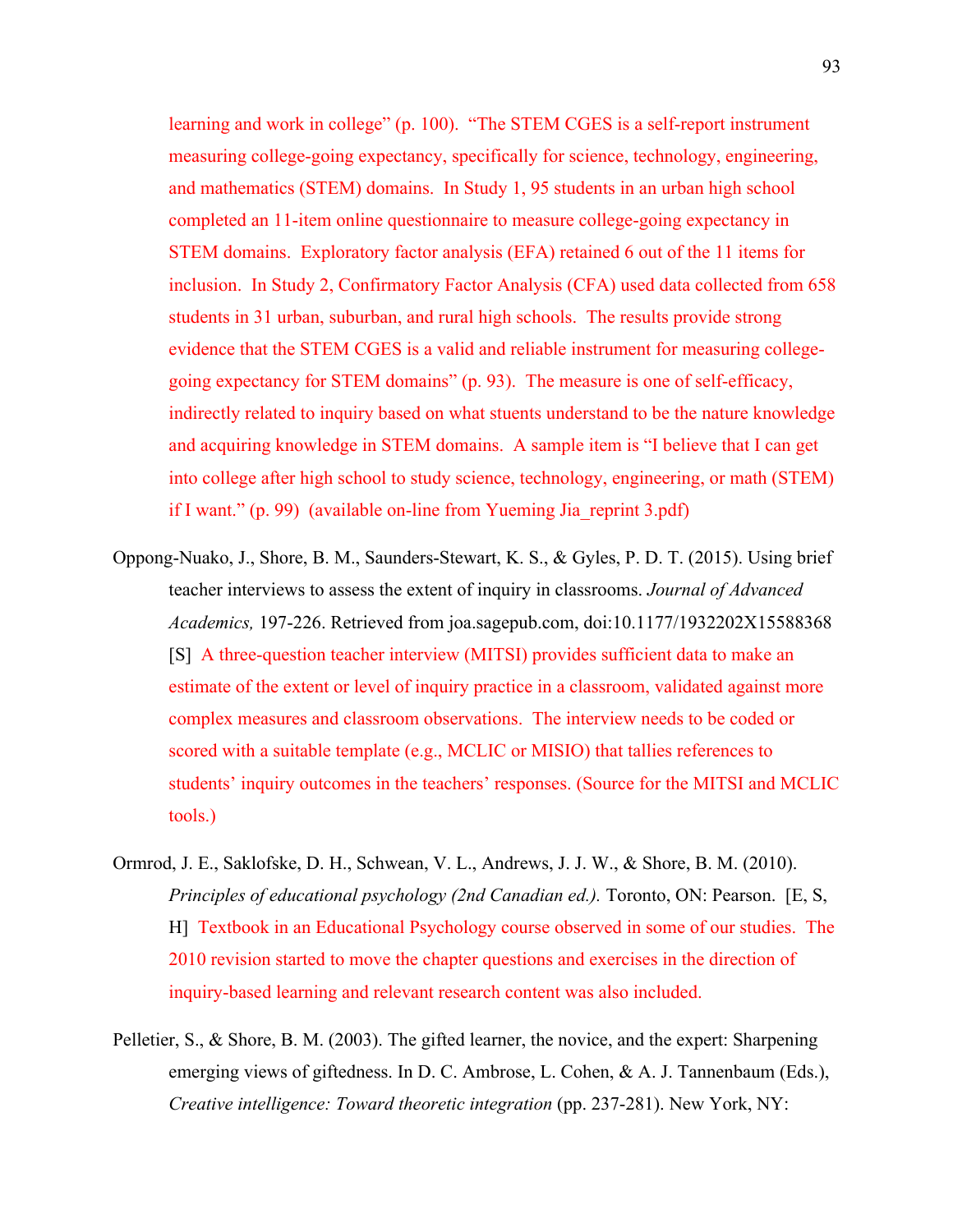Hampton Press. [E, S] Moving on from IQ-based definitions of giftedness, one of the most promising approaches is to use the expert-novice literature as a framework and regard giftedness as evolving expertise. Because expertise is acquired (not withstanding individual differences in the ability to acquire that expertise), giftedness also becomes a quality that to some degree can be taught and learned.

- Polotskaia, E., Savard, A., & Freiman, V. (2011). A "fairy" tale to represent a holistic approach to additive word problem solving. In J. Novotna & H. Moraova (Eds.), *Proceedings of the International Symposium on Elementary Mathematics Teaching (pp. 275-282).* Prague, Czech Republic: Charles University. [E] Explored difficulties encountered by elementary students while solving word problems with simple additive structures. Used the context of the folk tale about the three little pigs and their effort to protect themselves against the wolf and the cold wind as a metaphor. Analysed the pigs' "solutions" to the "problem" in order to clarify some important pedagogical issues about additive problem solving. This issue is related to problem-representation or formulation skills.
- Polotskaia, E., Savard, A. & Freiman, V. (2015). Duality of mathematical thinking when making sense of simple word problems: Theoretical essay. *Eurasia Journal of Mathematics, Science & Technology Education, 11,* 251-261. [E] "This essay proposes a reflection on the learning difficulties and teaching approaches associated with word problem solving. We question the development of word problem solving skills in the early grades of elementary school. We are trying to revive the discussion for two reasons. First, the knowledge in question—reversibility of arithmetic operations and flexibility of mathematical thinking—is the key element in elementary mathematics. Second, we hope to create a shift in the understanding of this knowledge development in students. Using the folk tale "The Three Little Pigs" as a metaphor, we analyze difficulties students experience while learning to solve word problems involving addition and subtraction. We formulate a hypothesis about the cognitive duality of word problem solving. This hypothesis explains a number of well-known learning difficulties and suggests teaching principles that could help avoid developmental obstacles and pitfalls within the teaching/learning process."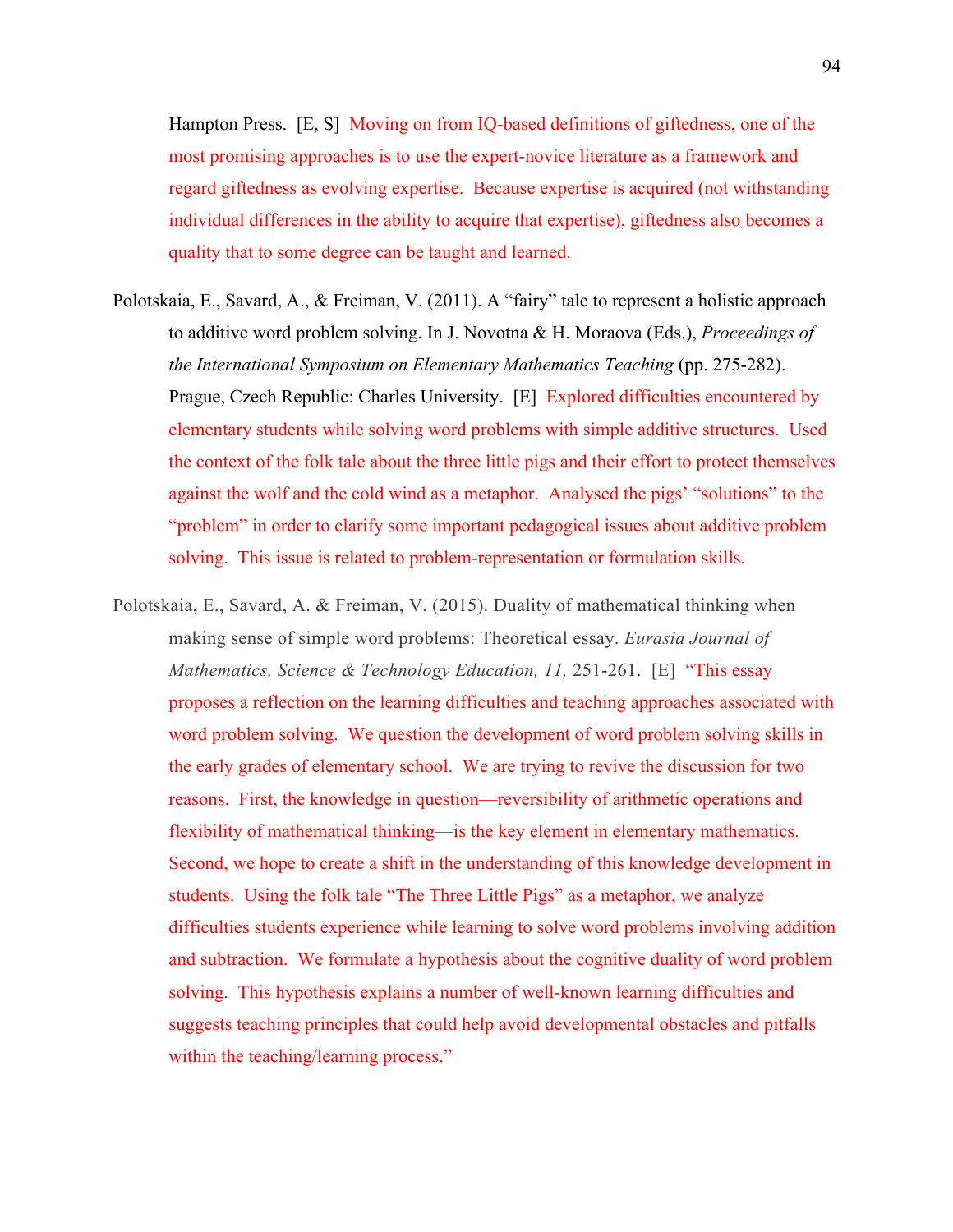- Polotskaia, E., Savard, A. & Freiman, V. (2016). Investigating a case of hidden misinterpretations of an additive word problem: Structural substitution. *European Journal of Psychology of Education*, 31(2), 135-153. [E] "We have studied how and why elementary school students misinterpret the mathematical structure of a simple additive word problem and what kind of possible (hidden) misinterpretation may occur. We analysed possible mechanisms of misinterpretations in word problem solving, discussing various examples of correct and incorrect solutions resulting from the misinterpretation of a problem. We gave the elementary school students a word problem, which could potentially be misinterpreted, and observed their solving strategies. Our results show how the particular form of mathematical misinterpretation--structure substitution--may help students obtain a correct answer and thereby hinder the development of their mathematical reasoning. We further discuss different ways of addressing this phenomenon in teaching practice."
- Redden [now Ritchie], K. C., Simon, R. A., & Aulls, M. W. (2007). Alignment in constructivistoriented teacher education: Identifying pre-service teacher characteristics and associated learning outcomes. *Teacher Education Quarterly, 34*(3), 149-174. http://search.proquest.com/docview/222853509?accountid=12339 [H] Students who attributed responsibility for learning to both the professor and students understood and applied course content more than those who attributed responsibility to either solely the professor or student on measures of understanding and application. Supports the idea of coconstruction.
- Reid, D., Simmt, E., Savard, A., Suurtaam, C., Manuel, D., Lin, T. W. J., Quigley, B., & Knipping, C. (2015). Observing observers: Using video to prompt and record reflections on teachers' pedagogies in regions of Canada. *Research in Comparative and International Education, 10,* 367-382. [E, S, H] "Regional differences in performance in mathematics across Canada prompted us to conduct a comparative study of middle-school mathematics pedagogy in four regions. We built on the work of Tobin, using a theoretical framework derived from the work of Maturana. In this paper, we describe the use of video as part of the methodology used. We used videos of teaching activities as prompts for discussions among teachers and the video recordings of such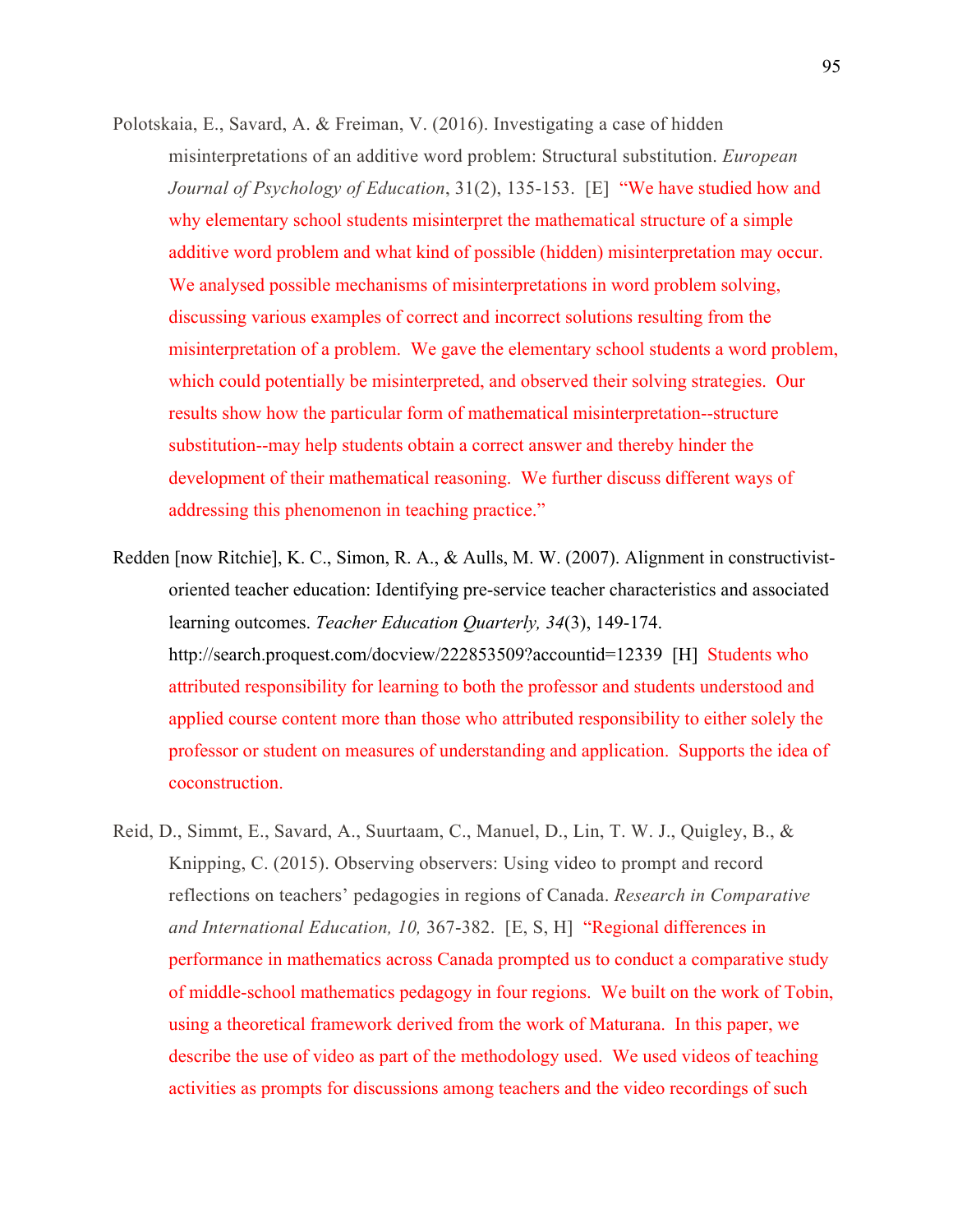discussions became the data sources for our comparative research. Our use of video revealed a number of advantages and disadvantages which influenced the research."

- Ritchie, K. C., Shore, B. M., LaBanca, F., & Newman, A. (2011). The impact of emotions on divergent thinking processes: A consideration for inquiry-oriented teachers. *LEARNing Landscapes, 5*(1), 211-225. [E, S] Divergent thinking is a key component to creativity, and learning processes that we aim for in inquiry approaches to teaching and learning. A review of theory and existing research that explains the role of emotions in divergentthinking processes.
- Robinson, A., Shore, B. M., & Enersen, D. L. (2006). *Best practices in gifted education: An evidence-based guide.* Waco, TX: Prufrock Press (jointly published as a Service Publication of the National Association for Gifted Children, Washington, DC). [E, S] Includes a chapter historically linking gifted-education models with inquiry-based models and social constructivism. [Second edition in preparation by Robinson, Jolly, Shore, & Enersen]
- Sagel, F., & Shore, B. M. (2004). *Report on the Workgroup of the Applicability of the Boyer Report at McGill University.* Montreal QC: Senate Committee on Teaching and Learning (Document TL. 04-05-20). [H] The Boyer Report provides several ideas for implementing inquiry-based learning experiences in undergraduate programs and teaching, but they have proven challenging to implement.
- Saunders-Stewart, K., Gyles, P. D. T., & Shore, B. M. (2012). Student outcomes in inquiry instruction: A literature-derived inventory. *Journal of Advanced Academics, 23,* 5-31. doi:10.1177/1932202X11429860 [E, S] Through a criterion-referenced literature search, a list of 23 main inquiry outcomes in inquiry (MISIO) was identified for students. Some items included sub-items and prompts. This checklist became the basis of other tools (MISIO-S, MISIO-T, and MCLIC).
- Saunders-Stewart, K. S., Gyles, P. D. T., Shore, B. M., & Bracewell, R. J. (2015). Student outcomes in inquiry: Students' perspectives. *Learning Environments Research, 18,* 289- 311. doi:10.1007/s10984-015-9185-2 [S] Inquiry provides optimal conditions for students to achieve outcomes less likely to be found in a more traditional classroom, for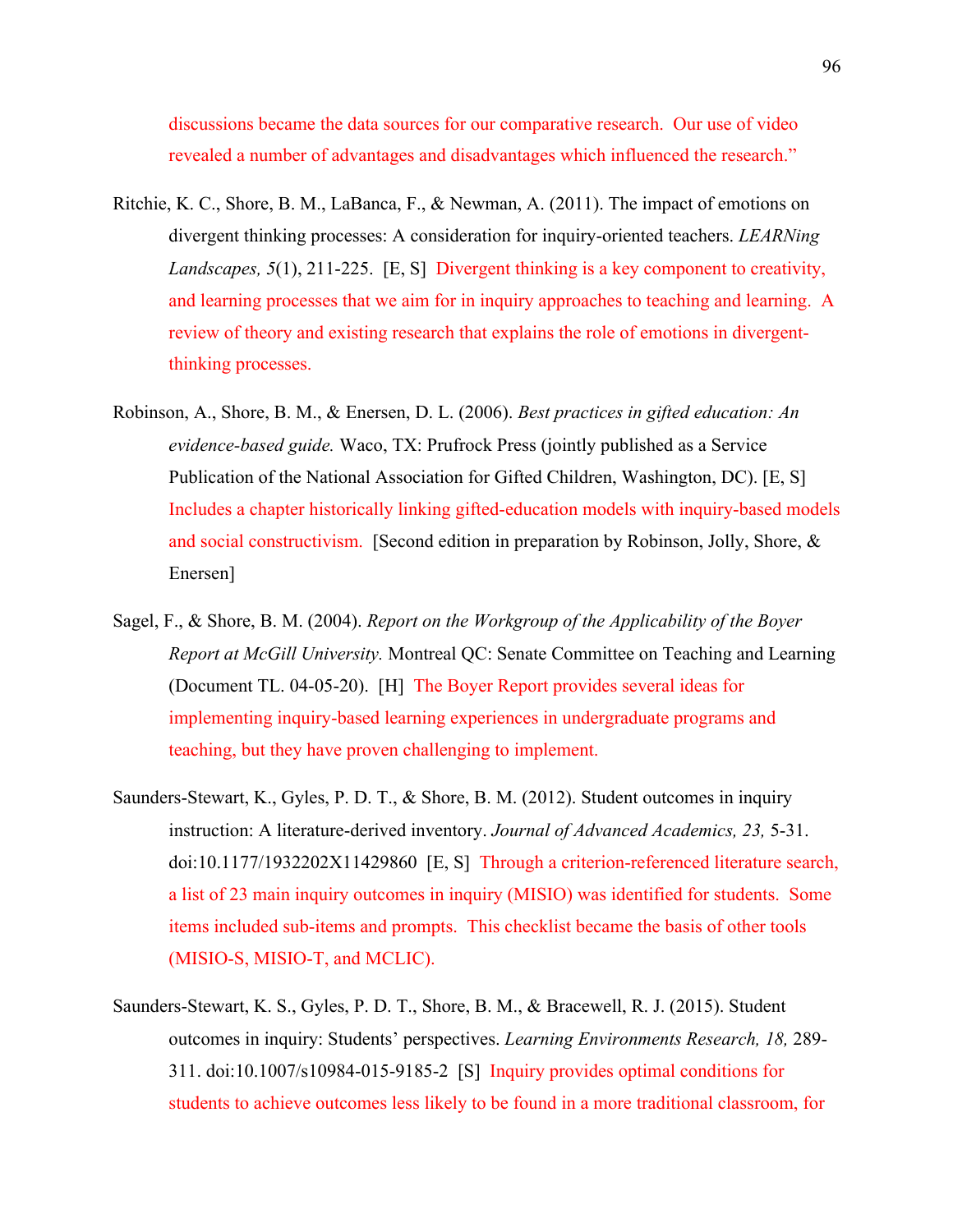example, learning competencies, personal motivation, and increased responsibility for their own learning, and to engage less in such outcomes as memorization out of a larger context. Consistent with social-constructivist theory.

- Saunders-Stewart, K. S., Walker, C. L., & Shore, B. M. (2013). How do parents and teachers of gifted students perceive group work in classrooms? *Gifted and Talented International, 28*(1-2), 99-106. [E] Parents and teachers disagreed about the importance of sharing results and working collaboratively, but largely agree in their understanding of what inquiry is. The former is a potential barrier to successful student engagement in inquiry instruction. Seems to support concerns about "free-rider" effects--an issue raised elsewhere.
- Savard, A. (2014a). Developing probabilistic thinking: What about people's conceptions? In E. J. Chernoff & B. Sriraman (Eds.), *Probabilistic thinking: Presenting plural perspectives* (pp. 283-298). Berlin, Germany: Springer. [E, S] "Since the important work on reasoning under uncertainty by Kahneman and Tversky in the 1970s, the description of how people think about probability by using intuitions, conceptions and misconceptions [has] been studied in psychology and mathematics education. Over the years, the body of literature [has] identified and studied many of them. But not all of the conceptions have been studied many times and the conceptions presented in the literature don't relate them to each other. Therefore, it is now difficult to have a broader perspective on people['s] conceptions of probability. In addition to that, some epistemological differences exist between the conceptions. Not all of them use thee same kind of reasoning for addressing different aspects of probability. Thus, a broader perspective of people['s] conceptions of probability involves not only knowing about conceptions and links them together; it also includes knowing about the mathematical concept involved."
- Savard, A. (2014b). Enseigner à enseigner: Regards croisés sur l'épistémologie et le rapport à l'apprendre d'une professeure. In M.-C. Bernard, A. Savard & C. Beaucher (dir.), *Le rapport aux savoirs : une clé pour analyser les épistémologies enseignantes et les pratiques de classe* (pp. 78-92). Québec, QC, Canada: Livres en ligne du CRIRES. Available from http://lel.crires.ulaval.ca/public/le\_rapport\_aux\_savoirs.pdf [H] This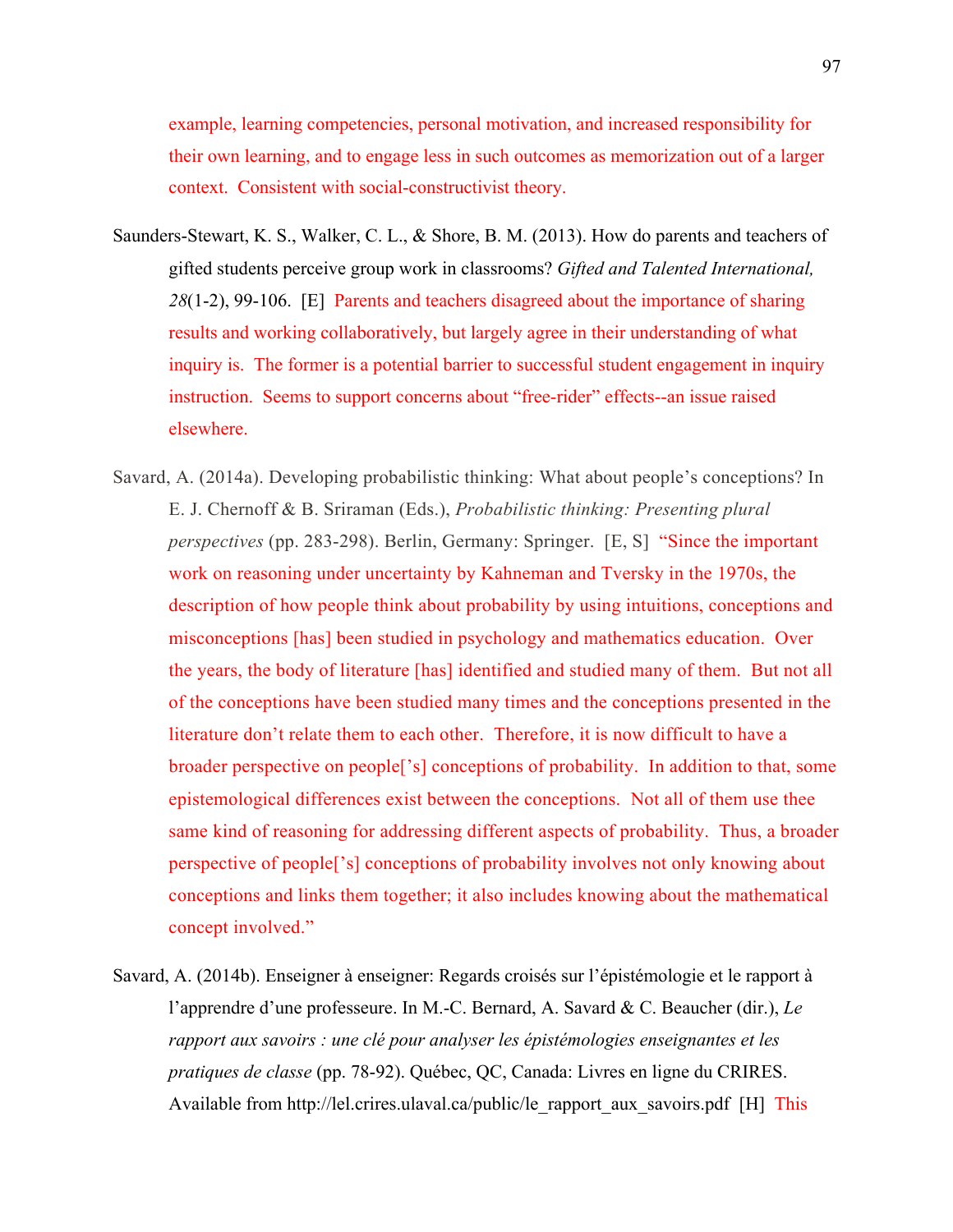reflective self-study, in the course of the author's professional practice, revealed different types of knowledge related to her epistemological stance. These types of knowledge were linked to three components of identity: sense of direction, value, and the learning project. The learner can be seen as a cartographer planning a voyage. There are different epistemologies related to different kinds of learning.

- Savard, A. (2014c). Transition between university students to teachers: Practice in the middle. *Canadian Journal of Science, Mathematics and Technology Education, 14, 359-370.* [H] This article presents a study done in an elementary mathematics methods course that focused on the transition of novice teachers' epistemological stances: former elementary student, university student, and teacher stances. In order to help them develop the teacher stance, we designed a three-phase activity, where two phases took place inside class and the last one occurred outside of class. Novice teachers were given an assignment where they had to rehearse a count in class and enact it in front of a small group of students. They had to write reflections on their rehearsal and enactment. Interviews were done 4 months after the end of the course. The results show that the reflections about mathematics in relation to the use of new teaching practices on eliciting students' thinking allowed the novice teachers to develop the teacher stance.
- Savard, A., & Corbin, N. (2012). La communauté d'apprentissage professionnelle comme dispositif d'implantation de la démarche d'investigation en science et technologie au primaire. *Revue Canadienne de l'éducation, 35,* 355-378. (http://www.cjerce.ca/index.php/cje-rce/article/view/1288 ) ISSN 1918-5979 [E] This article presents the results of a study on the introduction of the inquiry process in science and technology in an elementary school in Quebec. A professional learning community was created to facilitate implementation. The three dimensions of the professional learning community- - cognitive, emotional and ideological--were pooled with the eight principles characterizing the winning conditions of teachers' professional development. Constraining and facilitating conditions that affect the implementation of this inquirybased approach will were presented for each of the eight principles.

Savard, A., & DeBlois, L. (2013). Enumerating all possible outcomes: An analysis of students' work. *Scientia in Educatione, 4*(1), 49-62.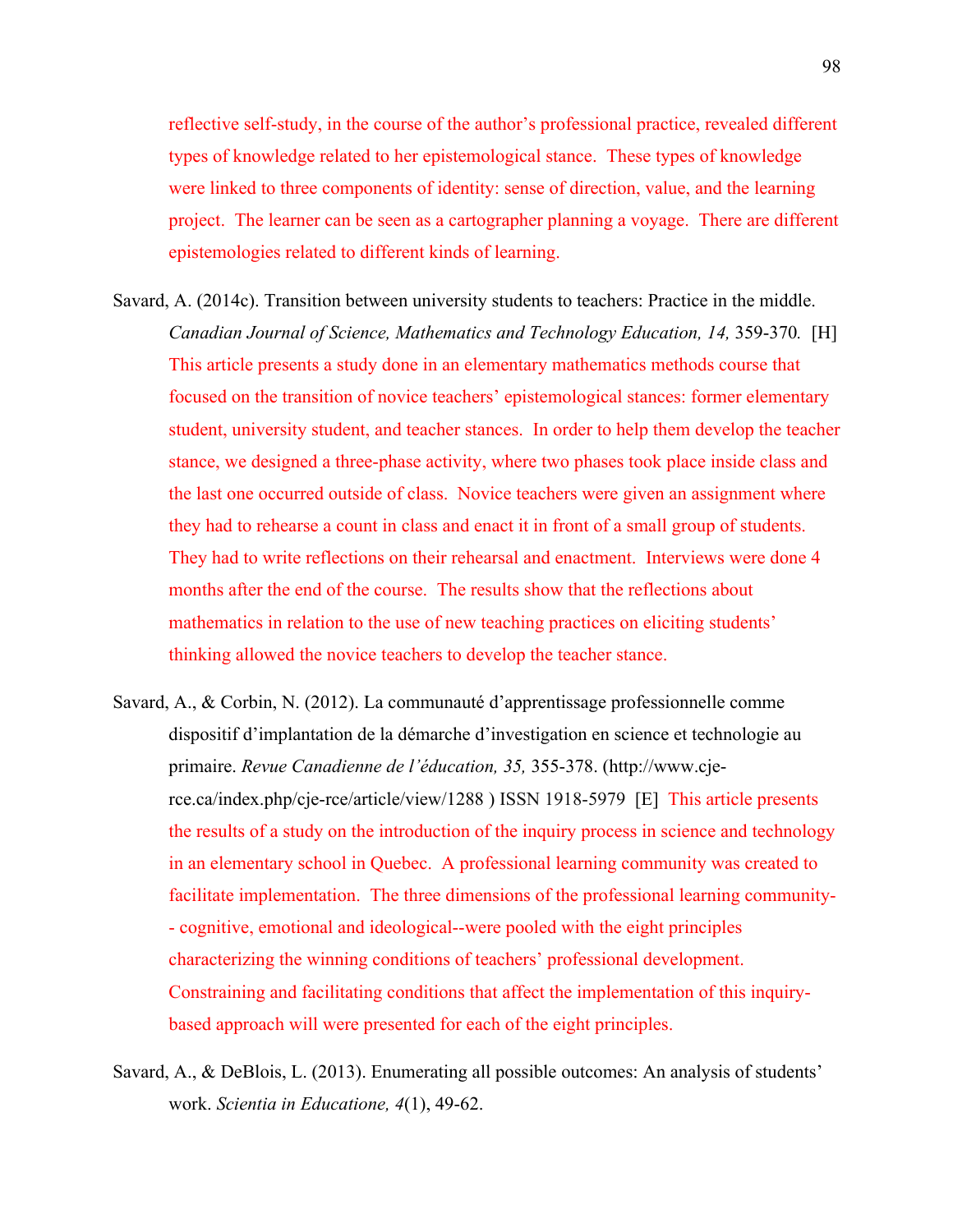http://www.scied.cz/Default.aspx?PorZobr=1&PolozkaID=134&ClanekID=359 [E] "A variety of contexts in the learning of probability could provide opportunities for students to reason under uncertainty. This kind of reasoning could support students to develop critical thinking practices. This paper presents a study on how children in a grade four classroom developed strategies about enumeration of combinatorics using critical thinking. A preservice teacher taught those students and the analysis of their work showed the procedures they used. Then, these results emerge from a secondary analysis. . . . students need opportunities to develop increasingly sophisticated methods of reasoning probabilistically. . . . critical thinking is both necessary to develop these modes of reasoning and is developed through this work."

- Savard, A., & Freiman, V. (2016). Investigating complexity to assess student learning from a robotics-based task. *Digital Experiences in Mathematics Education, 2,* 93-114. [E, S] "While robotics is becoming a popular tool to introduce an integrated STEM curriculum into both, elementary and secondary schools, its impact on students' learning remains underexplored. This article addresses the complexity of assessing mathematics learning within a robotics-based task by identifying the different types of knowledge and processes related to digital, mathematical and sociocultural contexts inherent in robotics-based learning. We also studied the ways students interpreted the feedback received when performing an assessment task. In the context of the Innovative Learning Agenda implemented in New Brunswick schools, one team of Grade 5–6 students and one team of Grade 6–7 students were asked to perform a robotics-based assessment task. Analysis of students' performance within this task showed that the interpretation of feedback that students make leads them to think and to act differently when solving different challenges that arise during their work on the assessment task. The identification of this variety may help teachers in dealing with complexity related to this kind of assessment."
- Savard, A., Lin, T. W. J., & Lamb, N. (2017). Pre-service elementary school teachers becoming mathematics teachers: Their participation in an online professional community. *Journal of Education and Learning, 6*(1), 41-53. [E, H] "Pre-service teachers struggle to shed their student-perspective as they transition from theory to practice. This was readily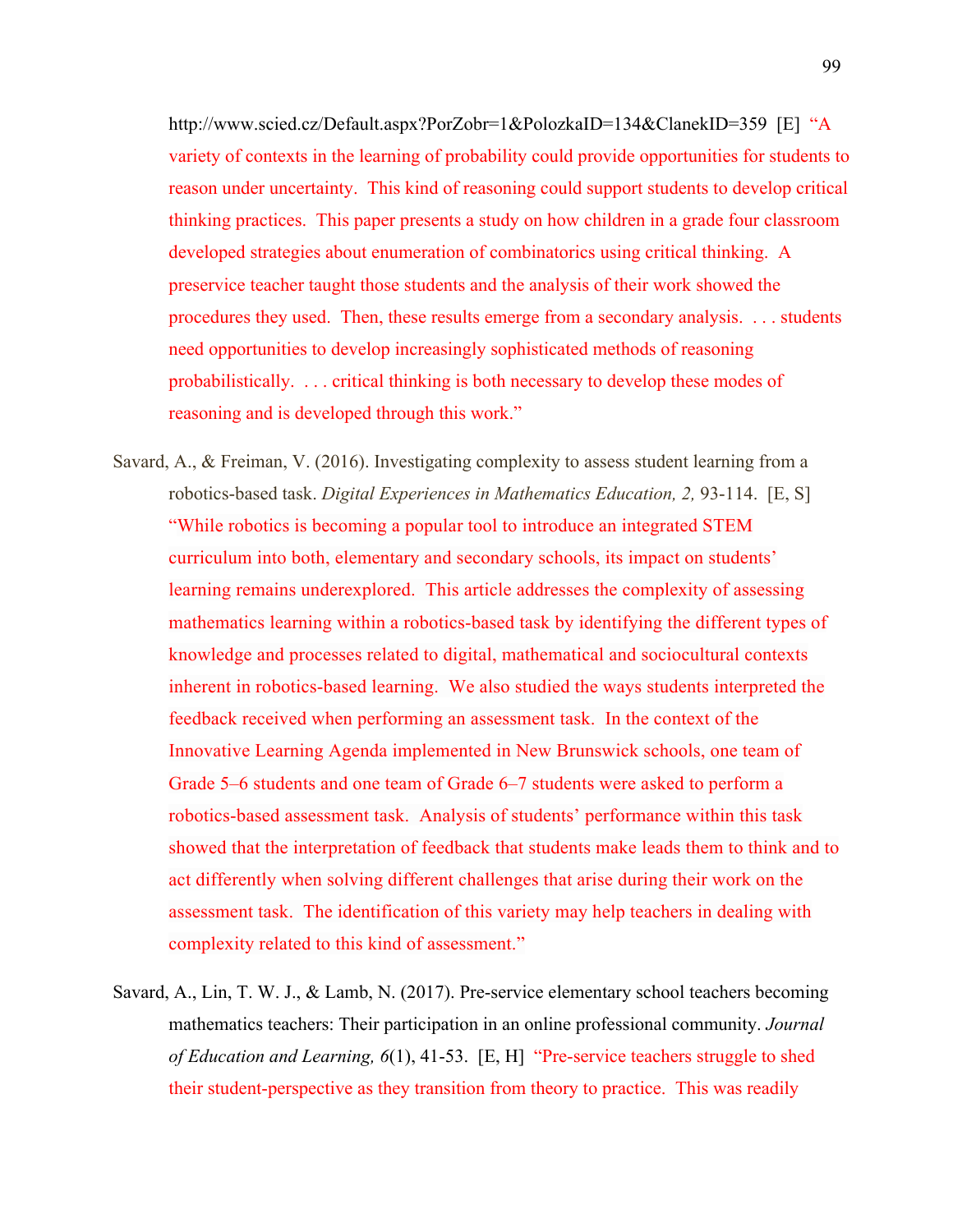evident in how they used their mathematical knowledge for teaching in their online exchange. Our work contributes to understanding the complexity of becoming a mathematics teacher in elementary school."

- Savard, A. & Manuel, D. (2016). Teaching statistics in middle school mathematics classrooms: Creating an intersection for intra and interdisciplinarity. *Statistics Education Research Journal, 15*(2), 239-256. [E, S] "Statistics is a domain that is taught in Mathematics in all school levels. We suggest a potential in using an interdisciplinary approach with this concept. Thus the development of the understanding of a situation might mean to use both mathematical and statistical reasoning. In this paper, we present two case studies [in which] two middle school Mathematics teachers taught a lesson in Statistics [in which] the students had the task [to] create a pie graph representing the data. . . . Their procedural vision of Statistics lead them to focus more on a graphical representation and thus led to avoid all statistical reasoning development (Garfield, 2002)."
- Savard, A., & Polotskaia. E. (2014). Gérer l'accès aux mathématiques dans la résolution de problèmes textuels: du côté de l'enseignement primaire. *Éducation et Francophonie, 17,* 140-159. [E] This article presents the management of mathematics accessibility in solving word problems that contain additive structures created by grades 1 and 2 teachers. Teachers assign multiple roles to solving these problems and the educational actions they pose geared to these roles can negatively affect this access. To equip them to recognize the roles they assign and their effects on the students' access to mathematics, and to support them in modifying these roles to improve their classroom interventions, we developed a training activity on the analysis and representation of additive structures in word problems.
- Savard, A., & Polotskaia, E. (2017). Who's wrong? Tasks fostering understanding of mathematical relationships in word problems in elementary students. *ZDM Mathematics Education, 49,* 823-833. [E] "Mathematical relationships are crucial elements to consider for learning mathematics. However, too often students pay more attention to the calculations to be done rather than the reasons for doing them. Relying on the relational paradigm to support elementary school students, we proposed two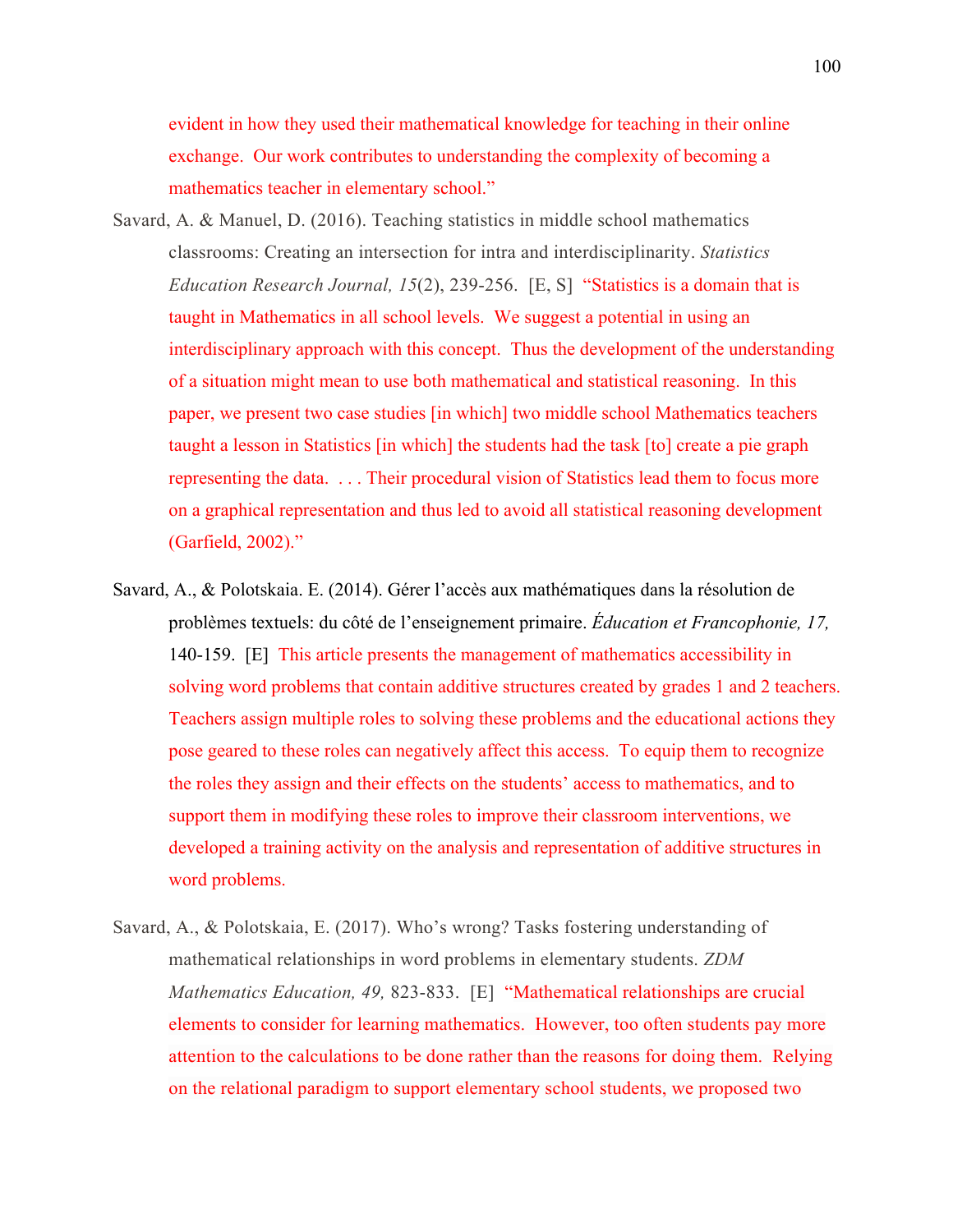specially designed tasks to help students recognize and formalize the relationships in additive and multiplicative word problems. These tasks were also designed to have them learn how to represent the relationships using models and to manipulate the mathematical structure of a problem to find the required arithmetic operation. In this paper, we present the task design principles to create mathematically incoherent situation (MIS) tasks and we highlight their implementation with elementary school students. Our findings suggest that students working on MIS tasks really engage in the analysis of the mathematical relationships, which corresponds to the teacher's intentions in problem-solving activities."

- Shore, B. M. (2000). Metacognition and flexibility: Qualitative differences in how the gifted think. In R. C. Friedman & B. M. Shore (Eds.), *Talents unfolding: Cognition and development* (pp. 167-187). Washington, DC: American Psychological Association. http://dx.doi.org/10.1037/10373-008 [E, S] Summary of emerging expertise-based, inquiry-related understanding of thinking processes in gifted students.
- Shore, B. M. (2009). Giftedness is not what it used to be, school is not what it used to be, their future, and why psychologists in education should care. *Canadian Journal of School Psychology, 20*(10), 1-19. doi:10.1177/0829573509356896 [E, S, H] Overview of pedagogical changes arising from the fact that instruction has started to move from direct teaching toward inquiry, and theory is certainly pulling in that direction. Implications for school psychologists advising teachers because in inquiry there may be a need to redefine what is maladaptive in classrooms.
- Shore, B. M. (2010). Giftedness, inquiry, and expertise: Leading with new connections. In *Multicultural and gifted education in Canada: Insights for strategies and policies of Korean education--Proceedings of the biennial meeting of the Korean Association for Canadian Studies* (pp. 52-68). Seoul, Korea: Korean Association for Canadian Studies and Chung-Ang University College of Education and Research Institute of Korean Education. [E, S] Overview of pedagogical changes arising from the fact that instruction has started to move from direct teaching toward inquiry, and theory is certainly pulling in that direction.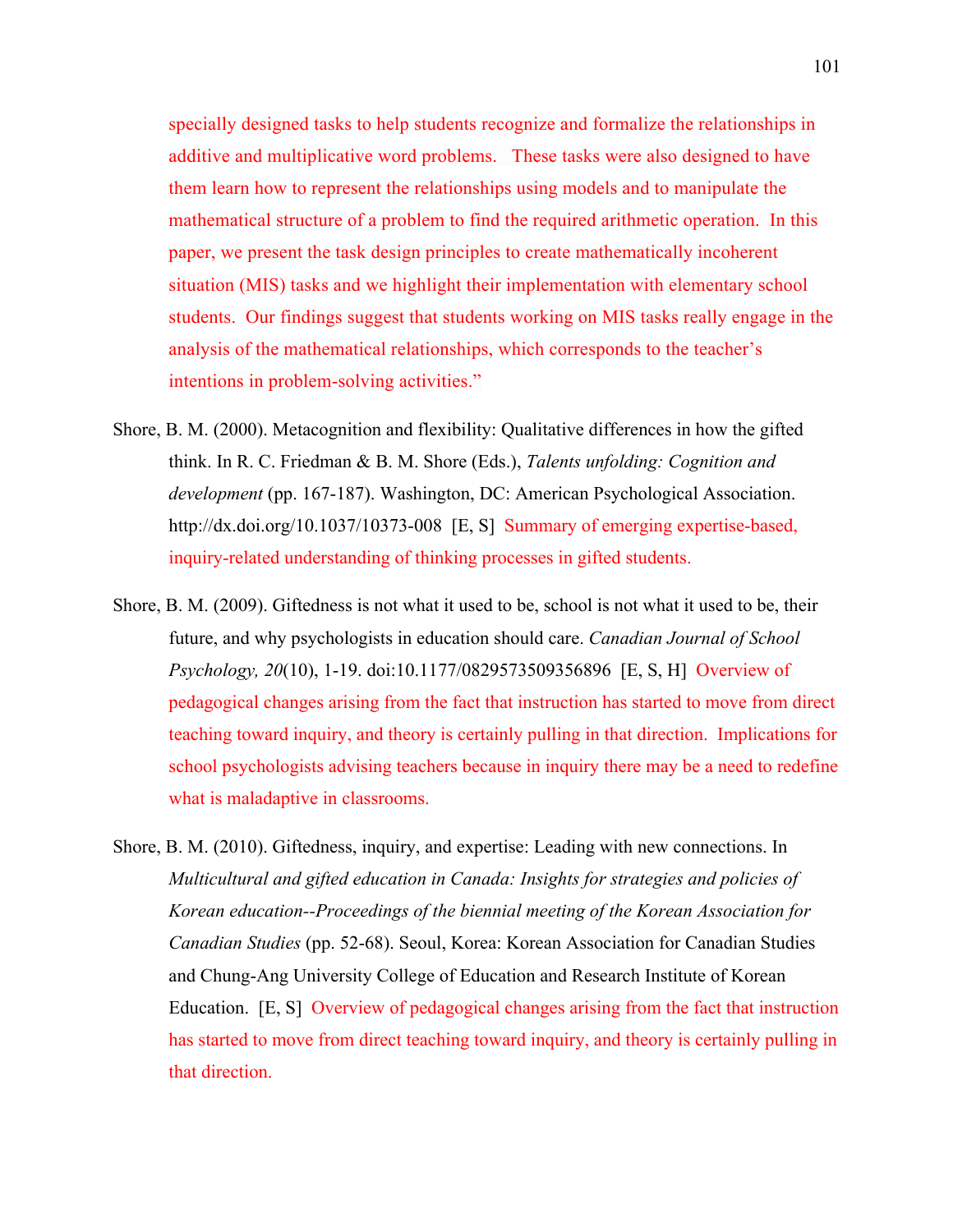- Shore, B. M. (2014). *The graduate advisor handbook: A student-centered approach.* Chicago, IL: The University of Chicago Press (in the series *Chicago Guides to Academic Life*). doi:10.7208/chicago/9780226011783.001.0001; ISBN-13: 978-0-226-01150-9 (cloth), ISBN-13: 978-0-226-01164-6 (paper), ISBN-13: 978-0-226-01178-3 (e-book) [H] This book emphasizes that inquiry in higher education is a collaborative effort and therefore the interpersonal interactions between instructors and learners are a critical part of the success of helping students become inquirers. It also addresses core topics such as student interests, but this is not as much emphasized an element as the preceding.
- Shore, B. M. (2017). Foreword. In G. Kidman & N. Casinader, *Inquiry-based teaching and learning across disciplines: Comparative theory and practice in schools* (pp. vii-ix). Basingstoke, England: Palgrave Macmillan. [E, S] "A quick look at international comparisons of educational accomplishment reveals that, with few exceptions, topperforming jurisdictions have implemented inquiry-based education. Inquiry is not easy for policy makers, curriculum designers, educational administrators, teachers, or learners. It requires intensive knowledge of pedagogy and knowledge creation within and across disciplines, and development of children's abilities, concepts, motivation, and autonomy."
- Shore, B. M., Aulls, M. W., & Delcourt, M. A. B. (Eds.). (2008). *Inquiry in education (Vol. II): Overcoming barriers to successful implementation.* New York, NY: Erlbaum (now Routledge). [E, S] Inquiry teaching is complex but worth the effort. The book gives several diverse examples of barriers and facilitators to making inquiry happen in learning.
- Shore, B. M., Birlean, C., Walker, C. L., Ritchie, K. C., LaBanca, F., & Aulls, M. W. (2009). Inquiry literacy: A proposal for a neologism. *LEARNing Landscapes, 3*(1), 139-155. (available on-line at http://www.learninglandscapes.ca) [E, S] "Literacy definitions, the growth of inquiry literacy in science education, and the developmental nature of inquiry literacy within learners' experiences in diverse content domains are outlined. . . . A preliminary list of qualities of student inquiry literacy is presented."
- Shore, B. M., & Chichekian, T. (2011). *Educational Psychology (EDPE 300) instructors' handbook 2011-2012.* Montreal, QC: Department of Educational and Counselling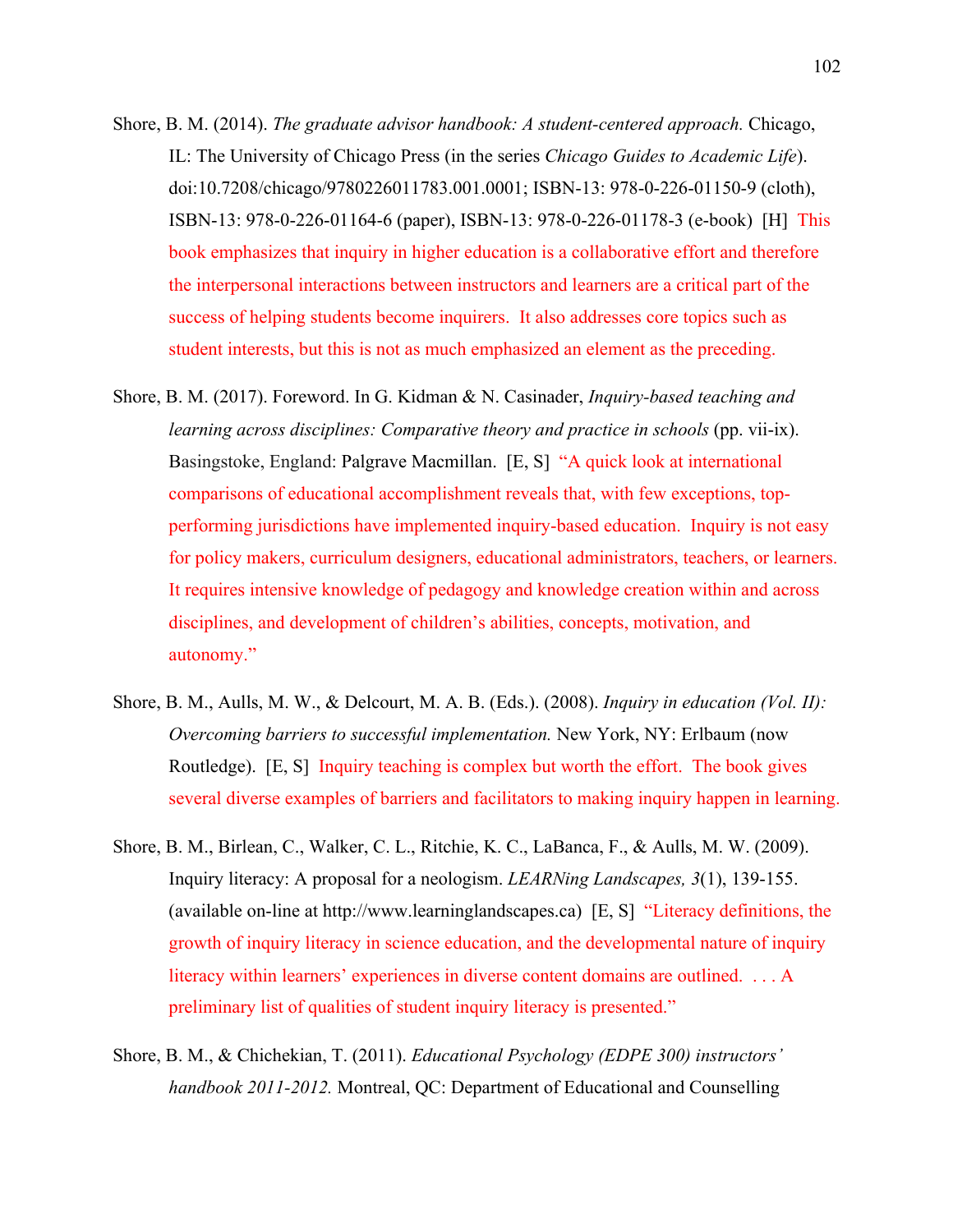Psychology, McGill University. (39 pp.) [H] Social constructivism can be widely adopted and practiced in an undergraduate class. This handbook provides examples for a full introductory course in educational psychology.

- Shore, B. M., Chichekian, T., Gyles, P. D. T., & Walker, C. L. (accepted for publication). Friendships of gifted children and youth: Updated insights and understanding. In B. Wallace, J. Senior, & D. A. Sisk (Eds.), *SAGE handbook on gifted education.* London, England: SAGE. [E, S, H] This chapter summarized several conference presentations and prior articles, plus new data from a university sample of Golden Key International Honour Society members. "The literature on gifted children and youth for nearly a century has suggested that highly able young people tend to be loners. Some research noted that their favored friendships are often with older children, whereas other research suggested a pattern of asynchronous development in which areas such as socialemotional competence might develop more slowly than cognitive abilities. This chapter proposes that gifted young people's friendships cannot be so simply described. They welcome and enjoy friendships in patterns somewhat different from those experienced by other children. They differ in the number of pillars supporting stable and quality friendships, actual and preferred numbers of friends, and the qualities they seek in their friends. Numbers of friends do increase at university, and social-emotional contributions are most often cited as the foundations of their friendships. They also welcome friendly competition."
- Shore, B. M., Chichekian, T., Syer, C. A., Aulls, M. W., & Frederiksen, C. H. (2012). Planning, enactment, and reflection in inquiry-based learning: Validating the McGill Strategic Demands of Inquiry Questionnaire. *International Journal of Science and Mathematics Education, 10,* 315-337*.* doi:10.1007/s10763-011-9301-4 [H] Publication version of part of Cassidy Syer's PhD thesis. Groups that "had different types of exposure to the inquiry approach varied in how they understand inquiry instruction. Fourth-year Elementary preservice teachers held more sophisticated conceptualizations of the inquiry approach and greater appreciation for the components involved in carrying out an inquiry curriculum compared to first-year Elementary preservice teachers. After the completion of an inquiry-oriented course, Continuing Education students (including experienced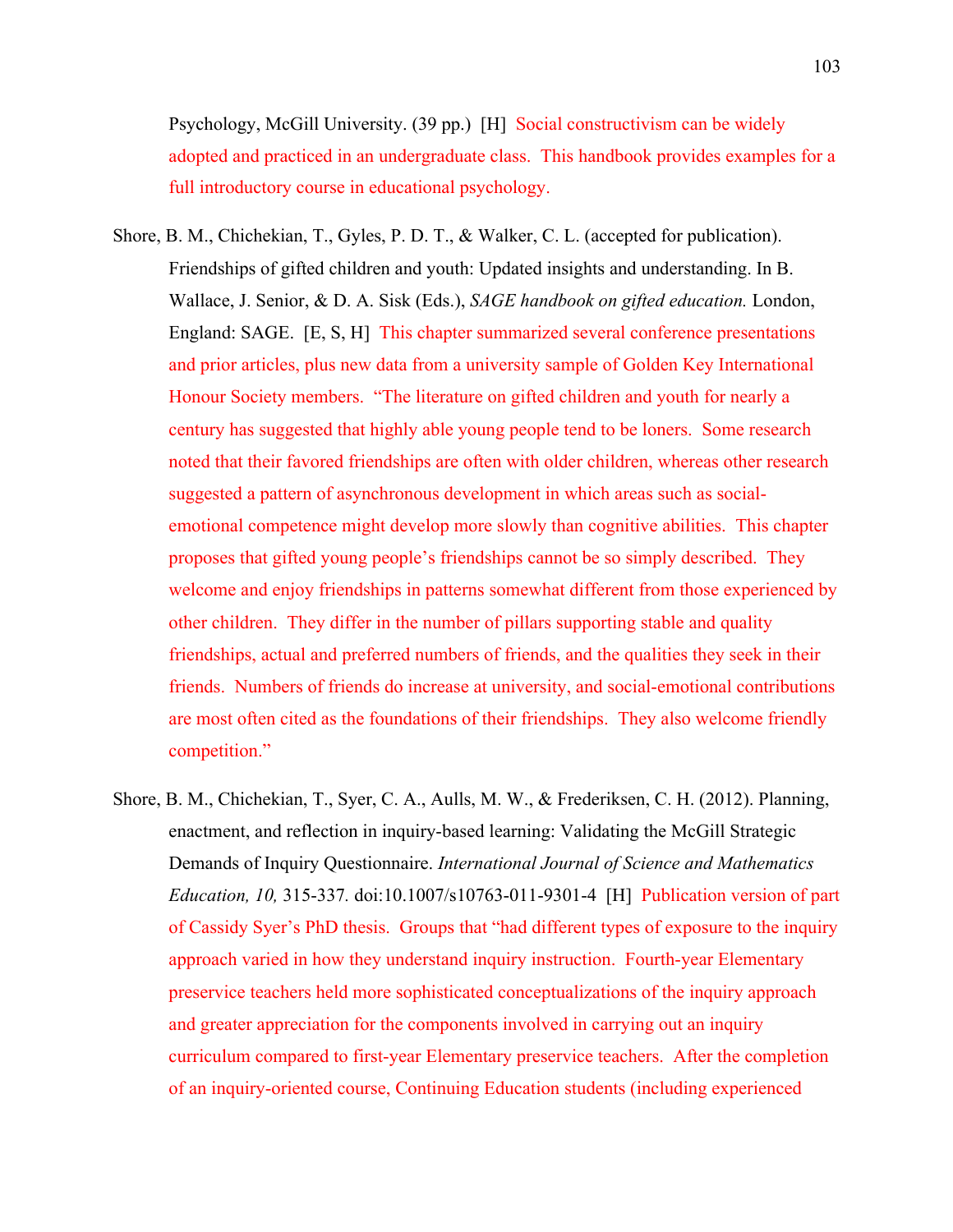teachers) were similar to fourth-year Elementary student teachers in conceptualizing and identifying important components of inquiry instruction. First-year Elementary and Secondary student teachers were different in their views of inquiry instruction. Finally, Honours Psychology students, who were engaged in scholarly research, held sophisticated conceptualizations of the inquiry approach. However, they did not use this knowledge of the inquiry method as extensively as fourth-year preservice teachers to identify important aspects of inquiry instruction. Therefore, although experience with the inquiry method may be necessary for conceptualizing inquiry as a pedagogical approach, it is not sufficient to enable undergraduates to identify important aspects of planning, enacting, and evaluating an inquiry curriculum." Includes validation study of the MSDIQ, *McGill Strategic Demands of Inquiry Questionnaire*.

- Shore, B. M., & Delcourt, M. A. B. (1996). Effective curricular and program practices in gifted education and their interface with general education. *Journal for the Education of the Gifted, 20,* 138-154. [E, S] Gifted education and inquiry-based practices share several pedagogical priorities.
- Shore, B. M., Delcourt, M. A. B., Syer, C. A., & Schapiro, M. (2008). The phantom of the science fair. In B. M. Shore, M. W. Aulls, & M. A. B. Delcourt (Eds.), *Inquiry in education (vol. II): Overcoming barriers to successful implementation* (pp. 83-118). New York, NY: Erlbaum (Routledge). [S] As many as 25% of students cheat in science fairs, and they do so for the same reasons as "real" scientists cheat--limited resources including time, and the pressure for recognition (whether grades or publications). Inquiry projects need to be scaffolded in time, resources, and help, as well as careful joint progress monitoring by teachers and students.
- Shore, B. M., & Gube, M. (2018). A historical overview of instructional theory and practice in the USA and Canada: The double Slinky phenomenon in gifted and general Education. In S. Pfeiffer, E. Shaunessy-Dedrick, & M. Foley Nicpon (Eds.), *APA handbook of giftedness and talent* (pp. 39-54). Washington, DC: American Psychological Association. http://dx.doi.org/10.1037/0000038-003 [E, S] Pedagogy in gifted education had a head start over general education in incorporating inquiry-based instruction, but not everywhere and not consistently, especially due to poor alignment with identification.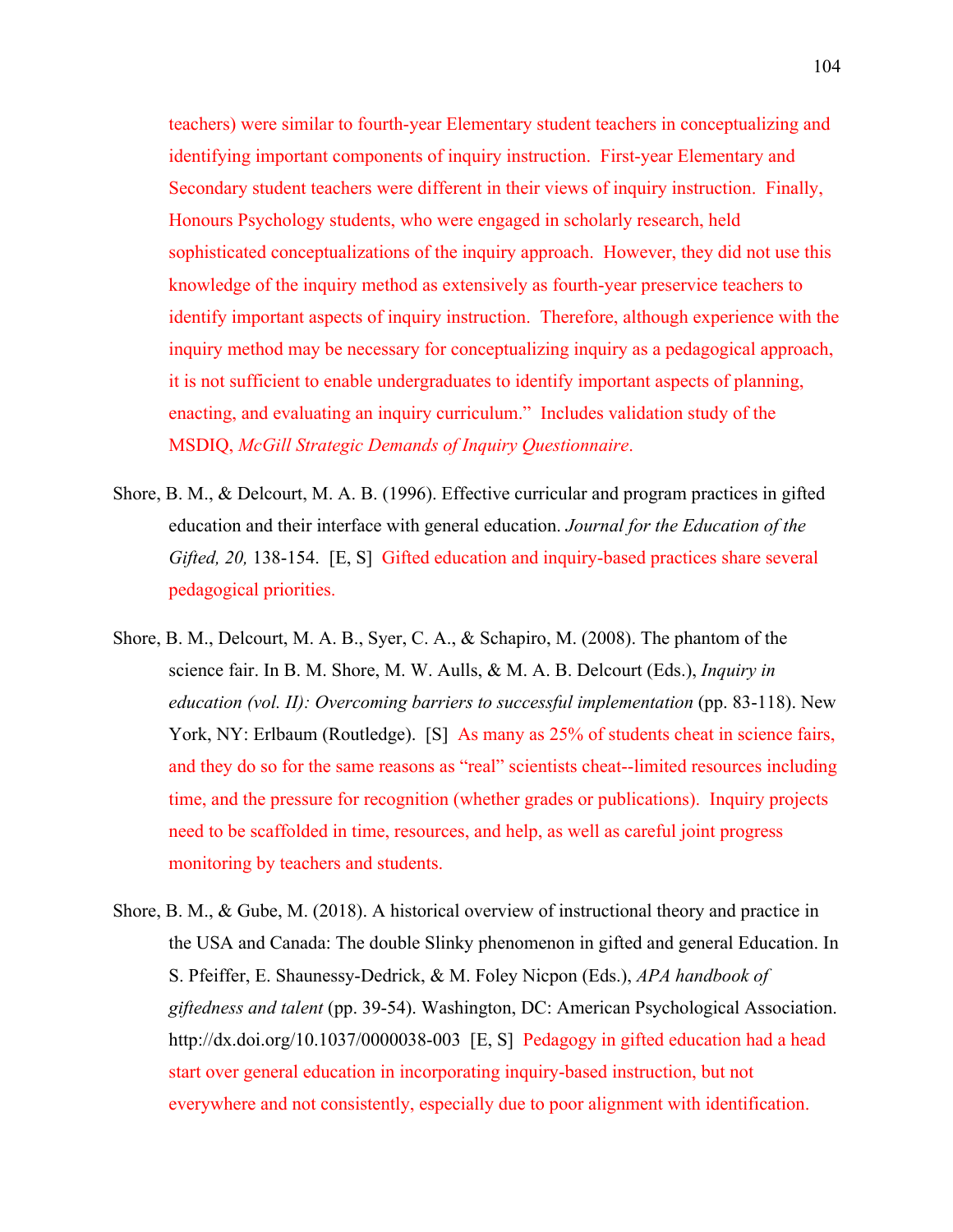(Published in 2017 with a 2018 imprint.)

- Shore, B. M., & Irving, J. A. (2005). Inquiry as a pedagogical link between expertise and giftedness: The High Ability and Inquiry Research Group at McGill University. *Gifted and Talented International, 20,* 37-40. [E, S] Inquiry is a pedagogical link between expertise and giftedness; both can be learned and taught to some degree.
- Shore, B. M., Pinker, S., & Bates, M. (1990). Research as a model for university teaching. *Higher Education, 19*(1), 21-35. [H] Disciplines vary in the extent to which core teaching practices bring learners into contact with core inquiry practices in scholarly work.
- Shore, B. M., Rejskind, F. G., & Kanevsky, L. S. (2003). Cognitive research on giftedness: A window on creativity. In D. C. Ambrose, L. Cohen, & A. J. Tannenbaum (Eds.), *Creative intelligence: Toward theoretic integration* (pp. 181-210). New York, NY: Hampton Press. [E, S] Theoretical overview of how linking expertise- and inquiry-based conceptions of giftedness provide a vehicle for integrating creativity as part of the definition of giftedness.
- Slapcoff, M., Dobler, E., Tovar, M. (Eds.), Chromik, R., Cossette, I., Ellis, J., Fallon, K.M., Fitzgibbons,M., Harris, D., Hébert, T., Laver, S., McCourt, G., Radziszewski, P., Ragsdale, D. & Savard, A. (Contributors). (2011). *Using coursework to enhance students' understanding of research/scholarship. A report from the Inquiry Network.*  Montreal, QC: McGill University, Teaching and Learning Services. http://www.mcgill.ca/tls/files/tls/slapcoff et al using coursework to enhance students understanding 0.pdf [H] "This report identifies ways in which instructors can use coursework to cultivate students' understanding of research regardless of discipline, academic level, or class size. It provides . . . examples from ten instructors in the Inquiry Network who have developed an aspect of an undergraduate course to enhance students' learning about and engagement in research" (p. 3). It also made 3 general conclusions: (a) "Integrating research into coursework is an effective means of communicating to students the value of attending a research‐intensive university while improving student engagement and learning. Accordingly, identifying instructors who already integrate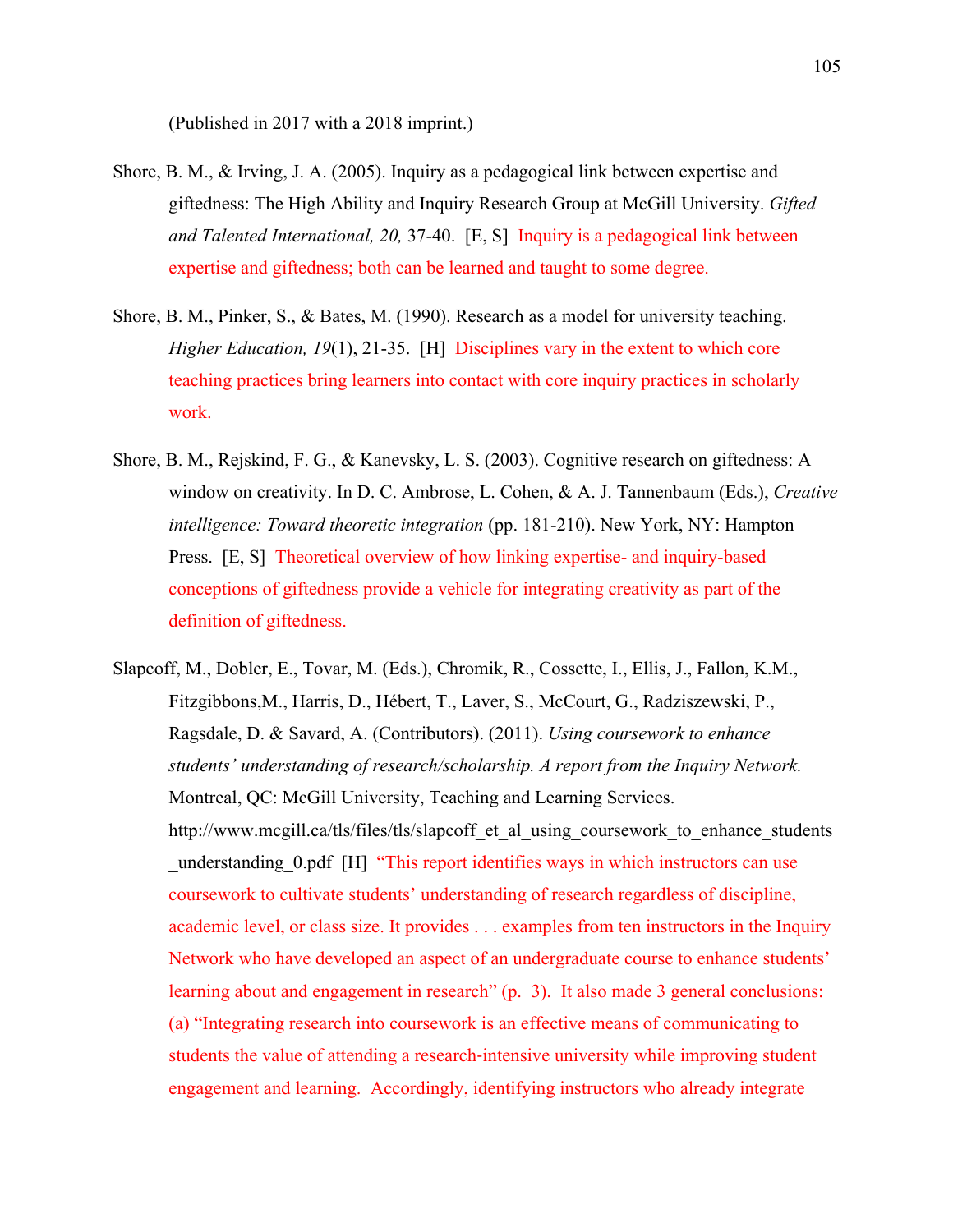research into their teaching and sharing their examples is an important to support institutional learning"; (b) "The means by which an understanding of research can be promoted within undergraduate coursework are various and will be influenced by factors such as discipline, academic level, class size, and students' background knowledge"; (c) "Determining how to integrate research into coursework is a complex process and thus requires that instructors have the time and support necessary for designing or redesigning their courses in ways that promote meaningful student learning. This support can take many forms, but to be most effective, it must include opportunities for reflection and cross‐disciplinary dialogue and be reflected in policies and practices at the departmental, Faculty, and institutional levels" (p. 4).

- Sobhanzadeh, M., Kalman, C. S., & Thompson, R. I. (2017). Labatorials in introductory physics courses. *European Journal of Physics. 38*(6), No. 065702. https://doi.org/10.1088/1361- 6404/aa8757 [H] "Traditional lab sections in introductory physics courses at Mount Royal University were replaced by a new style of lab called 'labatorials' developed by the Physics Education Development Group at the University of Calgary. Using labatorials in introductory physics courses has lowered student anxiety and strengthened student engagement in lab sessions. Labatorials provide instant feedback to the students and instructors. Interviews with students who had completed Introductory Physics labatorials as well as the anonymous comments left by them showed that labatorials have improved student satisfaction. Students improved their understanding of concepts compared to students who had taken traditional labs in earlier years. Moreover a combination of labatorials and reflective writing can promote positive change in students' epistemological beliefs."
- Syer, C. A., Chichekian, T., Shore, B. M., & Aulls, M. W. (2013). Learning "to do" and learning "about" inquiry at the same time: Different outcomes in valuing the importance of various intellectual tasks in planning, enacting, and evaluating an inquiry curriculum. *Instructional Science, 41,* 521-537. doi:10.1007/s11251-012-9242-5 (available online at http://www.springerlink.com/openurl.asp?genre=article&id=doi:10.1007/s11251-012- 924) [H] Senior student teachers who learned about inquiry as pedagogy (albeit mostly in procedural terms as shown in other studies in this list) had comparable understanding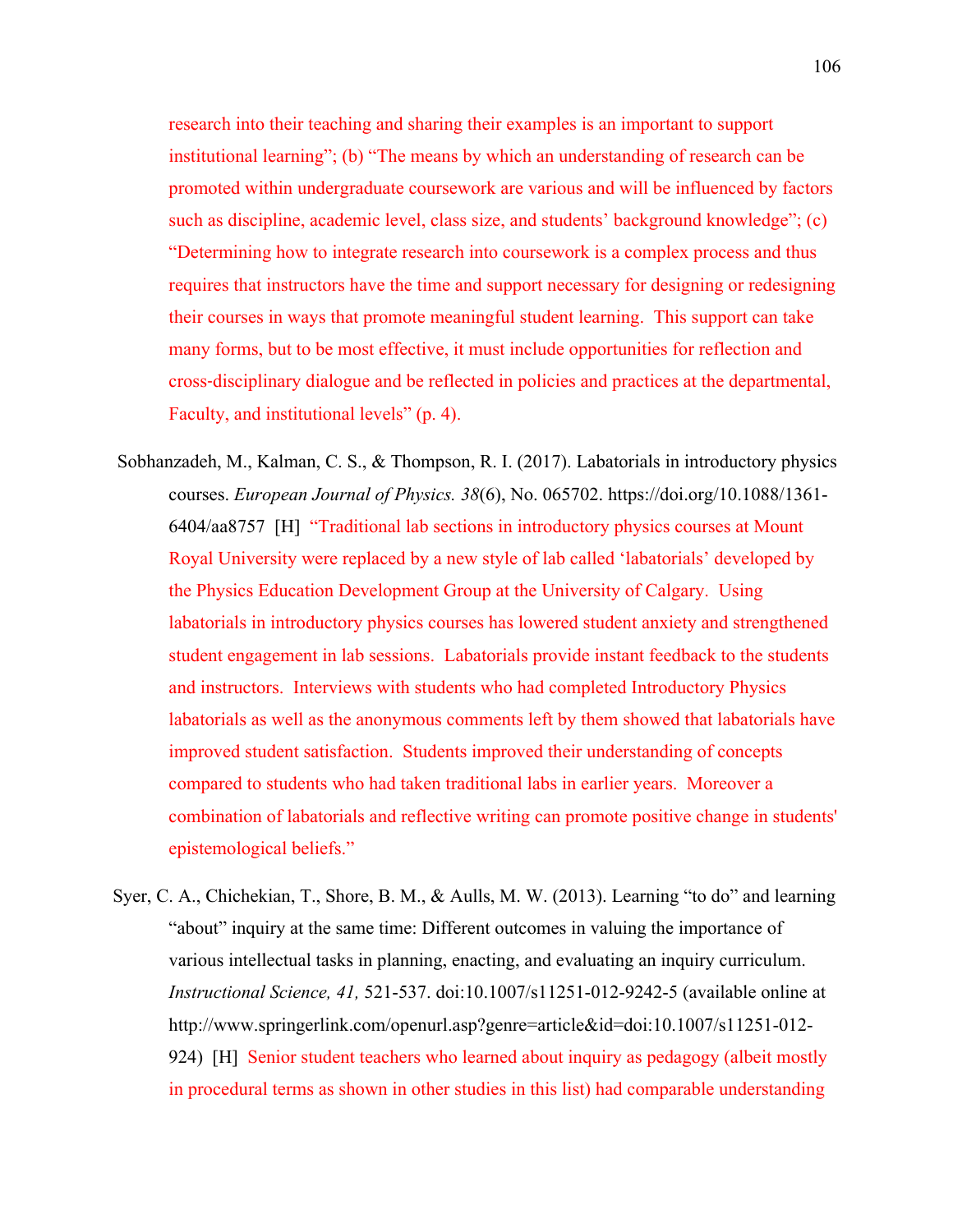of the importance of inquiry tasks compared to psychology students who had done an honors thesis or major project. The student-teachers could also better articulate how to help others undertake inquiry. Merely having done inquiry is insufficient to being able to teach through inquiry. The study included material relevant to validation of the MSDIQ that was later adapted to measure self-efficacy as well (by Chichekian, Getahun, Ibrahim, and D. Leung).

- Syer, C. A., Jad-Moussa, R., Pelletier, S., & Shore, B. M. (2003). Adaptive-creative versus routine-reproductive expertise in hypermedia design: An exploratory study. *Cognition, Technology and Work, 5*(2), 94-106*.* doi:10.1007/s10111-002-0106-7 [H] Part of the process of linking high ability through expertise (that included processes noted in inquiry) and creativity, this distinction was visible in the work of three hypermedia designers.
- Syer, C. A., & Shore, B. M. (2001). Science fairs: Sources of help for students and the prevalence of cheating. *School Science and Mathematics, 101,* 206-220. doi:10.1111/j.1949-8594.2001.tb18023.x [S] As many as 25% of students may be cheating in science fairs by obtaining excessive help, copying projects, etc. Students reported that the undertakings were often beyond their abilities to do independently and they were not being able to get the help (or scaffolding) they sought from teachers. The lack of resources and time that students cite reflect the reasons adult scientists offer for their cheating.
- Tabatabai, D., & Shore, B. M. (2005). How experts and novices search the Web. *Library and Information Science Research, 27,* 222-248. doi:10.1016/j.lisr.2005.01.005 [H] The most significant differences in patterns of search between novices and experts were found in the cognitive, metacognitive, and prior-knowledge strategies. Survival analysis revealed specific actions associated with success in Web searching: (a) using clear criteria to evaluate sites, (b) not excessively navigating, (c) reflecting on strategies and monitoring progress, (d) having background knowledge about information seeking, and (e) approaching the search with a positive attitude.

Walker, C. L., & Shore, B. M. (2012). Five gifted ways to lose your creative intelligence. In D.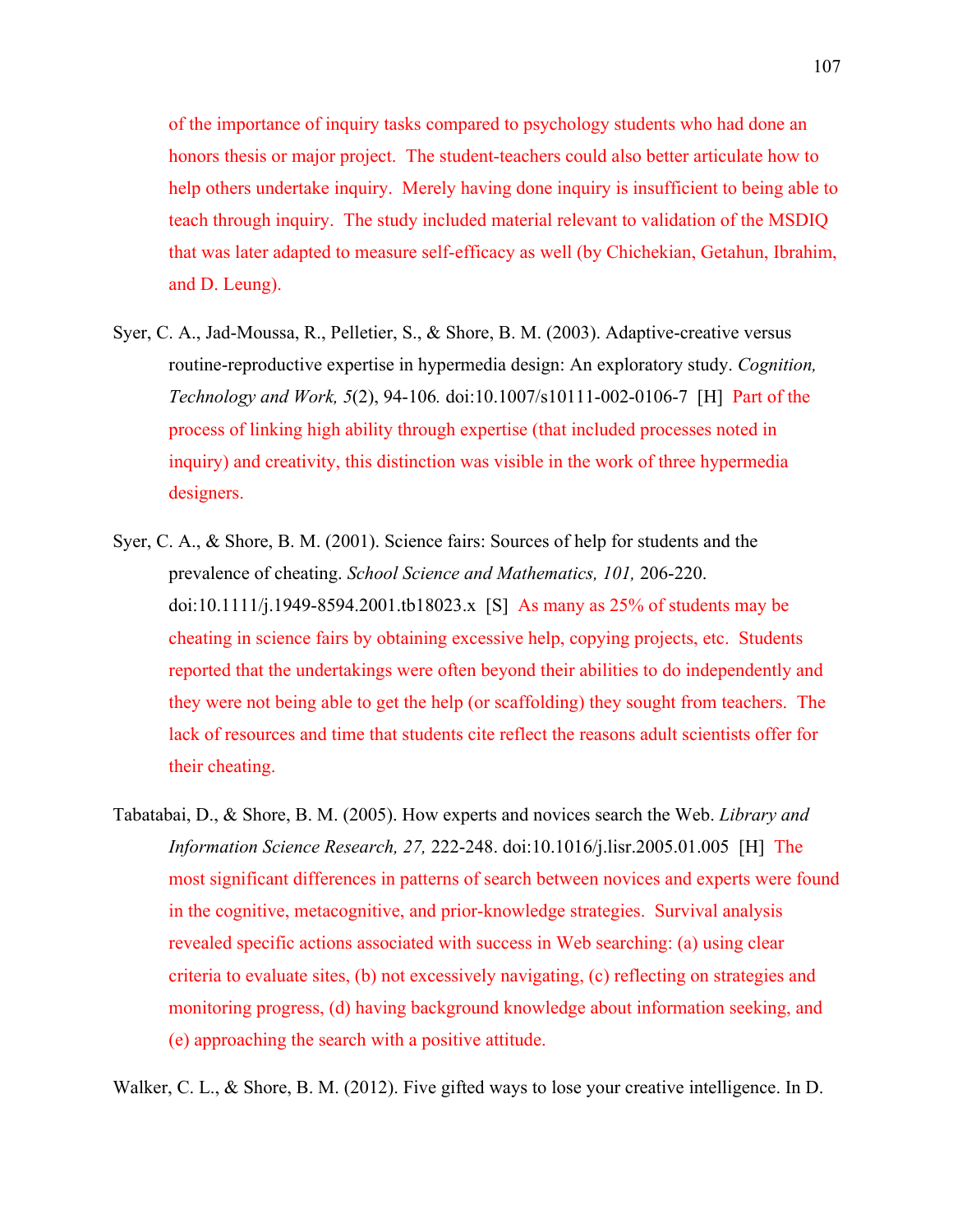Ambrose & R. J. Sternberg (Eds.), *How dogmatic beliefs harm creativity and higher-level thinking* (pp. 171-184). New York, NY: Routledge. ISBN-978-0-4158-9460-9 [E, S] Overview of how dogmatic thinking can interfere with metacognition, superior perspective taking, interconnected knowledge base, preference for complexity, and flexibility--qualities of creative intelligence and inquiry-based learning.

- Walker, C. L., & Shore, B. M. (2015a). Myth busting: Do high-performing students prefer working alone? *Gifted and Talented International, 30,* 85-105. http://dx.doi.org/10.1080/15332276.2015.1137461 [E] In general, high-performing (HP) students do not prefer to work alone; in only one case (easily-completed assignments) was this choice most preferred; notably, average performers do the same. Some conditions were low-stake (e.g., not counting for marks, classmate-marked, self-marked, easy, fun, boring), whereas others were high-stake (e.g., difficult but interesting, counts for marks, teacher-marked, difficult). Fourteen items or conditions contained "Working Alone" as one of the response options to be ranked but significant differences between groups emerged on only three of these 14 conditions. HP students had significantly stronger preferences in two of these instances compared to community-school (CS) students, both related to high-stake conditions. These preferences for working alone suggest a lingering partial truth in the old assertion that gifted individuals prefer to work alone; however, there were many more instances in which HP students preferred to work with others. Effect sizes were often small, suggesting that preferences are nuanced, and care is needed to avoid over-generalizing.
- Walker, C. L., & Shore, B. M. (2015b). Understanding classroom roles in inquiry education: Linking role theory and social constructivism to the concept of role diversification. *SAGE Open, 5*(4), 1-13. doi:10.1177/2158244015607584 [E, S] Role diversification in inquiry is a good fit to social-constructivist theory. These should therefore be an important part of the theory taught to teachers as they learn techniques to implement inquiry.
- Walker, C. L., Shore, B. M., & French, L. R. (2011). A theoretical context for examining students' preferences across ability levels for learning alone or in groups. *High Ability Studies, 22*(1), 119-141. doi:10.1080/13598139.2011.576082 [E, S] "Through the topic of cooperative and collaborative learning, the need for refinement of definitions and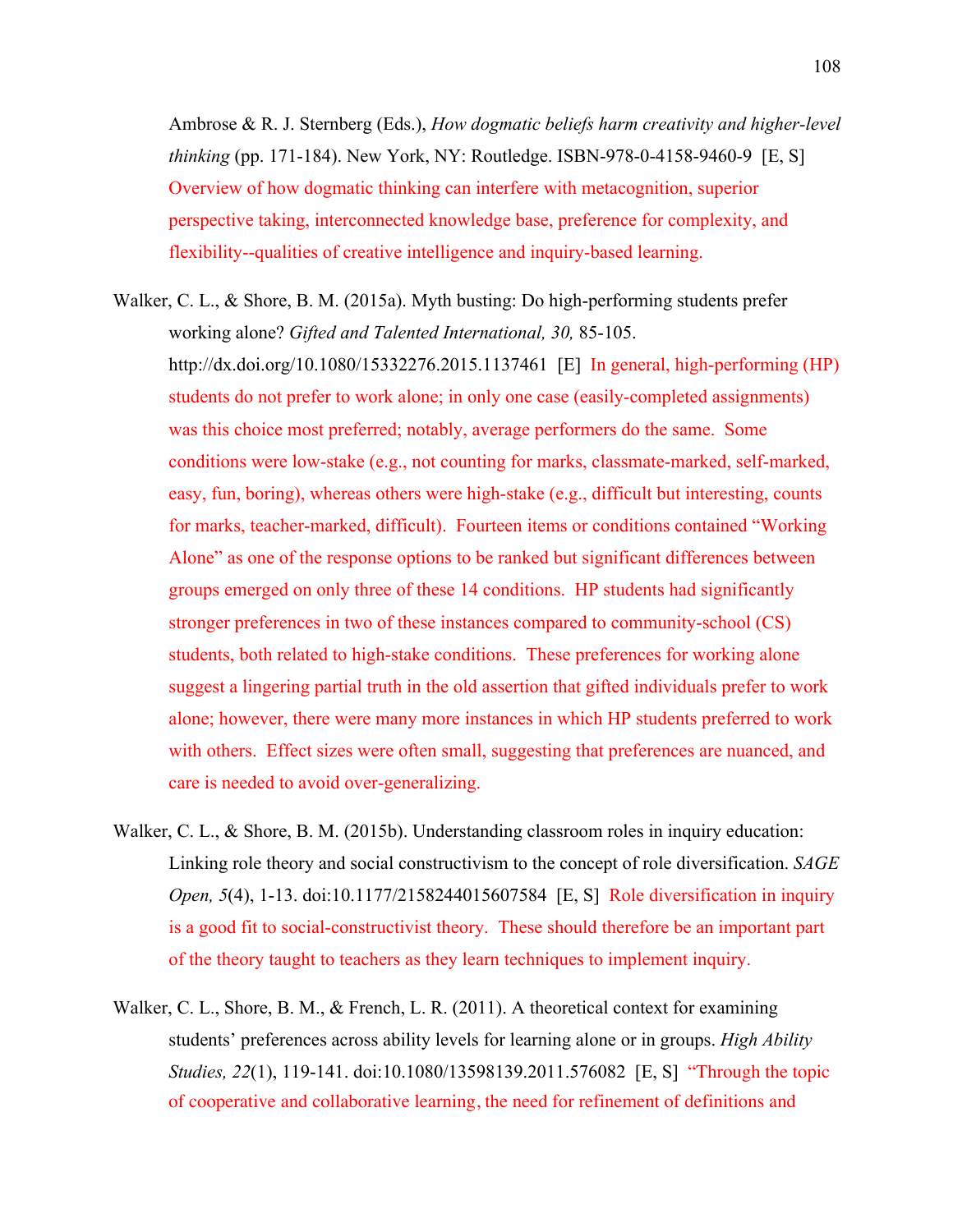expanded methodologies is identified. Past research has . . . often ignored contextual variables, and has been limited by the use of forced-choice survey data. Research that adopts a social learning or social constructivist theoretical framework can help to overcome some of these limitations by considering the context of the learning environment, and taking into account individual differences."

- Walker, C. L., Shore, B. M., & Tabatabai, D. (2013). Eye of the beholder: Investigating the interplay between inquiry role diversification and social perspective taking. *International Journal of Educational Psychology, 2,* 144-192. doi.org/10.4471/ijep.2013.23 [E, S] Social perspective-taking roles were dynamic and susceptible to influences including the nature of the classroom activities and instructional choices, student personality differences, and group-work dynamics. Students active in choosing their work partners and who were assigned a task that required a consideration of the audience's understanding tended to adopt more Imagine Other roles as opposed to Imagine Self roles and also adopted more emotionally-based SPTs compared to students in teacher-formed groups who were assigned more cognitively-based assignments.
- Wang, X., & Kalman C. [S.] (2014). Improving the way students understand their knowledge of physics. *Physics in Canada, 70*(2), 78-80. [H] "Students' beliefs about the nature of knowledge and knowing (i.e., epistemic beliefs) in physics have important effects on how they learn physics, and thus three learning activities were designed and implemented to advance students' epistemic beliefs in a physics gateway course." Part of what needs to be addressed in making inquiry happen in classrooms, in addition to teachers' content knowledge, inquiry pedagogical knowledge, self-efficacy, etc.
- Wang, X., Saroyan, A., & Aulls, M. W. (2016). Epistemic dissonance encountered: Academic adaptation experiences of Chinese students in a Canadian university. In K. Bista & C. Foster (Eds.), *Global perspectives and local challenges surrounding international student mobility* (pp. 243-261). Hershey, PA: IGI Global. doi:10.4018/978-1-4666-9746-1 [H] Chinese international students experienced a rich and intense emotional life in academic as well as social settings in their initial stage of graduate studies. Most highlighted were stress, joy, and anxiety. These students were more affected by academic- and selforiginated emotions rather than social-originated ones. No definitive relation was found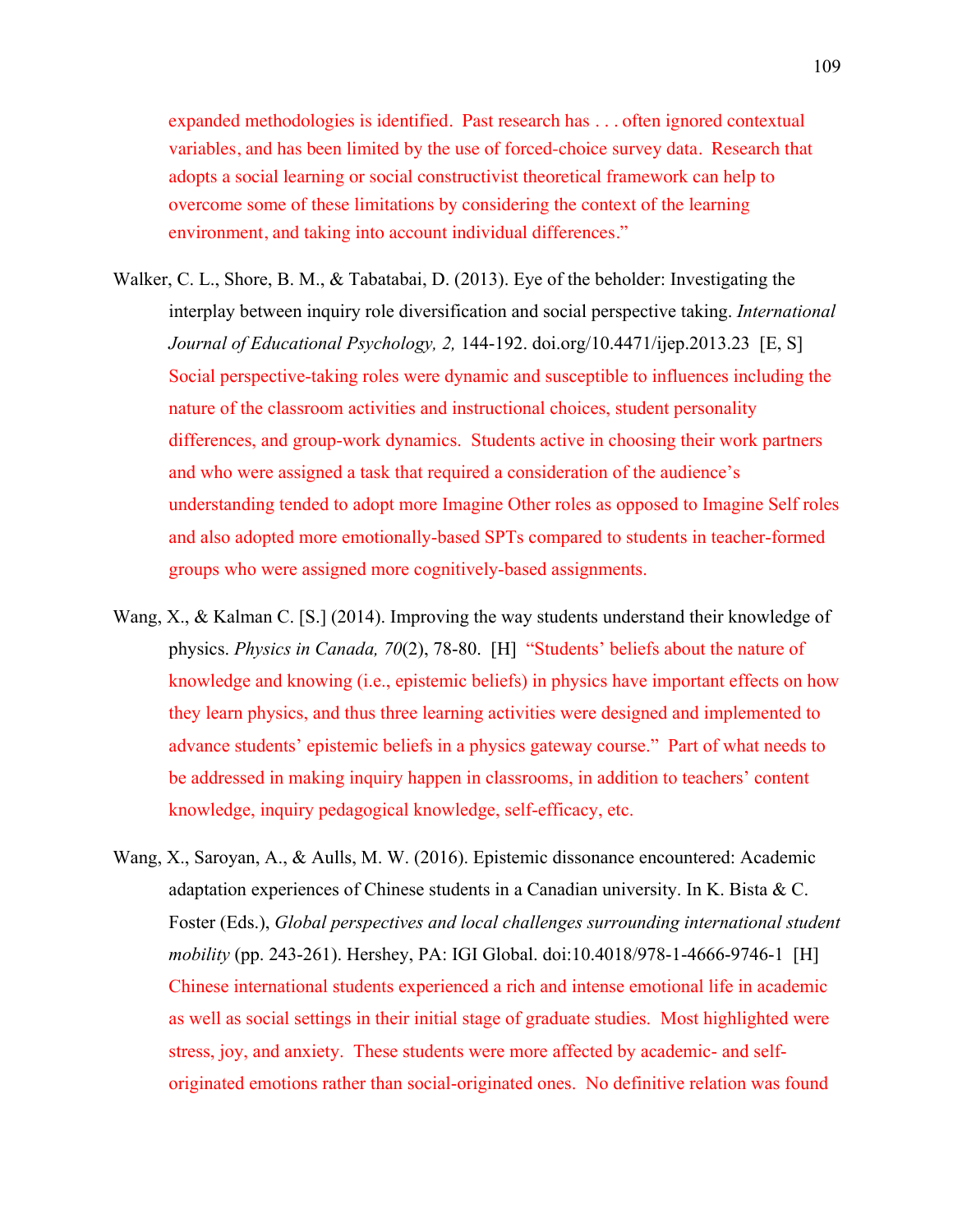between students' emotional experiences and epistemic change, but self-related sources (e.g., meta-emotion) influenced both the nature of emotions that students have as well as their readiness for epistemic change. Self-related emotions may play an important role in the change process.

Woodel-Johnson, B., Delcourt, M. A. B., & Treffinger, D. J. (2012). Relationships between creative thinking and problem solving styles among secondary school students. *International Journal of Creativity and Problem Solving*, *22*(2), 79-95. [S] By understanding and developing their own creative-productive behavior, students are better prepared to think of new ideas for scientific investigations. This information is related to the development of self-regulatory behavior in adolescents, namely: forethought regarding actions, actual performance, and self-reflection after activities are completed. Students revealed insights into how they matched their interests with ideas for projects (forethought), how they carried out their investigations (performance), and what they learned from their efforts (self-reflection).

## *ARTICLES, CHAPTERS, BOOKS, REPORTS IN PROGRESS*

Aulls, M. W., Kaur Magon, J., & Shore, B. M. (under review). What happens as inquiry in undergraduate science courses: A collective case study in search of its defining instructional practices. [Submitted in December 2017 to *FACETS*.] [H] All instructors agreed that student motivation was the most important science-instructional quality, and learning was rarely expressed as a goal. Only one of the four noninquiry science instructors claimed to actually have created a plan for the course; all three inquiry instructors planned either for the whole course or on a weekly basis in light of reflections on the previous class. All the noninquiry instructors leaned heavily upon a textbook as the primary content source. Inquiry instructors noted student responsibility for their own learning. More Inquiry courses included opportunities for dialog and discourses. All NRC Practices of Science were observed in the inquiry-approach classes but none explicitly instructed students in how to conceive or conduct original research or inquiry, even though it was a requirement in upper-years courses.

Aulls, M. W., & Shore, B. M. (in early stages of preparation). Development and initial validation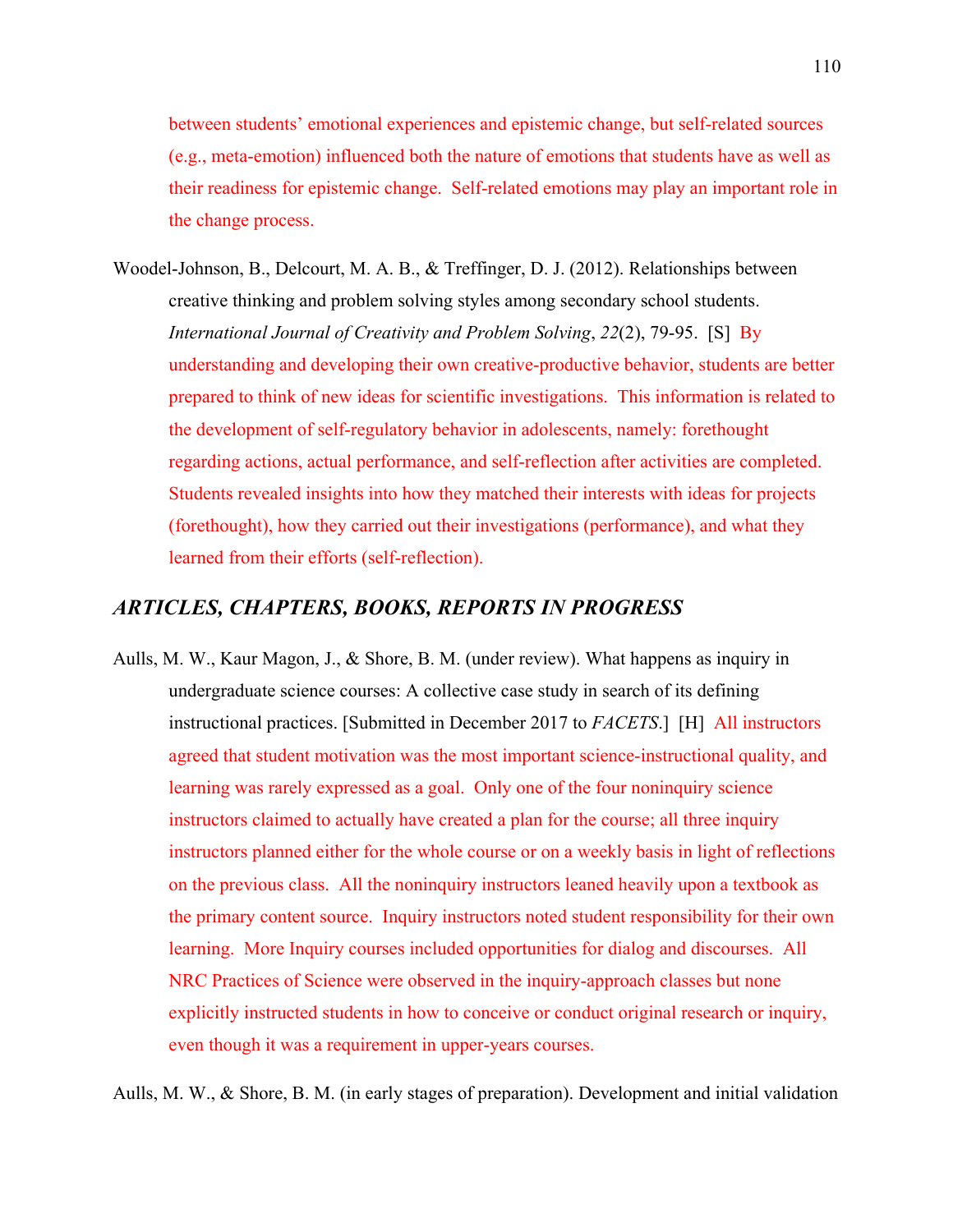of a model of inquiry in education. [Journal to be selected.] [E, S, H] From working notes (slightly expanded): Our 4-element conceptual model usefully categorizes inquiry objectives and reflects teachers' self-perceptions as inquiry instructors in terms of process, content, strategy, and context. Preliminary analyses of school visits and teacher interviews revealed (a) the 4 elements have 2 sides: inquiry understood [itself] and taught through each; (b) an inquirer has specific knowledge, skills, and dispositions (Shore, Birlean, Walker, Ritchie, LaBanca, & Aulls, 2009) that explicitly include beliefs [link to Krista Muis]; (c) the specific tasks of doing inquiry form 3 engagement stages--planning, execution, and reflection (Shore, Chichekian, Syer, Aulls, & Frederiksen, 2012)--Ibrahim identified another engagement stage: inquiry deliberation--thinking about an inquiry question or problem and imagining outcomes, asking questions or defining the problem, and formulating hypotheses or proposing solutions; and (d) there are 4 phases- committing to, initiating, building, and sustaining inquiry as a learner, teacher, or school. The actors (students, teachers--including their past inquiry experience, etc.), discipline, and school level are important contextual variables. The phases are relevant to any publication on beginning inquiry in a school.

- Birlean, C., LaBanca, F., & Shore, B. M. (in preparation). The confluence of pedagogical and content expertise: Insights from a case study of an inquiry-inspired secondary science teacher. [Journal to be selected.] [S] Expertise in the subject-matter is an important variable underlying teachers' openness and disposition to implementing inquiry instruction in their own classes. Strong subject-matter knowledge, even if not essential to the initial development of pedagogical-content knowledge, increases instructional effectiveness.
- Birlean, C., & Shore, B. M. (under revision--a). Novice versus expert teachers' planning and evaluation of elementary school students' inquiry-based science projects. To be submitted to *The Science Educator*. [E] Subject-matter experts were better able to evaluate the content of science-fair projects, but teachers were better able to articulate how to elicit projects from pupils. Need both pedagogical and content knowledge (PCK).
- Birlean, C., & Shore, B. M. (under revision--b). Teachers' pedagogical and subject-matter knowledge in planning and enacting science-inquiry instruction, and in assessing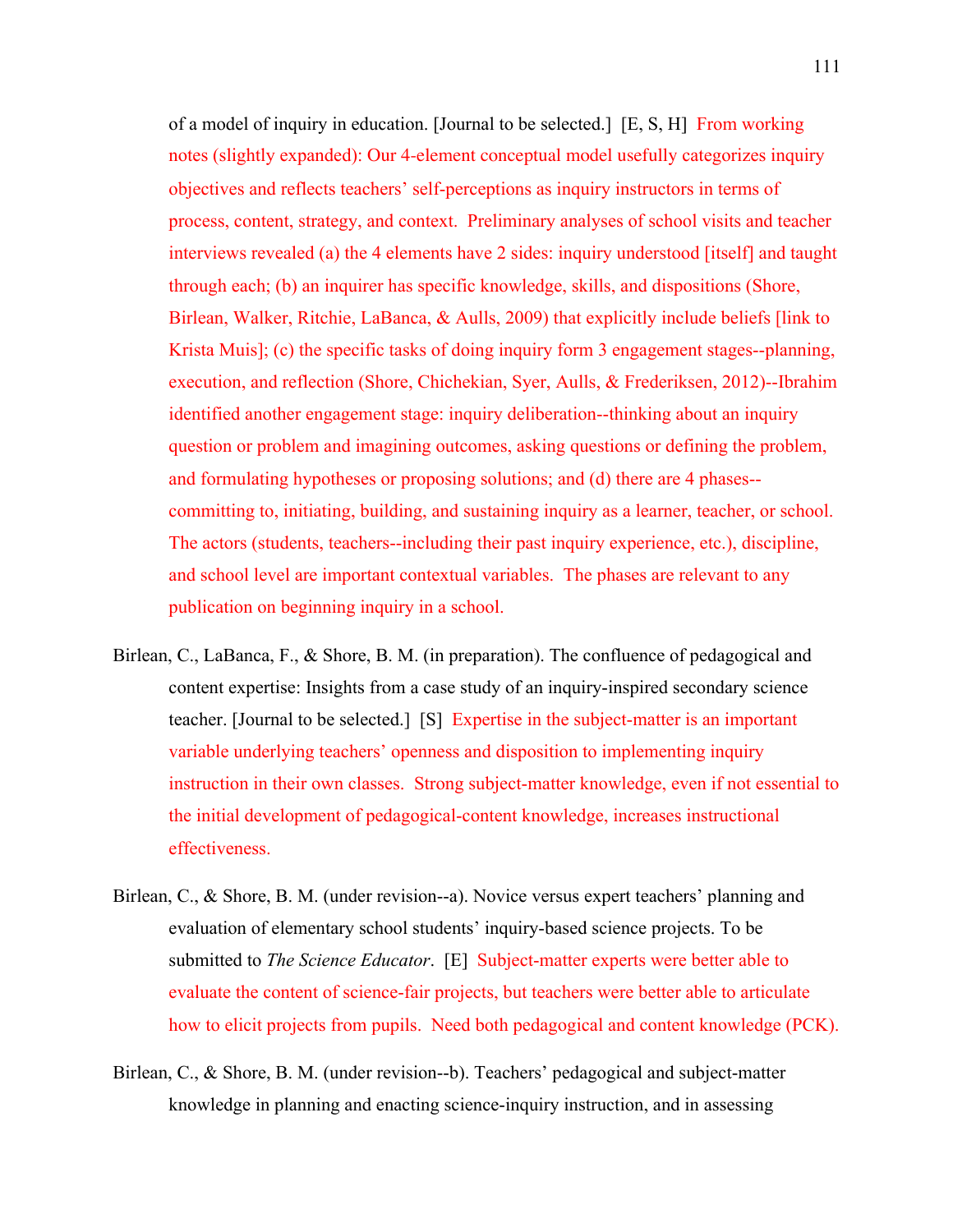students' science-inquiry learning. Revision and resubmission requested by the *Journal of Research in Science Teaching*. [E, S] Teachers with both pedagogical and content expertise were better able to plan and evaluate inquiry-based learning.

- Borovay, L. A., Shore, B. M., Caccese, C., Yang, E., & Hua, O. (Liv). (advanced draft under revision pending resubmission). High and average achieving students' experiences of Flow as an outcome of engagement in inquiry-based learning. [Journal to be selected] [E, S] Csikszentmihalyi's notion of Flow is optimal when the task is well scaffolded and taps student interest, and when the difficulty level is perceived as challenging but not overpowering (as in Vygotsky's "Zone of Proximal Development). Inquiry theory could usefully include this to support teacher planning. Inquiry theory could usefully include this to support teacher planning.
- Cera Guy, J. N. M. T., Williams, J. M., & Shore, B. M. (in preparation). (Working title) High and average achieving students report their anticipations about what they will experience in classroom group work. [To be submitted to *Roeper Review* as a paired article with Williams, Cera Guy, & Shore, advanced draft [E, S] As of 2017 December 31, data had been fully coded and reduced to summary statements, but the synthesis of results was still in progress. The following statements are based on preliminary overview of the derived data, but have not been verified. All students anticipated more work, learning, issues working with others, positive social experiences and negative social experiences in group work. Both preferred one working partner to large groups and being able to choose their group-work partners. Some members of both groups imagined the teaching walking around the classroom giving advice and feedback, but more of the lower-achieving students saw the teacher working at his or her desk taking a less active role in instruction. The high achieving students anticipated group work more often. High group more often expresses the expectation (concern) that they will have to devote attention, energy, or time to keeping the group on task or not being distracted. Being Kind is an anticipated outcome more (but not exclusively) by the Average and Lower Achieving group. The lower achieving group more often anticipated negative social effects working in a group. Only some of the higher achievers mentioned the impact people can have on the success of group work. More of the high achievers anticipated themselves working well with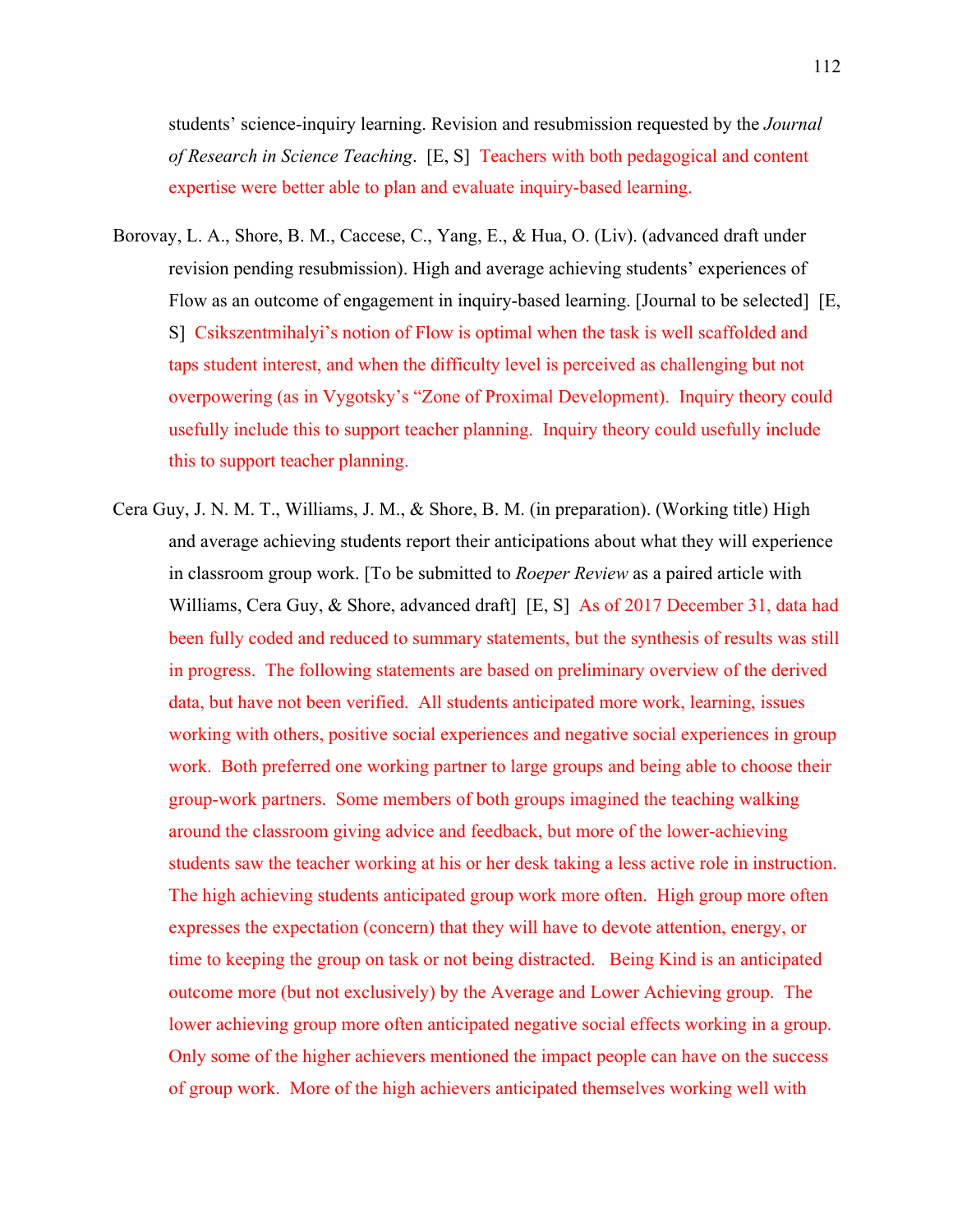## others.

- Chevalier, T., Deacon, H., Parilla, R., & Ritchie, K. C. (under revision). The role of metacognitive reading, study, and learning strategies, and behavioral strategies in predicting academic success in students with and without a history of reading difficulties. *Journal of Learning Disabilities.* [H] Comparing study and reading strategies of firstyear university students who did versus did not have a history of reading difficulties, the profile of strategies used most often are different, and the most effective strategies (as defined by significantly predicting GPA) were different for these two groups of students.
- Chichekian, T., & Shore, B. M. (in preparation). Early signs of inquiry in first-year teachers' classrooms (working title). [Journal to be selected; possibly *Journal of Expertise*] [E, S, H] No abstract or summary yet; these notes are edited excerpts from Tanya Chichekian's PhD dissertation. This longitudinal study tracked changes in self-efficacy for teaching with inquiry during the first year of professional practice and how that is reflected in first-year teachers' conceptualizations of inquiry as well as in their enactment. Variability in students' interest in the subject, their academic abilities, as well as students' role in the classroom (including interacting with the teacher) raised doubts among first-year teachers about the feasibility of this instructional approach and decreased their self-efficacy for using inquiry in the classroom across their first year of teaching. Four of the six started with lower self-efficacy than at the end of their teacher education months earlier; two had equal levels. All six teachers began the school year with enthusiasm and a high self-efficacy for inquiry-based instruction, but their willingness began to fade mainly as a result of an increased responsibility for taking on more teaching tasks, but also because of students' resistance to new methods of instruction, lack of time to cover course material, evaluation, and other teachers' reactions to using inquiry approaches. On the other hand, classroom observations revealed an increasing frequency of elements of inquiry instruction, but mostly among the more basic inquiry steps. In short, persistence in teaching behavior was observed despite dropping self efficacy. Self-efficacy alone is not a sufficient predictor of new teachers' inquiry enactment.

Delcourt, M. A. B., & Carkner, P. A. (under revision in preparation for resubmission). Student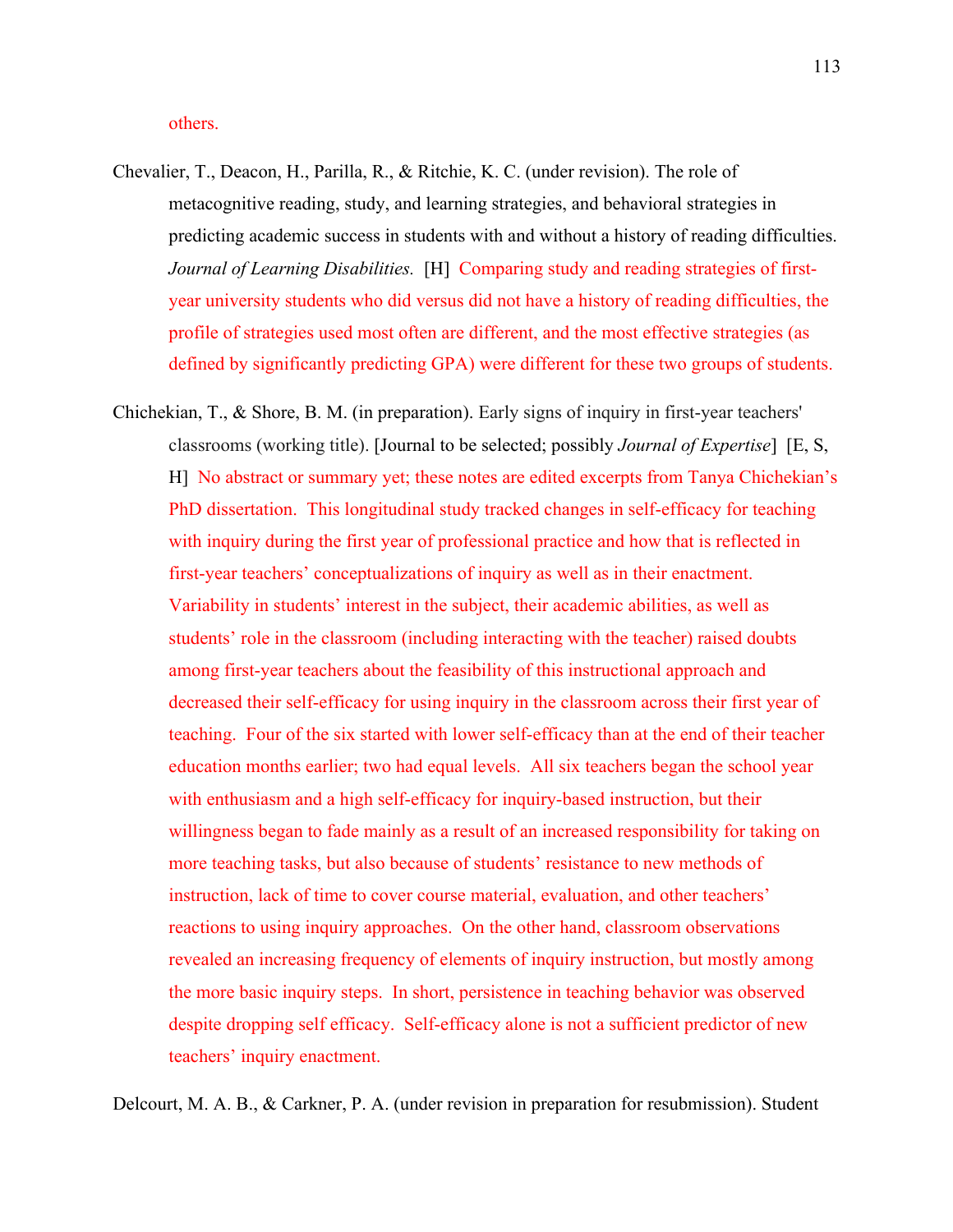and teacher participation in an inquiry-oriented learning program. To be resubmitted to *Roeper Review.* [E, S] In an inquiry-oriented curriculum in a four-week summer program [Explorations at McGill]: (a) Numbers of teachers and students questions tapered off over time [perhaps the students were busy on their projects], (b) teachers consistently asked more questions than students over time, (c) the two teachers' styles of participation within the inquiry groups were different from each other, (d) teachers' and students' knowledge about research increased, (e) personal interest was influential in pursuing a research project, and (f) participants reported that certain new skills were gained while others were improved. Inquiry exposure impacts attitudes as well as knowledge and skills. It is also possible that the teachers were not well trained in inquiry but were enacting an inquiry curriculum to the best of their ability.

- El Helou, J., & Kalman, C. S. (in preparation). *Reflective writing for a better understanding of scientific concepts in high school.* To be submitted to *The Physics Teacher*. [S] From the thesis: "This study evaluates the impact reflective writing has on high school students' understanding of scientific concepts and their attitudes and opinions toward learning science. Reflective writing is a part of the writing-to-learn movement (Connolly, 1989), the aim of which is to incorporate informal writing into all disciplines. Reflective writing is a hermeneutic process during which a student writes, metacognitively on a paper, his or her ideas about a specific scientific topic, in an informal manner. The research done on the use and impact of Reflective Writing involved post-secondary students. This study aims to shed light on how reflective writing affects high school students' understanding of science. Participants in this study are high school students, from a Montreal school, who were asked to complete reflective writing tasks as a part of their science course work. Their writings are analyzed and compared to their attitudes and opinions toward the subject as probed by interviews conducted towards the end of the course." It led to improved understanding of scientific concepts.
- Gyles, P. D. T., & Shore, B. M. (completed draft under revision). Mindsets, mastery, and inquiry: A framework for examining development of implicit theories in educational contexts. Revision and resubmission requested by *Educational Psychology Review.* [E, S] Learners with growth mindsets tend to adopt mastery goals and believe their abilities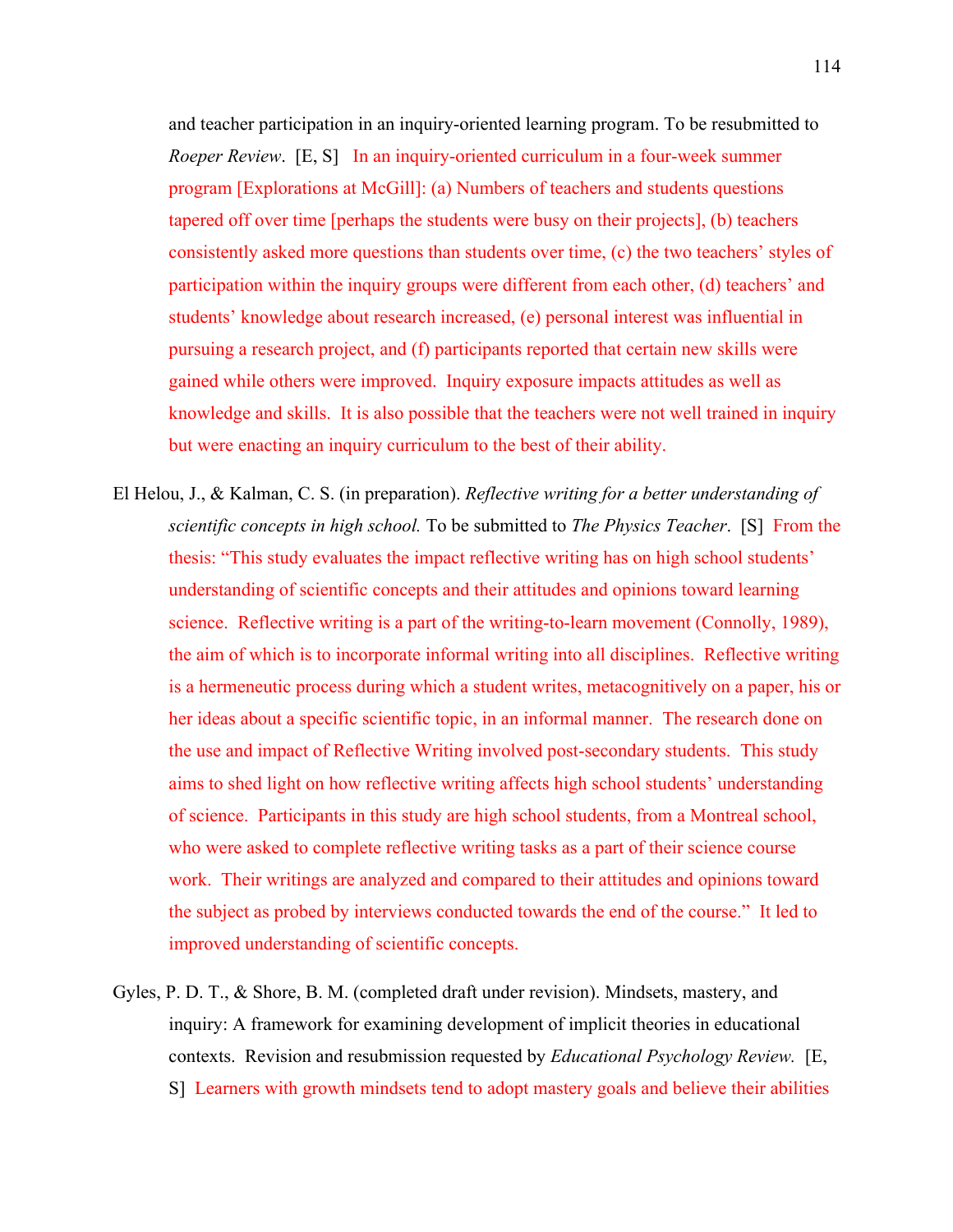can be learned and developed, employing effortful learning and persisting in the face of challenge. Student-centered, interest-driven, collaborative, project-based learning, in which students have opportunities to pursue in-depth investigations of questions of interest with scaffolded, core principles of inquiry-based teaching and learning practices, are well aligned in classroom structures that promote mastery mindsets.

- Gyles, P. D. T., Shore, B. M., & Hoover, M. L. (advanced draft in preparation). Mindsets, mastery, and inquiry: Classroom impact on students' achievement goals. [Journal to be selected.] [E. S] This paper tested the hypothesis that inquiry-based classrooms may be a context in which to promote the adoption of mastery goals and incremental theories: (a) Do students' implicit theories differ in guided-inquiry versus teacher-structured learning environments? Are implicit theory and instructional setting correlated to one another? (b) Are students in inquiry settings more likely to hold mastery-goal orientations? Is there an additive or interactive effect of instructional style and implicit theory on achievement goals? (c) How are instruction and implicit theory related to learning strategies and achievement emotions and behaviors? High-school students sampled from highly inquiry-based classrooms and comparison teacher-structured classes with lower inquiry use were given questionnaires assessing their implicit theories and related variables. Students were interviewed about what motivated them in their classes to determine if there were significant differences in reported achievement goals or measured implicit theories between the instructional groups. As hypothesized based on theory and past research, inquiry instruction and incremental theories of ability predicted student motivation and reports of mastery goals.
- Hua, O., Ibrahim, A., & Shore, B. M. (data collected). Alignment of intent between presenters and attendees at a professional development workshop for teachers. [Journal to be selected.] [H] This study explored the alignment between the training objectives of the workshop presenters and the learning objectives of the teachers. The topic was building inquiry into classroom teaching. The data used tailor-made evaluations completed by the participants and have not yet been analyzed.
- Hua, O. (Liv), Yang, E., & Shore, B. M. (data collected). Thirty-year follow-up of the evolution of teaching conceptualizations in a university chemistry department in relation to the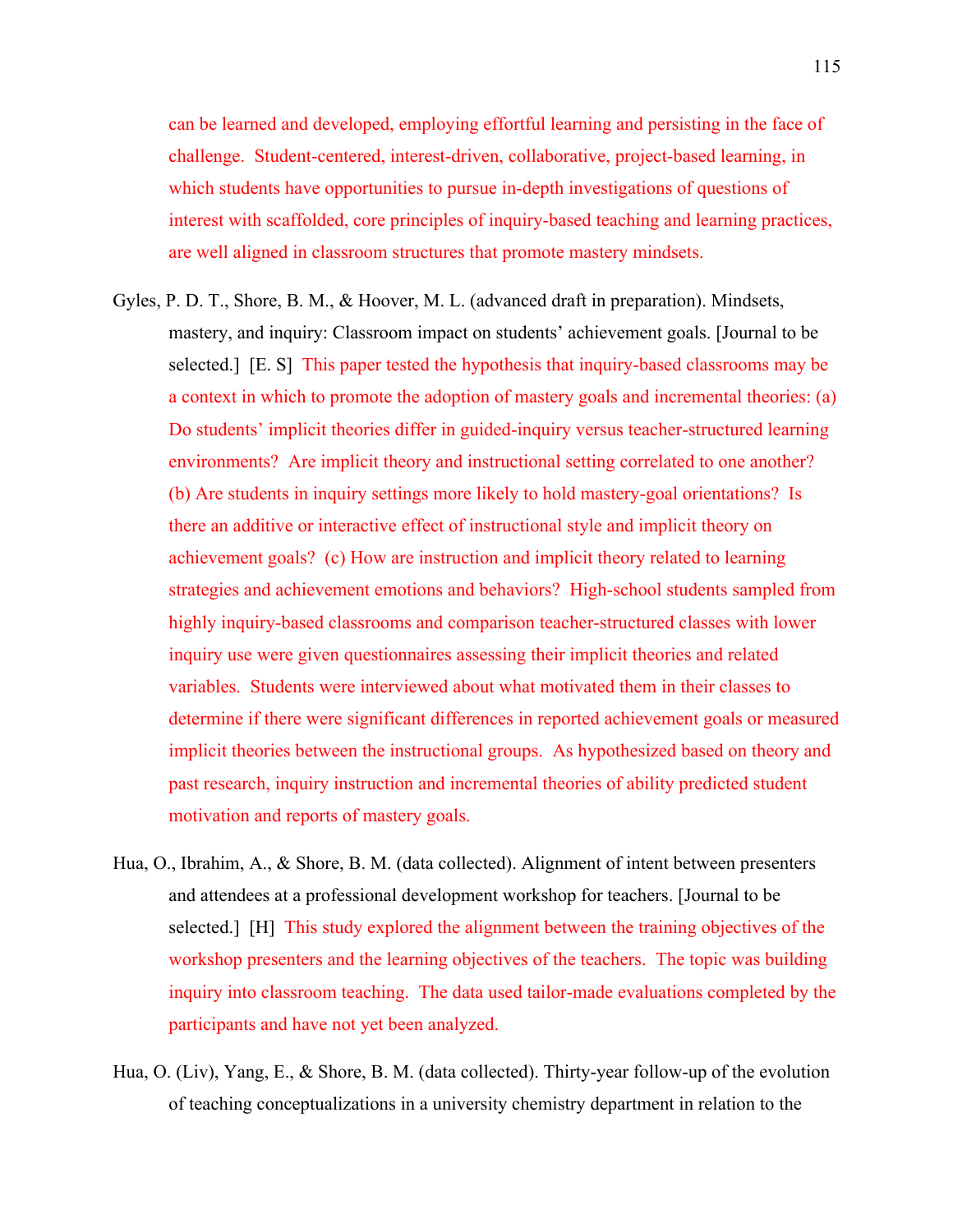teaching-research nexus. [Journal to be selected] [H] Initial impressions from the interviews indicated limited awareness of Boyer report, more awareness of teachingresearch nexus, some progress toward beginnings of inquiry in undergraduate classes. Subsets of the questions were analyzed and reported in Chichekian, Hua, and Shore (in press), and Hua and Shore (2014). Hua (2008; thesis) contains the full interview questionnaire on pp. 51-53). Shore, Pinker, and Bates (1990) sampled 18 different disciplines then replicated the first study with nearly every member of the English and Chemistry departments at a major research university. The latest studies focused on the same Chemistry department more than three decades later. Data for most of the questions are still being analyzed. The 1990 and current questionnaires are closely parallel but not identical, however they are similar enough to make a 30-year comparison in support of the validation of the McSPARTN instrument and describing how the research-teaching nexus has (or has not) changed in one department that has over this extended time period regarded both teaching and research as important. The question of interest is how well teaching and research are linked in the professors' articulations of the two processes.

- Ibrahim, A., Aulls, M. W., & Shore, B. M. (in preparation--a). Working title: Undergraduate education students' self-efficacy regarding teachers' roles, students' personalities, and practices of education in educational inquiry: Development and validation of the McGill Self-Efficacy of Learners' Inquiry Engagement Survey (McSELFIE) in Education. [Journal to be selected.] [H] Final not yet available. Addresses inquiry Self-Efficacy for university-level learners, but likely useful at other levels of education. Based on an MSDIQ subset covering all three planning, enactment, and reflection phases, with an initial validation samples in science, using self-efficacy perspective. The new factor analysis revealed a fourth phase, Deliberation, that precedes the framework used in the MSDIQ and from which was sampled for the MEIQ-SET (enactment only). (Compare with MCSESILT and MEIT-SET.)
- Ibrahim, A., Aulls, M. W., & Shore, B. M. (in preparation--b). Working title: New insights from comparing undergraduate science and engineering students' and undergraduate education students' ratings of the importance of teachers' roles, students' personalities, and inquiry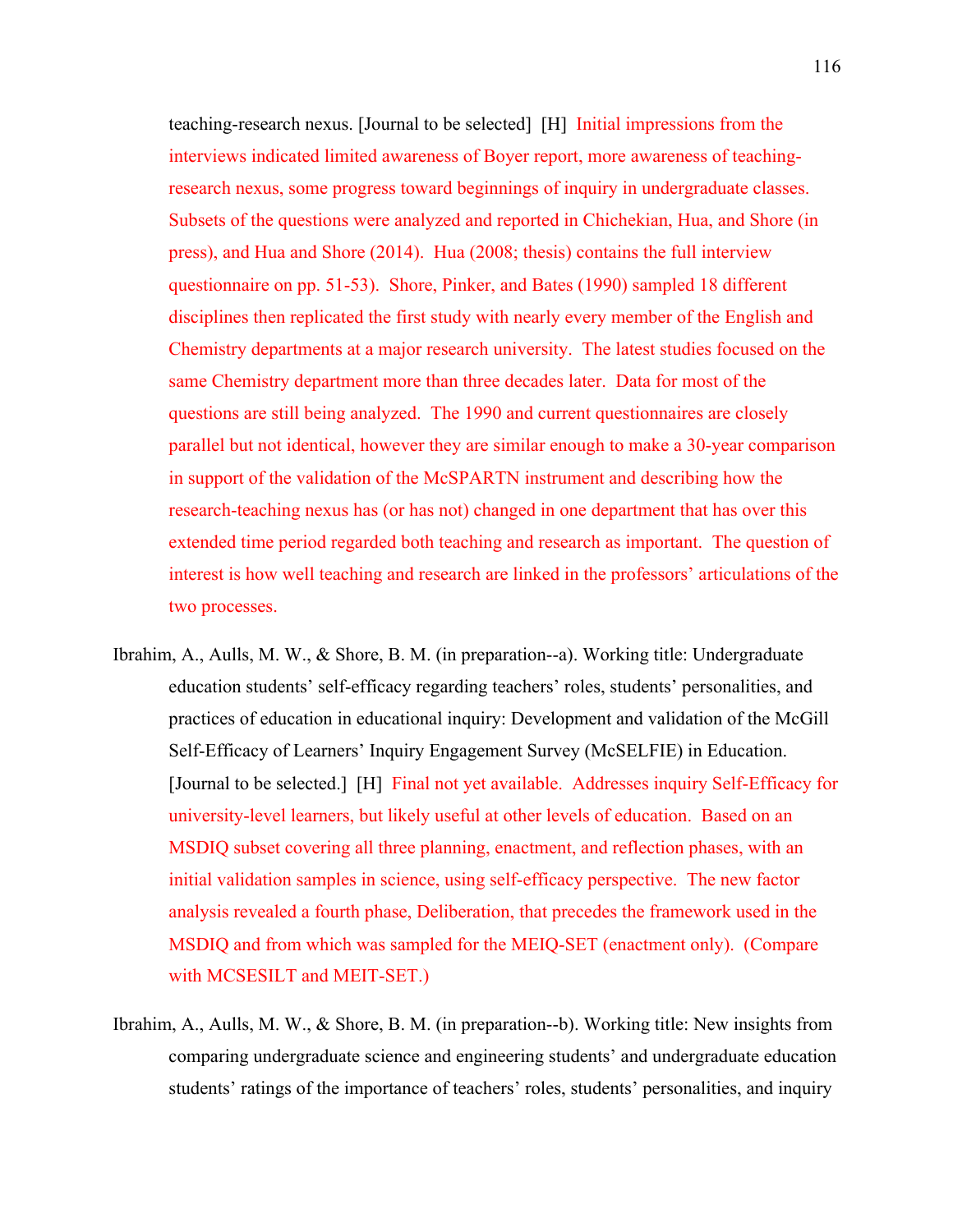practices (factorial comparison within and between attainment value for STEM and education). [Journal to be selected.] [H] Abstract not yet available. (This is the paper that will also reveal the deliberation phase that occurs before planning, enactment, and reflection.)

- Ibrahim, A., Aulls, M. W., & Shore, B. M. (in preparation--c). Working title: New insights from comparing undergraduate education and undergraduate science and engineering students' self-efficacy with regard to teachers' roles, students' inquiry personalities, and inquiry practices (factorial comparison within and between selfefficacy for STEM and education). [Journal to be selected.] [H] Through the lens of self-efficacy, found a fourth and front-end phase of inquiry: "self-efficacy for inquiry deliberation [new], [then] self-efficacy for inquiry planning, self-efficacy for inquiry enactment, and self-efficacy for inquiry reflection. Self-efficacy for inquiry deliberation is composed of thinking about an inquiry question or problem and imagining outcomes, asking questions or defining the problem, and formulating hypotheses or proposing solutions."
- Ibrahim, A., Aulls, M. W., & Shore, B. M. (in preparation--d). Working title: New insights from comparing undergraduate science and engineering students' and education students' ratings of the importance versus self-efficacy regarding teachers' roles, students' personalities, and practices of science in scientific inquiry (factorial comparison of attainment value and self-efficacy for STEM and education). [Journal to be selected.] [H] Abstract not yet available.
- Kaur Magon, J., Aulls, M. W., & Shore, B. M. (in early preparation--data collected). Case study of the theoretical and practical implementation of inquiry-based teaching and learning in an undergraduate teacher-education course. [Journal to be selected.] [H] Social constructivism can be widely adopted in an undergraduate class. A research base supports many of the practices in that course, especially the need to provide repeated, sustained practice that is not just procedural knowledge but is also connected to understanding inquiry. What that course could not achieve was to ensure that studentteachers (they were in their first year, as well) had a high level of content knowledge in the areas in which they intended to teach.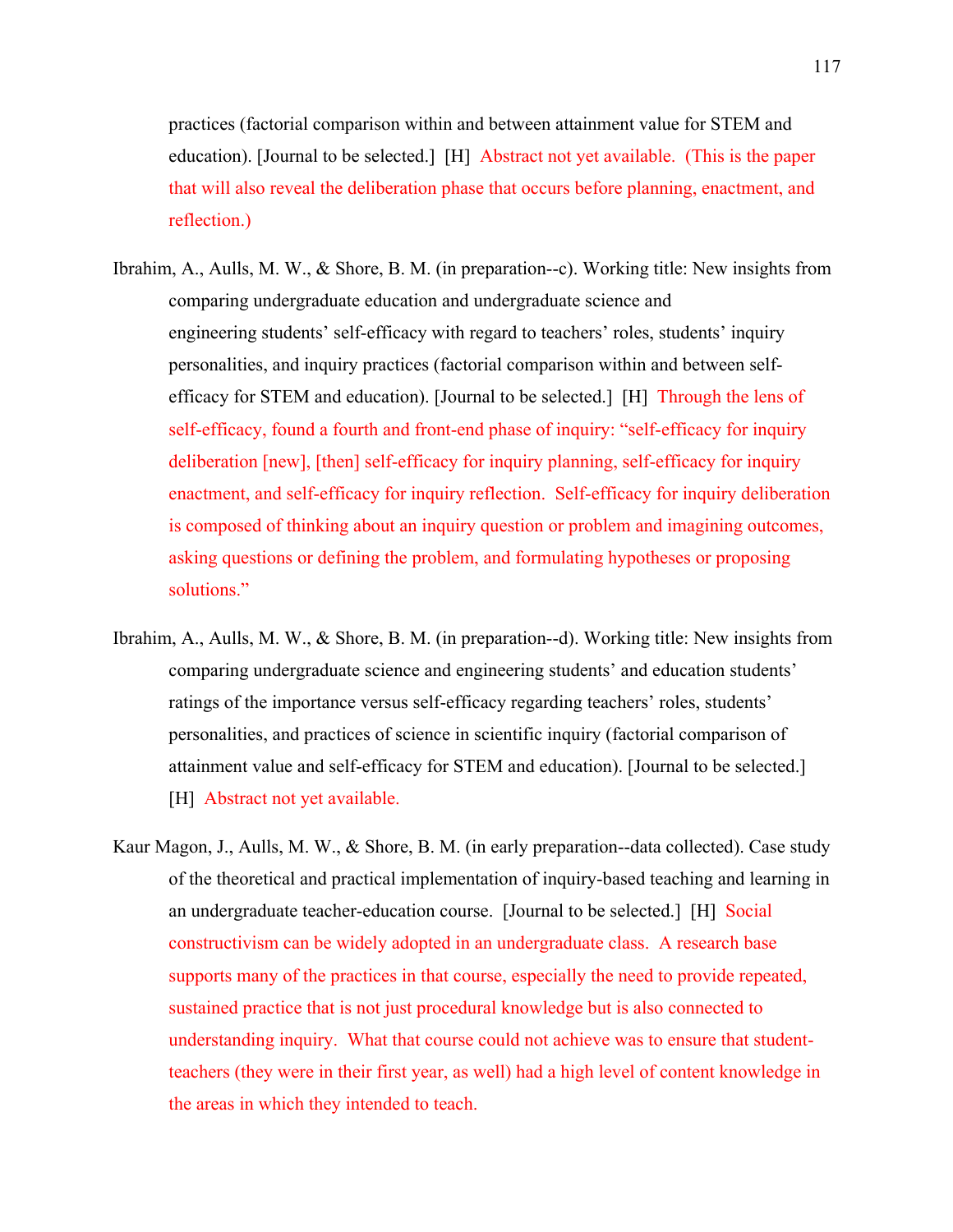- Kaur Magon, J., & Shore, B. M. (advanced draft under revision). Building and sustaining online communities of learners in gifted education. [Journal to be selected.] [S] An "online community can be a support and resource for dialogues in which these types of thinking skills are taught, applied, and learned. . . . community-and ability-based characteristics that enabled the group to deal with social stigma, co-construct knowledge, and promote metalearning skills, and also highlighted barriers faced by both the members and the tutors. Principal enablers were anonymity, encouragement, feedback, collaboration, and the ongoing support for both emotional and cognitive needs provided by the tutors in a nonjudgmental, risk-taking environment. Amongst principal barriers were time delay between postings, the growing size of the community, and the need for structured questioning."
- Kowgios, N., Burke, K., Cyganovich, P., Delcourt, M. A. B. & Shore, B. M. (under revision). Effects of conceptual assessments on critical thinking skills and literary analysis. [Journal to be selected.] [S] Creative problem solving, scholarly rigor, and literary analysis were enhanced when (a) teachers created and administered a multiple choice exam that asked conceptual questions; (b) students participated in a Socratic test debate in which they were required to support their answers using specific textual references; and (c) students wrote a metacognitive reflection of the evolution of their thought process including an initial interpretation of the question, the points gleaned during the debate, and their final interpretation of the course concept or theme addressed in the question. Reinforces the roles of dialog and reflection in inquiry.
- LaBanca, F., Delcourt, M. A. B., Yulo, R. J., & Dimock, A. W. (under revision). Problemfinding behaviors in open inquiry precollege science-research experiences. [Journal to be selected] [S] Quality of student science and engineering fair projects was directly impacted by the quality of their problem finding. Effective problem finding resulted from using resources from previous, specialized experiences in an idiosyncratic, nonlinear, and flexible use and understanding of inquiry. Problem finding was influenced and assisted by the community of practicing scientists, with whom the students had an exceptional ability to communicate effectively. They had a positive self-concept and a temperament for both the creative and logical perspectives of science research.

Leung, D. A., Shore, B. M., & Williams, J. (in preparation). Specific inquiry tasks on which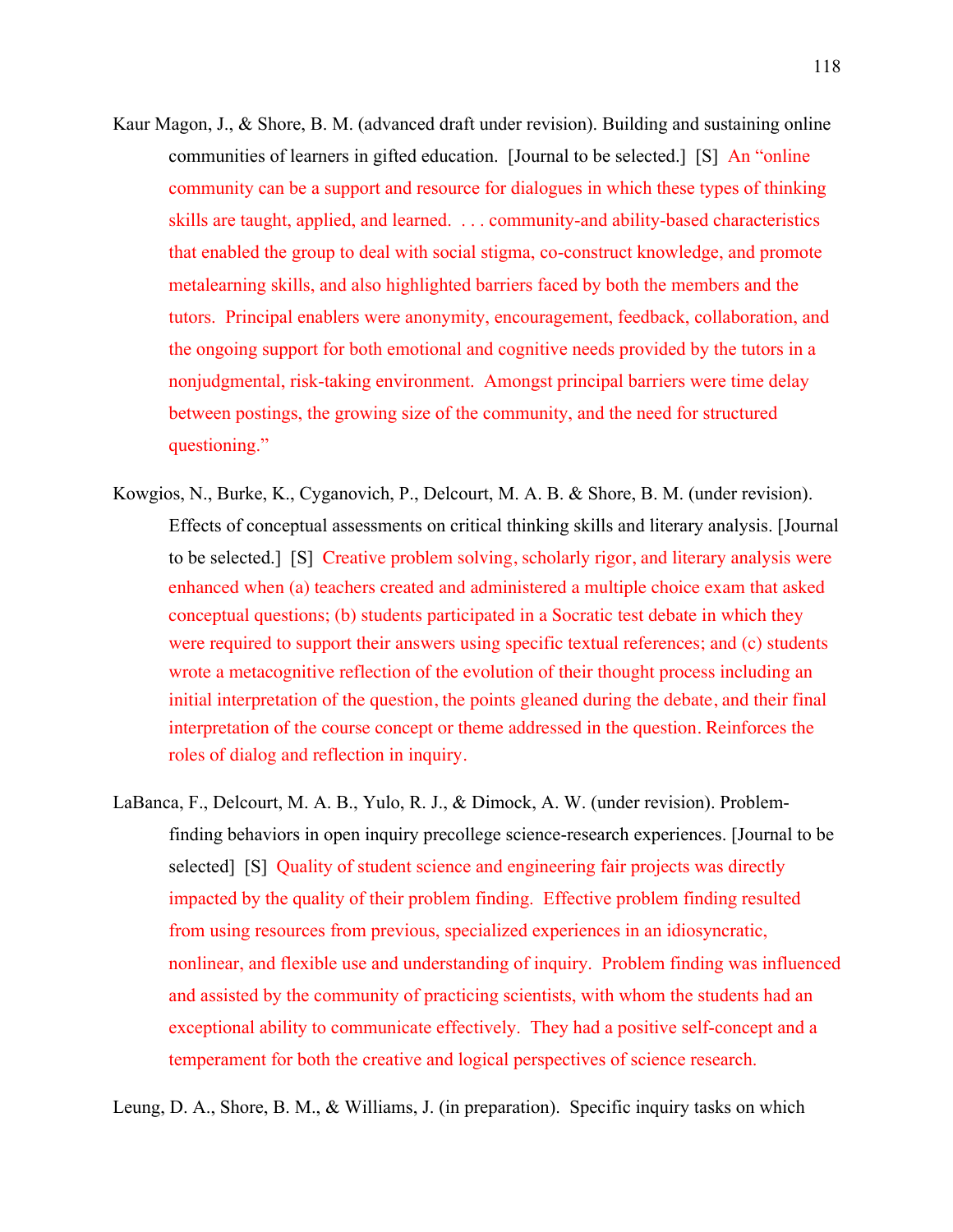pupils express the most and least efficacy. [Journal to be selected] [E, S] The *McGill Student Self-Efficacy on Specific Inquiry Learning Tasks* (MSESILT) comprised 70 items adapted from the MSDIQ. Students felt least efficacious planning inquiry (e.g., Make a plan for the inquiry, Divide the task into smaller steps, Create a back-up plan, Make a concept map or web or cluster, Start thinking about what will happen next during the inquiry) and most efficacious with tasks not exclusive to inquiry (e.g., Ask questions, Understand the important concepts, Figure out where to obtain data, Search the internet and world wide web). There was a curvilinear relation between inquiry self-ratings and recollections of the numbers of perceived experiences with inquiry. Students with some rather than no experiences were least efficacious and students with many experiences were most efficacious. Students appear to require many experiences with inquiry to become confident. Having only few or some experiences could be a barrier because students may accurately assess the difficulty and complexity of inquiry, but not have had enough practice to have experienced repeated success and to feel efficacious.

Margison, J. A., Shore, B. M., & Cera Guy, J. (in preparation). Interactional dynamics of interprofessional collaboration. [Journal to be selected.] [H] From thesis: "The purpose of this study was to investigate the interactional dynamics that occur when health-care professionals collaborate on a medical case. Social exchange theory and the literature on collaboration and teamwork provided the theoretical basis from which interaction was investigated. The participants in the study were 13 health-care professionals and one patient. They participated in two workshops during which they collaborated on an interprofessional care plan. Their interactions were audio-and video-taped. The recordings were transcribed and analyzed using the Roter Interaction Analysis System (RIAS), a widely used method developed for analyzing the dynamics of physician-patient interactions. The data were analyzed using chi-square standardized residuals. The study concluded that while the RIAS format was useful, the original RIAS categories needed to be extensively supplemented with items that specifically addressed the interprofessional interaction. An examination of the categories with variability indicated that the majority of the interactions were task-related and that the response patterns varied depending on whether the categories were grouped according to participant, workshop group, or profession. This study demonstrated that it is possible to assess the degree of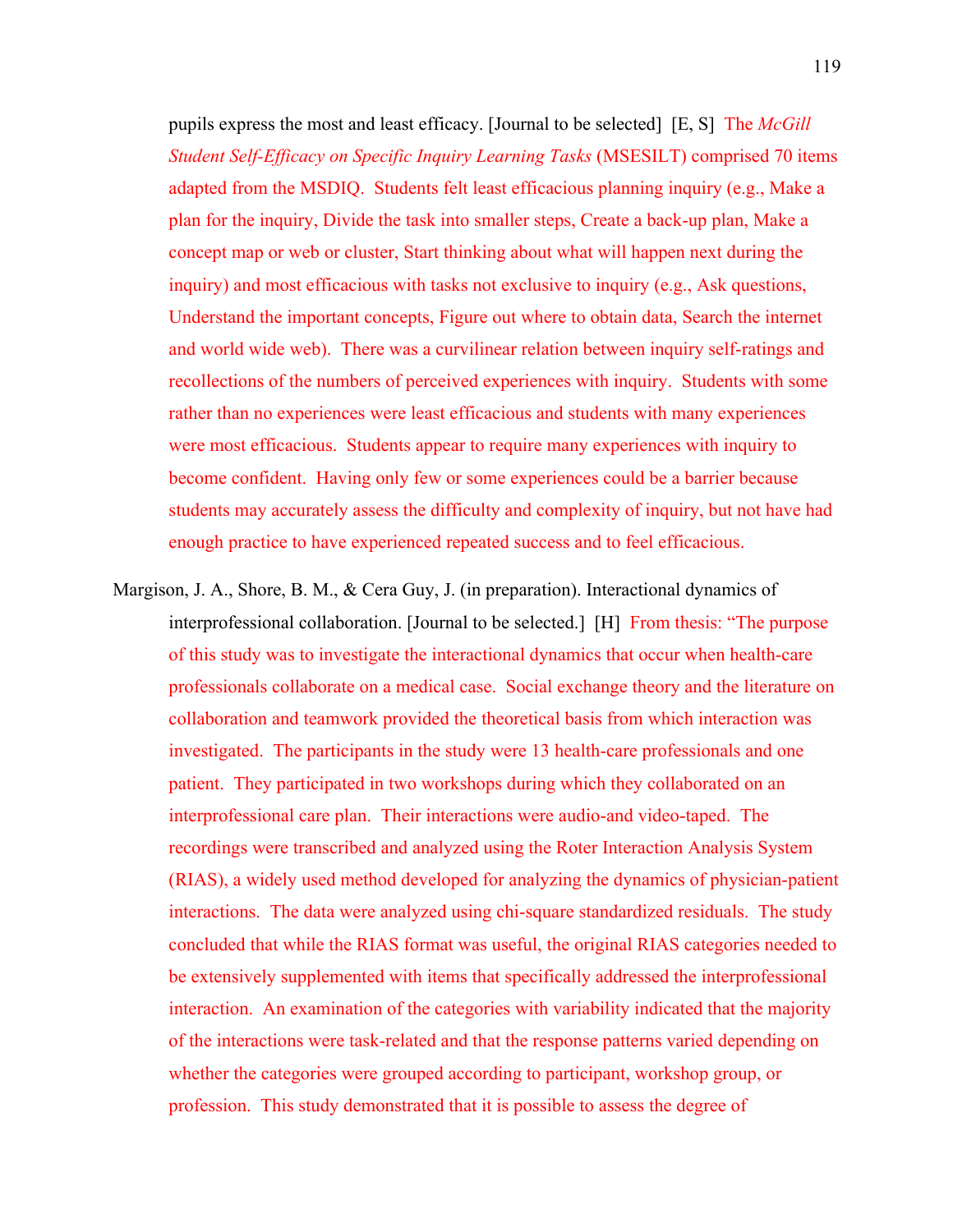interprofessionalism in interactions using a scenario that is more ecologically valid than that offered by attitude questionnaires completed individually. The study offers a methodology by which it might be possible to chart the growth of interprofessionalism in communication among medical and other professionals in the course their work."

- Oppong, E., Shore, B. M., & Muis, K. R. (under review). Clarifying the connections among giftedness, metacognition, self-regulation, and self-regulated learning: Implications for theory and practice. [Submitted to *Gifted Child Quarterly.*] [E, S, H] This paper distinguishes among and relates the concept of giftedness to metacognition, selfregulation, and self-regulated learning (SRL), then provides guidance for instruction particularly in gifted education.
- Pelletier, S., Birlean, C., & Shore, B. M. (in preparation). The gifted learner as novice: Clues from performance-related differences between high performance mathematics students and experts in the categorization of mathematical problems. [Journal to be selected.] [S, H] All students use metacognition to guide their progress through a problem, but gifted students also exercised the option of solving the problem in a different way. They spontaneously use fewer categories to group related problems, are more likely to use deep rather than surface characteristics in this categorization, and they initially and when prompted are able to create more sublevels. They also took longer to do these tasks.
- Ritchie, K. C., Lajoie, S. P., & Shore, B. M. (advanced draft under revision). Taking stock: Methodological approaches to accounting for social and emotional processes in models of problem solving. [To be submitted to the *Journal of Cognitive Psychology*.] [E, S, H] Review of empirical literature that measures both problem-solving processes or abilities and social or emotional processes or experiences. Summary of which theoretical frameworks are being used to understand this area, as well as how we are measuring problem solving, emotional and social constructs together (an alignment issue).
- Ritchie, K. C., Shore, B. M., LaBanca, F., Fitzpatrick, M., & Bracewell, R. J. (in preparation). Inquiry students' social, emotional and cognitive classroom experiences: Making a case for hands on research education in secondary education. [To be submitted to the *International Journal of Science Education.*] [E, S] Prospective descriptive-comparative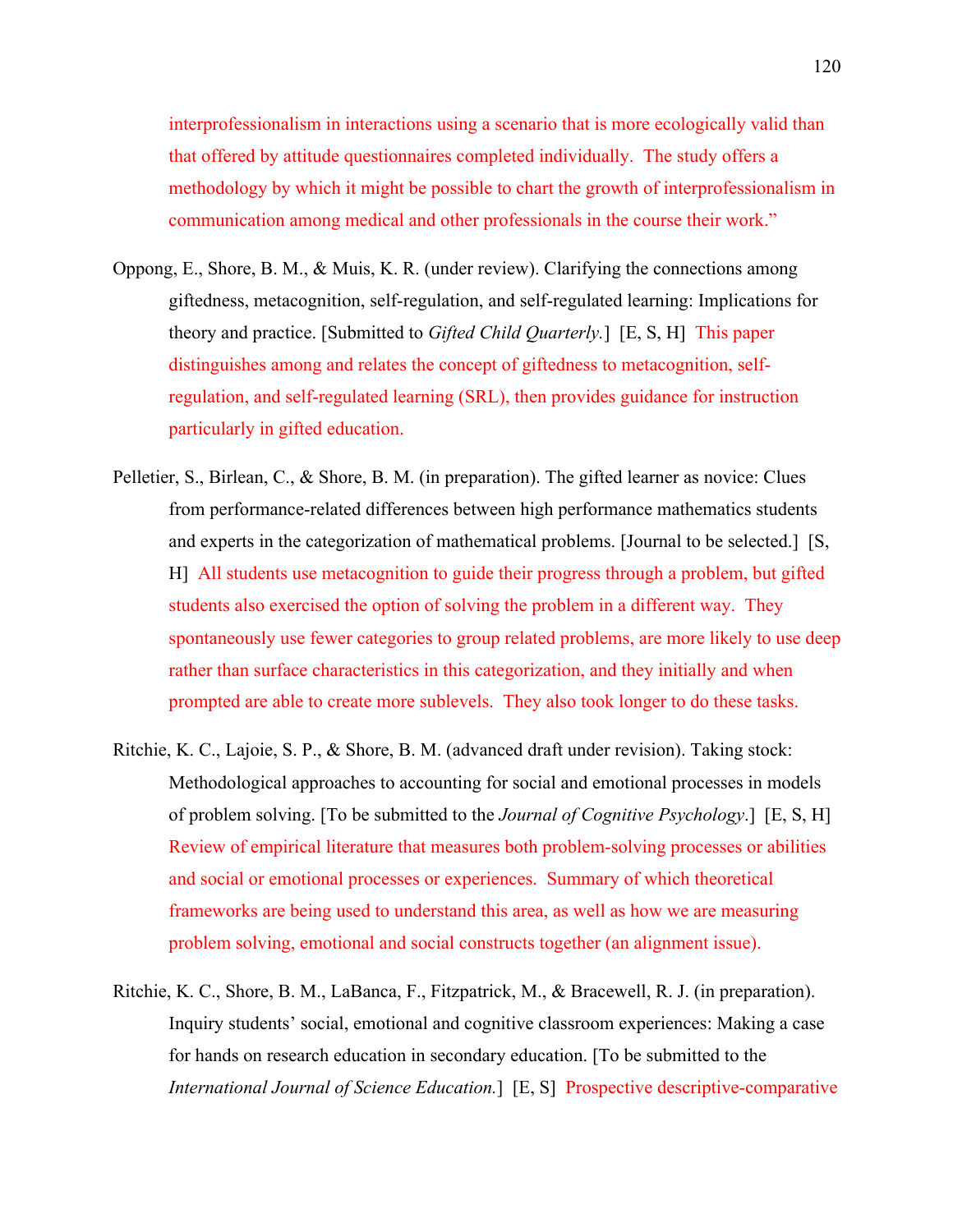study, documenting the social, emotional, and problem solving experiences of high school students over the course of one school year, who were enrolled in either a selfdirected inquiry classroom in which they had to engage in problem finding (come up with their own research question to answer) or a more teacher-directed inquiry classroom in which they engaged in inquiry activities within smaller-scale laboratory-based activities. Students who engaged in problem finding were two-to-five times more likely to engage in productive problem-solving heuristic strategies and, although they experienced similar high levels of positive emotional experiences in their classes compared to students in teacher-directed classes, they also experienced significantly more negative emotions. Open-ended video-based recall interviews to better understand students' experiences provided explanation for the heightened negative emotions. With personal investment in their research project, and with greater academic challenge, students experienced negative emotions such as frustration and fatigue. In the face of these challenges, they explained figuring out self-regulation strategies to distract themselves enough to recover from the negative experiences (often engaging socially with classmates) in order to regain a positive perspective and re-engage with their work.

Sajjadi, S. H., Morisano, D., Shore, B. M., Rejskind, F. G., Carson, A. D., Rysiew, K. J., & Leeb, R. T. (under revision pending resubmission). Re-examining multipotentiality among the gifted: Longitudinal data give renewed life to the concept. [Journal to be selected.] [S] "The proposition that gifted persons are multipotentialed, that is capable of superior performance in many areas, especially related to career thinking and development, has tempted psychologists and educators for three quarters of a century. The concept is, however, controversial, and despite its conceptual attractiveness and wide acceptance in the field, it has recently come under severe criticism. The main objection is that the term is not supported empirically. This paper challenges the challenge, summarizing the evidence from many sources that multipotentiality is a viable construct, and presenting new longitudinal data on multipotentiality and its correlates from early teens to early twenties. At the center of the debate is the kind of data in which one expresses confidence. It is at least premature to discard the notion and there are useful insights to be gained from further exploration. Better control or comparison groups are needed in future studies."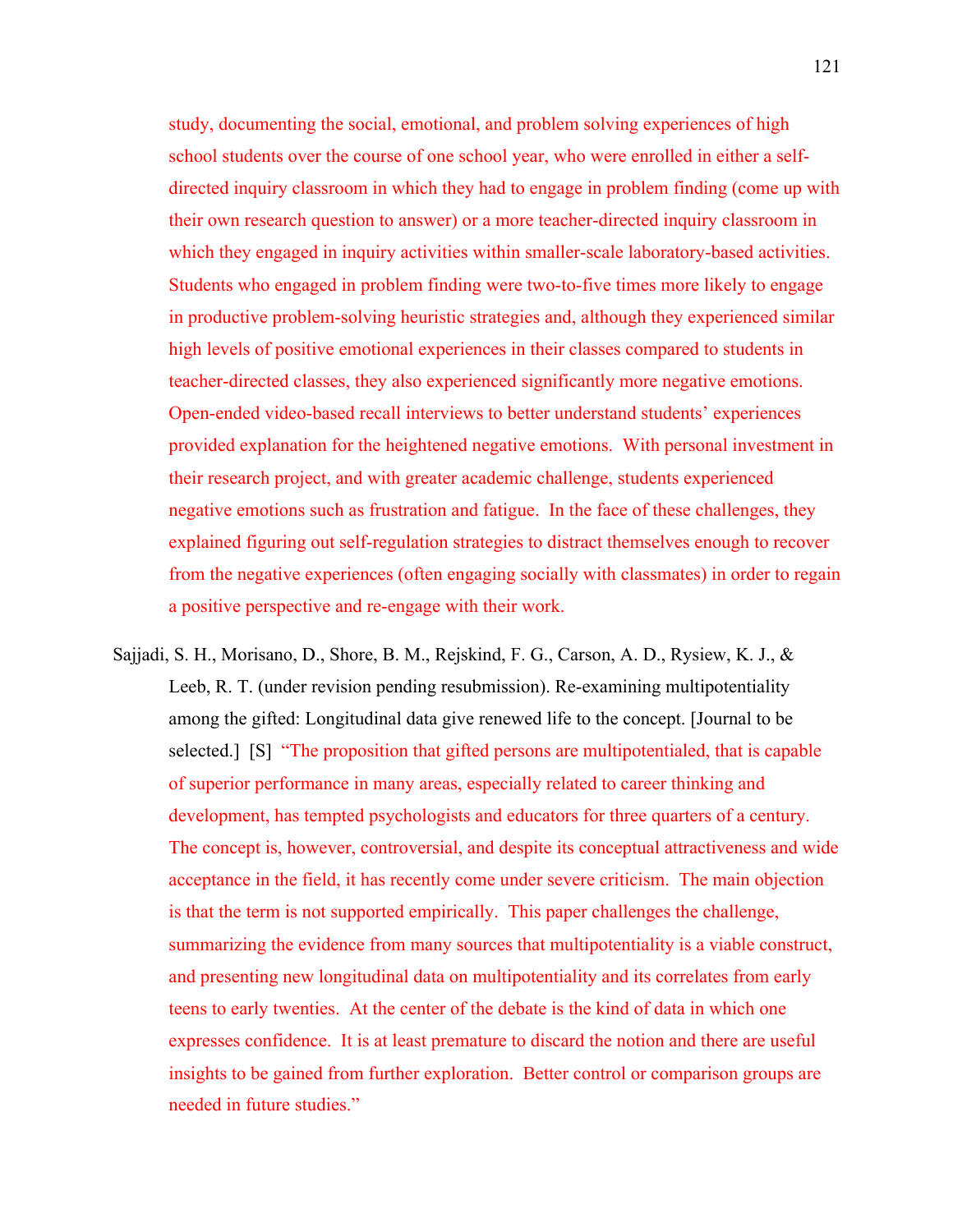- Savard, A. & Freiman, V. (under review). Robotics and mathematics: An intersection for authentic learning? Submitted to *Digital Experiences in Mathematics Education.* [E] The use of robotics with materials developed by  $LEGO^{\circ}$  in primary and secondary classrooms is a rapidly emerging phenomenon. This paper emphasized the complexity of learning tasks and assessment of students' knowledge in robotics-based learning environments when students, while seeing the utility of the experience and showing a high level of engagement, tend to use a trial-and-error strategy program the robot, but need to be equipped with metacognitive tools to overcome challenges to find what does not work. Our findings bring attention to the importance of transdisciplinary competences to be better developed in young learners.
- Savard, A., Lin, T. W. J., & Manuel, D. (under review). The influence of the research contract in a collaborative research project in mathematics education. Submitted to *Learning, Culture and Social Interactions.* [S, H] **"**Collaborative research gives teachers opportunities to work with researchers, and all collaborators work toward goals that they each set. Such a project was developed as a professional development on teaching and learning probability between a grade 3 Inuit teacher from Northern Quebec and a researcher in mathematics education. The goal of the teacher was to learn more about mathematics while the researcher initially aimed at studying Inuit students' probabilistic reasoning. Four learning situation were created collaboratively using Savard's (2008) ethnomathematical model. However, discrepancies occurred between what was planned and agreed upon by both collaborators and what was enacted during the project. This motivated the researcher to study these discrepancies, which we define as breaches in the research contract created by both collaborators, and to make sense of the adaptations made by the collaborators for each breach examining the collaborator's learning intentions and representations of the situation. By analysing the enactment videos, the audio-recorded interviews and the researcher's field notes, we found breaches in three components of the contract: in the discrepancies between what was planned and what happened during the enactment of the lesson in the resources used, in the pedagogies used, and in the tasks; in the initial roles agreed upon by both collaborators; and in the goals of the collaborators. In general, the adaptations made by the researcher were aligned with the mathematical context (to learn probability), while the ones made by the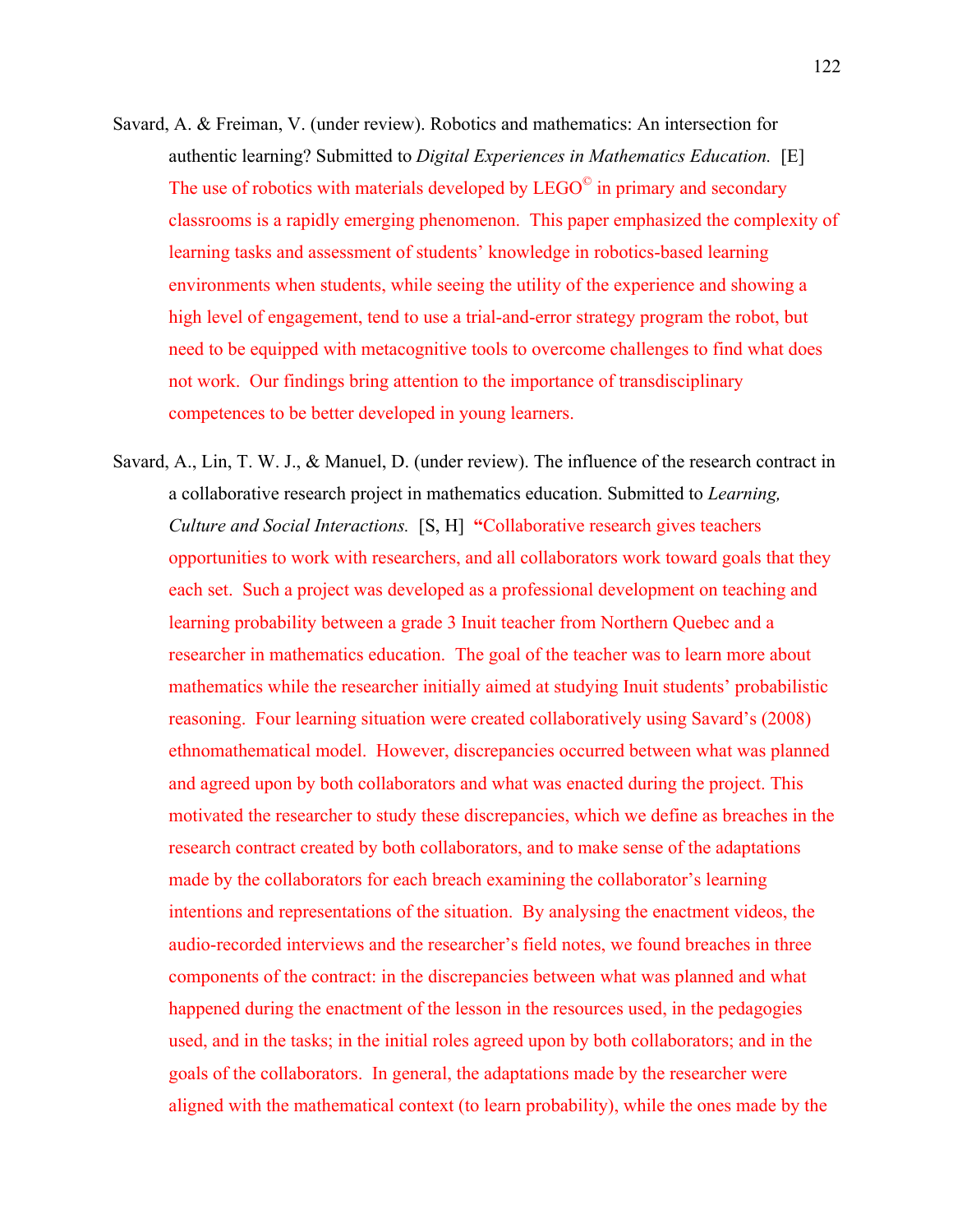teacher remained aligned with the sociocultural and citizenship contexts of the project."

- Shore, B. M., Aulls, M. W., Tabatabai, D., & Kaur Magon, J. (in preparation). *I is for inquiry: An ABC of inquiry instruction for elementary teachers and schools.* Prospectus being drafted for submission. [E] Book in preparation. Illustrates the need to blend theory and real-life examples for elementary-school teachers as they try to build inquiry experiences for their pupils.
- Shore, B. M., Birlean, C., Ritchie, K. C., Margison, J. A., & The McGill Educational Initiative on Interprofessional Collaboration: Partnerships for Patient and Family-Centred Practice, Faculty of Medicine, McGill University, Montreal, QC. (in preparation). Development of the McGill Interprofessional Reciprocity Questionnaire (MIRQ): How collaborating medical professions regard each other--an assessment tool for collaborative practice and education. [To be submitted to *Medical Education*.] [H] This was developed first to evaluate how different health professionals value the input and roles of other health professionals. The idea and form of the instrument can generally be adapted to education because it is also an interprofessional occupation (classroom teachers, consultants, specialists, different levels and subjects, counsellors, psychologists, administrators, etc.). It could also be a basis for looking at how collaborating students view each other in inquiry work.
- Shore, B. M., Birlean, C., Ritchie, K. C., & Steinert, Y. (in preparation). Changes in the conceptualization of medical interprofessional practice and education in a scientistpractitioner team over two years of promoting change in both domains. [Journal to be selected.] [H] Abstract not yet available.
- Stringer, R. W., & Shore, B. M. (in early stages of conceptualization). Old and new approaches to the study of peripheral attention and visual target location in student problem solving. [Journal to be selected.] [E, S] This study is designed to compare the processes and results of computer-based eye-tracking versus circling targets on a printed page as indices of attention to centrally and peripherally located visual targets. Different approaches to target location have in the past been linked to high ability and learning difficulties.

Tabatabai, D., Shore, B. M., & Aulls, M. W. (advanced draft). Secondary student teachers'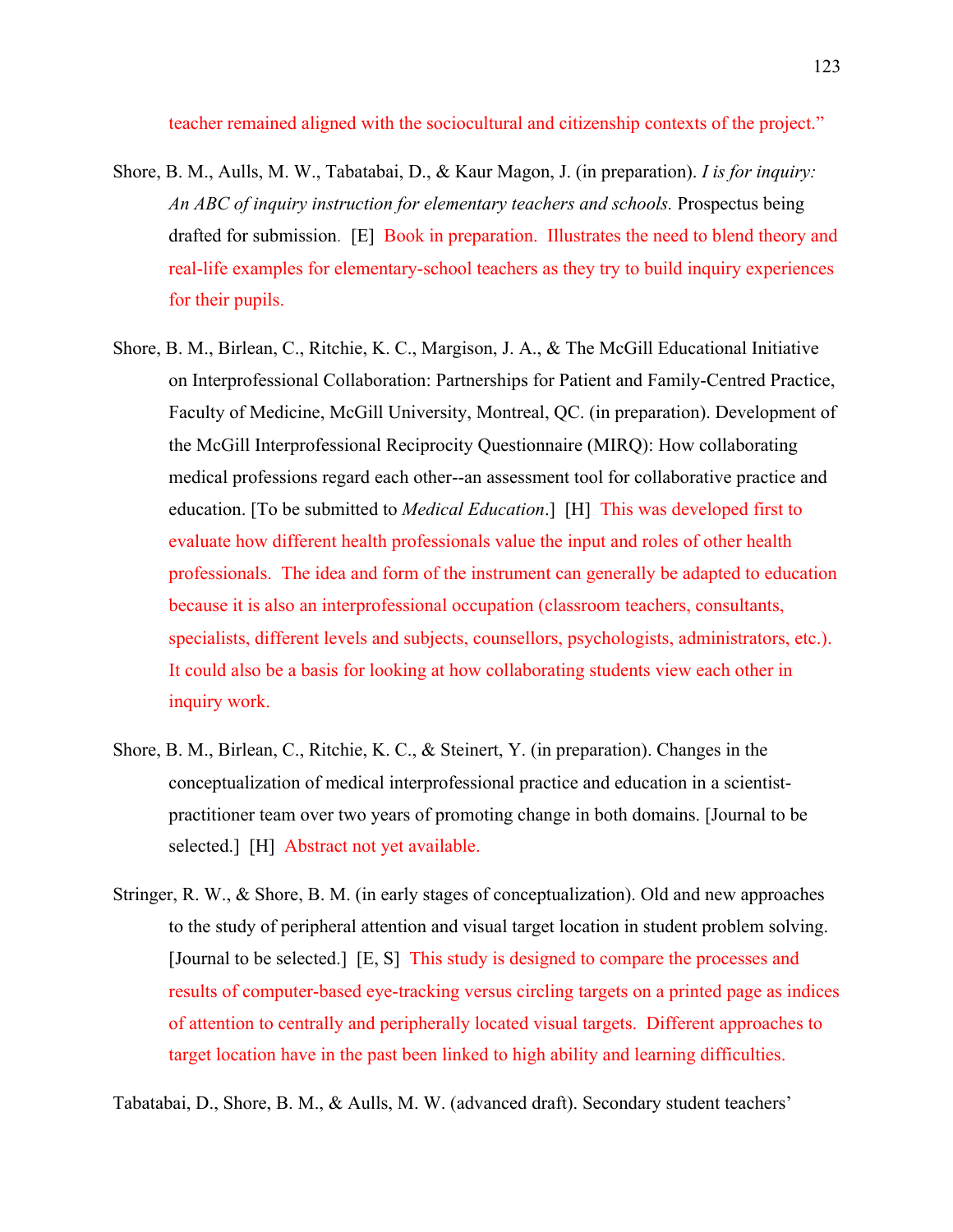choice of specialization in relation to their own best-recalled prior inquiry experiences. [Journal to be selected.] [S] There was a significant relationship between preservice teachers' present area of concentration and the subject area they remembered as their best inquiry experience. Student-teachers who recalled their best inquiry experience in Languages ( $n = 35$ , 24%) chose to teach Languages ( $n = 26$ ; 33%). Similarly, those who recalled their best inquiry in Personal Development  $(n = 14, 9.6\%)$  selected Personal Development  $(n = 9, 23%)$  as their teaching-subject concentration. There were, however, two surprises. The first surprise was in the teaching area choices of participants who recalled their best inquiry in Mathematics, Science, and Technology. Although 31 participants (21%) reported their best inquiry experiences in mathematics, only eight (26%) chose to teach mathematics. The largest number of these participants  $(n = 11)$ , 7.5%) chose Personal Development instead. The second surprise was in the teaching area choices of participants who recalled their best inquiry in Social Sciences. Sixty-six participants (45%) recalled their best experience in social sciences but only seven (10.6%) chose it as their area of teaching concentration. The largest number of these participants ( $n = 39, 59\%$ ) chose Languages instead. Student-teachers who recalled their best inquiry in physical education chose to teach physical education. This could mean that inquiry experiences are generic and transferable, but do senior student-teachers remember their best inquiry subject because they are now preparing to teach it or viceversa? Also higher-paying mathematics and science jobs are available outside education.

Tabatabai, D., Shore, B. M., Delcourt, M. A. B, & Aulls, M. W. (in early stage of preparation, data coded). In what ways do student teachers perceive the applicability of inquiry instruction with students with differing levels of abilities? [Journal to be selected.] [H] Most published studies of the relation between high ability and inquiry address the academic abilities and knowledge of student teachers and not their anticipation of the role of ability of their learners. Inquiry-based teaching and learning, even when called by other names, are the evolving goal for curriculum in many countries. Student interests and questions, diversification of teachers' and learners' roles, and interactions among learners are key elements. Ensuring that students with different abilities are well served by inquiry in schools requires that new and experienced teachers understand how to teach with inquiry and differentiate instruction in inquiry contexts. Gifted students, in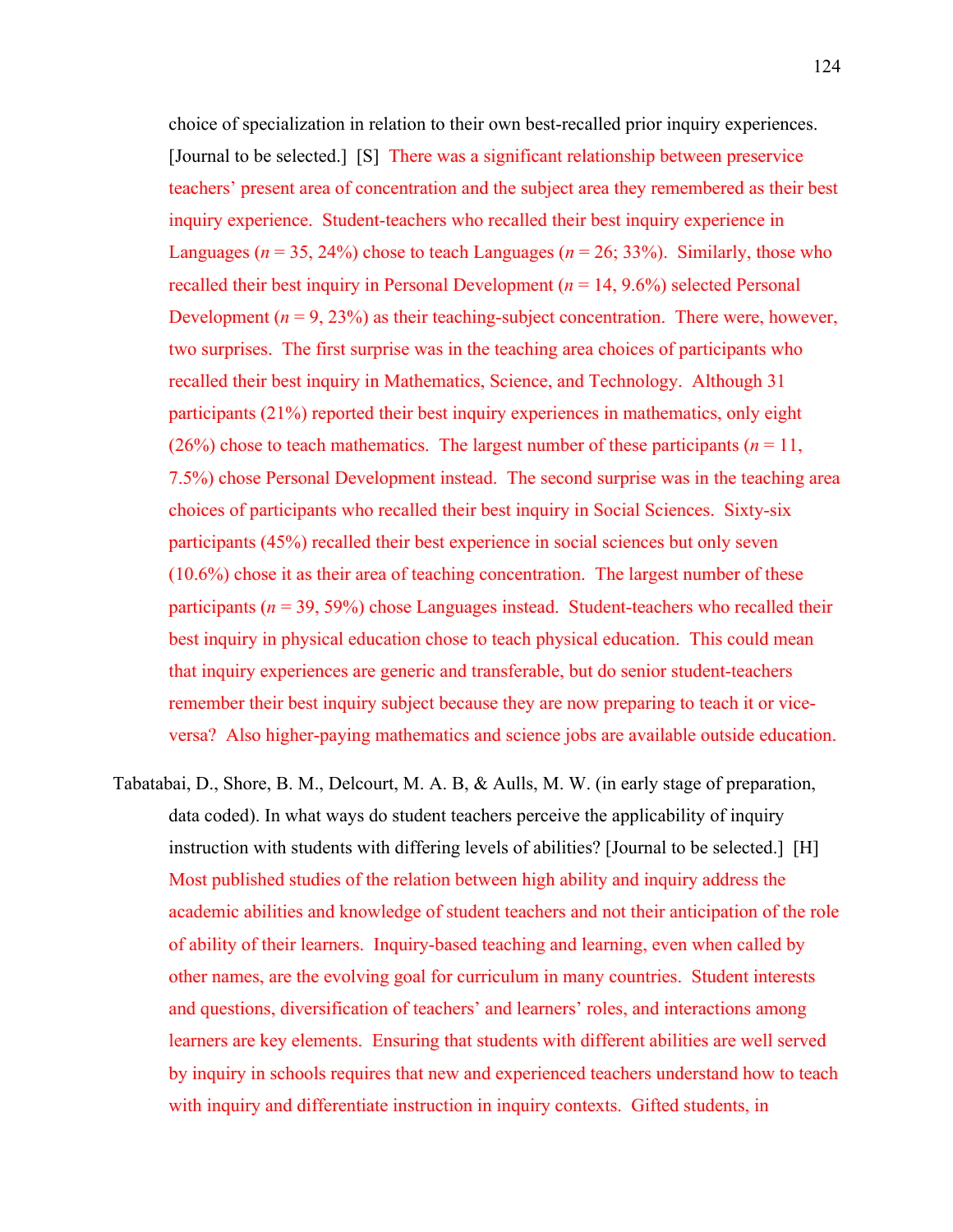particular, respond differently from most others to the exigencies of inquiry learning, especially group or collaborative work. However, we anticipated limited awareness of this issue. We asked 175 senior preservice teachers, "In what ways might students of different abilities vary in the nature and frequency of their participation in inquiry-base instruction in a classroom? Reply from the point of view of a learner." We synthesized the 386 different replies, reduced them to 35 response categories, and ordered them by frequency. The most frequent single category of reply (37 instances, 9.6% of the responses) was about the impact of shyness, which is not specifically an ability. Overall, 156 (89%) of the 175 respondents mentioned shyness at some point. "High ability" and "gifted" were 5th and 10th in frequency out of the 35 categories, and appeared in 5.4% and 3.6% of the replies, respectively (total, 10%). We might still face an up-hill path, not only providing future teachers with an understanding of different abilities but also of inquiry, and especially in bringing these concepts together for maximum impact on learners with diverse abilities.

- Walker, C. L., Gyles, P. D. T., Hou, D., Shore, B. M., Muis, K., & Schneider, B. H. (in preparation). Gifted children [may] differ in the number of pillars supporting stable and quality friendships, actual and preferred numbers of friends, and the roles friends play in their lives. [Journal to be selected.] [E, S] Able students' friendships appear to be based on fewer and more individualized or specialized connections. They prefer to work with others, for example, in classroom projects, when they can choose to work with friends who will contribute in fair measure to the work. (Source of the MBoFS instrument.)
- Walker, C. L., Shore, B. M., & Tabatabai, D. (advanced draft). On the trail of authentic classroom inquiry: Evidence for role diversification as a key theoretical footprint. [To be submitted to *Contemporary Educational Psychology*.] [E] Classroom context, teacher personalities and teaching styles, individual student personalities, and group-work dynamics affect the nature and numbers of roles undertaken by students and teachers when engaged in complex inquiry. Role diversification can be a nonacademic indicator of inquiry success for students.
- Williams, J. M., Cera Guy, J. N. M. T., & Shore, B. M. (advanced draft). High achieving students' expectations about what happens in classroom group work: A review of